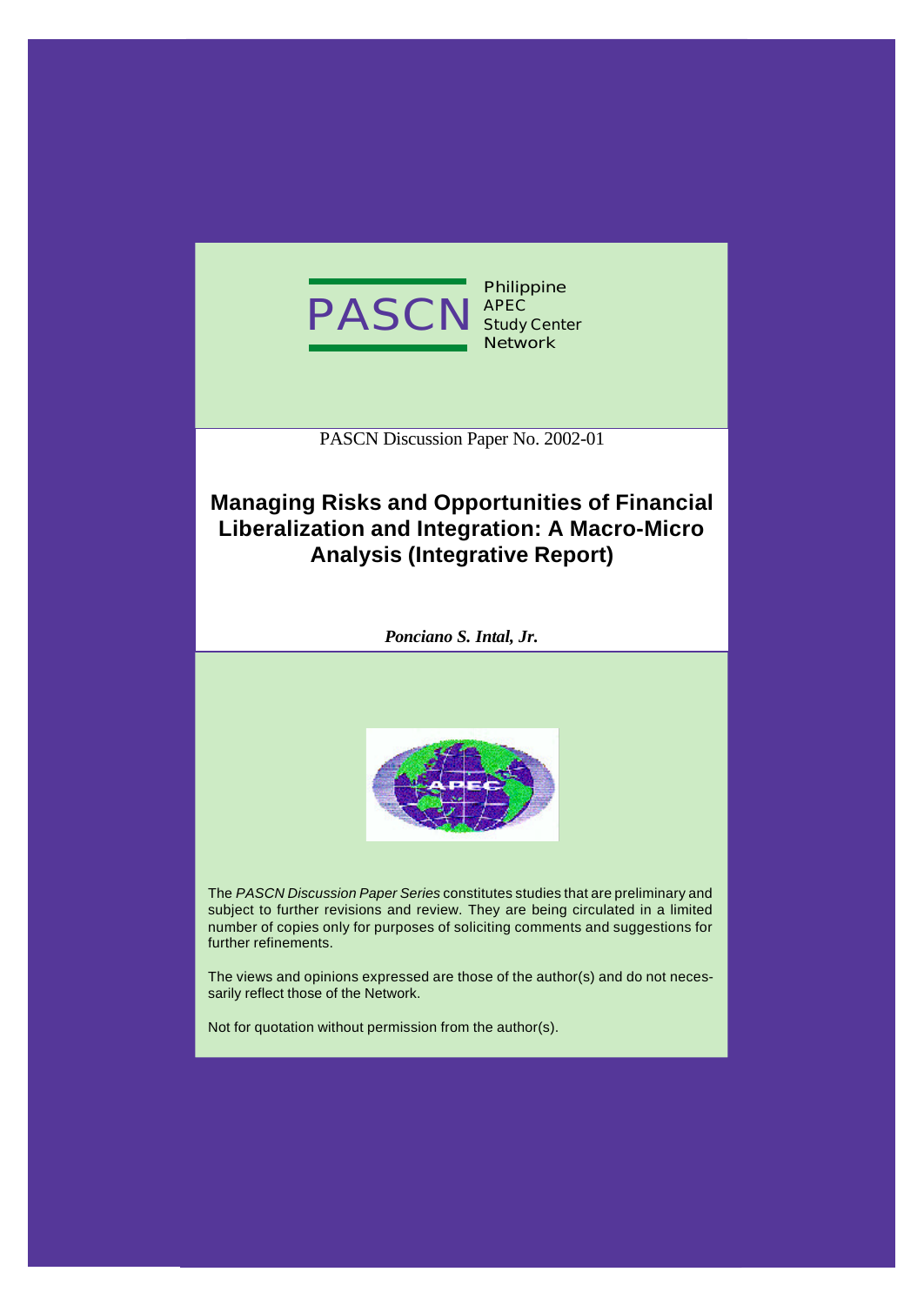

PASCN Discussion Paper No. 2002-01

# **Managing Risks and Opportunities of Financial Liberalization and Integration: A Macro-Micro Analysis (Integrative Report)**

*Ponciano S. Intal, Jr.* Angelo King Institute for Economic and Business Studies

March 2002

The *PASCN Discussion Paper Series* constitutes studies that are preliminary and subject to further revisions and review. They are being circulated in a limited number of copies only for purposes of soliciting comments and suggestions for further refinements.

The views and opinions expressed are those of the author(s) and do not necessarily reflect those of the Network.

Not for quotation without permission from the author(s).

For comments, sugges tions or further inquiries, please contact:

**The PASCN Secretariat** Philippine Institute for Development Studies NEDA sa Makati Building, 106 Amorsolo Street Legaspi Village, Makati City, Philippines Tel. Nos. 893-9588 and 892-5817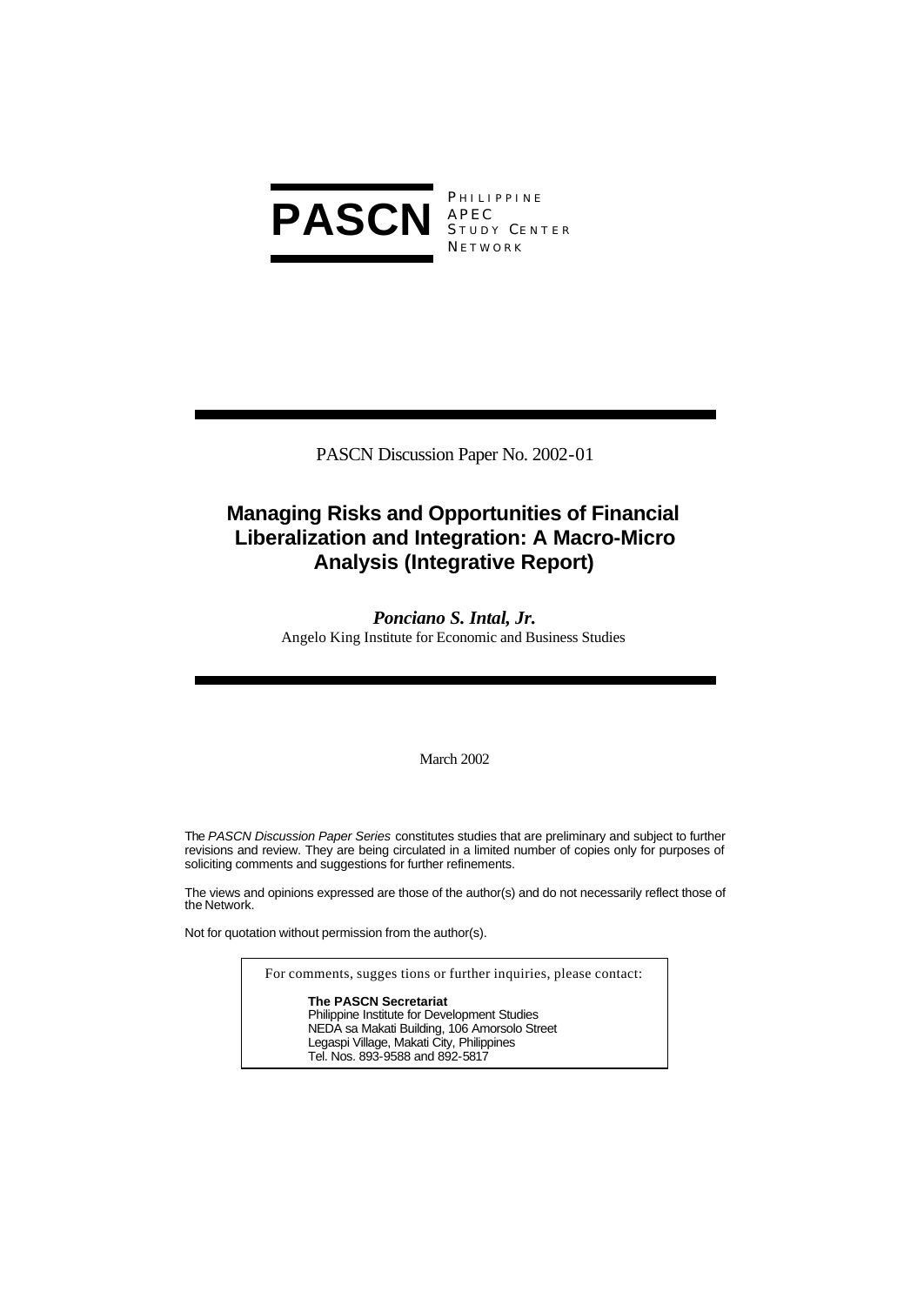# **Table of contents**

|     | Abstract                                                                                                                  |    | 3              |
|-----|---------------------------------------------------------------------------------------------------------------------------|----|----------------|
|     | <b>Executive Summary</b>                                                                                                  |    | $\overline{4}$ |
| Ι.  | Introduction                                                                                                              |    | 11             |
| Π.  | Benefits and Risks of Financial Liberalization and Integration                                                            | 12 |                |
| Ш.  | Macroeconomic Management of Financial Liberalization and Integration                                                      | 15 |                |
| IV. | Microeconomics of Financial Liberalization and Integration                                                                | 37 |                |
| V.  | Policy Implications Towards Improved Management of Risks and<br>Opportunities of Financial Liberalization and Integration | 45 |                |
| VI. | References                                                                                                                |    | 53             |

**Page**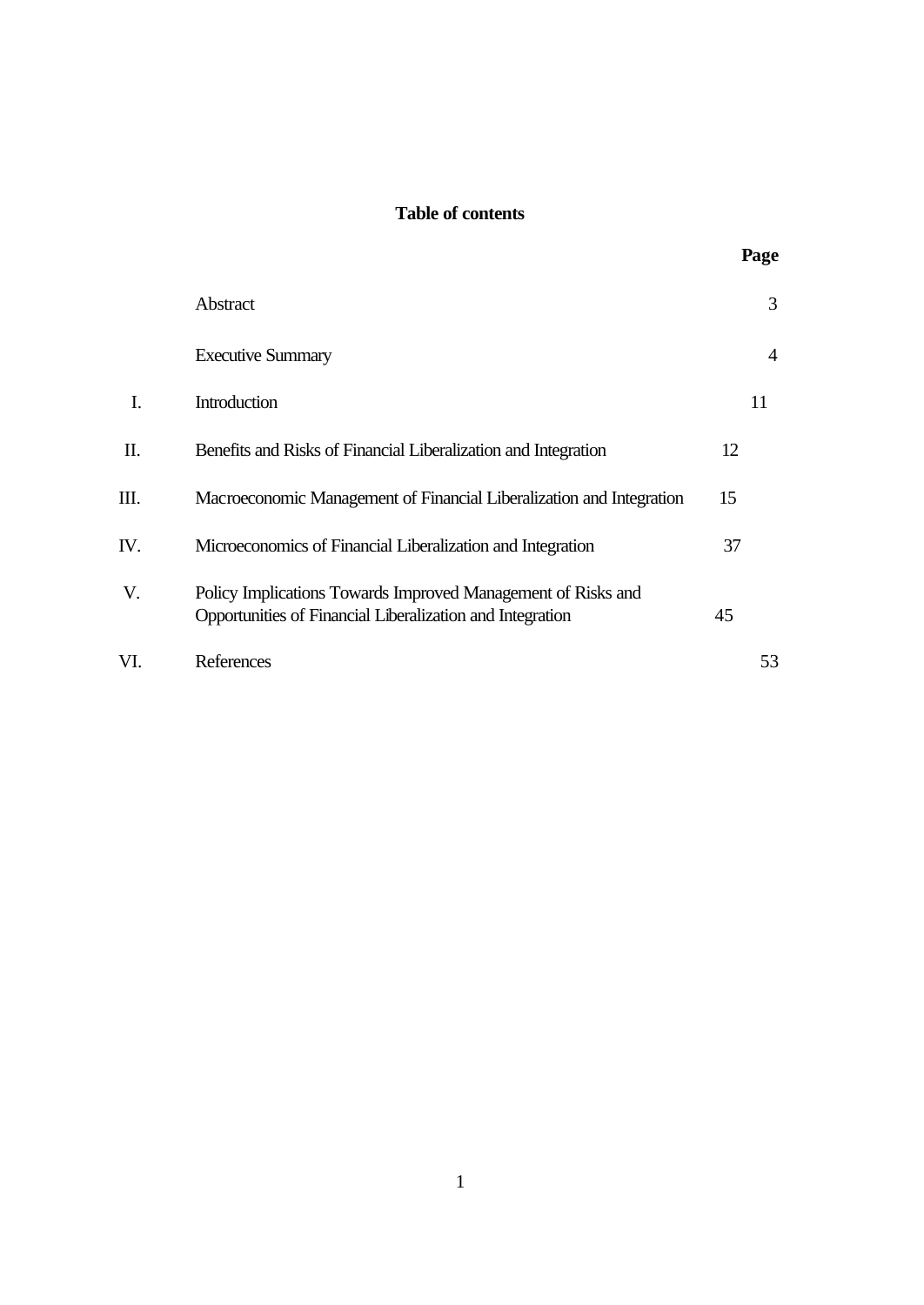# **List of Tables**

| Table 1a.      | External financing in the five most affected Asian countries                                                                    |
|----------------|---------------------------------------------------------------------------------------------------------------------------------|
| Table 1b.      | International claims held by foreign banks—Distribution by<br>maturity and sector                                               |
| <b>Table 2</b> | Foreign Direct Investment inflows, 1980-1999                                                                                    |
| Table 3        | Trade intensity of selected Asia Pacific economies; 1990                                                                        |
| <b>Table 4</b> | Portfolio investments of APEC and other countries; 1993-1997                                                                    |
| Table 5        | Macroeconomic performance of 10 countries during inflow<br>episodes change from immediately preceding period of equal<br>length |
| Table 6        | Selected ASEAN countries: Economic and financial indicators                                                                     |
| <b>Table 7</b> | Policy responses to capital surge.                                                                                              |
| <b>Table 8</b> | Indicators of the efficiency of the banking industry in APEC<br>economies                                                       |
| Table 9        | Indicators of institutional framework—Banking sector                                                                            |
| Table 10       | Indicators of institutional framework—Property sector                                                                           |
| Table 11       | Time period for overdue criteria for interest suspension and loan<br>classification                                             |
| Table 12       | Loan provisioning requirements: Comparative information                                                                         |
| Table 13       | Comparison of major banking sector regulations                                                                                  |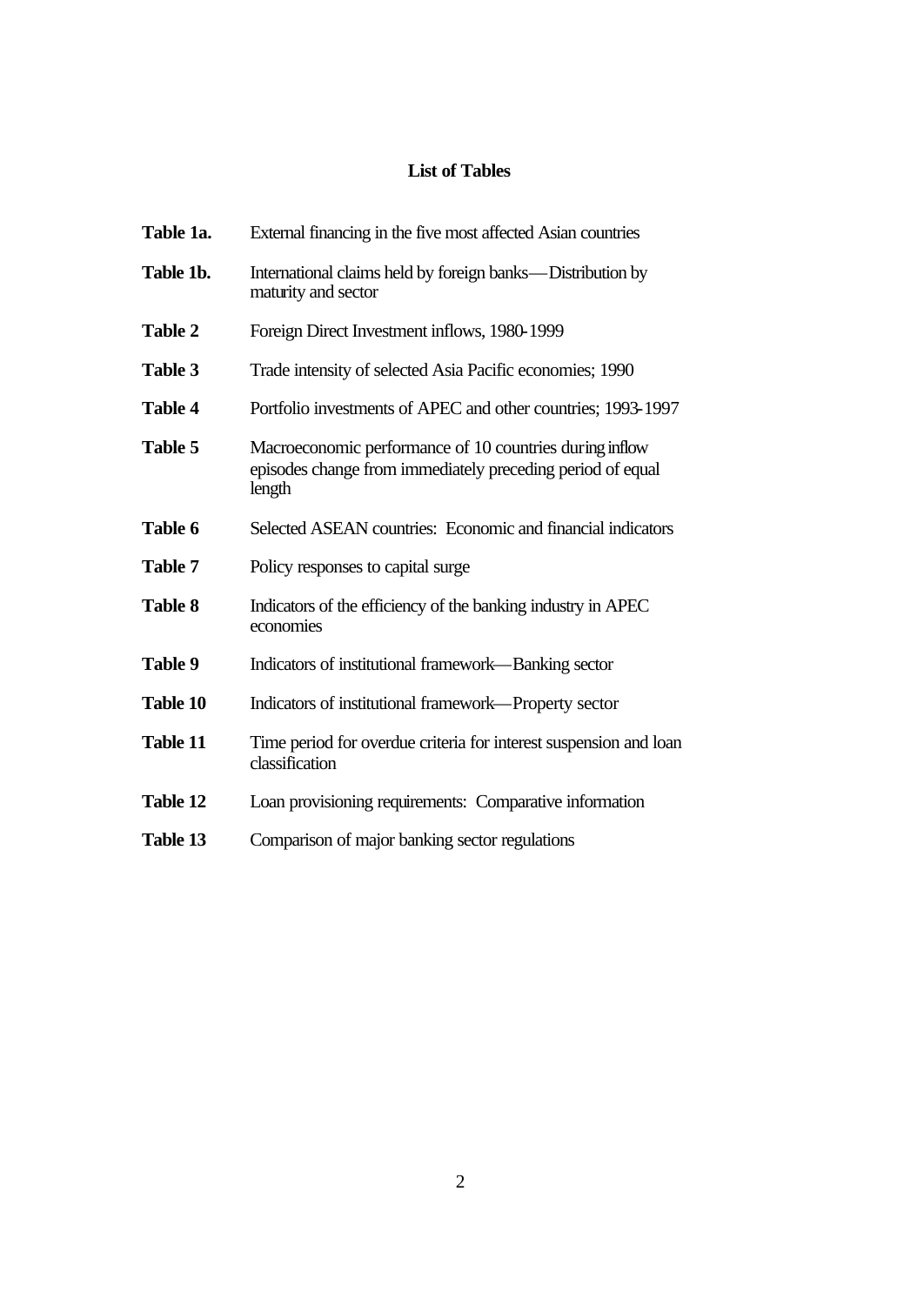# **Abstract**

The paper examines an overview of the research project "Impacts, Risks and Opportunities of Financial Liberalization and Integration: a Macro-Micro Analysis" focused on four interrelated aspects of the structural and institutional foundations to effective risk management and exploitation of opportunities in an open<br>economy; and draw lessons and insights on (a.) the and insights on (a.) the macroeconomic management in an open economy, (b.) the liberalization of the banking industry, (c.) the human resource implications of financial liberalization and integration, and (d.) the behaviour of APEC member economies towards the Financial Services Agreement (FSA) under GATS.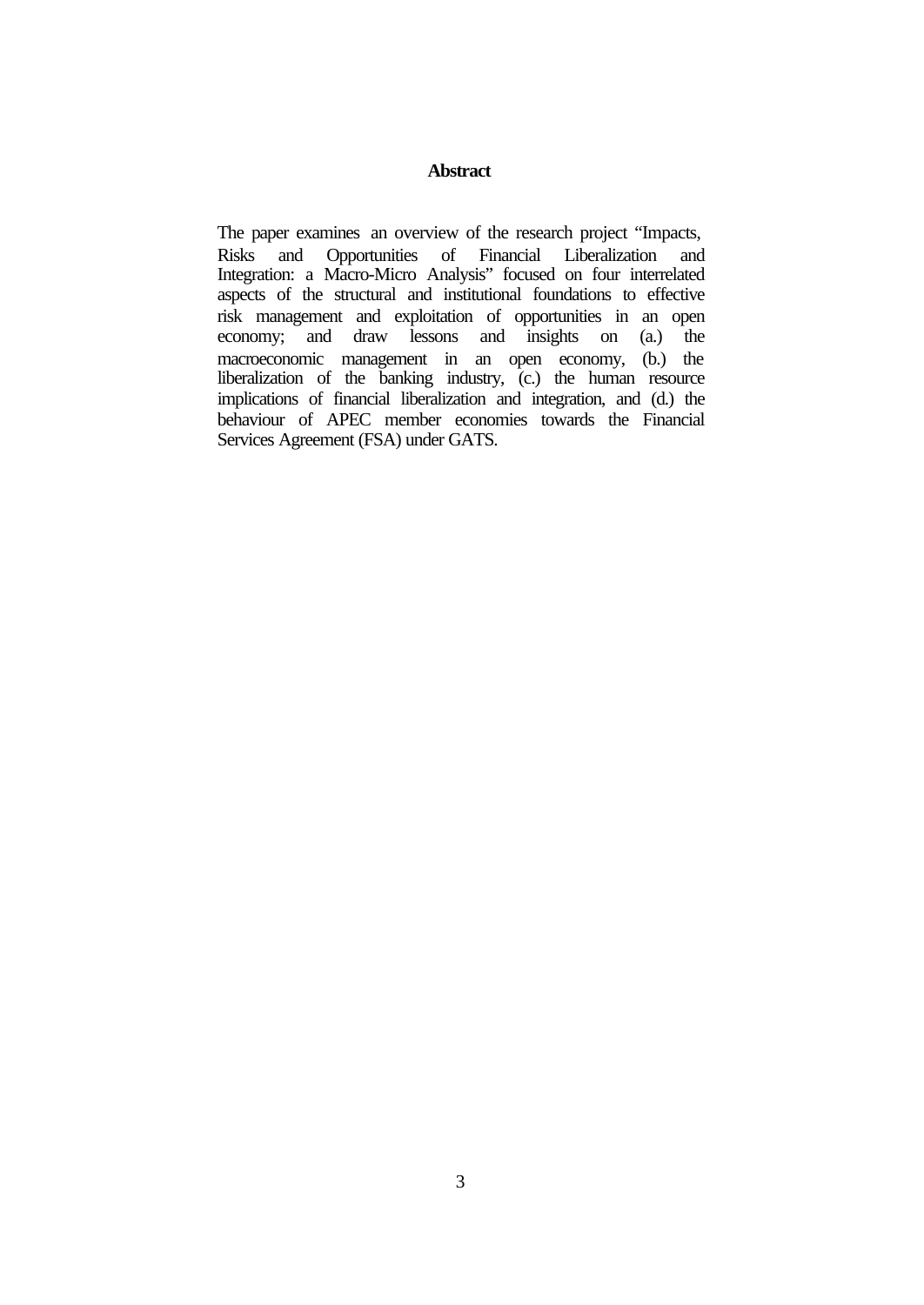### **Executive Summary**

The objective of this paper is to give an overview of the research on "Impacts, Risks and Opportunities of Financial Liberalization and Integration: a Macro-Micro Analysis". This project focused on four interrelated aspects of the structural and institutional foundations by which effective risk management and exploitation of opportunities in an open economy can be handled; and draw lessons and insights on (a.) the macroeconomic management in an open economy, (b.) the liberalization of the banking industry, (c.) the human resource implications of financial liberalization and integration, and (d.) the behaviour of APEC member economies towards the Financial Services Agreement (FSA) under GATS.

The 1980s and the 1990s have seen the growing financial liberalization and integration of the countries in the Asia Pacific region among themselves and with the rest of the world. This reflects the complementarities among trade, direct investment and finance in the dynamics of outward oriented growth in East Asia that underpins the so-called East Asian miracle. However, the recent East Asian crisis shows forcefully that economic openness and financial integration has its risks as much as opportunities. The challenge for policy makers is strengthen structural and institutional foundations of effective risk management while at the same time harvesting the opportunities made available. The introduction of risks to the vulnerabilities of trade and the likes have led plenty to believe that more than anything else, the decision to liberalize is a huge one to take.

The discussion focuses on the financial opening and internationalisation of the financial services of a country. It is pointed out here that the presumed benefits from financial opening and integration necessitate domestic financial deregulation, especially with respect to interest rates and bank branching. It is argued that such internationalisation of financial services potentially increases the pressures for improved regulation and supervision, better disclosure rules and general improvements in the legal and regulatory framework for the provision of financial services and improved screening of projects and monitoring of firms. It also improves the credibility of rules as the country enters into international agreements. Overall, the opening up and internationalisation of financial services of an economy would increase pressure for, and contributes toward, an improved financial infrastructure in the country.

However, the recent East Asian financial crisis and other financial crises in developing countries as well as developed countries point out starkly that financial liberalization and integration entails risks, both macroeconomic and microeconomic risks. The macroeconomic risks and challenges relate to managing surges in capital flows. In virtually all the cases of currency and financial crises in the past two decades were preceded by surges in capital inflows. The so-called incompatible (or impossible) trinity best highlight the macroeconomic challenges.

The microeconomic risks, linked especially to banks, relate to the additional risks attendant to cross-border transactions, especially exchange rate risk, interest rate risk, and credit risks. There are also concerns that the opening of the financial sector to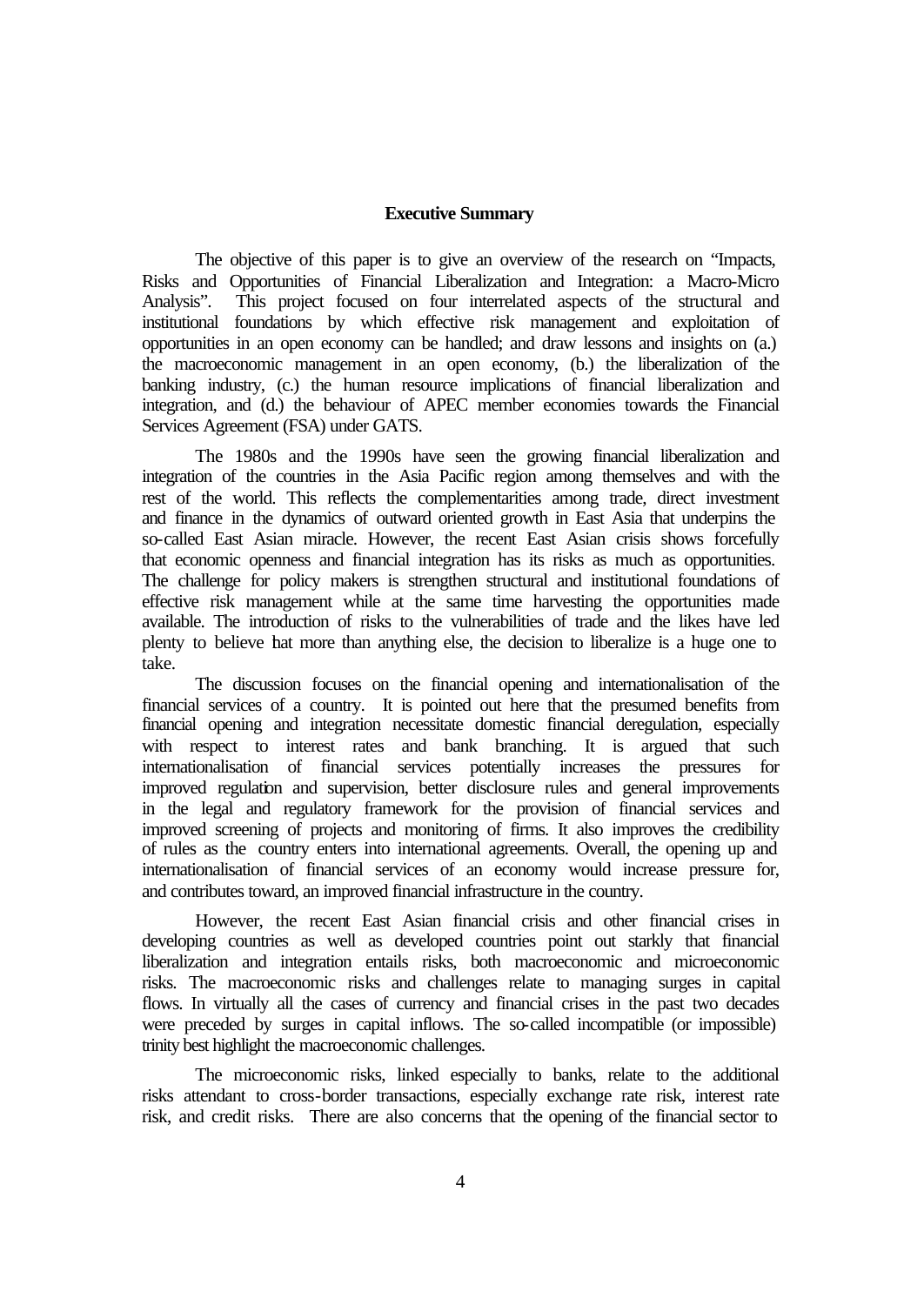foreign banks would mean foreign banks would "cherry pick" and target the most lucrative segment of the domestic market, thereby forcing local banks to move towards servicing the riskier customers. Thus, other things being equal, the domestic banks would become more vulnerable to negative shocks in the economy (Pontines, 2001). The above- mentioned concerns, like the expected benefits, would have to be ultimately empirically validated.

Perhaps the most important risk from financial liberalization and integration is in the interplay of the macroeconomic and microeconomic factors. Specifically, the macroeconomic vulnerability of an economy to large reversals of capital flows is heightened by financial sector fragility and inadequacies in that economy. The financial market is inherently imperfect exacerbated by problems of asymmetric information. Especially in a developing country case where family type corporations are the norm (e.g., East Asia), the disciplining power of the market on corporate governance of Then, banks and the security market face tremendous challenges in being outside monitors. From the point of view of prudential regulation, what is of primordial concern is that banks may take excessive risks, partly because of loss in the charter value of banks resulting from financial deregulation and liberalization and partly because of expectations of bailout of banks.

Essentially what the liberalization of the banking industry indicates is that the opening up of the economy to foreign bank presence led to the repositioning of financial institutions. Specifically, the foreign banks emphasized the wholesale banking business especially on international operation where the foreign banks have competitive advantage. Thus, the competition in the wholesale banking sector is between the foreign banks and the big local banks. Specifically, the findings in the literature suggest that for number of Asian countries, there is a negative correlation between net margins and overhead with the openness of the banking sector. That is, the countries with more open financial sectors tend to have lower overhead and net margins; those closed to foreign banks have higher margins. Thus, the finding suggests that financial opening encourages contestability and forces banks to be more efficient.

#### **Key Lessons**

# **NATIONAL LEVEL**

The paper brings out that the management of the risks and opportunities of financial liberalization and integration involves the following:

• **Sound macroeconomic policies**. This involves generally tight fiscal policy and prudent monetary policy. It also means internal consistency of monetary and exchange rate policies. Where a fixed exchange rate regime is viewed to be very important, then it is necessary that monetary policy must be subordinated to the demands of a fixed exchange rate regime. However, where some monetary independence is deemed important for both growth and macroeconomic objectives, then it is preferable to have a more flexible exchange rate regime. A flexible exchange rate allows for the development of risk management instruments by the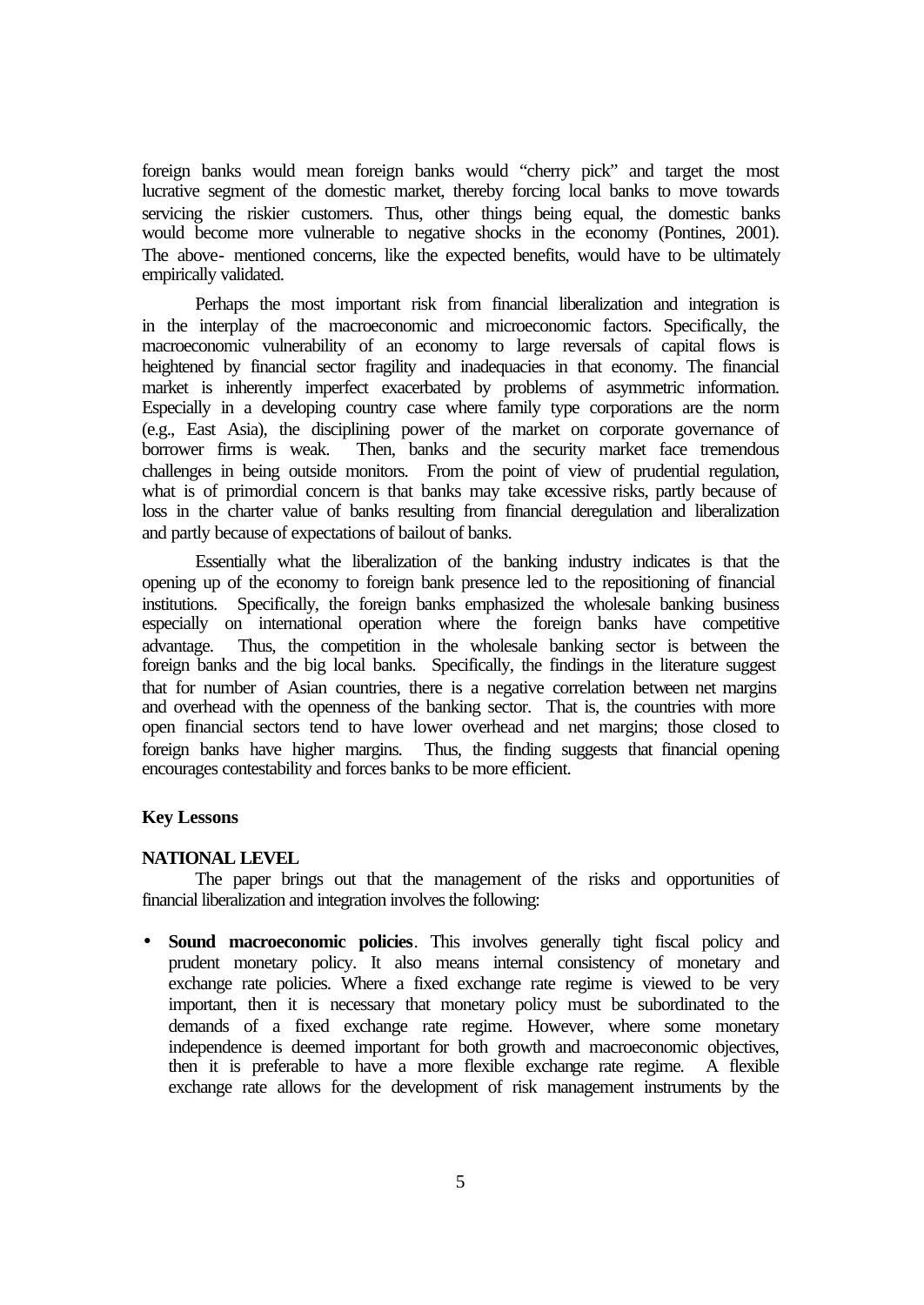market. It will also force market participants to take cognisance of the exchange rate risk in cross border financial transactions.

- **"Get the composition of capital inflows right".** The various kinds of capital flows have different vulnerability to sudden flow reversals, with a few that are more autonomous and permanent while others are more volatile. There is merit in pushing more of FDI, long term loans and portfolio equity investments. Be wary of shortterm bank lending, short- term money market instruments like commercial papers in the international market, and hedge funds. As the East Asian crisis has clearly brought out, liberal entry and exit of short term capital flows require strong prudential regulation and supervision to prevent moral hazard problems. It also requires deep domestic financial markets that can withstand sudden shifts in investor sentiments.
- **Sound external debt management system**. This is related to "getting the composition of capital flows right" discussed above. This is because for most developing countries bank financing would likely remain the most important source of external finance in addition to internally generated funds. The East Asian crisis is to a large extent an external debt problem because much of the short term capital inflows into the affected countries consisted of short term bank loans. Thus, the need for deliberate limitation on short term debt, close look at the maturity profile of debt, diversification in the sources of finance across currencies and investors, comfortable level of international reserves and contingency loan window, and the development of a domestic treasury market for domestic institutional investors.
- **Strong prudential standards in regulation and supervision, internal control systems and market discipline whether under flexible or fixed exchange regimes**. The special nature of finance where asymmetric information is endemic and where there is mismatch in the maturity structure of sources of funds (mainly short term deposits) and uses of funds (short to medium term loans) necessitates strong banking regulation and supervision. An important consideration here is the recognition that cross-border financial transactions carry specific risks inherent in the transactions, such as foreign exchanger risk, basis risk, repricing risk, transfer risk and risk in derivative transactions. That is, the prudential regulations seek to manage these specific risks through for example the establishment of appropriate prudential limits and the incorporation of such risks in loan classification, provisioning, capital adequacy, disclosure and reporting requirements for banking institutions (Johnston and Otker-Robe, 1999). Measures to strengthen prudential regulations include stricter definitions of NPL, raising loan-loss provisions, raising capital adequacy ratios, limiting bank exposure to the property sector, and strengthening lending guidelines (Adhikari and Oh, 2000).
- **Capital controls cannot be a substitute for sound macroeconomic policies and stronger prudential regulation, supervision, monitoring and disclosure.** Nonetheless, capital controls can be an important prudential tool to manage surges in capital flows when sterilization efforts prove inadequate. As such, capital controls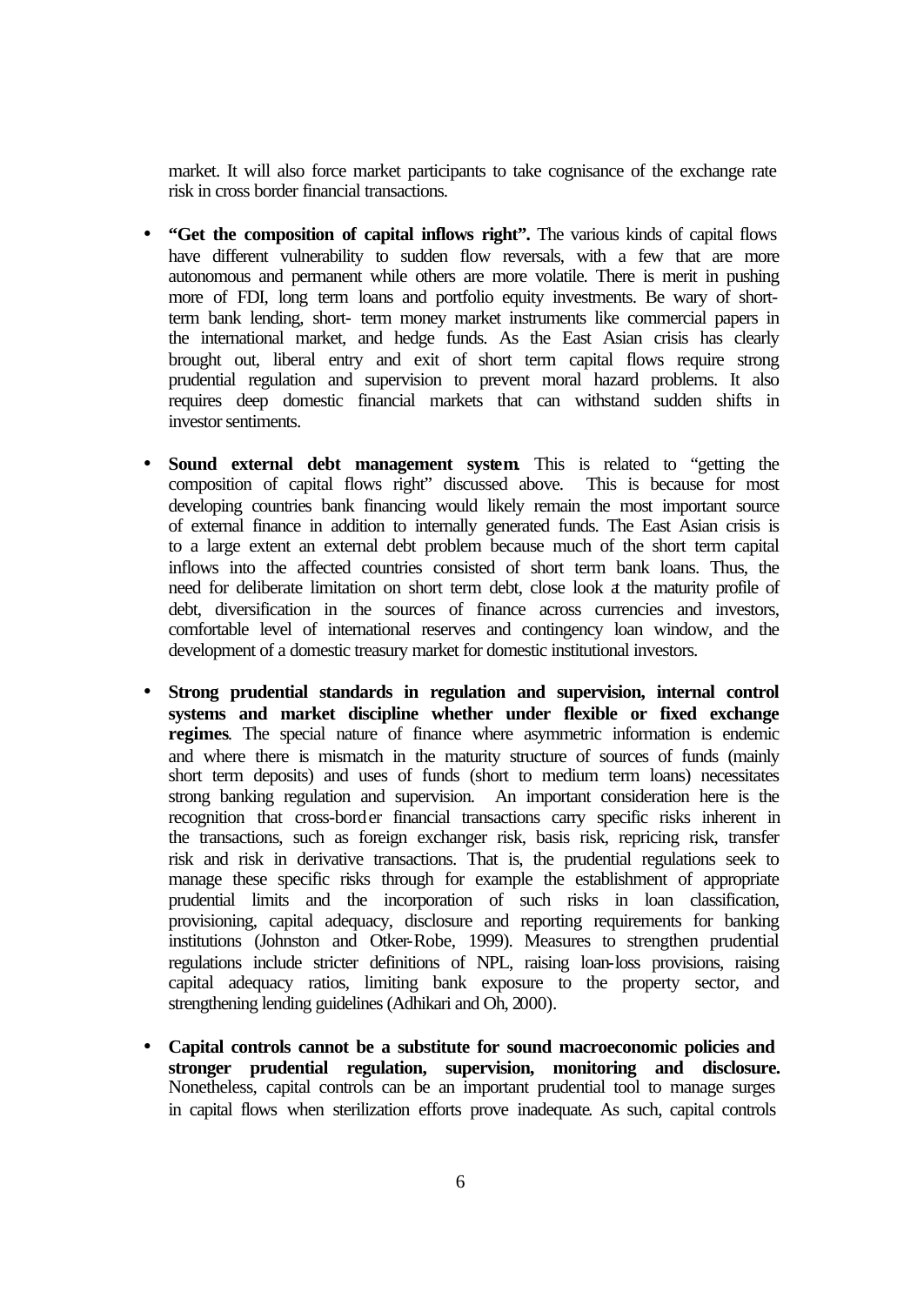should be viewed and crafted not as separate from but in tandem with the rest of macroeconomic and structural reforms. Even Chile used, not only tight monetary and fiscal policies as well as capital control measures, but also some appreciation of the peso in order to manage the surge in capital inflows in the early 1990s. It is also important to be pragmatic in the use of capital control measures. Chile reduced to zero the unremunerated reserve requirement against capital inflows when the East Asian crisis occurred when the capital flow issue turned from an inflow problem into an outflow problem. Malaysia discontinued the barriers to capital inflows in 1994 when the capital control measures were no longer warranted.

Chile used capital control measures primarily for prudential purposes while Malaysia used capital control measures primarily for macroeconomic management purposes. Thus, Chile required the use of international credit ratings for its local firms borrowing abroad not only to limit aggregate foreign borrowing but also to limit it to local firms that have the capability to manage the cross-border risks well. Similarly, Chile used the unremunerated reserve requirement primarily as a way of biasing the flow of capital inflows toward longer- term investments, thereby reducing Chile's vulnerability to volatile short-term capital.

Nonetheless, Johnston and Otker-Robe (1999) pointed out that as countries develop their regulatory frameworks and implementation capacities, there would be less reliance on capital controls but greater reliance would be put on international best practice prudential measures.

• **Improving institutional capacity in terms of human skills, refined risk management tools and greater internal communication within banks and regulators is critical**. Financial liberalization and integration also brings out the importance of human resource development. Especially important with respect to assessment of credit, market and liquidity risks arising from international transactions. It can be argued that weak regulatory environment and poor skills in both the private sector and the public regulatory agencies breed a weak credit culture and the foundation for an eventual financial crisis. The importance of human resource development includes training of current bank personnel to the new demands of risk management in a financially integrated world. It also has implications on the design of curricula in finance related courses in higher education institutions in the country.

Calderon, Villanueva and Tullao (2001) examined the various course and training offerings in the country that are finance-related. They also interviewed leaders in the industry on the industry's human resource requirements. A number of observations are worth mentioning. First, there are too many college graduates but too few with the requisite skills for the finance industry. Second, the skills most needed by the industry especially for entry- level positions involve primarily oral and written communication skills and analytic skills rather than specialized skills. Third, the preference of the industry for CPA and accounting graduates rather than finance graduates reflect the role of the licensure examinations as a screening device for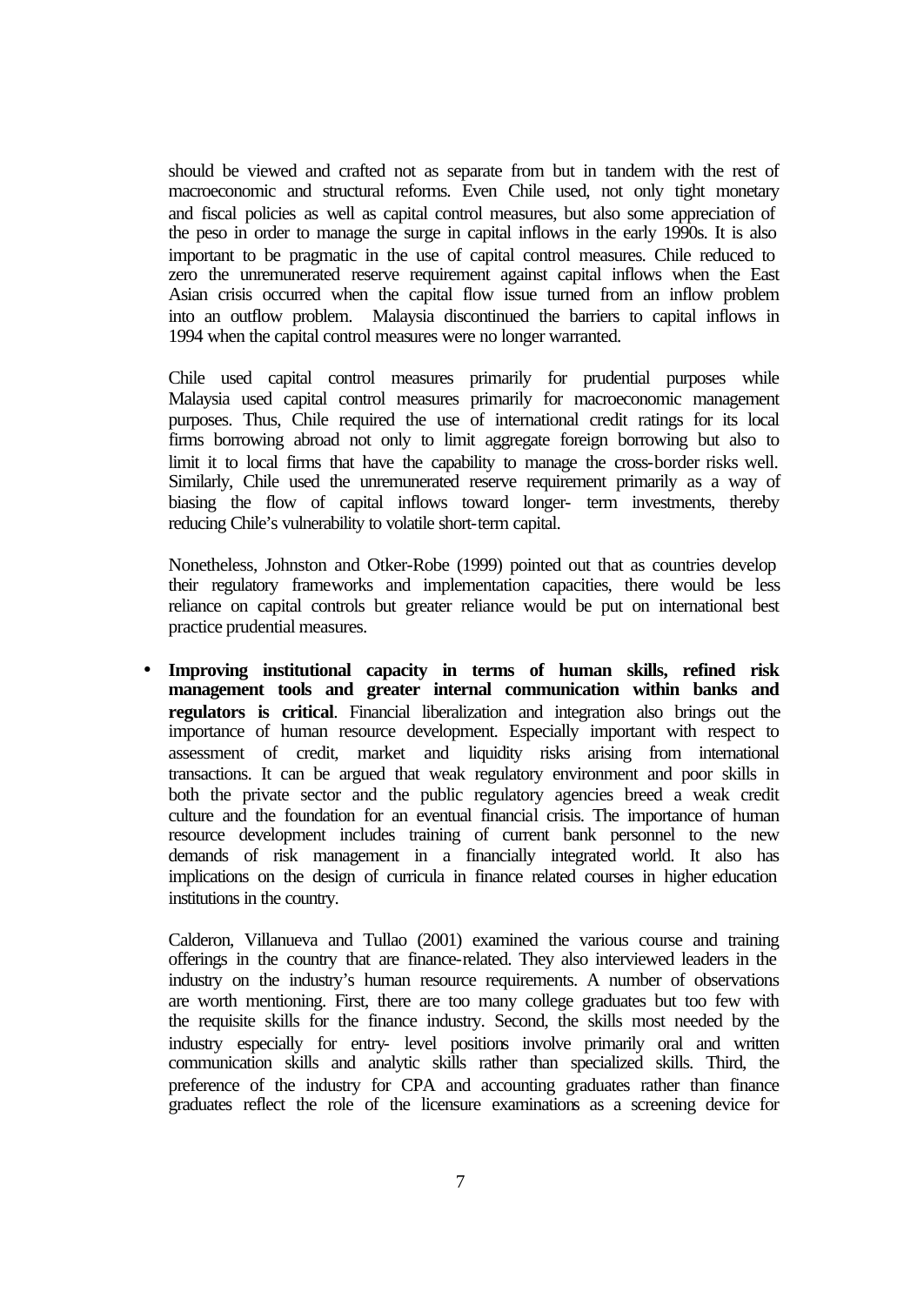general intellectual ability of applicants. Fourth, the preference of the industry for graduates with strong communication and analytic abilities implies that specialist training is done on the job, which is the current approach. Fifth, the "second class" standing of finance undergraduates can be a reflection of the general weakness of the finance curricula. Sixth, underpinning the weaknesses of the finance curricula is the lack of faculty with the requisite academic qualifications at the graduate level or even with part-time faculty with enough industry experience. As a result, with the exception of an extremely few institutions, virtually most of the colleges and universities are producing graduates that are largely incapable of doing risk analysis and management, which is the essence of finance.

Calderon, Villanueva and Tullao recommend improvements in the undergraduate curricula by including topics that are essential in a world of deregulated and open financial markets such as risk management, international finance, mergers and acquisitions, hedge and mutual funds, and others. They also recommend strengthening qualifications of the faculty as well as expanding and deepening the use of computer-based finance software programs for understanding the various finance services and tools of analysis. The authors also recommend continuous improvement in the training and development programs given the dynamic nature of global finance.

• **Deepening and widening financial markets**. Although not well discussed in this paper, it is clear that deepening the domestic financial system is the foundation of a sound management of risks and opportunities of financial liberalization and integration. This is because a robust growth in banking, the various foreign exchange markets (spot, forward, futures, options), and securities and bond markets would allow firms to have the various hedging instruments necessary to manage the various risks involved in a more liberalized and internationally integrated financial system. The deepening of the financial system necessitates flexibility of interest rates and exchange rates as well as the development of appropriate market infrastructure such as payments and settlement systems, codes of conduct ad technical infrastructure (Johnston and Otker-Robe, 1999). A deepened domestic financial system requires, and at the same time contributes to, the improvement in corporate governance of the domestic firms.

The results for the Philippines are not conclusive with respect to the bank spread or interest rate spread. Nonetheless, there are indications of some improvement in the operational efficiencies of the banks and redirection of some banks toward other market niches. Moreover, there are also indications that the entry of additional foreign banks has led to increased competition and contestability in the wholesale banking sector in the country (Manzano and Neri, 2001 Hapitan, 2911, Unite and Sullivan, 2001).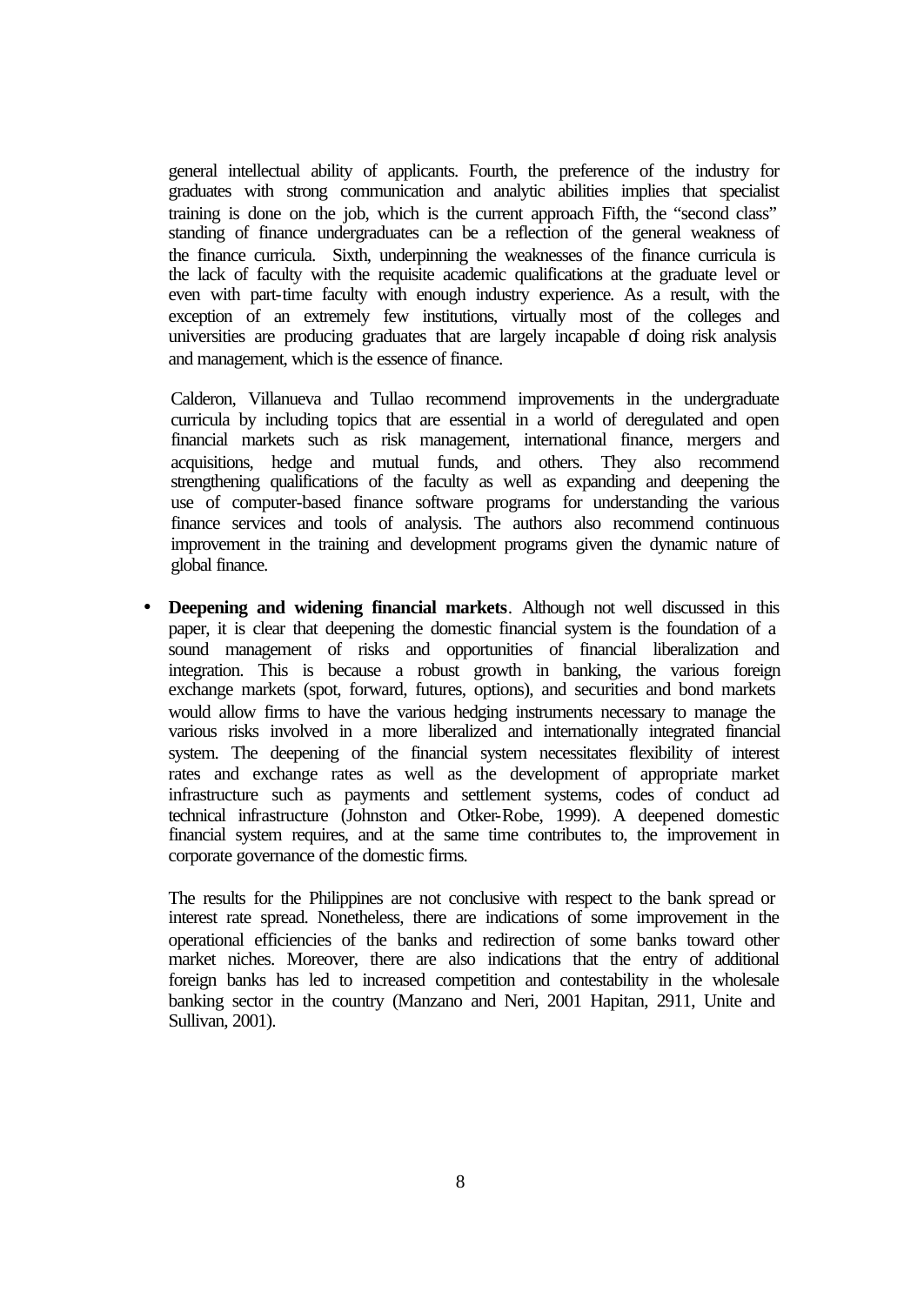#### **REGIONAL LEVEL**

The policy implications of financial liberalization and integration at the **regional**  level involve primarily those that have economies of scale and externalities. They include:

- **Harmonization of prudential regulations and practices towards best international practice**. This is to prevent regulatory arbitrage. This means regional efforts at meeting the Basel Core Principles for Effective Banking Supervision for example. It also means continuing comparative examination of the comparative "costs" of banking regulations among the countries in the region.
- **Regional surveillance mechanism and stronger regional macroeconomic consultation**. This is because much of contagion is regional in scope, not global (Rajan, 2000). The growing economic interdependence among the APEC members, especially among East Asian economies, calls for regional mechanisms to help prevent the recurrence of currency and banking crises that engulfed the region during 1997-1999. Regional surveillance includes regular regional monitoring and research efforts on the region's financial sectors, macroeconomic policies and capital flows. It includes the institutionalization of an early warning system among the member economies in the region. The regional surveillance mechanism and macroeconomic consultation have been emphasized in APEC meetings.
- **Human resource development**. Shortage of skills in the financial sector is regionwide. Regional exchange of experiences and expertise is useful. This is being done to some extent under the IMF and World Bank training programs mainly based in Singapore. Nonetheless, more can be undertaken. Regional associations of academic institutions like the ASEAN Universities Network can contribute in strengthening the academic programs related to finance.
- **The last regional concern is related to the issue of further opening up of the financial sector,** perhaps on a regional level as a start. This is related to the issue of the Financial Services Agreement (FSA) under GATS. Pontines (2001) showed the varying levels of openness of the APEC member economies in banking (both lending and deposits), insurance (both life and nonlife) and securities. He also showed the large gap between commitments to the FSA under GATS, on the one hand, and actual practice on the other hand in some cases among the APEC member economies. APEC member economies made only few commitments in cross-border trade as a relevant mode of supply in financial services. In the light of the East Asian crisis where capital mobility with weak supervision and regulation of the financial sector can lead to payments problems, complete liberalization in cross border trade of financial services may not be warranted especially for developing APEC member economies. What may more important is the issue of liberalization in commercial presence as mode of trade in financial services. The APEC member economies committed primarily to increasing the participation of foreign providers on existing local financial institutions rather than opening new ones (Pontines, 2001). Indeed, Sauve (1999) notes that Asia's commitments in banking are on the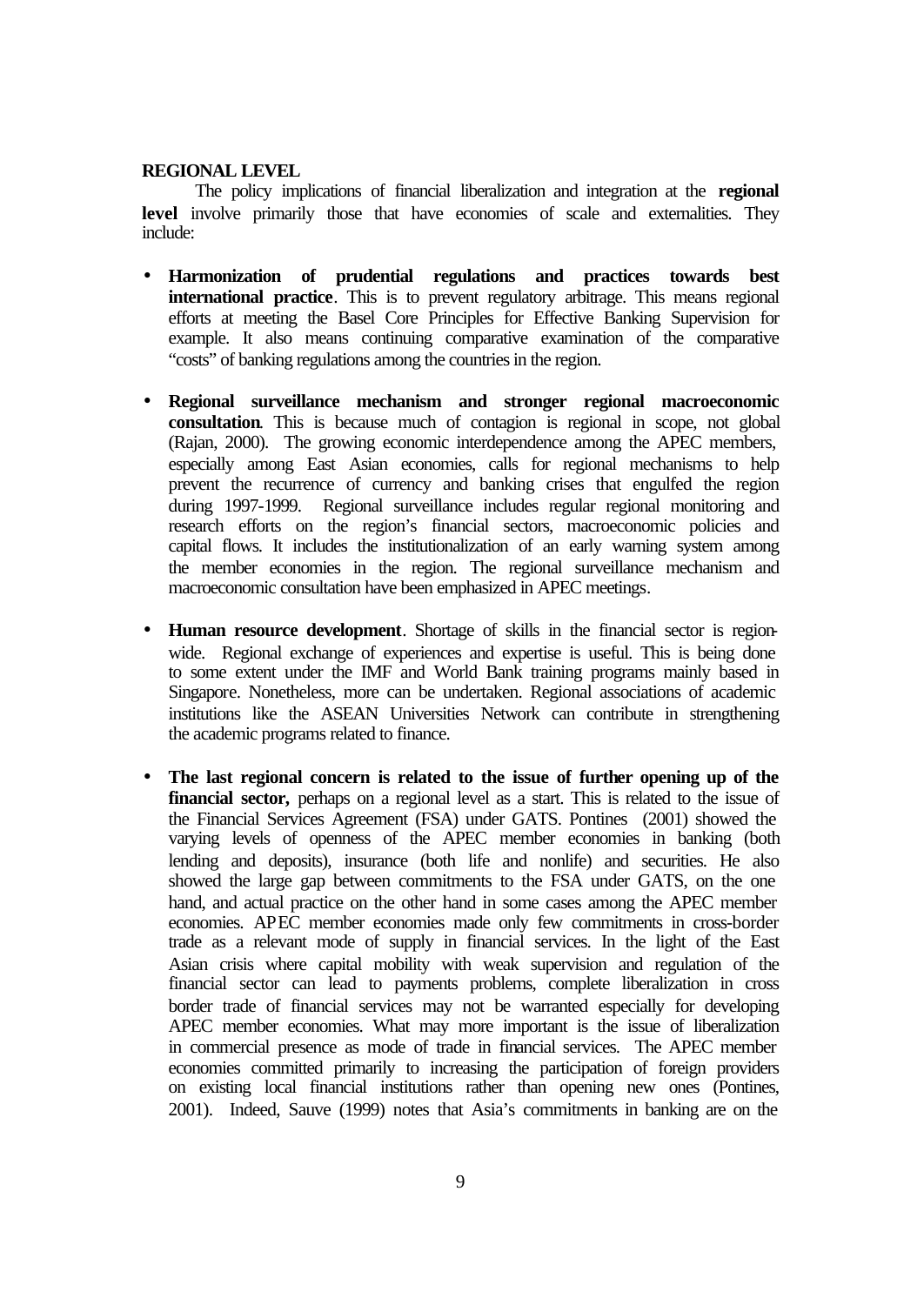whole less meaningful in terms of commercial presence in domestic markets than the commitments of Latin America in the FSA.

Finally, it is apparent that in the light of the lessons from East Asia, Chile and other countries (e.g., Mexico), the deepening of the FSA in the future round of negotiations under the WTO is not enough in addressing the risks and opportunities of financial liberalization and integration. The focus of FSA is primarily the liberalization of entry of foreigners into a country's financial sector. What are also needed are concerted international or regional efforts at strengthening the institutional capacities of developing country authorities in monitoring, analyzing, regulating and supervising financial markets and institutions. What are also useful are international or regional mechanisms that expand risk management instruments (e.g., futures, swaps, options) available to developing country firms at reasonable cost. In short, the negotiations under GATS-FSA need to be done in tandem with international technical and economic cooperation program to strengthen the capacity of developing countries to manage the risks and opportunities of financial liberalization and integration. This is akin to an APEC approach to the usual WTO negotiations.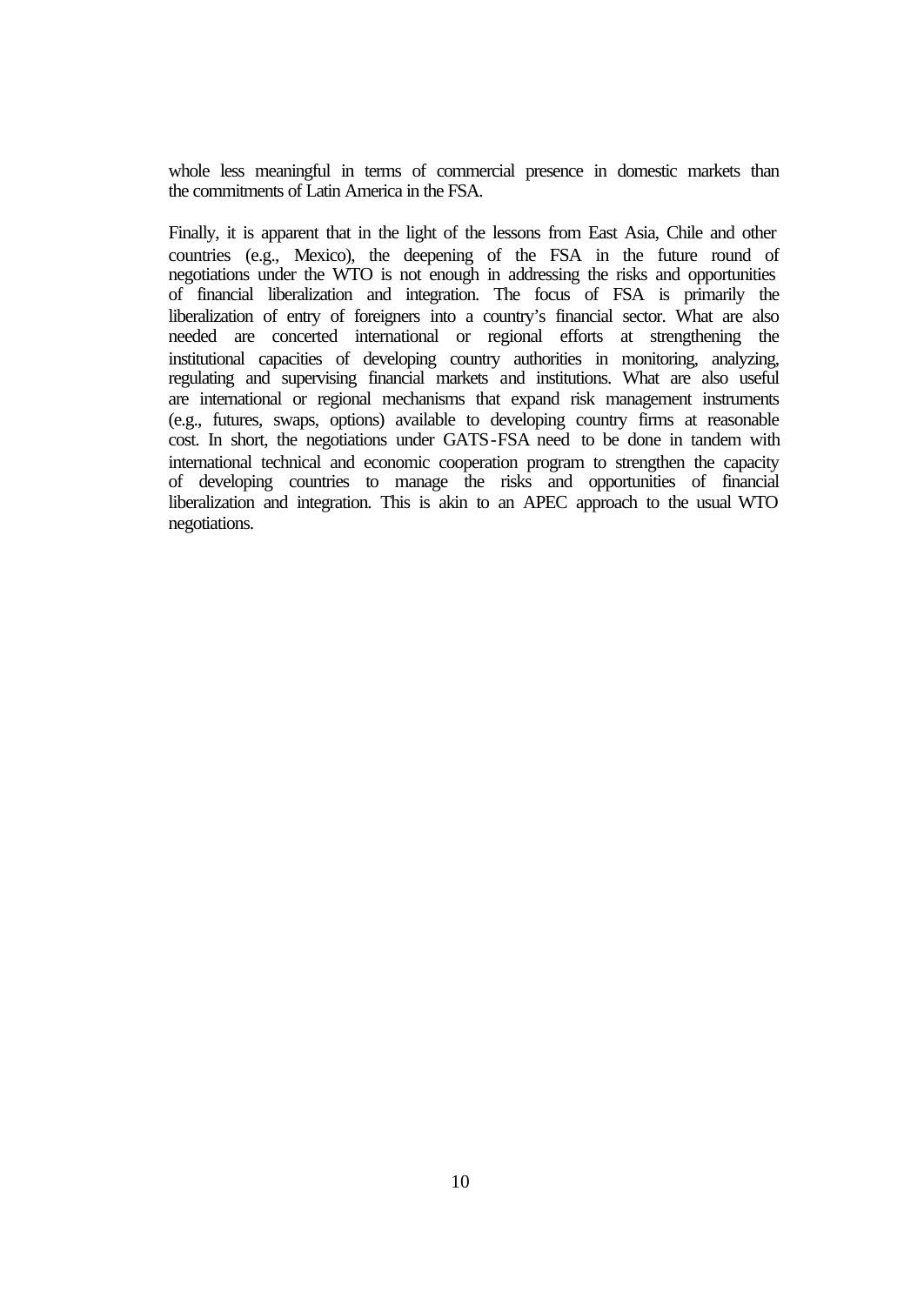### **INTEGRATIVE REPORT**

### **Managing Risks and Opportunities of Financial Liberalization and Integration: A Macro-Micro Analysis**<sup>1</sup>

Ponciano S. Intal, Jr<sup>2</sup>

# **I. INTRODUCTION**

l

The 1980s and the 1990s have seen the growing financial liberalization and integration of the countries in the Asia Pacific region among themselves and with the rest of the world. This is a correlate of the expanding trade relations of the Asia Pacific countries among themselves and the rest of the world during the past two decades. This reflects the complementarities among trade, direct investment and finance in the dynamics of outward oriented growth in East Asia that underpins the so-called East Asian miracle. However, the recent East Asian crisis shows forcefully that economic openness and financial integration has its risks as much as opportunities. The challenge for policy makers is to manage the risks at the same time that the opportunities are exploited. This would mean improving macroeconomic policy regime as well as strengthening the structural and institutional foundations of effective risk management. At the same time such foundations also help expand the opportunities for the country to exploit.

The research project "Impacts, Risks and Opportunities of Financial Liberalization and Integration: a Macro-Micro Analysis" focused on four interrelated aspects of the structural and institutional foundations to effective risk management and exploitation of opportunities in an open economy. The first relates to macroeconomic management in an open economy, drawing from the analytical perspectives on financial liberalization and integration as well as the varieties of experience in the world especially those from Chile, East Asia and the European Union. At the heart of the macroeconomic challenges of financial liberalization and integration is the so-called "impossible trinity" (or "incompatible trinity") of monetary independence, capital mobility and fixed exchange rates. Sooner or later the incompatibility of the three eventually leads to currency crises as the recent East Asian crisis attests. Understanding the analytic perspectives and the various experiences can provide lessons and insights on the policy challenges on the Philippines of financial liberalization and integration.

<sup>1</sup> The paper was undertaken with the financial support of the Philippine APEC Study Center Network (PASCN) through the Philippine Institute for Development Studies and the Angelo King Institute for Economic and Business Studies.

<sup>2</sup> Professor of Economics, Department of Economics and Executive Director, Angelo King Institute for Economic and Business Studies, De La Salle University. The author would like to acknowledge the able research assistance of Mr. Jitendra S. Mojica.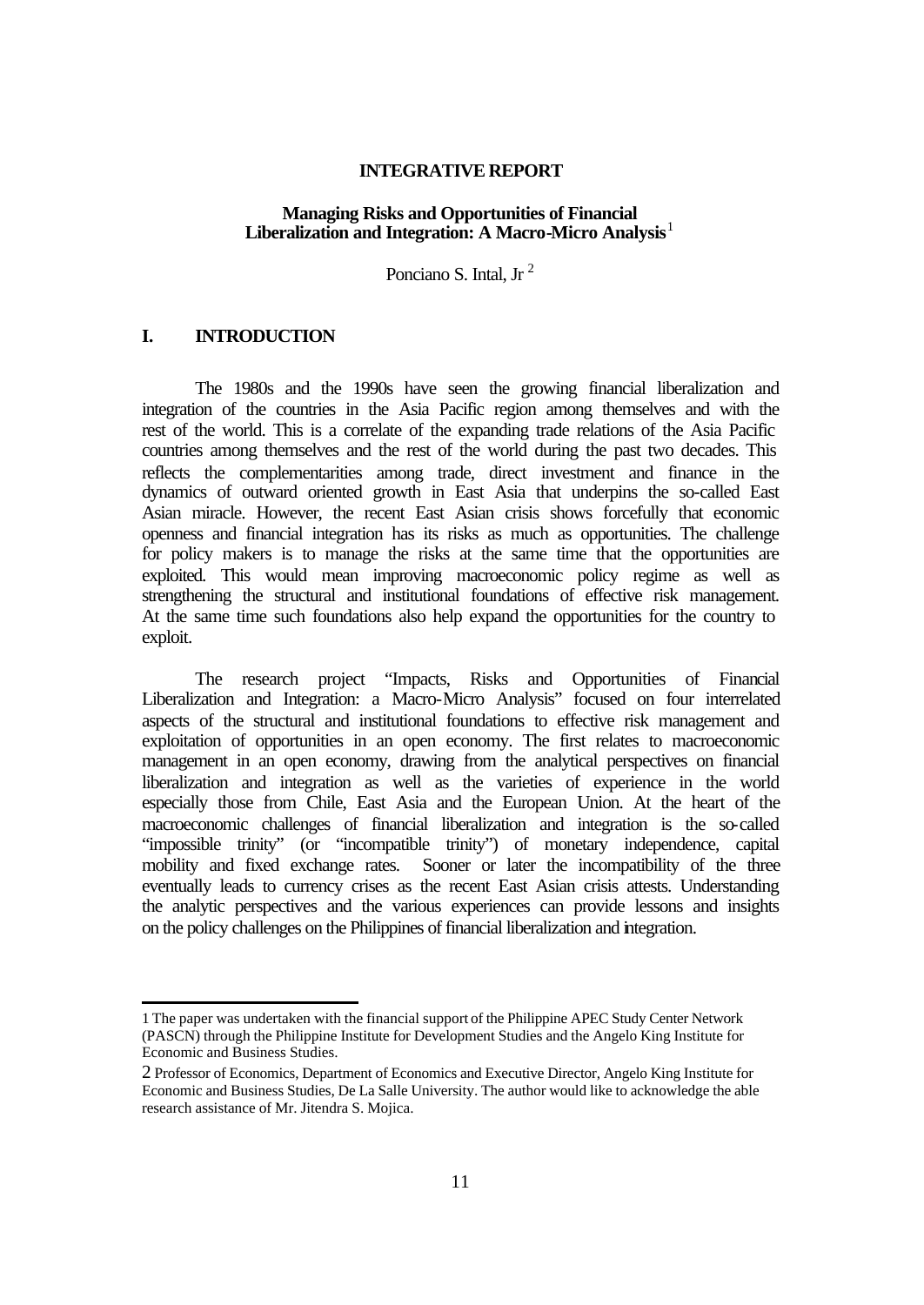The second aspect deals with the liberalization of entry of foreign banks in the country. An important means of managing the shocks from increased international financial linkages is the deepening and increased efficiency of the domestic financial system. The entry of foreign banks is meant to contribute to the deepening and improved efficiency of the local banking industry. Three of the papers in the project examined the impact of the entry of foreign banks on the industry-wide bank spread as well as on the operational performances and strategies of domestic commercial banks. The papers can help us determine whether the entry of foreign banks contributed to improved efficiency of the banking industry, increased resilience of the industry to external shocks, and possible expansion of the country's opportunity set especially through technology transfer and possibly also through improved financial market and information linkages.

The third aspect is on the human resource implications of financial liberalization and integration. Specifically, one paper in the project looked into the curricular offerings and training programs of educational institutions and other HRD organizations in the country. Is the country's human capital ready for the demands of improved risk management and for the expanded opportunities arising from stronger financial linkages internationally?

The last aspect examined in the project is on the Financial Services Agreement (FSA) under GATS, specifically the comparison between commitments and practice of APEC member economies to the FSA. The future negotiations in the GATS provide a mechanism that can complement the unilateral liberalization efforts in the country, primarily through the opening up of financial service sectors in the APEC economies to potential Philippine exporters and service providers.

The integrative paper consists of four sections. Section One discusses the benefits and risks of financial liberalization and integration. Section Two examines macroeconomic management of financial liberalization and integration. Section Three looks into the microeconomics of financial liberalization and integration. The last section, Section Four, spells out policy implications toward managing the risks and opportunities of financial liberalization and integration.

### **II. BENEFITS AND RISKS OF FINANCIAL LIBERALIZATION AND INTEGRATION**

**Benefits.** Financial liberalization, in one sense, is a sine qua non of financial integration. Financial liberalization can be interpreted in three component senses. The first one is domestic deregulation, best exemplified by the deregulation of domestic interest rates. The second and third senses relate to the opening up of the financial sector to the rest of the world; i.e., internationalisation of financial services. The second one is the opening up of a country to international capital movements, which is the essence of financial integration. The third sense is the opening of the financial sector to foreign equity participation. The last two are meant to increase competition and/or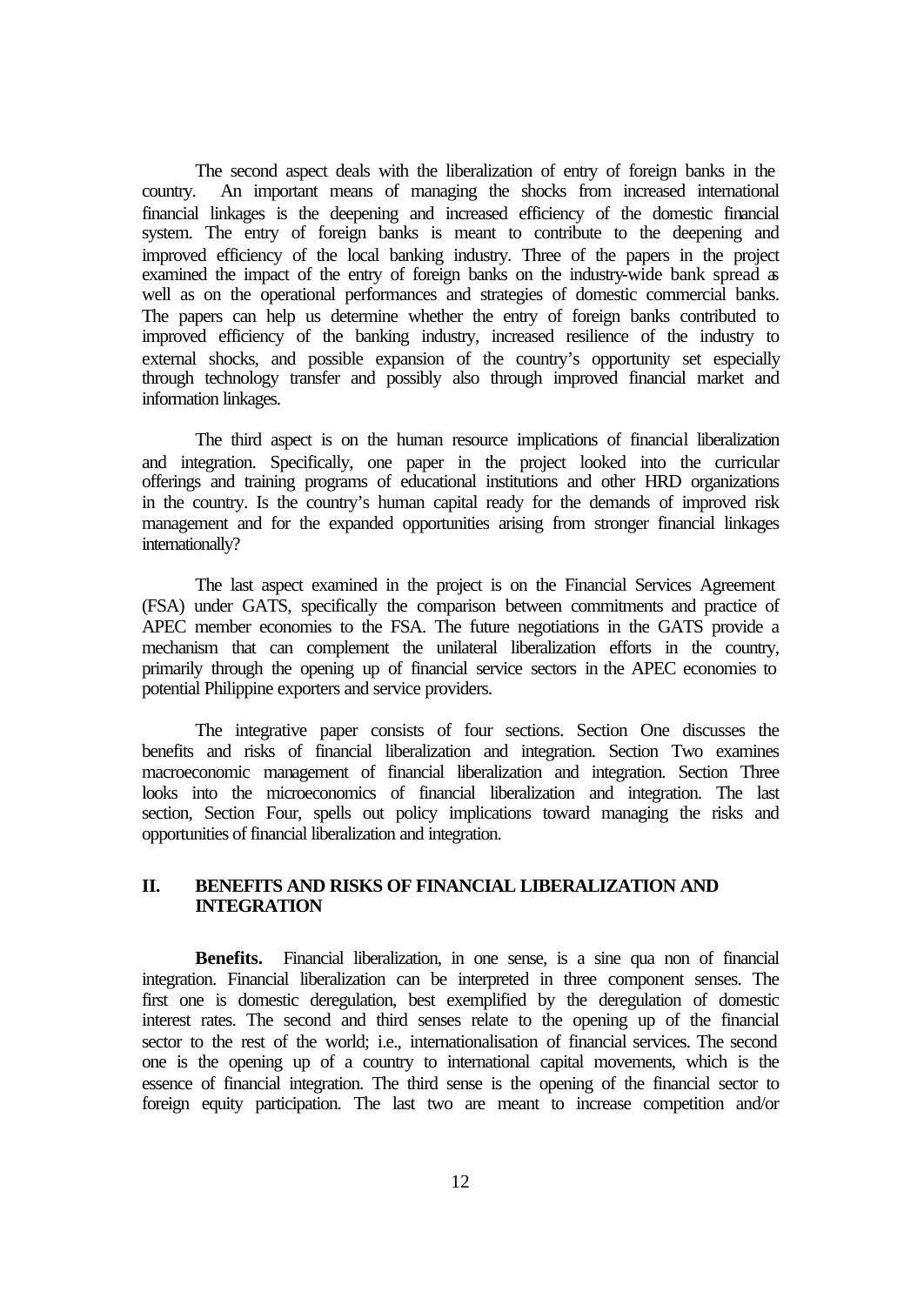contestability of the domestic financial markets. The focus of the paper is on the financial opening and internationalisation of the financial services of a country. Nonetheless, it needs to be pointed out that the presumed benefits from financial opening and integration necessitate domestic financial deregulation, especially with respect to interest rates and bank branching.

The arguments for financial liberalization and integration stem from presumed benefits to the economy; they include (see Fischer and Riesen, 1993; Claessens and Glaessner, 1997):

- Reduction in the cost of financial intermediation (increase in operational efficiency of the financial institutions);
- Improvement in the range of financial services and products adaptable to the changing tastes and requirements of consumers and industries (dynamic efficiency); and
- The increased potential for savings to be allocated to the highest yielding investments for the economy (improvement in allocative efficiency).
- Better access to foreign capital; and
- Better domestic financial infrastructure

The allocative efficiency effect of financial deregulation (i.e., reduction in price and quantity restrictions from portfolio structures of financial institutions) is further enhanced with the opening up of the economy to the international capital market. Specifically, the expanded opportunities for borrowing or lending domestically and internationally allows for improved intertemporal distribution in the consumption and saving mix and in meeting the varied demands and liquidity preferences of domestic savers and investors. Improved allocative efficiency involves deregulation of the financial sector in tandem with the internationalisation of financial services.

The internationalisation of financial services potentially increases the pressures for improved regulation and supervision, better disclosure rules and general improvements in the legal and regulatory framework for the provision of financial services and improved screening of projects and monitoring of firms. It also improves the credibility of rules as the country enters into international agreements. It is also argued that foreign financial institutions encourage adoption of best practices and transfer of skills to the domestic financial institutions, strengthen the capability of the financial institutions to measure and manage risk, reduce the overall risk and vulnerability of the financial sector because foreign institutions have more diversified portfolios and have their parent companies to run to (Pontines, 2001, p.15). . Overall, the opening up and internationalisation of financial services of an economy would increase pressure for, and contributes toward, an improved financial infrastructure in the country. (See Claessens and Glaessner, 1997.) Indeed, improved prudential regulatory environment is needed in order to maximize the benefits from, and at the same time minimize the risks from, financial opening and integration.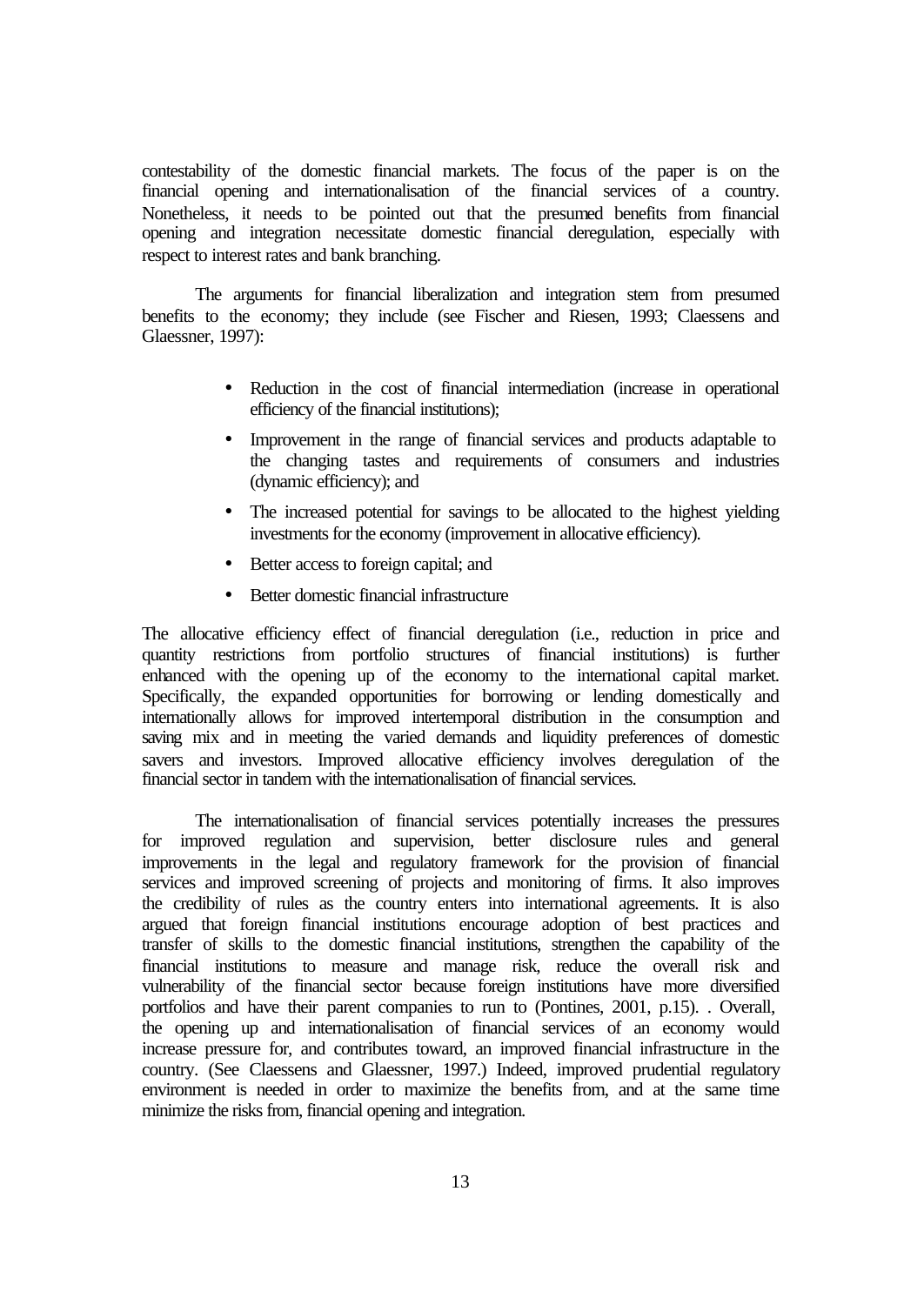The net effect is the stimulation of economic growth. First, positive real interest rates encourage savings. Second, access to the international capital market eases up on the domestic saving constraint; i.e., domestic investment can be larger than domestic saving. Finally, an efficient (and prudently managed) financial system facilitates the allocation of financial resources to the best yielding investment projects.

 With the liberalization of capital movements, increased competitive environment facing the financial institutions and the growth in the economy, there would be financial market deepening with more and higher quality financial products for liquidity and risk management of consumers and industries.

**Risks.** However, the recent East Asian financial crisis and other financial crises in developing countries as well as developed countries point out starkly that financial liberalization and integration entails risks, both macroeconomic and microeconomic risks. The macroeconomic risks and challenges relate to managing surges in capital flows. In virtually all the cases of currency and financial crises in the past two decades were preceded by surges in capital inflows. The macroeconomic challenges are best highlighted by the so-called incompatible (or impossible) trinity. That is, in the long run it is not possible to have equilibrium in the context of (perfect) capital mobility, fixed exchange rates and an independent monetary policy; i.e., domestic interest rate (of a domestic asset) higher than foreign interest rate (of a comparable foreign asset) adjusted for minor transactions costs). The basic policy challenge then is "... how to design macroeconomic policy coherent with increasing integration---(such as) how to prevent overheating (and) limit vulnerability to large reversals of capital flows." (Lopez-Mejia, 1999, p.4).

The microeconomic risks, linked especially to banks, relate to the additional risks attendant to cross-border transactions, especially exchange rate risk, interest rate risk, and credit risks.<sup>3</sup> There are also concerns that the opening of the financial sector to

**credit risk** (i.e., failure of a counter party to perform according to a contractual obligation)

o Transfer risk—"when the currency of obligation becomes unavailable to the

- o arise due to time zone differences"
- o Country risk—"risk associated with the economic, social and political
- o environment of the borrower's country"

**Market risk** i.e., risk of losses in banks's on-and off-balance sheet positions

- arising from movements in market prices that change the market value of an asset or a commitment.
- o Foreign exchange risk
- o Interest rate risk—when there is a mismatch between the bank's interest
- o sensitive assets and liabilities
- o Risk in derivatives transactions—as banks increasingly use derivatives as means of taking or hedging risks.

 3 Johnston and Otker-Robe (1999) list down the additional risks that banks face with cross-border transactions as follows:

o borrower"

o Settlement risk—"risk in the settlement of foreign exchange operations that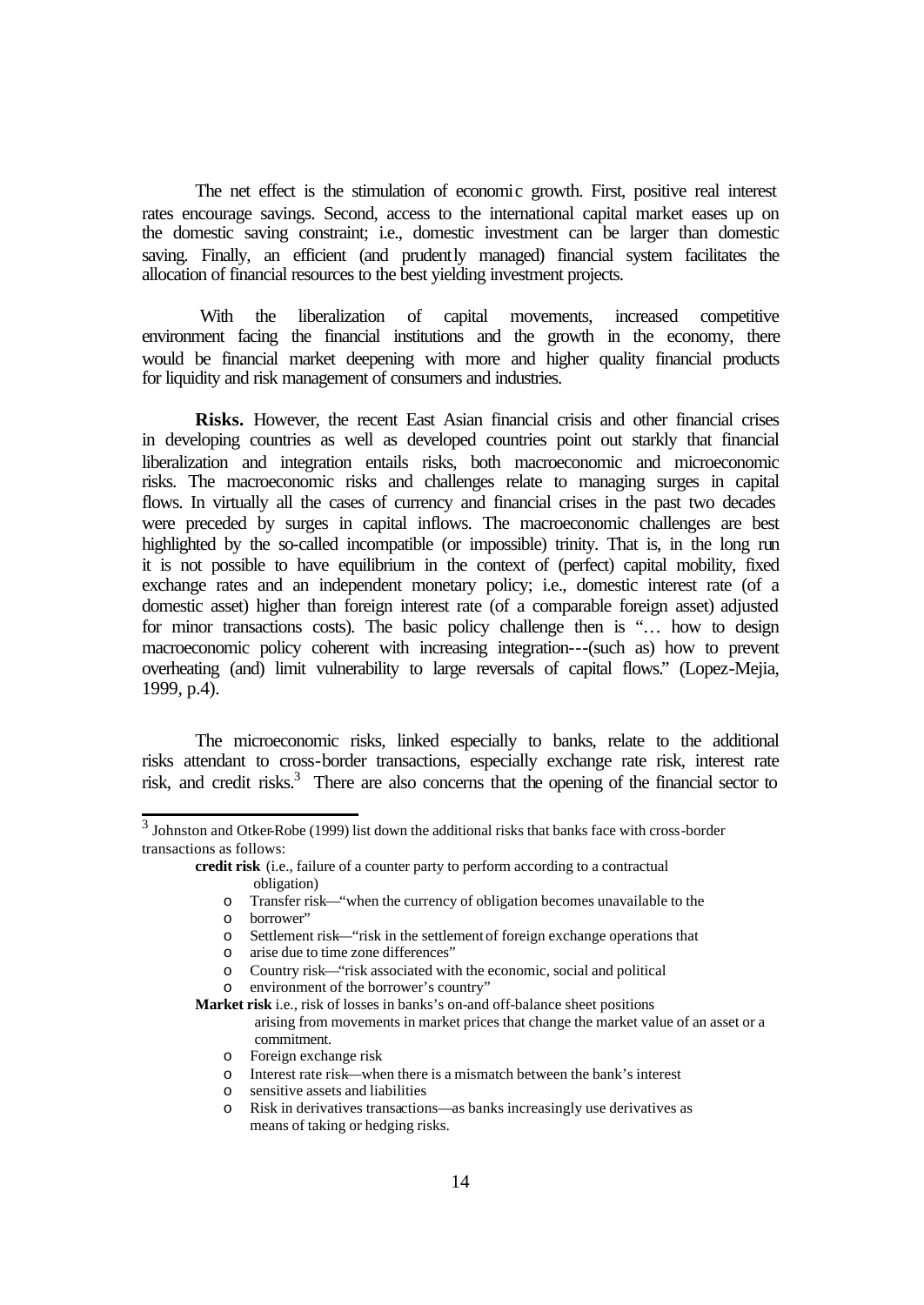foreign banks would mean foreign banks would "cherry pick" and target the most lucrative segment of the domestic market, thereby forcing local banks to move towards servicing the riskier customers. Thus, other things being equal, the domestic banks would become more vulnerable to negative shocks in the economy (Pontines, 2001). The above- mentioned concerns, like the expected benefits, would have to be ultimately empirically validated.

Perhaps the most important risk from financial liberalization and integration is in the interplay of the macroeconomic and microeconomic factors. Specifically, the macroeconomic vulnerability of an economy to large reversals of capital flows is heightened by financial sector fragility and inadequacies in that economy. The financial market is inherently imperfect exacerbated by problems of asymmetric information. Moreover, in developing countries where family type corporations are the norm (e.g., East Asia), the disciplining power of the market on corporate governance of borrower firms is weak. Then, banks and the security market face tremendous challenges in being outside monitors. Moreover, inadequate regulation and supervision of financial institutions would encourage financial institutions to finance riskier and lowprofitability projects, in many cases of corporations in which the banks are members of a business group. In addition, a lending boom can lead to asset price bubbles, which, in view of the general practice of using real estate as collateral for loans, ultimately undermines the stability of banks and the financial sector. From the point of view of prudential regulation, what is of primordial concern is that banks may take excessive risks, partly because of loss in the charter value of banks resulting from financial deregulation and liberalization and partly because of expectations of bailout of banks.

The recent East Asian financial crisis highlights the interaction between the macroeconomic environment and microeconomic behaviour. Thus, for example, the relative stability of the exchange rate has encouraged greater domestic demand for foreign borrowing in view of the higher interest rate domestically vis-à-vis abroad. At the same time the increased access of domestic firms and banks to the international capital market encouraged significant loan exposure in sectors prone to asset bubbles, especially the real estate sector. In the process, the economy becomes vulnerable to macroeconomic risks like terms of trade reversals and exchange rate pressures.

In view of the interaction of the macroeconomic environment and microeconomic behaviour, it is apparent that preventing the recurrence of an East Asian financial crisis necessitates improvement in macroeconomic management and the prudential regulatory environment. It also implies the need to strengthen the institutional capacity to manage the macroeconomic and microeconomic risks of financial liberalization and integration.

l

Johnston and Otker-Robe's list are primarily the risks that lender-banks take on in cross border transactions. For the borrower banks (and firms) especially in the developing countries, what may the most important are foreign exchange risks and interest rate risks.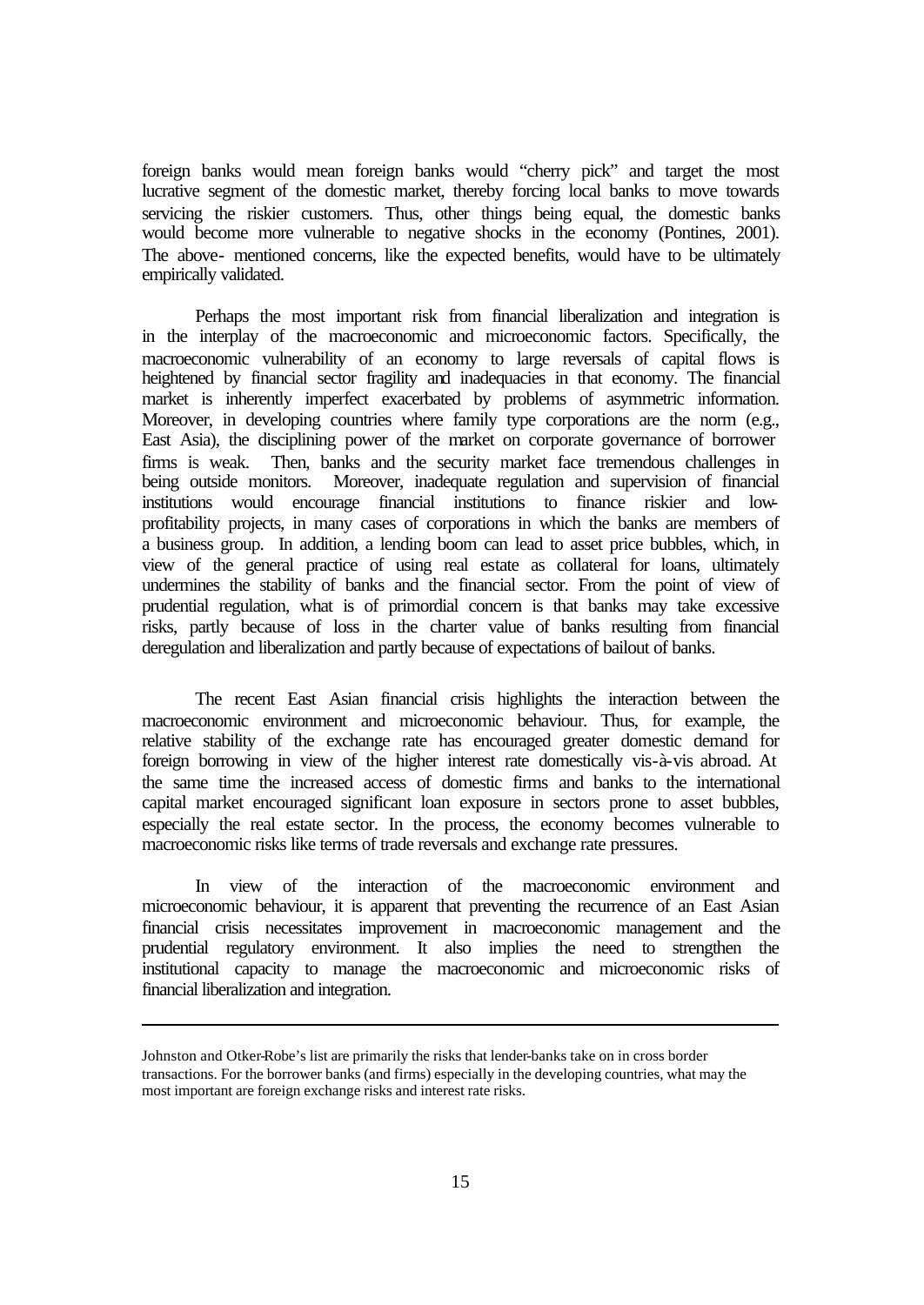## **II. MACROECONOMIC MANAGEMENT OF FINANCIAL LIBERALIZATION AND INTEGRATION**

**Capital flows in the APEC region.** Intal, Pontines and Mojica (2001) present data and previous studies that indicate the growing international financial integration of APEC member economies during the late 1980s and the 1990s. The financial liberalization stemmed from the easing of barriers to capital flows and opening of capital accounts of most of the APEC member economies during the past two decades. The opening up of the capital accounts occurred in tandem with the surge in capital flows into the so-called emerging markets, primarily the East Asian, Latin American and East European developing countries. Lopez-Mejia (1999) shows that six of the top eight largest recipients of net private capital flows among the developing countries during 1990-1997 are APEC member economies (i.e., China, Mexico, Thailand, Indonesia, Korea, and Malaysia). Chile is also a major recipient since the latter 1980s while the Philippines also experienced a surge in capital inflows especially by the mid-1990s. East Asia led all developing areas as destination of private capital flows. The region's share to the total capital flows to developing countries increased substantially from 12 % during the early 1980s to 43 % during the 1990s (Alba, et.al., 1998, p.3).

The surge in capital flows is shown starkly in **Table 1.a and 1.b.** The tables present only the ending years of the decade-long surge in capital flows especially to the ASEAN-4 countries. Notice the more than doubling of private flows in two years time right before the East Asian crisis, caused primarily by the near-tripling of flows from commercial banks and non-bank private creditors, much of this of short term nature. The flows were far larger than the requirements for financing the doubling of the current account deficit during the 1994-1996 period. The large magnitude of increases in capital flows in so short a time, with such flows increasingly borrowings of increasingly short term maturity, raises the issue of the "absorptive capacity" of the concerned countries on the one hand, and the possibility of "herd behaviour" of international lending institutions, on the other hand. Indeed, in a comparison of the disposition of private capital inflows of 20 developing countries (excluding China) during their inflow episodes, the capital inflows ended up in most of the countries as mainly increases in international reserves, with the attendant increased pressures on the domestic monetary, interest rate and inflation regimes in the recipient countries (Lopez-Mejia, 1999, p.26). The Southeast Asian countries have been particularly interventionists in that sense, with reserve accumulation as a ratio of total private capital inflow ranging from about 50 percent for Malaysia to nearly 80 percent for Indonesia and the Philippines (Ibid.). Equally important**,** such huge capital inflows that are increasingly dominated by short term loans have proven to be the harbinger of eventual payments crises.

**Table 2** presents foreign direct investment inflows and outflows on a BOP basis during 1990-1999. The table indicates that APEC has been a net investment destination during much of the period, especially in the latter 1990s. There have been shifts in the destination of FDI between developed and developing countries. Much of the FDI flows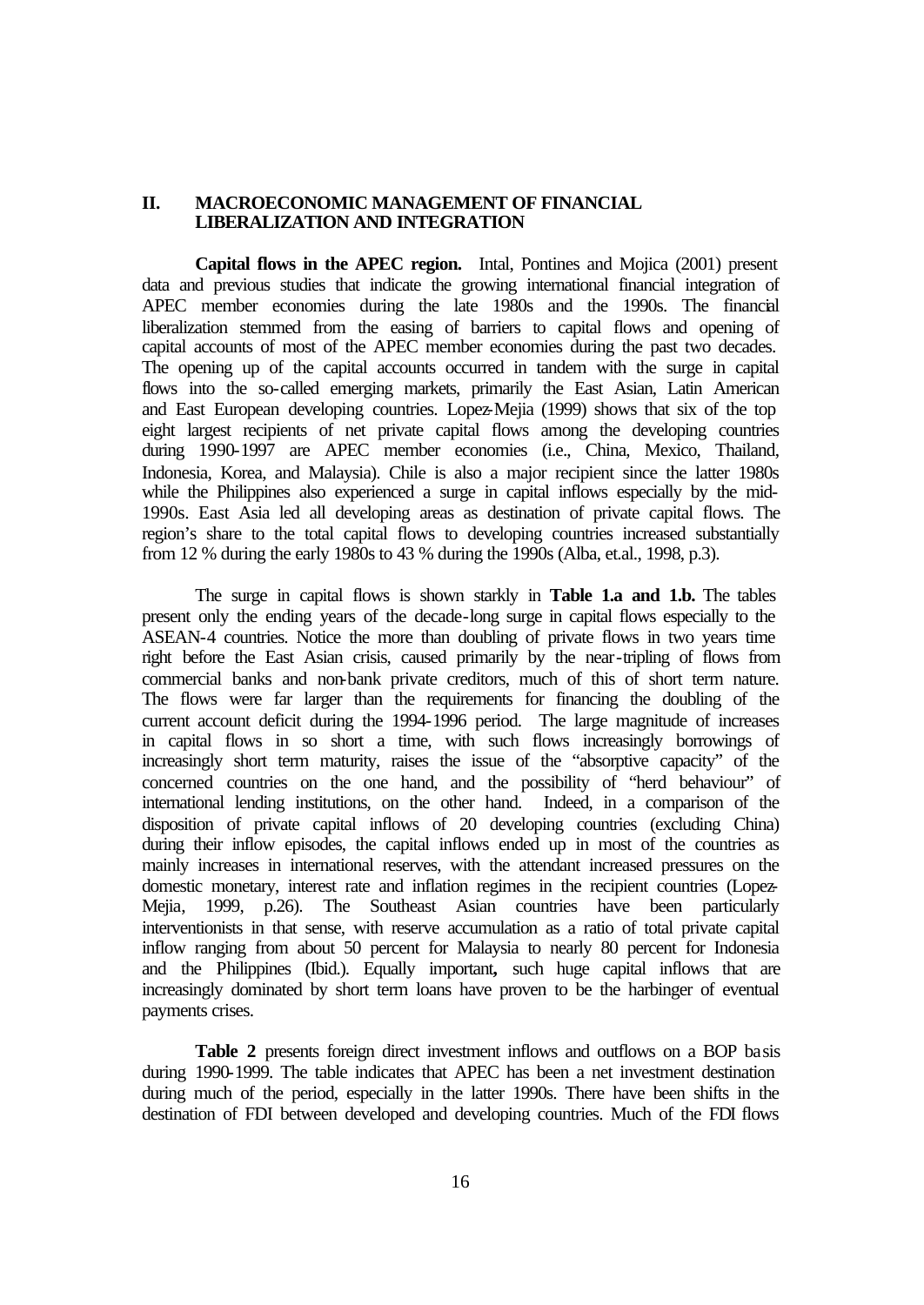went to developed countries during the 1980s. The surge in FDI flows into the developing world occurred during the early and mid 1990s, especially to developing Asia. The East Asian crisis has led to a redirection of FDIs back to developed countries in the late 1990s, centred primarily in North America (the United States). Behind the surge in FDI flows to developing APEC was the sharp rise in net investments in China and to a lesser extent Mexico as well as the steady rise in the level of net investments in Chile and Malaysia during the period, on the one hand. Note that the level of net outward investments from Japan and the United States stagnated or declined during the 1atter 1990s as compared to the early 1990s.

Much of the surge in capital flows during the period came from within the APEC region itself. The surge in capital flows is not only in net terms but also in gross flows, with significant inflows and outflows in a number of countries. (This is best exemplified by the US which is both a major source of capital outflows as well as being in fact the world's largest net recipient of capital inflows during the latter 1990s.) A key reason for this is that the region hosts one of the world's largest savers, that is, Japan. The growing financial integration within the region is a correlate of the deepening trade relations among the APEC countries. This reflects the complementarities among trade, direct investment and finance in the dynamics of outward oriented growth especially in East Asia that underpins the so-called East Asian Miracle. Yoshitomi (1999) noted that that the stock of Japanese foreign direct investment is a significant explanatory variable promoting "…natural economic integration in Asia" (p.29). The recent East Asian crisis does not only highlight the risks of open capital accounts and financial integration but also, somewhat perversely, validates the growing economic integration in the East Asian region.

The growth in intra-East Asian investment flows became more pronounced since the mid-1980s after the Plaza Accord led to the appreciation of the Japanese yen initially and later on of the Korean won and the Taiwanese NT dollar in the latter 1980s. Japanese foreign direct investments was geared primarily to the United States and Europe during the late 1970s and early 1980s in order to counteract rising protectionism in those regions (Chen, 1994). The appreciation of the yen and the rising cost of labour and land in Japan forced the Japanese firms to develop export bases in other East Asian countries, including Korea, Taiwan, the Southeast Asian countries and China. The liberalization in China, initially centred on the special economic zones in coastal China, paved the way for the massive transfer of manufacturing facilities from Hong Kong to the nearby Guandong province. Taiwan and South Korea also expanded outward foreign direct investments since 1987, primarily to the United States, Southeast Asia and China. The investments in the United States appeared primarily aimed at securing access to the US market and at acquiring technology; the investments to Southeast Asia and China involved shifting labour intensive manufactures to reduce labour cost (Chen, 1994).

Kawai and Takagi (2001) estimated the FDI flows to East Asia during 1990- 1998. For the ASEAN countries, 55.5 percent of total FDI inflows during the period came from Japan, US, Asian NIEs, and ASEAN countries themselves. For China, the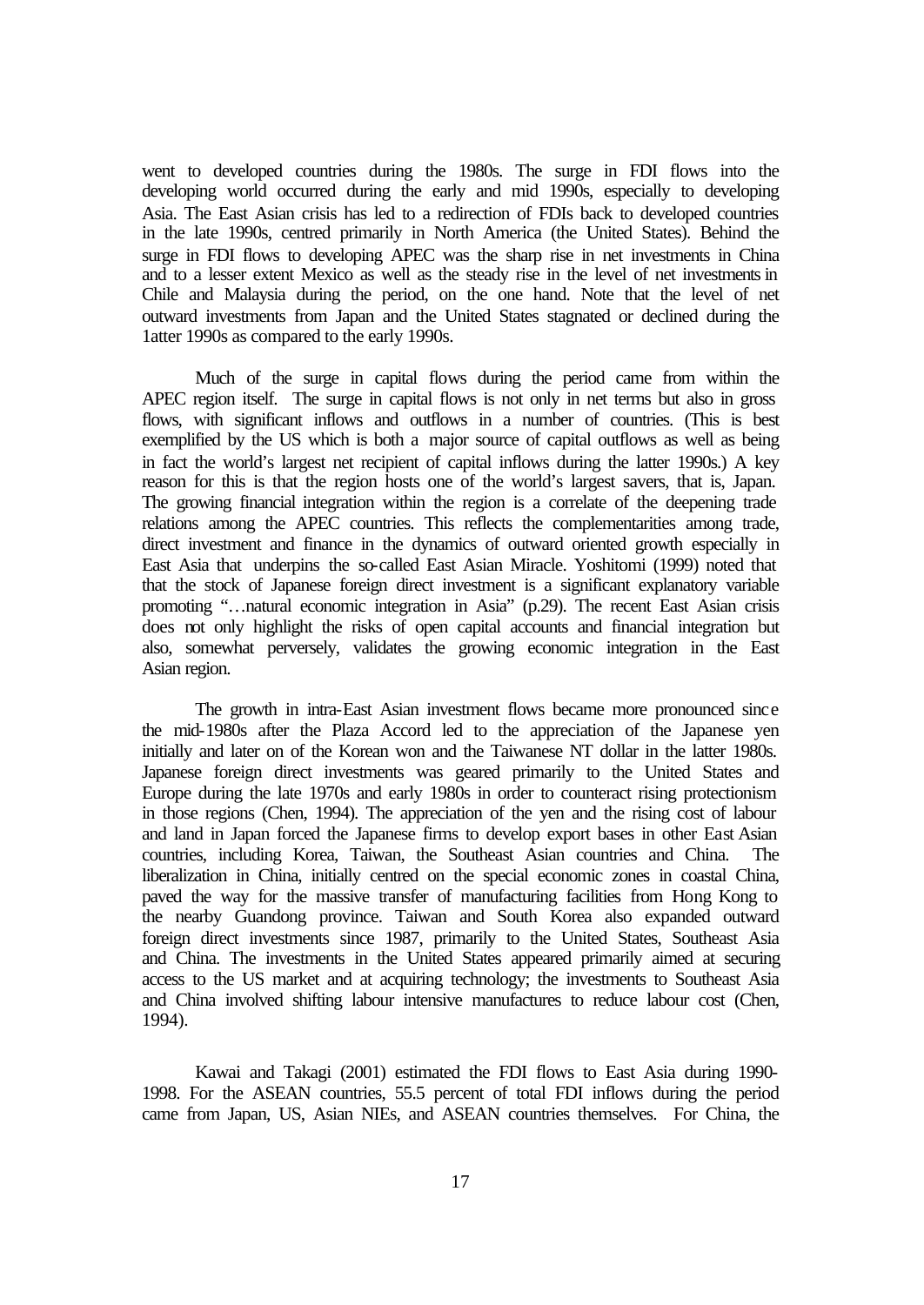share of other East Asian countries is even higher: 62.4 percent alone for Korea, Hong Kong and Taiwan and an additional 19.6 percent from Japan, US and the ASEAN countries. Japan ad the US are the major foreign investors in Taiwan, accounting for 40 percent of the total FDI inflows; the ASEAN, Hong Kong and Korea contributed an additional 12.3 percent. Interestingly, the US and Europe dominated FDI inflows into Korea with each of them accounting for one third of the total; Japan, ASEAN countries, Hong Kong and Taiwan accounted for an additional one fourth of the total inflows into Korea. Thus, at least for much of developing East Asia, the FDI flows were largely among APEC member economies although Korea is somewhat of an exception in the sense that Europe is a major source of FDI flows. (The FDI flows for the developed economy members of APEC differ significantly from those for the developing APEC member economies. For the former, best exemplified by the US, there is tremendous two-way investment flow among them and Europe.)

The growing foreign direct investment flows within the region is consistent with the trade intensity in the Asia Pacific region. Estimates of trade intensity are available for 1980 and 1990 (see **Table3**). The estimates indicate that the direction of trade of APEC economies is biased towards the APEC region, as indicated by a value of more than unity in most cases. There are a few cases of intense trade relationships, as for example the NAFTA countries, the Malaysia-Singapore-Indonesia linkage (with Singapore serving as transhipment point), and the ANZERTA countries of Australia and New Zealand. In virtually all of the APEC countries, the trade intensity measure for the European Community is less than unity. It may be noted though that there is no one-toone relationship between the intensity of trade and intensity of foreign direct investment. This is because a major reason for the flow of foreign direct investments into developing APEC countries (especially Southeast Asia and China) is the use of the latter as export bases not only for the home country of the foreign investor but perhaps more importantly as export bases for third markets, both within and outside the APEC region.

The flow of portfolio capital within the APEC region is also indicative of the growing financial integration in the region. Indeed, more than foreign direct investment, there has been a sharp rise in portfolio equity and debt flows to the region. **Table 4** indicates that there has been a sharp rise in the gross flows, both inflows and outflows, in the APEC region. The IMF Balance of Payments data leaves much to be desired; nonetheless, the data indicate that the APEC region is a net recipient of portfolio equity and debt flows from the rest of the world. Indeed, even the US is a major net recipient of portfolio flows, primarily in debt securities. It was Japan that was the only major net portfolio investor for much of the 1990s among the APEC member economies. Analysis of bilateral flows of portfolio capital among the APEC economies cannot be undertaken because of data constraints, except for Malaysia. Nonetheless, a significant share of portfolio flows in the APEC region comes from the region itself. At the same time, Malaysia's data bring out clearly the role of Hong Kong and Singapore as the two major intermediaries in portfolio investments in the emerging economies in the region.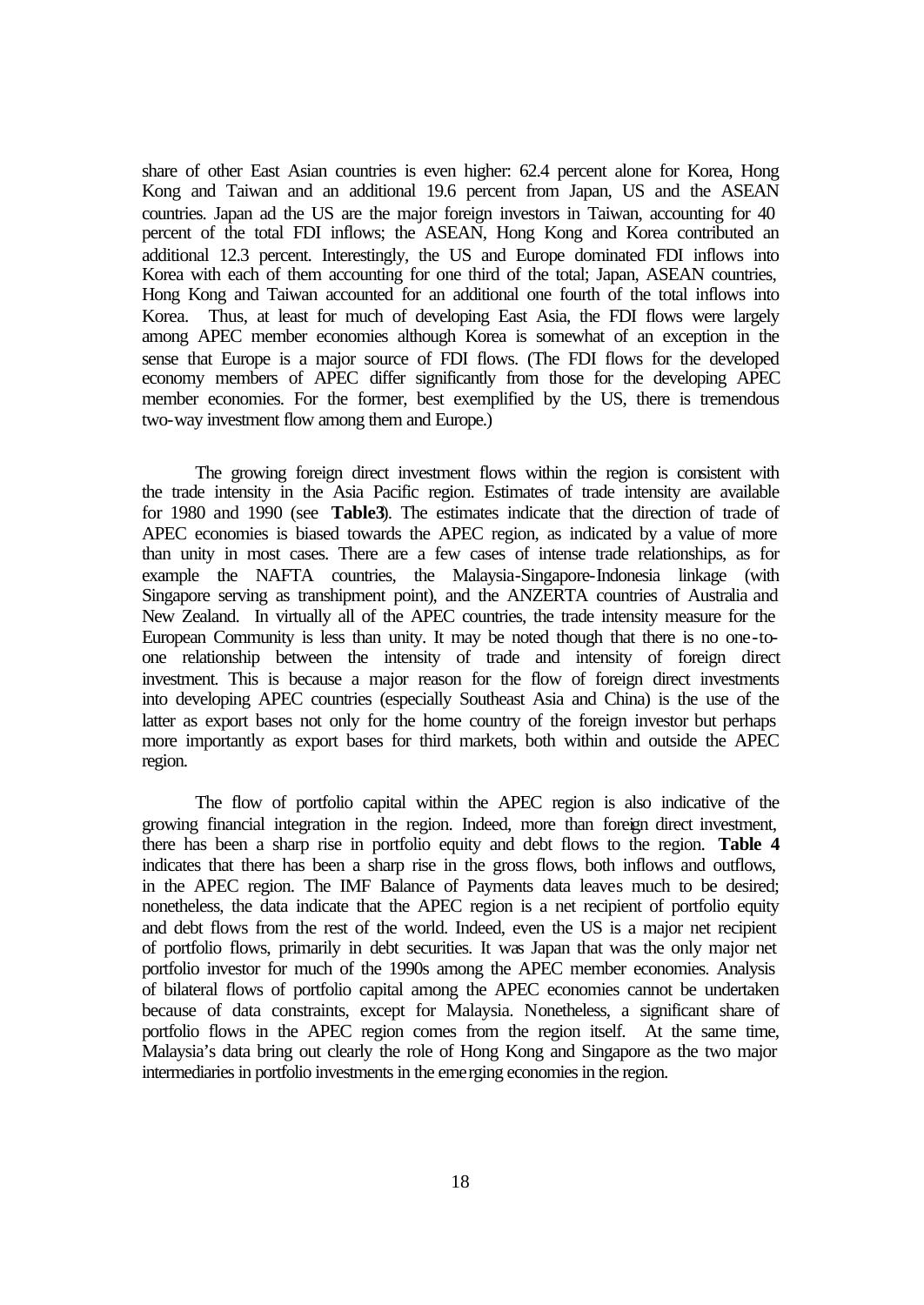The flows of portfolio funds have been influenced also by the interest rate regime especially in the United States. Specifically, the lower interest rates in the US contributed to the increased flow of funds to the emerging markets in developing APEC in the early 1990s. Similarly, the rise in the US interest rates in the latter 1990s contributed to the retreat of portfolio funds from East Asian emerging markets during the period. Dasgupta and Ratha (1999) showed in their regression results that global liquidity factors—as indicated by the "world interest rate" proxied by the US dollar LIBOR 3-month--are indeed a major influence on capital flows to emerging developing economy markets (many of which are APEC member economies). The sensitivity of portfolio funds to interest rate movements in the US is indicative of the (deepening) financial relations within the APEC region and the increased financial openness of the APEC member economies to the rest of the world.

In summary, the large and growing capital inflows and outflows in the APEC region are indicative of the growing financial openness of the APEC economies and the growing linkages of domestic financial markets in the region with the international and regional financial markets.

**Financial integration in the APEC region**. The surge in capital flows into and within the APEC region can be expected to contribute towards financial integration in the region. Studies do suggest that financial markets in the region are not yet fully integrated and that there are substantial inter-country differences in how the national financial markets are integrated with the rest of the world. Nonetheless, there are indications that indeed the APEC member economies are increasingly financially integrated among themselves and with the rest of the world.

One measure of financial integration popularised by Feldstein and Horioka is the use of saving and investment correlations through the so-called Feldstein-Horioka type regressions. Underpinning this measure is the neoclassical framework that in a closed economy domestic investment is determined by domestic saving while an open economy loosens that binding constraint. Thus, according to this framework the most open economies can be expected to have low, if not zero, correlation between investment and saving.

A number of APEC member economies were included in the Feldstein-Horioka tests conducted by Montiel (1994) using data for 1970-1990. The regression results indicate that Singapore had high degree of financial integration while Chile, Malaysia and Mexico had intermediate financial openness but not "necessarily strong financial integration" (Montiel, 1994, p.33). Indonesia, Korea and Thailand followed in terms of financial integration. The Philippines was at the opposite end of Singapore, with strong financial autarky.

Given that the surge in capital flows to developing APEC member economies was at its highest during the 1990-1997 period, Intal, Pontines and Mojica (2001) estimated Feldstein-Horioka type regressions for Indonesia, Malaysia, Korea, the Philippines and Thailand for the 1980s and the 1990s. The regression results indicate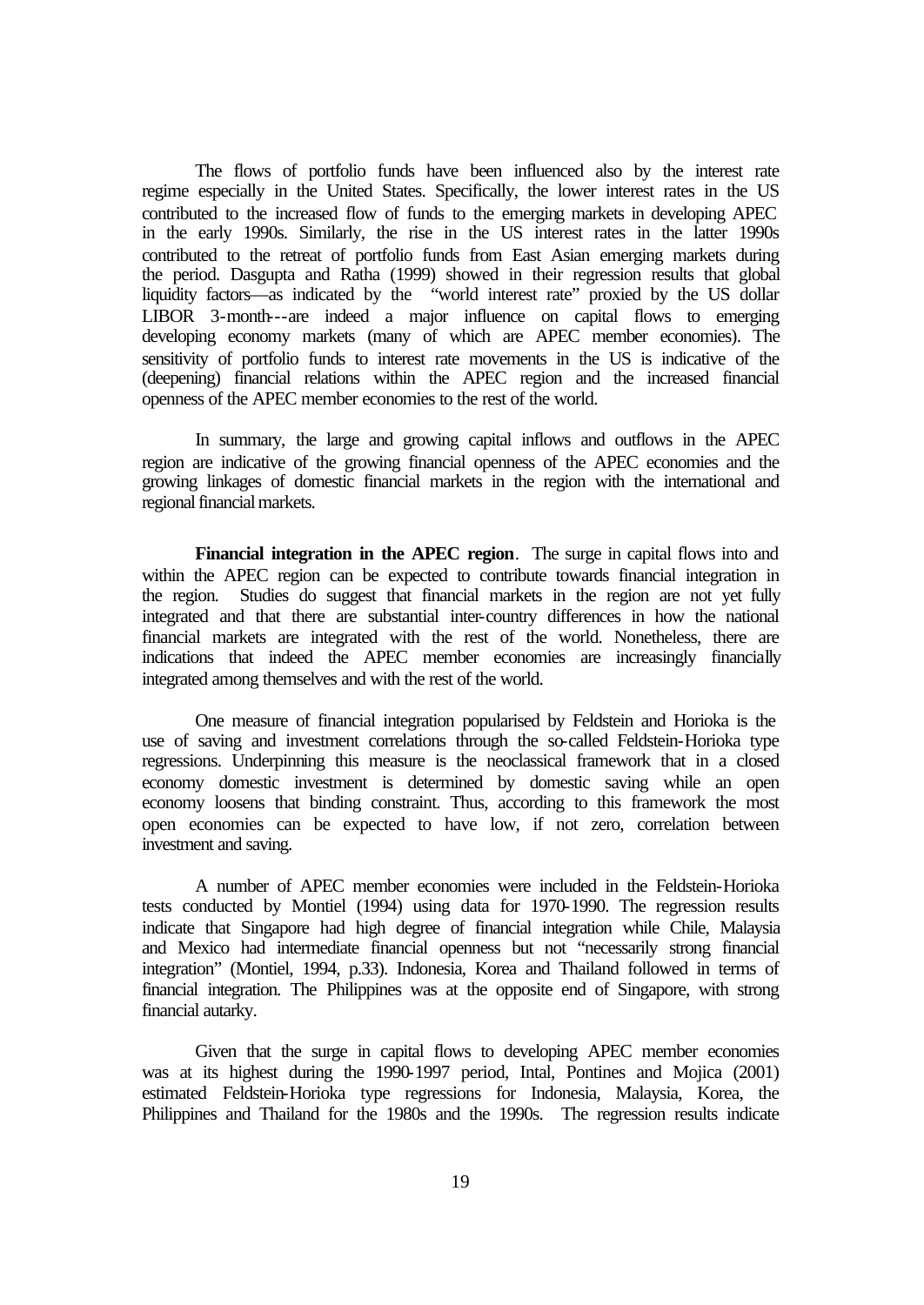that while Korea, Indonesia, the Philippines and Thailand were relatively financially closed in the 1980s, they became more open financially in the 1990s. The regression results also indicate that Malaysia was relatively open financially even during the 1980s.

In summary, the Feldstein-Horioka regressions indicate varying degrees of financial integration among the APEC developing member economies during the 1970s and the 1980s. Indeed, the Philippines was estimated to be most financially closed among the APEC member economies in the Montiel sample (China and Vietnam were not included in the sample). Nonetheless, there are indications that the APEC member economies, including the Philippines, became more open during the 1990s.

The more common, and theoretically more appealing and stringent, measure of financial integration is the test of interest parity. The interest parity condition is satisfied when the return from a domestic financial asset is equal to the return from a comparable financial asset (in terms of default, liquidity and maturity characteristics) in a foreign country plus the expected exchange rate depreciation of the domestic currency (or the forward cover under covered interest parity). The estimates of covered interest rate differentials by Chinn and Dooley (1995) show low and declining mean differentials for Canada, Japan, Hong Kong and less so, Australia and New Zealand during 1982-1994. This means very high and deepening financial integration of these countries with the rest of the world. The differentials for Singapore and especially Malaysia were higher, suggesting less financial integration. Similar estimates of uncovered interest differentials for 1982-1988 were done by Fischer and Riesen (1993) for Hong Kong, Japan, Malaysia, Singapore and Thailand. Like in Chinn and Dooley, Fischer and Riesen found low differentials for Hong Kong and Japan, suggesting that indeed the two nations are very well integrated with the world financial markets. The mean differentials for Singapore, Malaysia and Thailand were somewhat higher, suggesting less financial integration of these countries in the 1980s.

For countries without forward exchange markets, it is uncovered interest parity that is used to examine the extent of financial integration with the rest of the world. Montiel (1994) tested uncovered interest parity by examining the differential between the domestic interest rate and the foreign interest rate adjusted for exchange rate change. Specifically, he posited that uncovered interest parity implies that the interest differential above has a mean value of zero and that the deviations from the mean value are serially uncorrelated. Using monthly data for the period 1985-1990, Montiel's analysis indicate that Chile, Korea and Singapore appear to meet uncovered interest parity but not Malaysia, Mexico, the Philippines and Thailand. It appears then that Chile and Singapore have high financial integration with the rest of the world.

The findings from covered and uncovered interest parity generally complement the Feldstein-Horioka regression results, with the apparent exception of Singapore and Malaysia. Note that the countries included in the Feldstein-Horioka regressions are only the developing countries. Nonetheless, it is generally expected that the developed countries with open capital accounts and little if any barriers to capital movements can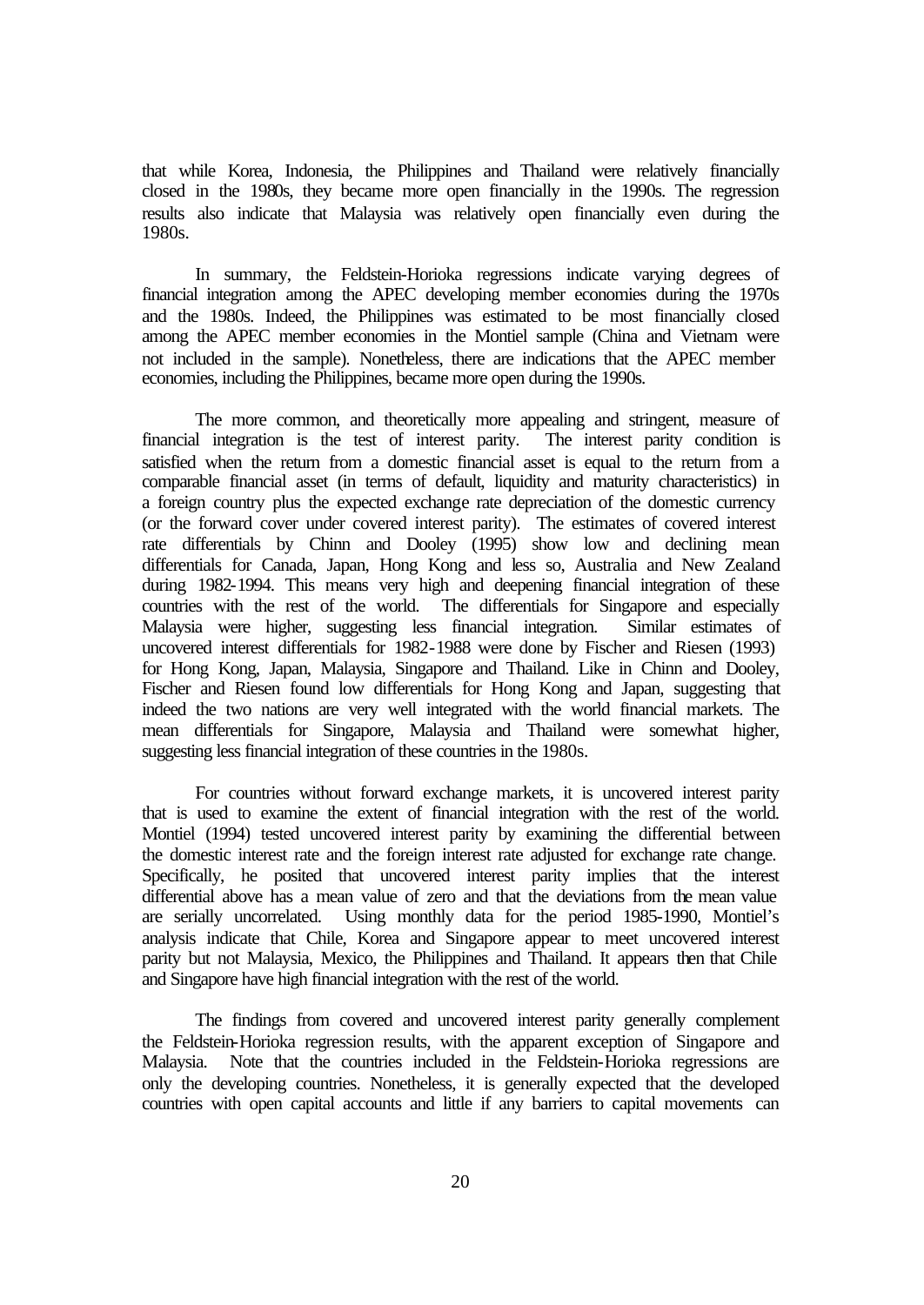be expected to have low mean interest differentials. The relatively high interest differentials for Singapore and Malaysia seem to be inconsistent with the Feldstein-Horioka regression results, which suggest high (Singapore) or intermediate (Malaysia) financial integration. Nonetheless, it may be pointed out that the use of covered interest parity begs the question on financial integration because forward exchange markets are well developed only in cases where there are minimal capital and exchange controls and low political risks. Thus, considering that there are functioning forward exchange markets in Singapore and Malaysia suggest that they are relatively more open than the other APEC developing member countries. The result of the uncovered interest parity corroborates the high financial integration of Singapore.

In summary, financial openness and integration varied among the APEC countries during the 1970s and 1980s but nonetheless the indications are that financial openness and integration deepened during the 1990s. The developed APEC member economies with low mean interest differentials in the 1980s such as Canada and Japan became more completely financially integrated in the 1990s as the mean interest differentials declined further. The countries with relatively greater capital controls in the 1980s have deregulated and opened up their capital accounts further in the 1990s thereby contributing to their increasing financial integration with the rest of the world. The 1980s and 1990s have also seen the increasing co-movement of the domestic deposit and lending to the money market rates. As de Brouwer (1995) noted, this stemmed from financial deregulation and increased competition in the banking sectors of the Asia Pacific during the past two decades. The increasing co-movement of domestic deposit and lending rates as well as among money market rates in the region (as reflected in the reduction in the mean interest rate differential) mean that there is greater and deeper financial integration in the Asia Pacific region.

**Surge in capital flows and macroeconomic vulnerability: the impossible (or incompatible) trinity.** Financial integration, and with it capital mobility, has significant implications on macroeconomic policy and management. The basic analytics of macroeconomic policy in a small open economy brings out that monetary policy does not have a lasting impact on output and employment in the long run when there is perfect capital mobility and fixed exchange rate. That is, the pursuit of an independent monetary policy (i.e., setting a domestic interest rate significantly different from the foreign anchor country's interest rate adjusted for transactions cost and exchange rate risks) for a small open economy with a fixed exchange rate and faced with perfect capital mobility is not sustainable over the long run. Otherwise, as the recent East Asian crisis suggests, there would be a payments or currency crisis. This is the essence of the so-called incompatible or impossible trinity.

Internal policy consistency—and therefore sustainability—involves breaking one of the following three conditions; i.e., perfect capital mobility, independent monetary policy and exchange rate stability (fixed exchange rate). Thus, the sustainable policy options are the following: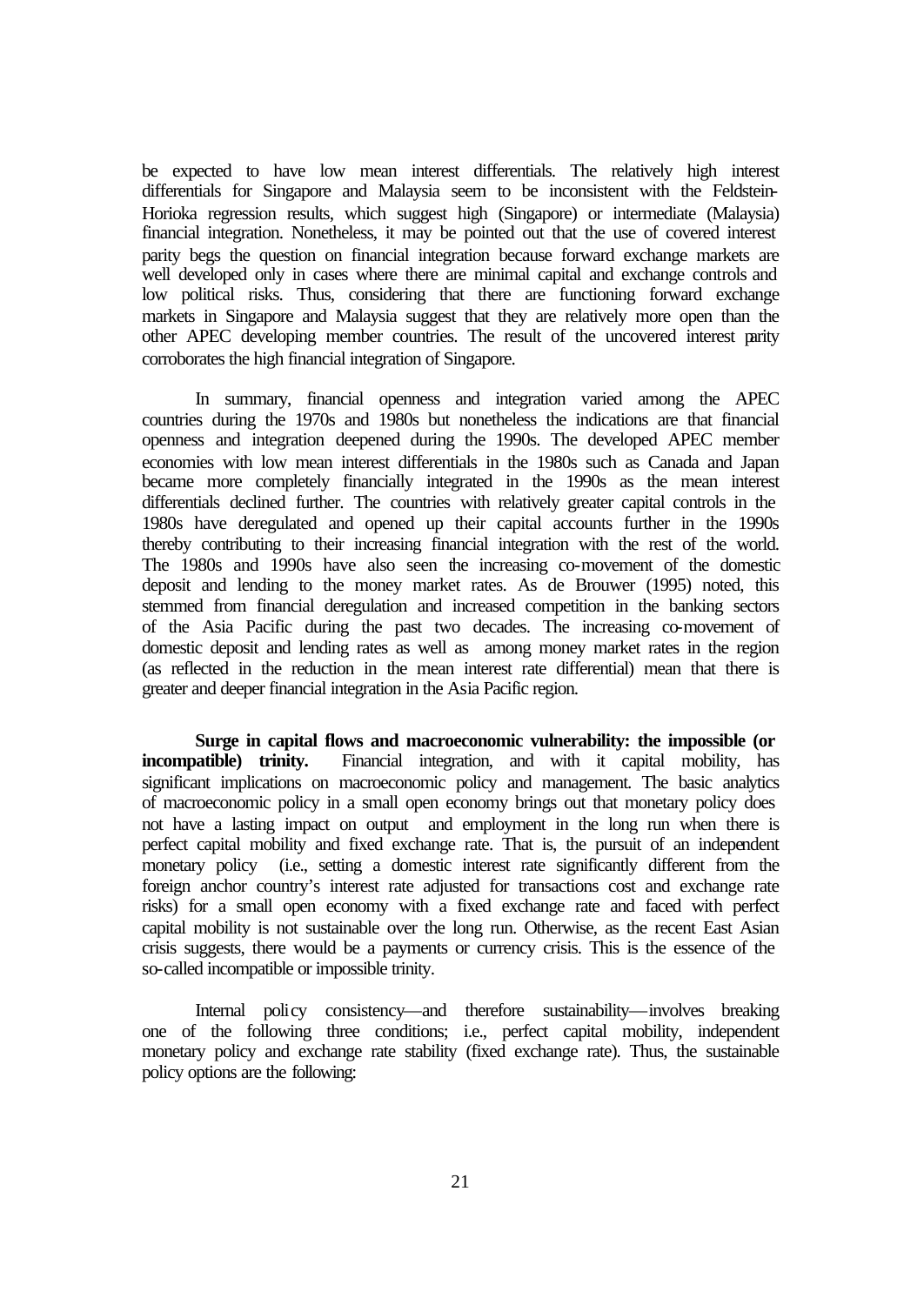- Maintaining monetary independence in the face of perfect capital mobility necessitates a flexible exchange rate regime;
- The pursuit of exchange rate stability in the face of perfect capital mobility demands that domestic monetary policy (of a small open economy) be subsumed under the monetary policy of the anchor country; or
- Putting barriers to capital flows (i.e., imperfect capital mobility) allows for some monetary independence at the same that there is exchange rate stability.

Given the long run direction towards greater capital mobility as economies become more open and integrated with one another, it is apparent that it is the fist two options that are the most viable in the long run. That is, countries would have to move over time towards a truly flexible exchange rate regime or towards a hard peg with no monetary independence (i.e., under monetary union, currency board or dollarization). Indeed, more and more developing countries have chosen to move away from soft dirty pegs towards either greater exchange rate flexibility or a hard peg (e.g., dollarization, currency board) in recent years in the aftermath of the East Asian crisis.

Nonetheless, the third option remains an important one, primarily in the transition, for developing countries where the financial systems remain underdeveloped and the prudential environment, including the institutional capacity of the monetary authorities to monitor and supervise, leaves much to be desired. The relative success by Chile and Malaysia in the use of capital control measures has provided some impetus for the use of such measures for macroeconomic management.

**Capital flows and macroeconomic vulnerability: experiences from Southern cone and East Asian countries**. A number of currency and financial crises since the mid-1970s have brought out the incompatible or impossible trinity in stark terms. Perhaps, the starkest was the experience of the Southern cone countries (especially Chile and Argentina) during the late 1970s and early 1980s. Very high real interest rates and/or government exchange rate guarantees led to sharp capital inflows, in large part in the form of aggressive foreign borrowing by domestic firms. At the same time, imprudent macroeconomic policies, especially large fiscal deficits (especially in Argentina) together with the capital inflows fanned inflationary pressures in these countries with indexed wages. As a result, there occurred substantial real currency appreciation and (for Chile, together with terms of trade deterioration) large current account deficits. There ensued capital flight as the sustainability of the exchange rate under the so-called *tablita* system became increasingly in doubt. Chile and Argentina both went into a currency crisis in 1982.

The most recent currency crisis that had significant impact on the international policy arena and on the international economics literature was the East Asian currency and financial crisis. The East Asian crisis highlights the macroeconomic challenges of surges in capital inflows much more than the experience of the Southern cone countries. This is because the affected East Asian countries followed much more prudent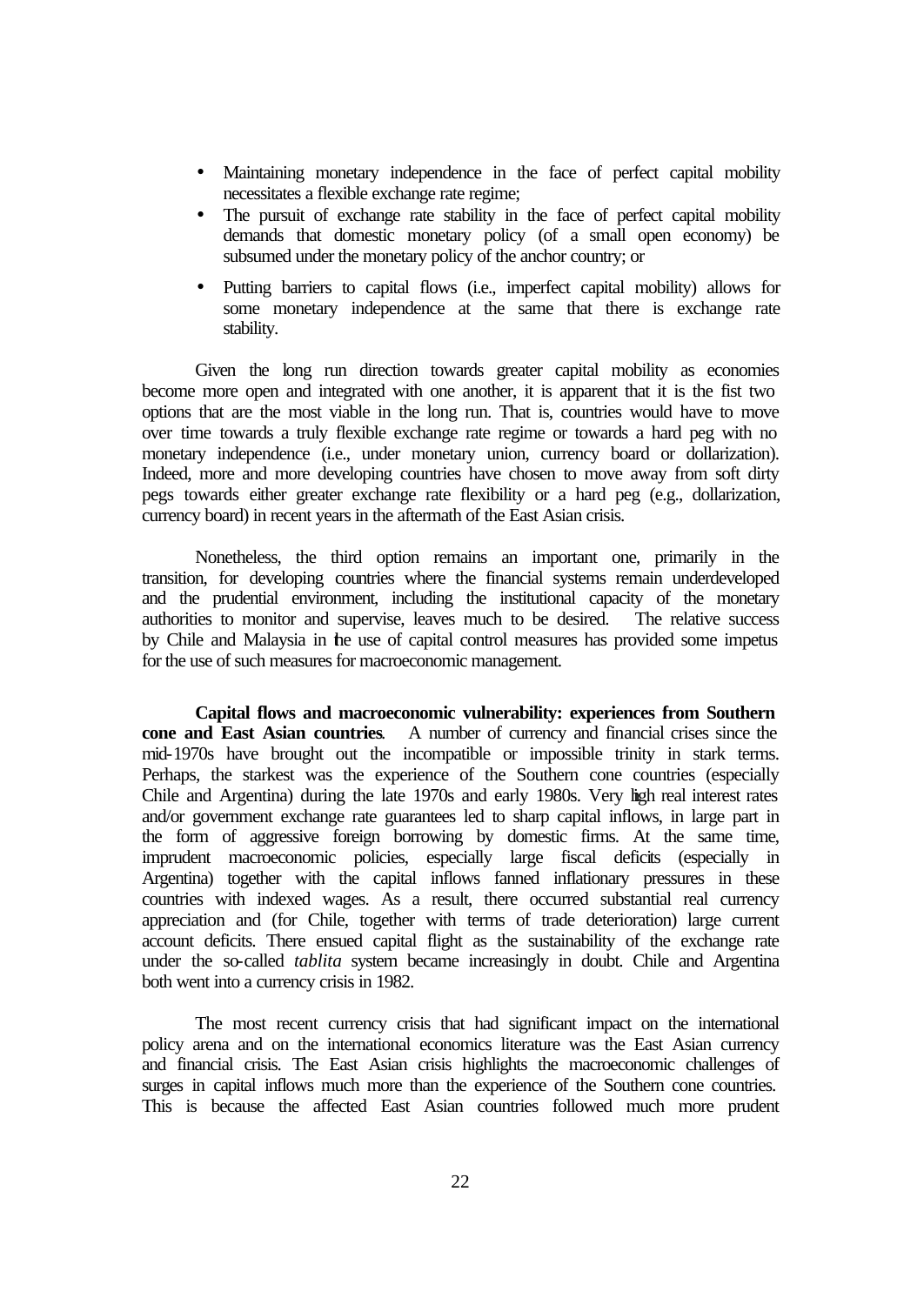macroeconomic policies than the Southern cone countries. Nevertheless, the East Asian crisis also highlights the impossible (or incompatible) trinity albeit in a more nuanced way. For behind the apparently robust macroeconomic figures was an increasingly fragile financial sector in the affected countries in the face of the surge in capital flows but which eventually boiled over through massive and abrupt reversal in the capital flows.

The macroeconomic vulnerability from surges in capital inflows stems in part from the nature of the capital flows and in part from the policy responses to such inflows and the impact of such policies on the macroeconomic variables. It is generally agreed that foreign direct investment inflows do not impart as much macroeconomic vulnerability as short- term capital inflows. As the East Asian crisis countries, but most especially Thailand and Korea, show, a significant source of macroeconomic vulnerability is the preponderance of short -term capital in the country's total capital inflows that were used for long -term investments increasingly in real estate and construction as well as in margin loans for stock purchases. Thailand, the trigger country of the East Asian crisis, had short term debt accounting for more than two fifths of its total external debt and that the total short term external debt was larger than the country's international reserves. Korea, at the tail end of the currency crises in the region, also fell victim to the currency attacks because of the preponderance of shortterm financing for long term, low profit factories. As an aftermath of the East Asian crisis, the ratio of short- term debt to the gross international reserves of a country has become an important indicator used in analyses of macroeconomic vulnerability to external shocks and speculative currency attacks.

At the heart of the macroeconomic vulnerability arising from the surge in capital inflows, however, lies in the impacts of such inflows on the economy. This is dependent in part on the policy responses to such inflows. Under a free float, a surge in capital inflows has virtually no monetary effect. Under a fixed exchange rate regime with no sterilization, the capital inflow results in increased international reserves and domestic money supply thereby raising inflationary pressures. In intermediate regimes with imperfect capital mobility---the usual case in emerging economies--- a country defends its exchange rate and pursues a monetary target. In this case, reserve accumulation is a policy choice such that the more aggressive the accumulation, the higher (lower) the pressures on inflation (nominal exchange rate) (Lopez-Mejia, 1999). The extent of sterilization affects the monetary impact of the capital inflows. The greater the extent of the sterilization, the lower is the monetary and inflationary effects of capital inflows. However, the domestic interest rate stays higher than the international interest rate longer thereby encouraging capital inflows further.

**Table 5,** drawn from Lopez-Mejia (1999) and Rajan (2000), presents some indicators of the macroeconomic impacts of the surge in capital inflows in selected developing countries. The table indicates that a number of developing countries appear to have succeeded in tempering the adverse macroeconomic impacts of the surge in capital inflows in the late 1980s and early 1990s. The table shows that the GDP growth rate of the recipient countries increased significantly during the capital inflow period, the inflation rate barely increased and in fact declined in a number of cases, and the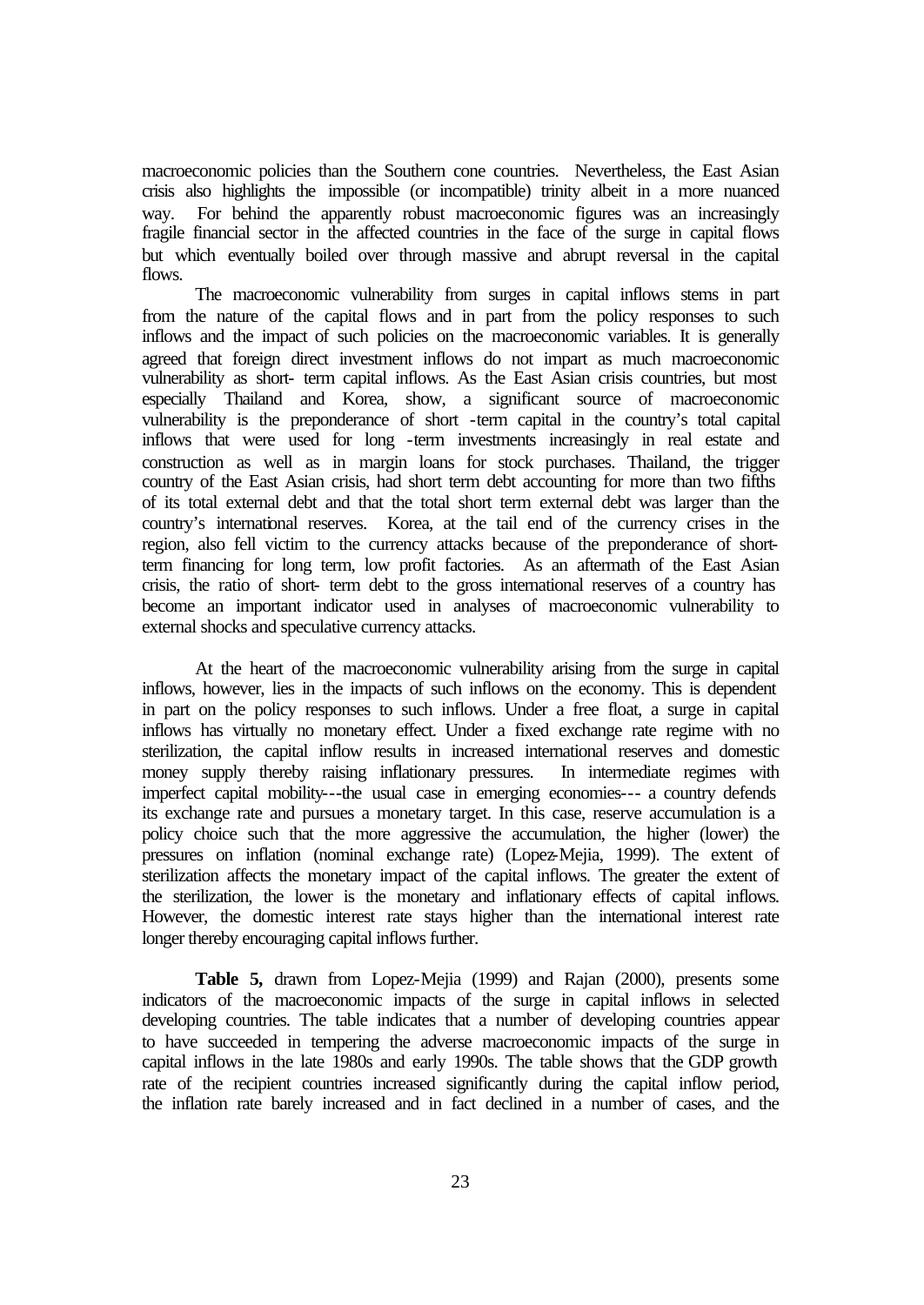investment rate increased and the current account deficit widened. The table also suggests that sterilization efforts were on the whole successful in the sense that the countries were able to limit the impact of the capital inflows on domestic money and inflation.

A closer review, as exemplified by the case of Thailand, brings out nonetheless that the surge in capital inflows eventually reared its ugly head and brought macroeconomic vulnerability to Thailand. Specifically, the induced overheating of the Thai economy led to asset inflation (which is not captured well in standard price indices) and sharp rise in labour costs with the concomitant real exchange rate appreciation. The latter contributed to the loss in the international competitiveness of the Thai labour-intensive exports. This, together with the slowdown in the world electronics trade, led to the decline in Thailand's export volume and value in 1996.

A more important factor was the eventual macroeconomic impact of the bursting of the asset price bubble in 1994 and the continued softness of the real estate market during the next two years. The result was that a number of finance companies, which had heavy exposures in the Thai real estate market, folded up despite attempts by the Thai authorities to provide some short term lifeline as best exemplified by the case of Thai One. Thai banks were also adversely affected because the banks were major investors of finance companies. As a result, there was a sharp slowdown in the rate of growth of private sector credit in 1995 and 1996. The Thai government's efforts to prop up the financial system especially in 1996 led to the sharp rise in the contingent liabilities of the Thai government. Consequently, the expected fiscal burden in the future increased sharply. (See Rajan, 2000 and Gochoco-Bautista, Oh and Rhee, 1999.) The deterioration of the current account situation, the failure of a number of finance companies and the sharp rise in the contingent liabilities fed the speculative attacks on the Thai baht in late 1996 and early 1997. The near depletion of the country's usable international reserves in an effort of the Thai government to support the baht in the face of the speculative attacks eventually forced the Thai government to float the baht in early July 1997, thereby triggering the East Asian financial crisis.

Macroeconomic vulnerabilities, themselves also significantly shaped by the surge in capital inflows, led other East Asian countries to succumb to speculative currency attacks after the flotation of the Thai baht. As **Table 6** indicates, the Philippine peso experienced the largest real currency appreciation among the Southeast Asian currencies in the early 1990s. At the same time, the Philippines had the worst export growth performance in the late 1980s up to 1993 among the Southeast Asian countries; it continued to have slower export growth rates than Thailand and Malaysia up to 1995. Thus, the Philippine trade performance is vulnerable to the sharp drop in export price competitiveness arising from the sharp devaluation of the Thai baht. Hence, the speculative attack on the Philippine peso came almost right after the flotation of the Thai baht.

Similarly, Indonesia was vulnerable to speculative attack against the rupiah. By mid 1990s, Indonesia had a very high external debt service to export ratio (see **Table 6)**,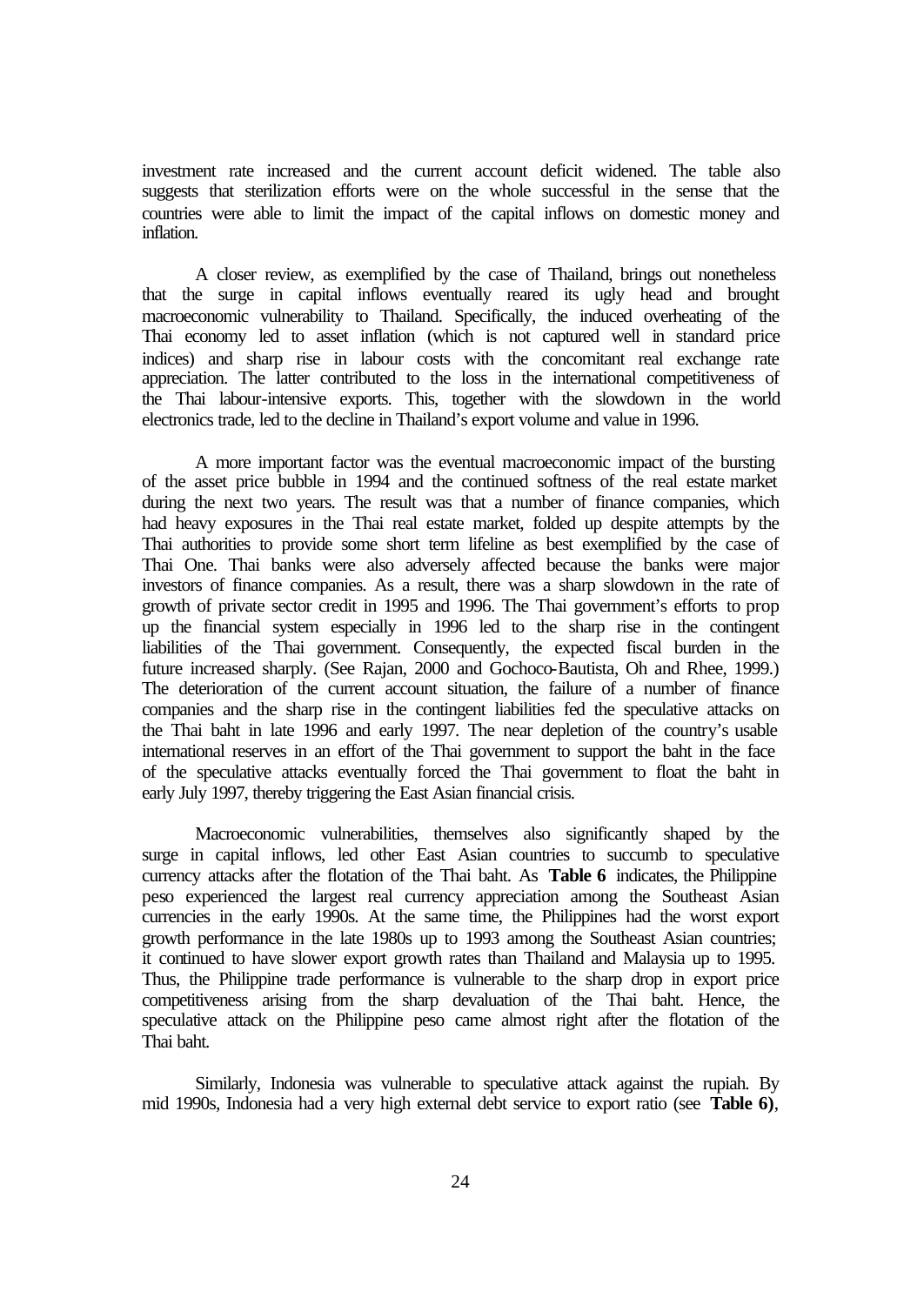which was almost comparable to the Philippine case before the Philippine payments crisis in the early 1980s. At the same time, Indonesia's export performance faltered in the mid-1990s, in part because of the appreciation of the real effective exchange rate by 18 percent during 1990-1996 (Nasution, 1996, Table 1). Thus, the Thai baht devaluation posed a challenge to Indonesia's non-oil exports thereby worsening further the country's external debt service burden. This is especially so because the capital inflows into Indonesia shifted towards short-term capital flows since the early 1990s (Nasution, 1999, p.3).

The macroeconomic variables for Malaysia indicate a relatively more robust macroeconomy than the other affected Southeast Asian countries (see **Table 6**). Its external debt structure, external debt service burden, extent of real currency appreciation and trade performance were better than the other countries. Although affected by the East Asian crisis, Malaysia was able to handle the crisis better than Indonesia or Thailand. Like Chile, Malaysia was more willing than its Southeast Asian neighbours to undertake less orthodox capital control measures in order to manage capital flows. For the most part Malaysia appeared to have succeeded. The issue of capital controls and the experiences of Chile and Malaysia are discussed further in the next section.

The macroeconomic vulnerability of South Korea also stemmed from the largely unbridled foreign borrowing of Korean firms in the 1990s as a result of the liberalization of Korea's capital account and the improvement in Korea's credit standing after its admission into the OECD. While the foreign borrowing was largely for investment purposes, the macroeconomic vulnerability stems from over-investment such that the returns from the investment were lower than the cost of capital (Corsetti, Pesenti and Roubini, 1999). Because they were highly leveraged and the rate of profitability extremely low, Korean chaebols became vulnerable—as well as the Korean economy given the tremendous importance of the chaebols to the whole export economy---to external terms of trade shocks and from the shocks from the US dollar/Japanese yen exchange rate. In 1996, both negative shocks occurred, thereby contributing to the failures of a few Korean large firms (e.g., Hanbo Steel). The growing corporate problems and the currency turmoil in Southeast Asia made foreign banks more skittish about lending to foreign firms and Korean merchant banks. With significant deterioration in the country's terms of trade, large decline in export growth, high share of short-term debt to total debt, and short term debt larger than the country's international reserves, South Korea eventually had to float and devalue the Korean won and worked out an IMF program in exchange for a large multi-country loan support and external debt restructuring.

The examples discussed above indicate that the surge in capital inflows pose considerable macroeconomic challenges. Surges in capital inflows tax the "absorptive capacity" of recipient economies. With relatively undeveloped financial markets and inadequate institutional capacity to monitor, regulate and supervise the financial sector, developing countries become more vulnerable to the macroeconomic risks from the surge in capital inflows; e.g., asset price bubble, resource misallocation and real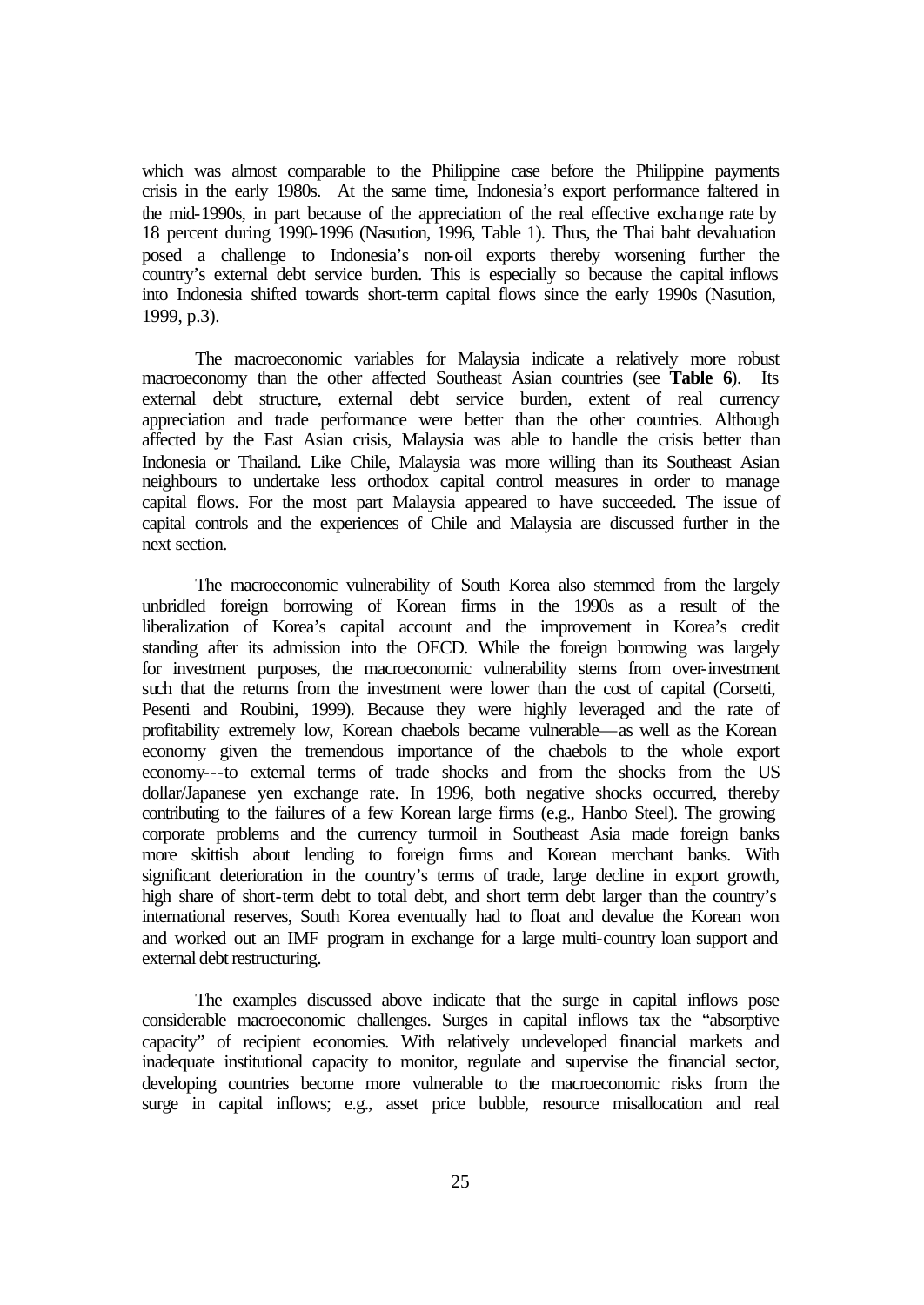currency appreciation. Not surprisingly, it has been the emerging developing economies, which had mostly succumbed to various payments and currency crises after their periods of surges in capital inflows.

**The limits of monetary and fiscal policies**. In most of the emerging developing economies that experienced surge in capital inflows in the late 1980s and the 1990s, the macroeconomic policy response has been to dampen the impact of the capital inflows on the money supply and aggregate demand. The macroeconomic policy measures consisted primarily of sterilization through open market operations, increase in bank reserve requirements, and fiscal contraction to generate fiscal surpluses or at least reduce fiscal deficits (see **Table 7**).

There are limitations to the use of these macroeconomic policy measures however. Sterilization through the sale of high cost Central Bank bills or Treasury bills in exchange for low interest earning international reserves impose cost to the central bank or the Treasury. Moreover, aggressive sterilization of capital inflows raise domestic interest rates, which encourage greater inflows of capital especially short term portfolio capital. Leung's (1998) estimates of offset coefficients for Thailand and South Korea are particularly high at about  $-0.7$  while those for Indonesia and the Philippines are between  $-0.4$  to  $-0.5$ . (The offset coefficient measures the extent by which a domestic monetary policy is offset by capital flows.) Thus, it is not surprising that the emerging economies relied primarily on sterilization through open market operations only briefly, although a few countries including the Philippines used sterilization (through open market operations as a measure for partial sterilization of capital inflows) during the 1990s (Lopez-Mejia, 1999).

Monetary tightening through generalized increase in the bank reserve requirement and fiscal contraction were also resorted to by many developing countries in response to the surge in capital inflows (see **Table 7**). Both measures are to some extent preferable to open market operations because they do not entail quasi-fiscal costs to the government. Nonetheless, an increase in the reserve requirement increases the cost of financial intermediation, thereby raising the domestic lending rate and inducing domestic firms to borrow abroad. Fiscal contraction does not impose distortions on the financial system, and thus preferable to both open market operations and increasing bank reserve requirement as a means of preventing the overheating of the domestic economy from the surge in capital inflows. Indeed, fiscal conservatism is increasingly being emphasized as an important complement to financial integration and capital mobility because it lends greater credibility to the macroeconomic environment of a country (Lopez-Mejia, 1999).

However, there are limits to the use of fiscal contraction as a counter cyclical measure against surges in capital inflows. A significant rise in the tax effort and/or significant reduction in government expenditures in order to generate fiscal surpluses involve political costs. This is especially the case in developing countries with poor tax administration and inequitable tax burden. In addition, the benefits of financial integration and capital flows tend to benefit the better off social classes This means a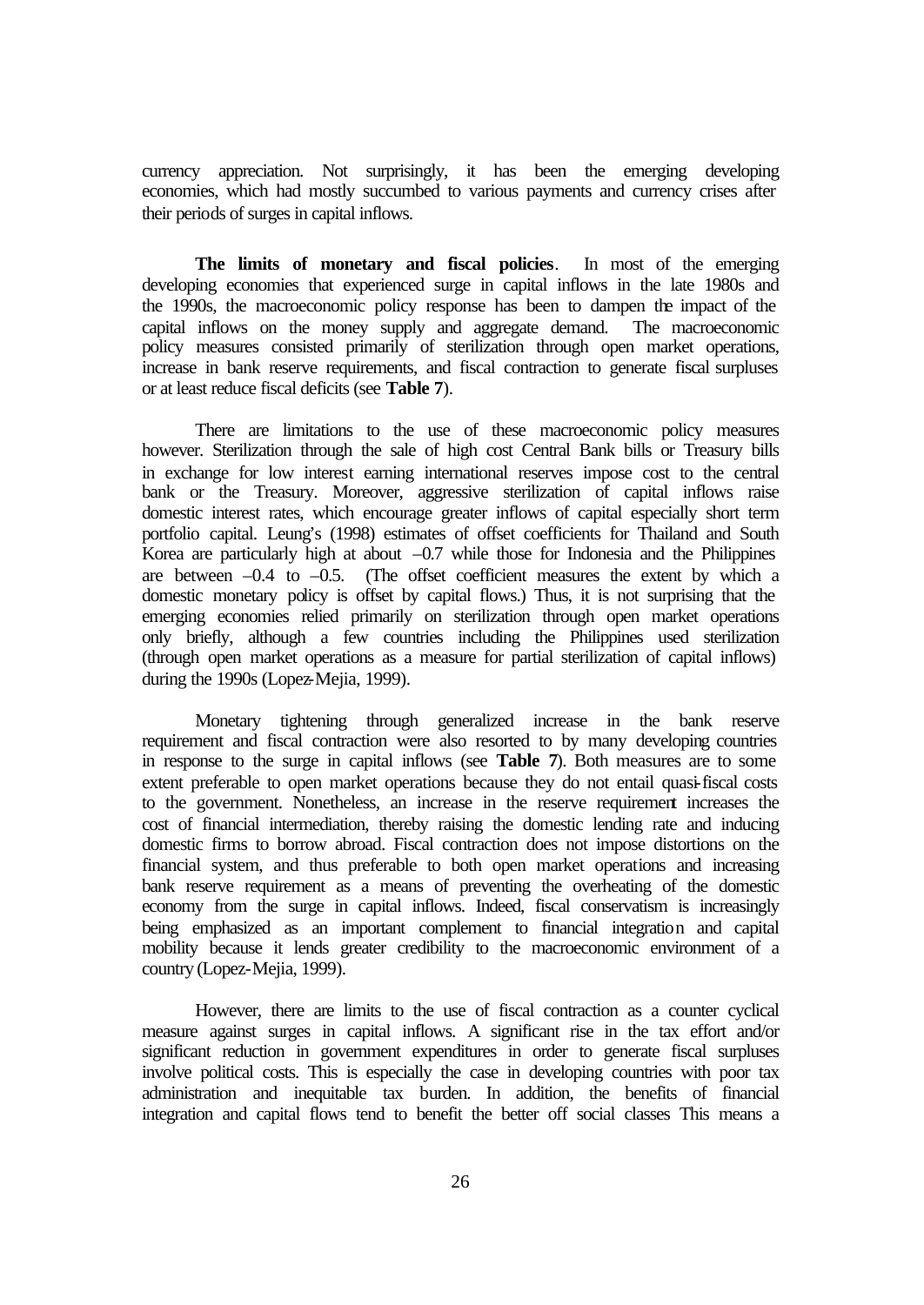corresponding increase in political pressure to use the fiscal system as a redistributive device in the sense that the government would need to increase expenditures (in infrastructure, education, public housing) geared especially to the poor regions and social classes. In short, unless there is an unexpected revenue windfall, fiscal contraction cannot be expected to be used sustainably as the key counter cyclical measure to the surge in capital inflows. As the Southeast Asian experience suggests, the fiscal surpluses of the Southeast Asian countries in the early 1990s were not enough to prevent the overheating of the economies and the occurrence of the eventual currency and financial crisis.

Thailand, the origin of the East Asian crisis, shows the limits of sterilization policy and the difficulties of managing surges in capital inflows. Thailand was aggressive in using fiscal policy in managing capital inflows. Thailand shifted from a central government fiscal deficit of about 4 percent of GDP prior to the surge in capital inflows into a fiscal surplus averaging about 3 percent of GDP during 1988-1994 (Schadler, 1994, p.364; Park and Song, 1997, p.103). The government tightened fiscal policy in order to reduce the inflationary pressures arising from the surge in capital flows. In addition, Thailand had to resort to frequent open-market operations primarily through repurchase of government and state enterprise bonds and through the issuance of central bank securities in order to control excess liquidity and reduce the volatility of domestic interest rate. Thailand wanted to dampen the inflationary pressure from the capital inflows at the same time that it prevented a significant nominal appreciation of the baht in order to maintain Thailand's export competitiveness.

However, as a result, domestic interest rates were persistently higher than those in the developed countries, thereby encouraging further capital inflows. It may be noted that the bulk of capital flows into Thailand during the surge period consisted of shortterm borrowing of commercial banks and non-resident baht account deposits (Park and Song, 1997, p.92). The short term nature of much of Thailand's capital inflows during the capital surge period led to the level of short term debt being much higher than the level of international reserves, and to the increased vulnerability of Thailand to negative foreign investment sentiment. Thailand resorted to other measures in order to dampen the inflationary effects of the capital inflow, e.g., easing up on capital outflows. Nonetheless, the Thai economy overheated as reflected in the high current account deficit and the real estate bubble. When the bubble burst and the export sector stagnated from the downturn in the international electronics market and the rise in domestic labour cost by 1996, foreign sentiment turned progressively negative and pressures on the baht increased. By mid-1997, Thailand had to resort to a large currency devaluation after some months of an eventually losing battle of propping up the baht.

**The possibilities of capital controls, floating exchange rates, and currency unions**. In view of the inadequacies of monetary and fiscal policy tools, a number of developing countries used other balance of payments measures to help contain manage the surge in capital inflows. These measures include reduction of official borrowing, acceleration or prepayment of loans, liberalization of trade and liberalization of capital outflows. These measures, nonetheless, have also limitations. For many developing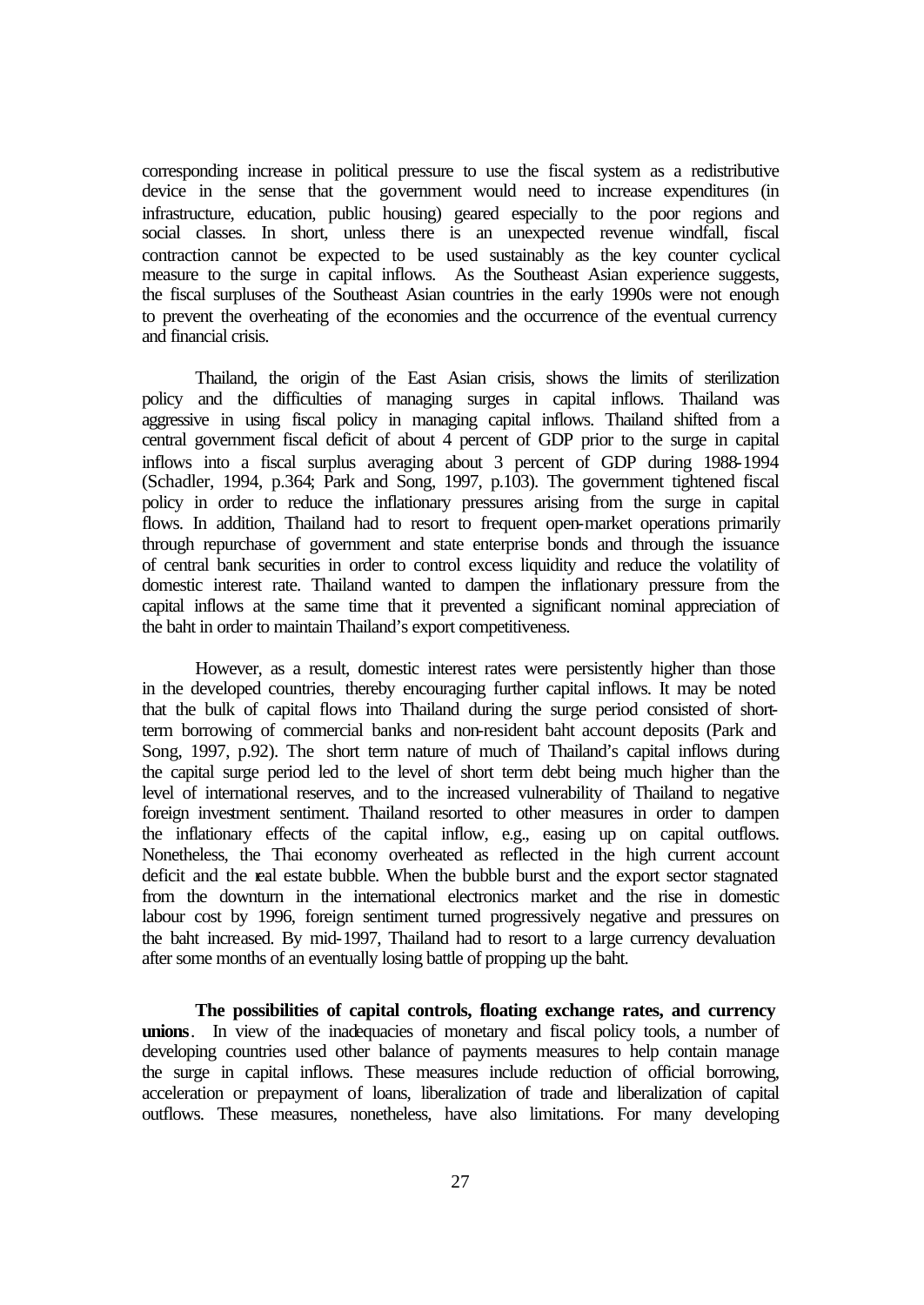countries, a drastic decline in official borrowing for some time carries significant opportunity costs because official development assistance carries low interest rates and much longer maturity than commercial funds. Such development assistance funds are especially important for funding infrastructure and social development projects, which most developing countries are in great need of. Similarly, liberalization of trade effectively means reduction in tariff and nontariff barriers.

However, a substantial trade liberalization at the same time that there are pressures for currency appreciation can have significant adverse impact on a country's tradable goods sector, especially manufacturing as was the case in the Philippines during the 1990s. Thus, liberalization of trade as a tool for managing surges in capital inflows has only limited effectiveness. Indeed, liberalization of trade may end up encouraging greater capital inflows, although likely more of foreign direct investments, which potentially can contribute to the further overheating of an economy. This perverse effect of inducing further capital inflows, instead of helping manage the surge in capital flows, is also a possibility for the deregulation of capital outflows. This is because this reflects greater capital market liberalization; as such, the greater freedom to bring out capital serves as an inducement to come into a country to seize opportunities for profitable investments however short term.

In **Table 7,** notice that many of the emerging economies imposed capital control measures while a few also undertook some exchange rate flexibility, essentially of currency appreciation. It is interesting to note, nonetheless, that among the emerging countries which had relatively high financial integration with the rest of the world (i.e., the Southeast Asian and Latin American countries and Korea), only two countries stand out as having utilized both capital controls *and* currency appreciation in addition to the array of other macroeconomic and balance of payments policy tools. These two countries are Chile and Colombia. Apart from Chile (and Colombia), Malaysia has also become known for its use of capital controls especially in the light of its response to the East Asian crisis. Nonetheless, whereas Malaysia used capital control as a temporary measure to address surges in capital inflows (in the early 1990s) or outflows (as an aftermath of the East Asian crisis in 1998-1999), Chile used it as an integral part of its macroeconomic strategy for nearly a decade. Given its relative success during the 1990s despite the Mexican crisis and the East Asian crisis, Chile has become the "poster country" for the use of capital control measures for macroeconomic management as well as for the merits of tempering international capital mobility for the benefit of a country.

 One key lesson from the experiences of emerging economies is that in a world of growing capital mobility a rigid adherence to a fixed exchange rate and monetary independence is a recipe for an eventual economic crisis. This brings three alternative options for the macroeconomic policy stance; namely:

> (1) adherence to a truly freely floating exchange rate regime, with capital mobility;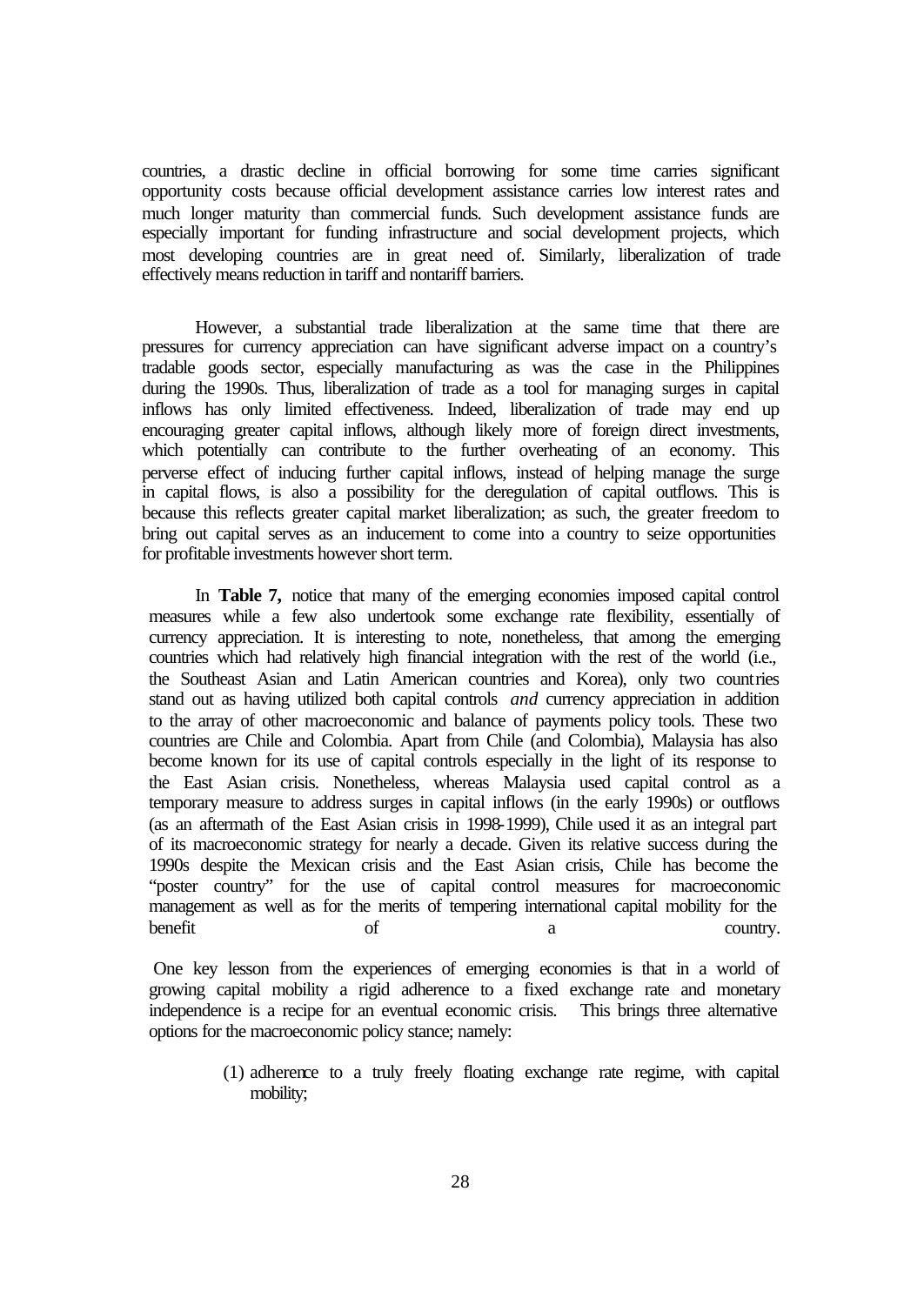- (2) adoption of de-facto or de-jure currency union where the domestic currency is pegged to an anchor country and the domestic monetary policy is dependent on the monetary policy of the anchor country ( "currency board or monetary union), or the domestic currency is replaced by the currency of the anchor country ("dollarization"); or
- (3) imposition of barriers to capital inflows and/or outflows as part of a country's macroeconomic policy

The standard presumption is that a truly freely floating or flexible exchange rate regime allows a country to set its interest rate on the basis of its overall macroeconomic and development strategy despite capital mobility. Moreover, it is viewed that a fexible exchange rate "insulates" an economy better from external shocks than a fixed exchange rate regime. Finally, a flexible exchange rate regime, where there is little or no intervention by the government, may encourage the development of riskmanagement financial instruments like futures or options.

However, it is increasingly acknowledged that there are problems related to flexible exchange rate regimes especially in developing countries. Perhaps the most important is that in a world of internationally mobile capital the exchange rate can change even without any relationship with changes in the current domestic interest rates. This is because the current exchange rate is also affected by expectations of the future domestic and foreign interest rates. Where the financial market is still thin and relatively undeveloped, the exchange rate can end up being very volatile which can be a disincentive to investments and to economic growth. Moreover, there may be problems of exchange rate overshooting, which in economies with thin markets would result in large swings in the exchange rate with the attendant negative effect on the economy. Moreover, the presumption that a flexible exchange rate better insulates an economy from external shocks is tenuous when the external shock is financial such as an increase or decrease in the foreign interest rate(s). Again the volatility in the exchange rate may hurt the economy. On the same vein, stabilizing the exchange rate in the face of such foreign interest rate shock may end up in a volatile domestic interest rate, which also has negative impacts on the economy. Finally, it is also sometimes advanced that a flexible exchange rate regime especially in a developing country does not provide as much pressure toward greater macroeconomic discipline as a fixed exchange rate regime.

 It must be emphasized however that the pros and cons of a flexible exchange rate regime for developing countries discussed above are in the end theoretical. This is because developing countries have historically been under (adjustable) pegs or heavily managed dirty floats rather than really flexible exchange rate regimes. Nonetheless, it bears noting that Chile, despite its capital control measures, also allowed the peso to appreciate during the surge in capital inflows. Chile, which values the ability to impose higher domestic interests in order to dampen inflationary pressures (given that wages are indexed), pragmatically used both capital control measures and some flexibility in the exchange rate (an exchange rate appreciation)---the two measures that allow for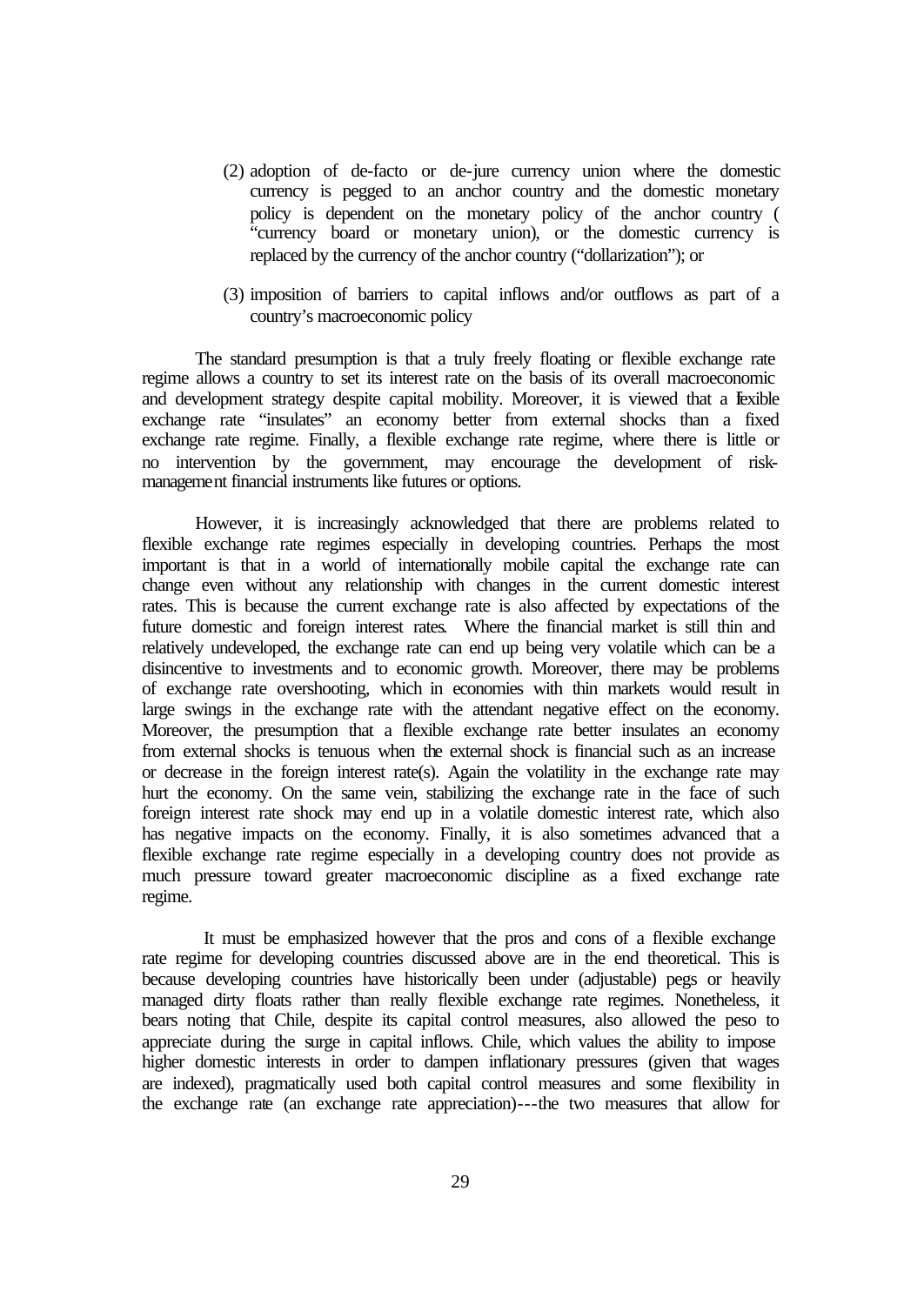some independence of domestic monetary policy. That is, a significant and persistent surge in capital inflows may need to be accommodated, not only sterilized, through an appreciation of the domestic currency. By not "leaning against the wind" with respect to the exchange rate, Chile was able to manage better the economic effects of the surge in capital inflows.

At the end of the spectrum from a flexible exchange rate regime is the adoption of a hard peg through dollarization, currency board, currency union or a monetary union. In all these cases, domestic monetary policy follows that of the anchor country or, as in the case of the euro zone, follow the rules and dictates of a supranational monetary authority. The idea of a hard peg or optimal currency area has become popular in recent years. It is viewed for example that dollarization provides the needed macroeconomic discipline and credibility for inflation-prone countries (usually referring to Latin American countries). Fixed exchange rates among the currency union members or the use of the currency of the anchor country could reduce transactions costs among firms and other economic agents, thereby encouraging further trade, investment and economic integration among the currency (and monetary) union members. Finally, it is increasingly argued that the loss of monetary independence may not be that significant anyway if the domestic economy is strongly tied to an anchor country and therefore its business cycle moves alongside that of the anchor country.

Nonetheless, dollarization (the use of US dollars as legal tender in a country outside US), despite its increasing popularity in the academic circles (see e.g.,Alesina and Barro, 2000) is generally regarded as the option of the desperate, of countries that seem to have lost their capability to manage their macroeconomy (some Central American country like Ecuador or El Salvador), or the option of the very small, almost appendage economies (e.g., Liechtenstein, Luxembourg, a number of Carribean countries). The success stories of currency boards are also far and between; the contrasting performances of Hong Kong and Argentina bring out the demands of currency boards. Specifically, open economies under a currency board must have flexible labour, goods and asset markets, well regulated and managed financial sectors, and conservative fiscal policy in order to successfully ride out external shocks. Hong Kong has those. In some respects, the Philippines during the colonial period under the American regime--- under a currency board--- also fits the bill in terms of a conservative fiscal policy, flexible markets, and trade relations tightly linked with the United States. Argentina and most developing countries at present, including the Philippines, do not have them all.

The success of currency areas depends on the full coordination of macroeconomic policies of the member economies in the currency area. The 1992 crisis of the European Monetary System exemplifies the problems when members in the "currency zone" follow inconsistent macroeconomic policies, where the high interest regime of the anchor country (Germany) was inconsistent with the macroeconomic needs of other EMS members like Italy. The contagion that started in Italy moved to Spain and the United Kingdom. It took heavy intervention by the French and German central banks to stave off the speculative attacks on the French franc. As a result, the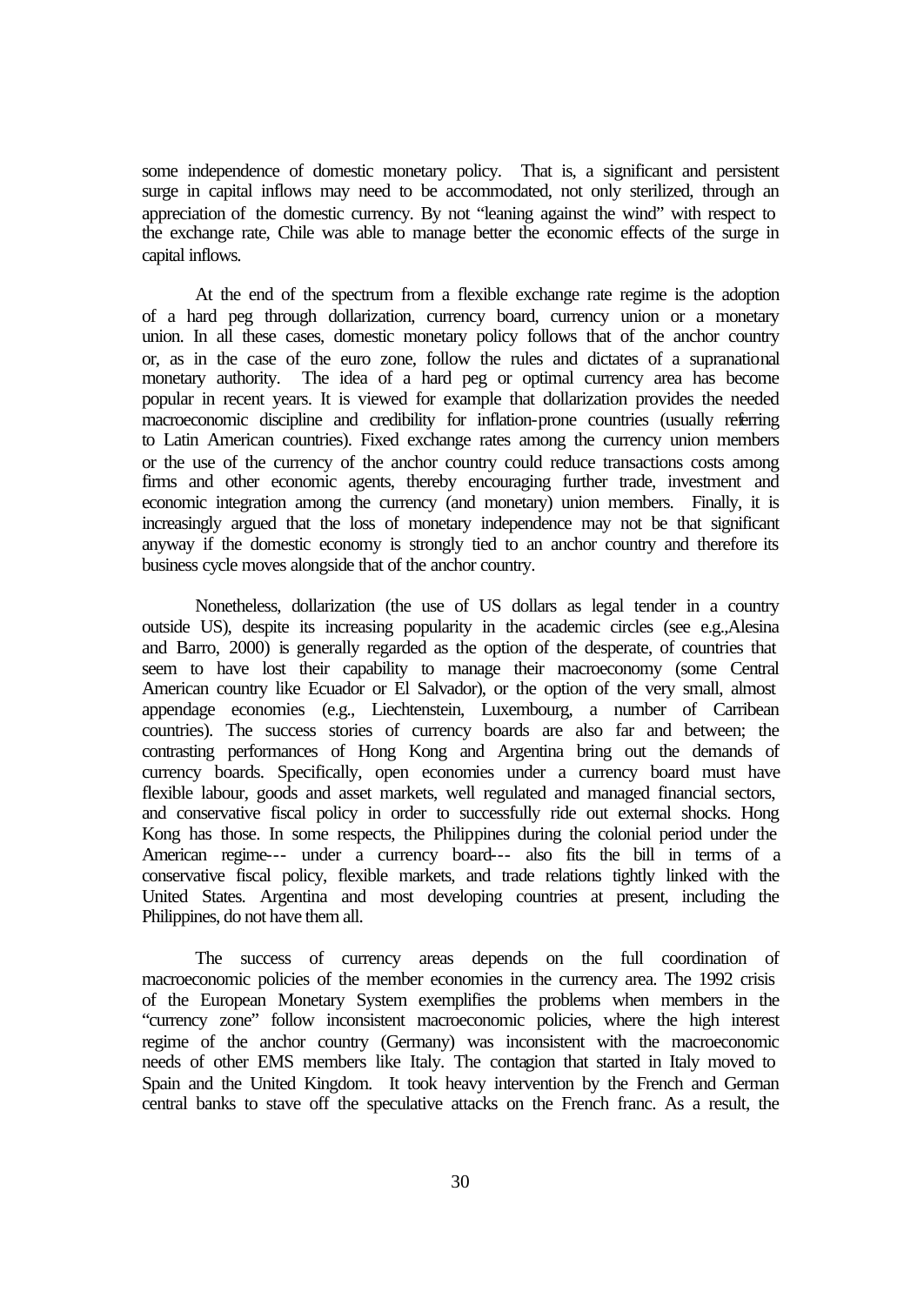European Union imposed strict rules for membership in the euro zone, which effectively reduced substantially the independence of the member economies in monetary policy (now determined primarily by the supranational European Central Bank) and even in fiscal policy.

For many of the larger developing countries, it is not clear if the conditions for a successful currency union are present. Alesina and Barro (2000) listed some characteristics of countries that are best candidates for currency unions. The characteristics include large actual or potential volume of trade with the anchor country, business cycle that co-vary substantially with that of the anchor country and the relative prices that are stable with respect to the anchor country. For example, the East Asian developing countries tend to have diversified direction of trade especially among Japan, the United States and the European Union. Considering that the US dollar, yen and the euro fluctuate against each other, it would be difficult to choose a common currency for the East Asia region. It would also be difficult to decide on a currency basket because each country would have different optimal weights given their different trade patterns. Finally, an East Asian "snake" would be difficult to implement, as was the case for the European snake in the 1970s. (See Lamberte, Milo and Pontines, 2001 for a contrary view.)

The third option, in addition to a flexible exchange rate regime and a hard peg, is the imposition of capital control measures to help manage surges in capital inflows. The experiences of Malaysia and Chile are worth considering here. Malaysia's capital control measures in the early 1990s included (Ariyoshi, et.al., 1999):

- (a) the prohibition of residents to sell short term Malaysian money market instruments to non-residents,
- (b) the prohibition of commercial banks to engage in non-trade related bid-side swap or forward transactions with non-residents and thereby reduce speculative activities of offshore agents,
- (c) limits on banks' external liability positions with non-residents excluding trade-related and FDI flows, and
- (d) a non-interest-bearing deposit requirement for banks against ringgit funds of foreign banking institutions.

In addition, Malaysia imposed prudential reserve and liquidity requirements to foreign currency deposits, foreign currency borrowing from foreign banking institutions, and interbank borrowing (Park and Song, 1997). Malaysia imposed direct and market-based capital control measures to help contain the flow of capital especially so-called speculative short term capital. The short term capital inflows consisted mainly of external borrowing by commercial banks and placements of ringgit deposits by foreigners with Malaysian banks (Ariyoshi, et.al., 1999). Malaysia resorted to capital controls because of the growing cost of monetary sterilization. Moreover, the monetary sterilization led to high domestic interest rates than abroad, thereby encouraging further capital inflows that speculate on possible ringgit appreciation. Malaysia curtailed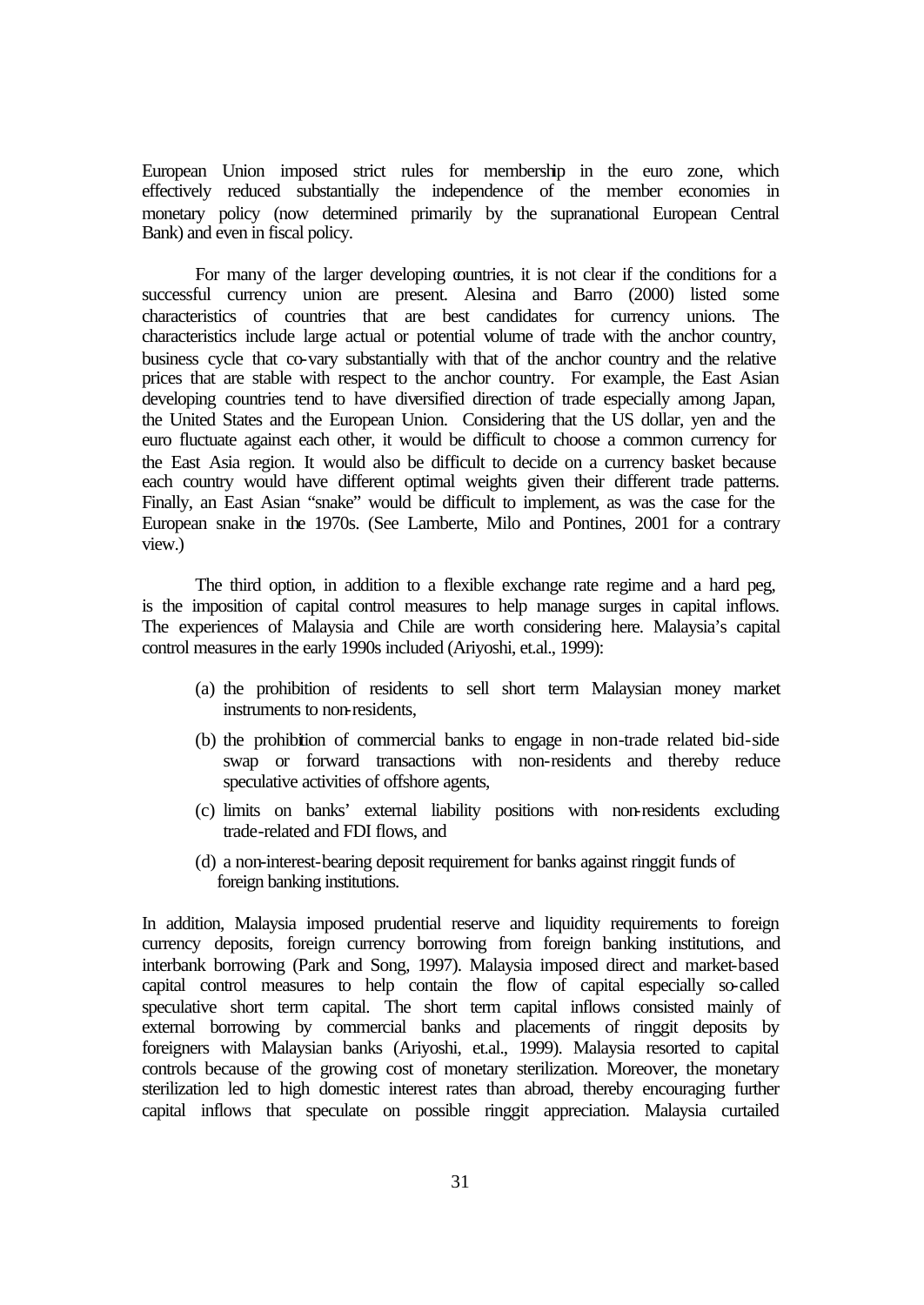monetary sterilization when it imposed direct and market-based capital control measures.

Malaysia again imposed selective capital controls, this time on capital outflows, in 1998-1999 in the aftermath of the East Asian crisis. Malaysia resorted to the capital controls in conjunction with its shift in macroeconomic policy stance from a tight monetary and fiscal regime during latter 1997 to early 1998 towards an expansionary macroeconomic policy regime since mid 1999. Since the policy called for lower domestic interest rate while money market rates in Singapore were much higher, Malaysia had to impose controls on capital outflows especially because much of such outflows were in ringgit. In effect, the money markets of primarily Kuala Lumpur and Singapore needed to be delinked at that time in order for Malaysian monetary policy to be effective. (See Piei and Tan, 1999 and Athukorala, 2000.)

Malaysia's controls on capital outflows in 1998-1999 were as follows (Piei and Tan, 1999):

- controls on ringgit-denominated transactions among nonresidents via nonresident external accounts;
- controls on outflows of short-term capital with the requirement that such inflows needed to remain for one year within the country. This regulation was modified into a graduated exit levy with the rate depending on the nature and duration of the inflow;
- prohibition of import and export of ringgit
- imposition of a government approval for any Malaysian investment abroad

Malaysia's capital controls did not include current account transactions, foreign direct investment inflows and outflows, and repatriation of interest, dividends, fees, commissions and rental income from portfolio investments and other ringgit assets.

Chile's major regulations on capital movements are as follows (Le Fort and Budnevich, 1997, pp.44-46):

- Direct investment inflows: *minimum stay of one year for the principal*
- Portfolio investment through American Depository Receipts (ADRs): *minimum credit ratings by three internationally recognized rating agencies (i.e., BBB or better for nonfinancial companies, BBB+ or better for financial companies); minimum amount condition; unremunerated reserve requirement (URR)*
- Other portfolio capital flows: *unremunerated reserve requirement (URR) to be kept with the Central Bank in dollars*
- Loans and bonds: *unremunerated reserve requirement (URR); minimum credit-rating and minimum amount requirements*
- Deposits and credit lines: *unremunerated reserve requirement (URR)*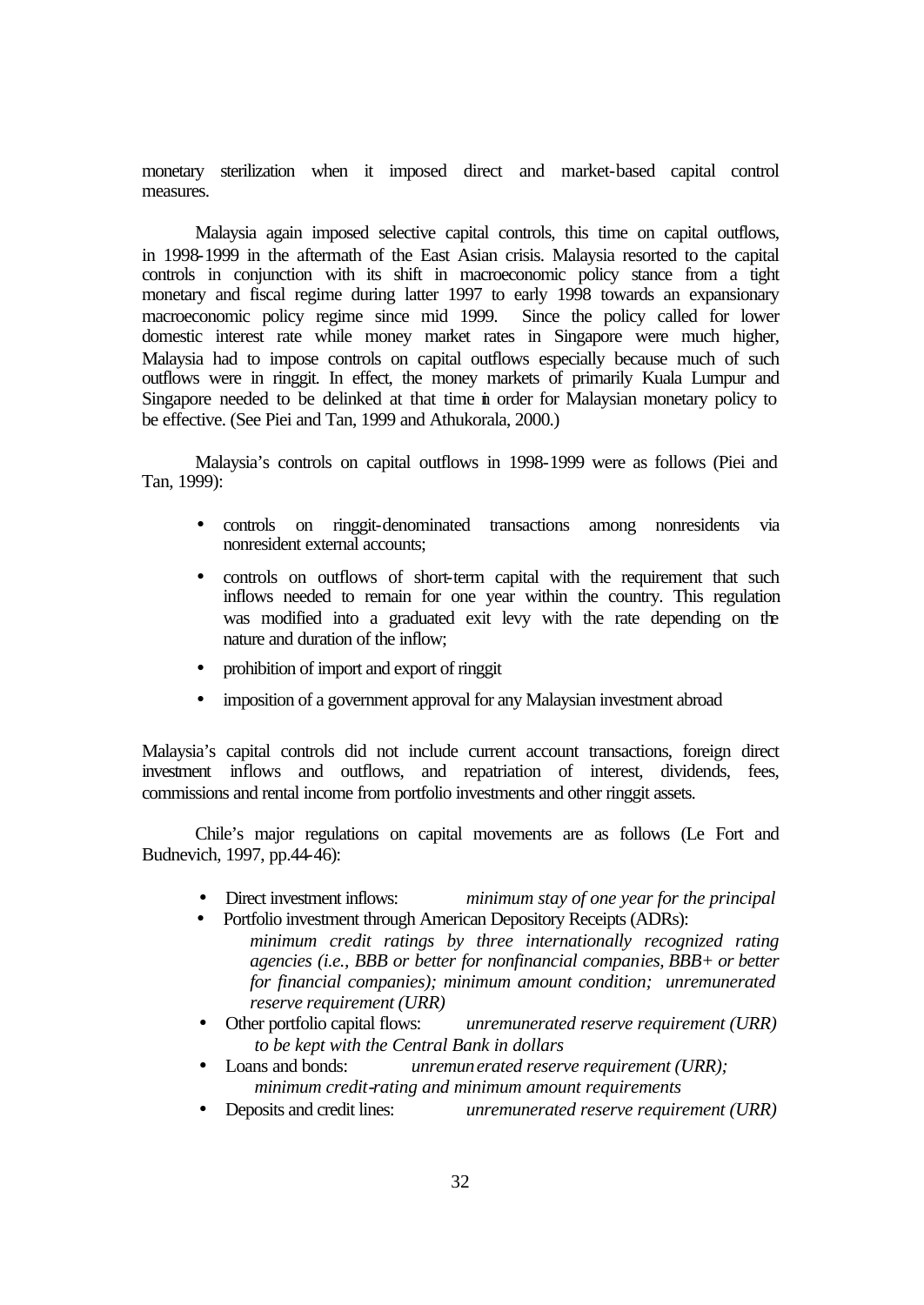Chile's capital control measures are meant primarily to raise the cost of foreign borrowing and tax short term capital inflows, ensure credit worthiness of Chilean firms and banks borrowing abroad, and bias the composition of capital inflows toward foreign direct investment. With the exception of the credit rating requirement, Chile's major price-based capital control measure (i.e., URR) is similar to Malaysia's. The major difference between Chile and Malaysia is that the imposition of the reserve requirement was temporary in Malaysia and decade-long in Chile.

The evolution of the implementation of the unremunerated reserve requirement in Chile shows that the coverage of the URR was expanded over time in order to cover loopholes. Chile's experience is typical: market participants find ways of circumventing the regulations, which make such restrictions increasingly ineffective unless the loopholes are plugged. Chile reduced the URR rate to zero in the aftermath of the crisis, as the pressures from capital inflows eased up and reversed to pressures for capital outflows (Ariyoshi, et.al., 2000).

 Malaysia succeeded overall in its use of capital control measures. Malaysia's imposition of the capital control measures in 1994 was meant to be for a short time to address the sharp rise in what was perceived to be destabilizing capital flows. The immediate market response to the capital control measures was a ringgit depreciation and the cooling off of the Kuala Lumpur Stock Exchange. Thus, the capital control measures succeeded in easing the pressures for appreciation of the ringgit and in cooling off the fast rising stock prices. With the successful stabilization of the Malaysian economy during the year as the interest differential between domestic and foreign interest rate decreased and the inflationary pressures eased, the capital control measures were lifted within the year (1994). Malaysia's controls on capital outflows in 1998-1999 also largely succeeded because they contributed to the implementation of the expansionary macroeconomic policy in 1998-1999. Malaysia's economic recovery from the East Asian crisis in 1999 was substantially faster and the Kuala Lumpur Stock Exchange was more robust compared with the other adversely affected Southeast Asian countries.

Malaysia's experience with the use of capital controls against speculative capital flows is instructive. While Malaysia did not escape the contagion from the baht devaluation and the East Asian crisis, Malaysia proved more resilient than Indonesia or Thailand. When the standard sterilization measures proved expensive and ineffective in curtailing short capital inflows, Malaysia imposed capital controls. Its success meant that short term debt is a low share of total external debt in Malaysia as compared to Thailand and Indonesia. Moreover, the preponderance of FDI in its capital inflows underscores the underlying soundness of Malaysia's economic fundamentals. Thus, Malaysia's economy was less vulnerable to capital flow reversals. Moreover, its successful experience in utilizing capital controls as a tool of short term macroeconomic management in 1994 explains why Malaysia relied on capital measures again in 1997- 1998 to stem capital outflows. As in 1994, Malaysia also succeeded in its use of capital control measures in 1997-1998.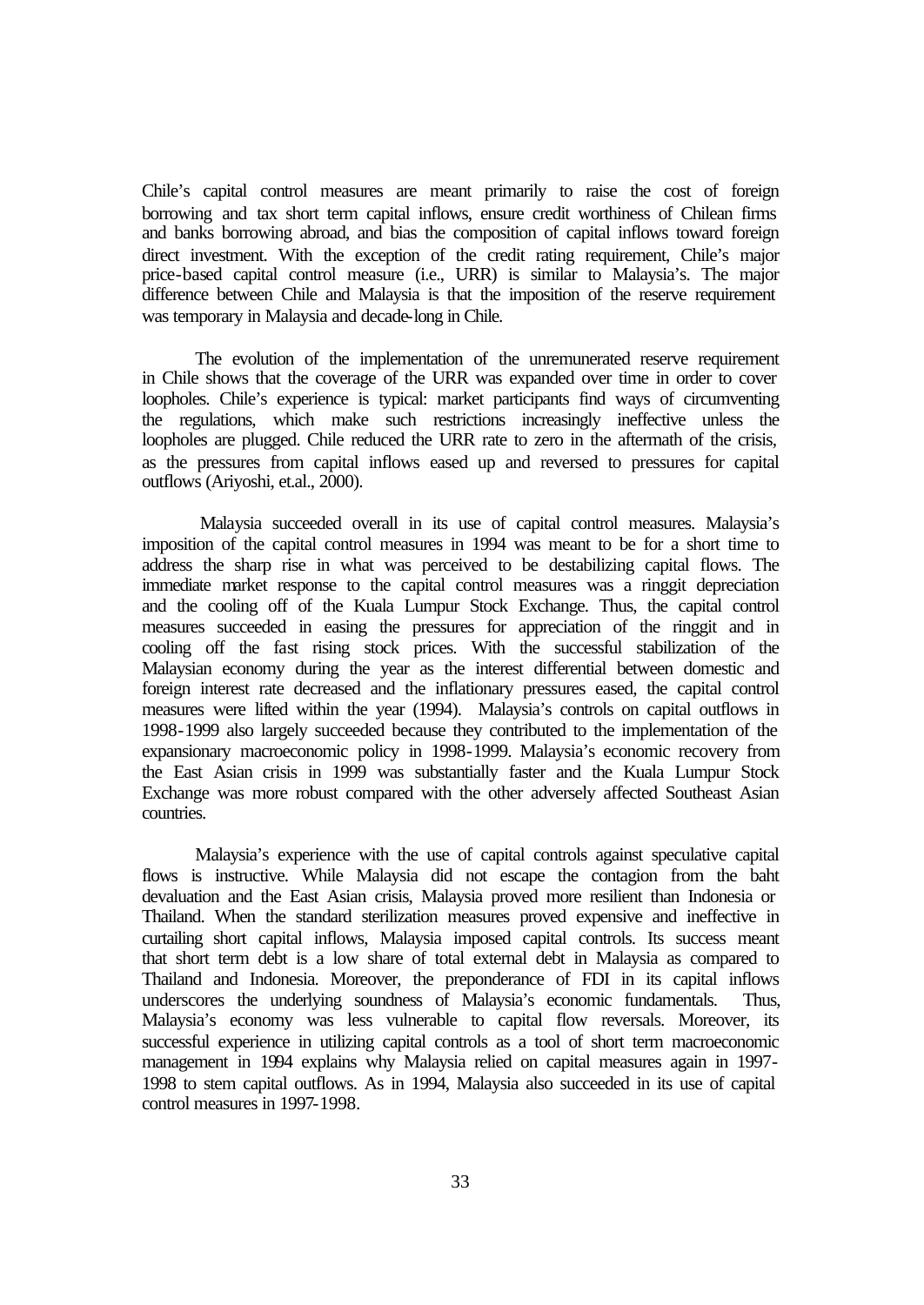There have been a number of studies evaluating the impact of the Chilean experience with capital controls. The evaluations are generally mixed. The results of the studies indicate that the capital controls allowed for a higher domestic real interest rate, which suggests that the capital flow barriers provided some monetary independence for Chile. The evidence seems to indicate that the controls affected the composition of the flow of capital towards longer- term flows. This is important because East Asia's vulnerability to currency speculation by 1997 stems in part from the high proportion of short- term capital inflows (primarily debt). Indeed it is likely that Chile's requirements before local firms could borrow abroad may have helped dampen short term borrowing from abroad. The studies remain unsettled with respect to the impact of the capital control measures on the volume of capital flows and on the real exchange rate (Nadal-De Simone and Sorsa, 1999). Nonetheless, it is worth noting that the real currency appreciation arising from the capital inflows during the 1990s occurred over a longer period than during the late 1970s that culminated in the 1982 currency crisis. Thus, the Chilean economy had more than time to adjust more smoothly to the real currency appreciation. In contrast, the sharp real appreciation in the late 1970s was disruptive resulting in substantial loss in export and import competitiveness, and thereby in large current account deficits that eventually led to the currency crisis.

The Chilean and Malaysian experiences seem to indicate that capital control measures can be useful tools in managing capital flows, although they cannot be a panacea. Nonetheless, it is worth noting that there are some structural conditions that may have helped to make the capital control measures relatively successful in these two countries. Both have stronger structural foundations: Both are strongly export oriented, with low tariff barriers. Both have comparatively better performing and better -trained central banks. Chile, and to a less extent Malaysia, have relatively stronger prudential regulations than most developing countries. And Chile allowed the peso to appreciate to some extent in response to the surge in capital inflows. In short, it is likely that the basis for the success in the use of capital control *measures as a tool for macroeconomic management* in these two countries is that the two countries have comparatively stronger structural and institutional foundations with less distorted economies to start with. Moreover, both countries were pragmatic in their use of capital control measures, reducing or eliminating them as the conditions warranted.

In summary, the discussion above indicates that there are pros and cons for each of the options for managing surges in capital inflows. That is, there is no ideal solution that is applicable to all. Each country would have to assess its own needs, strengths and weaknesses in designing the appropriate macroeconomic strategy for itself. Still, it appears that at least in the meantime that developing countries are still building up their financial systems, the package of macroeconomic policy measures to manage surges in capital flows would include not only the standard monetary, fiscal policy and trade policy measures but also flexibility in the exchange rate and the pragmatic use of capital control measures. For after all, the base of the currency crises is the problem of "too much too fast" for (short-term) capital flows. And both the currency appreciation and (implicit or explicit) barriers to capital inflows help temper the flows to more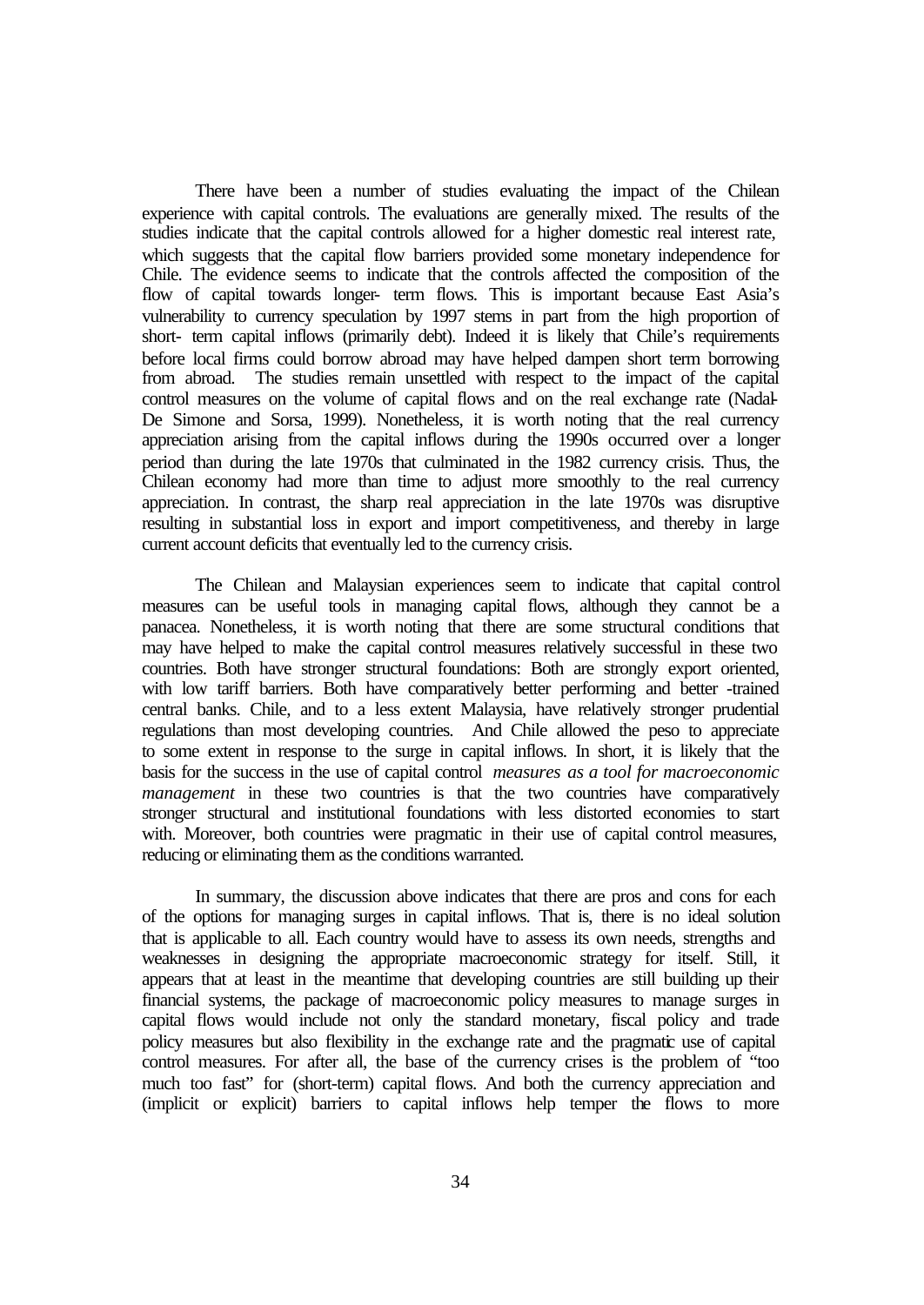manageable levels over a more manageable period of time. Nonetheless, as implied in the cases of Chile and Malaysia, the success in the use of the package of macroeconomic policies hinges also on the strong economic fundamentals of export orientation and low distortion and prudent fiscal and monetary policies. In addition, both countries (but especially Chile) rank very well among developing countries in terms of the institutional capacity on their Central Banks and in terms of prudential regulations and (less so, for Malaysia) bank supervision. The issue of prudential regulations and bank supervision is discussed further in the section on the microeconomics of financial liberalization and integration.

**Differentiating capital flows, orderly liberalization and crisis prevention**. One important difference between the case of Chile and Malaysia on the hand and Korea, Indonesia and Thailand on the other hand is that the former vigorously restricted short-term capital inflows while in the latter short term capital inflows were either allowed freely or were even encouraged. In the light of the recent currency crises including the East Asian crisis, it is increasingly acknowledged that there is a need to differentiate various kinds of capital flows. The various capital flows have different probabilities for sudden large reversals of flows (i.e. from inflow to outflow) and therefore the government may need to sequence the liberalization of the capital account accordingly. For example, Reisen (2000) that the most volatile capital should be liberalized last and only after a strongly enforced regulatory framework is in place while the least volatile or most autonomous and permanent should be liberalized the first. The most autonomous and permanent flows are long term bank loans (which are mainly syndicated euro loans) and foreign direct investment; these are followed by portfolio investments made by pension funds and insurance companies because they follow a buy-and-hold strategy rather than a trading strategy in the emerging markets. The most cyclical and volatile flows are short-term lending and borrowing facilities (e.g., euro commercial paper), leveraged asset positions such as hedge funds, and borrowing through corporate or government bonds (Reisen, 2000, pp.  $84-85$ )<sup> $\text{+}$ </sup>.

Apart from the historical experiences on currency crises where the short-term borrowing problem was an important determining factor for the crises, Reisen (2000) points out that a policy bias against short term bank lending corrects an international regulatory distortion inherent in the 1988 Basel Accord, which is biased in favour of short term loans. Specifically, the current risk weighting for short term bank credit up to one year to a non-OECD bank carries a low 20 percent weighting while long-term loans of over one year maturity to the same non-OECD bank have 100 percent risk weight. Similarly, risk weights for loans to banks (at 20 percent) are much lower than loans to the private sector (at 100 percent). A lower risk weight implies lower borrowing cost. Thus, the current risk weighting system followed in international finance as agreed upon in the 1988 Basel Accord encourages cross-border interbank short-term lending as well as lending to hedge funds. As the East Asian crisis shows, both short-term bank lending and hedge funds are particularly volatile capital flows. (Hedge funds invest with borrowed funds at multiple of own funds. They are volatile because abrupt portfolio

l

<sup>&</sup>lt;sup>4</sup> This section draws heavily on Reisen (2000).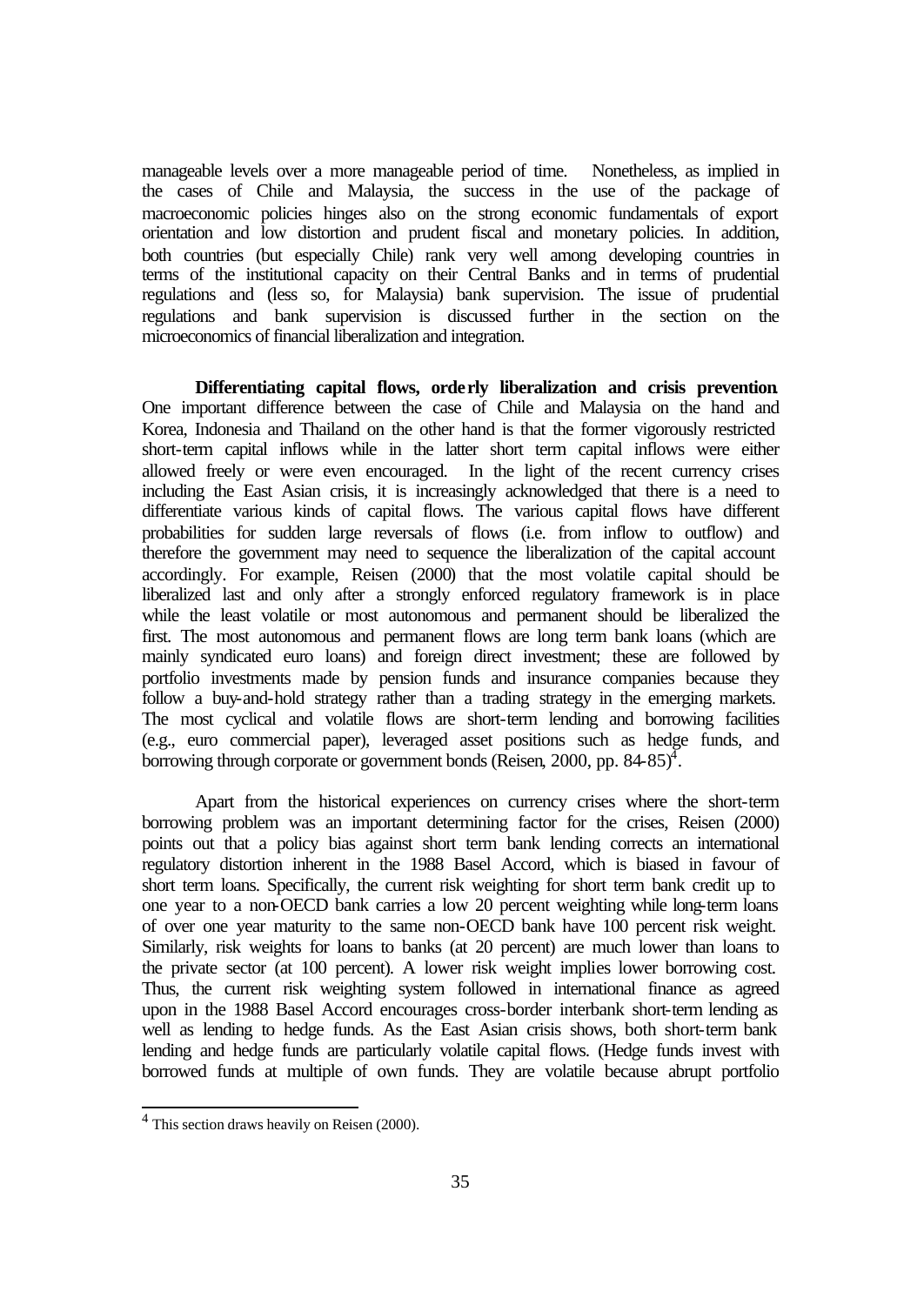changes are made when banks make 'margin calls"—call in the credits when the price of the collateral drops below a specified level.) (See Reisen, 2000.)

At base, the policy issue on the sequencing of liberalization concerns the productive use of capital inflows and effective macroeconomic management. Viewed from this perspective, capital controls on long term capital inflows and trade-related inflows need to be liberalized immediately because they are central to the development process and overall economic efficiency. Fiscal consolidation is an important prerequisite to capital account liberalization in order to prevent the use of capital inflows to finance unsustainable fiscal deficits and to prevent capital outflows from forcing up domestic interest rates that exacerbates the fiscal deficit problem. Thus, it is recommended that controls on long- term and short-term capital outflows only after there is sound fiscal position, bad debts problems are resolved and domestic interest rates deregulated. Prerequisites for relaxation of entry of foreign banks into the domestic financial sector are the liberalization of the financial system and the resolution of the weaknesses of the domestic banks. Finally, liberalization of short- term capital inflows needs to wait until there is sufficient competition in the banking sector and there is a sound system of banking regulation and supervision.

Based on the above-mentioned schema of liberalization of the capital account items, it is worth noting that Chile and Malaysia seem to be much more in accord to it as compared with Indonesia, Korea, Thailand or even the Philippines. Thus, for example, Chile and Malaysia, together with Thailand and the Philippines have promoted FDI while Korea has not. Equally important, both Chile and Malaysia have more liberal policies on FDI, in terms of foreign equity restrictions, than the Philippines or Thailand. Similarly, despite the fact that Chile and, to a less extent, Malaysia have instituted tougher prudential regulations and have stronger institutional capacities in their Central Banks than Indonesia, Korea and even Thailand, both countries have been much more wary of short term capital flows and, in the case of Chile, short term external borrowing.

The discussion above on the merit of differentiating various forms of capital inflows and a more sequential liberalization process for the capital flows leads to a number of policy prescriptions aimed at reducing vulnerability to volatile capital flows, improving the quality of inflows, and thereby reduce the probability of crises in the future. Specifically, Reisen (2000) highlights the importance of

- (1) floating exchange rate instead of the adjustable peg. The floating rate is preferable to small open economies with good inflation record, shaky financial system and no natural anchor currency;
- (2) comprehensive external debt management system that limits liquidity, currency and rollover risks. This calls for deliberate limitation on short term borrowing, sound maturity profile of amortization payments, diversification of finance across currencies and types of investors, and comfortable liquidity position in terms of international reserves or contingency loans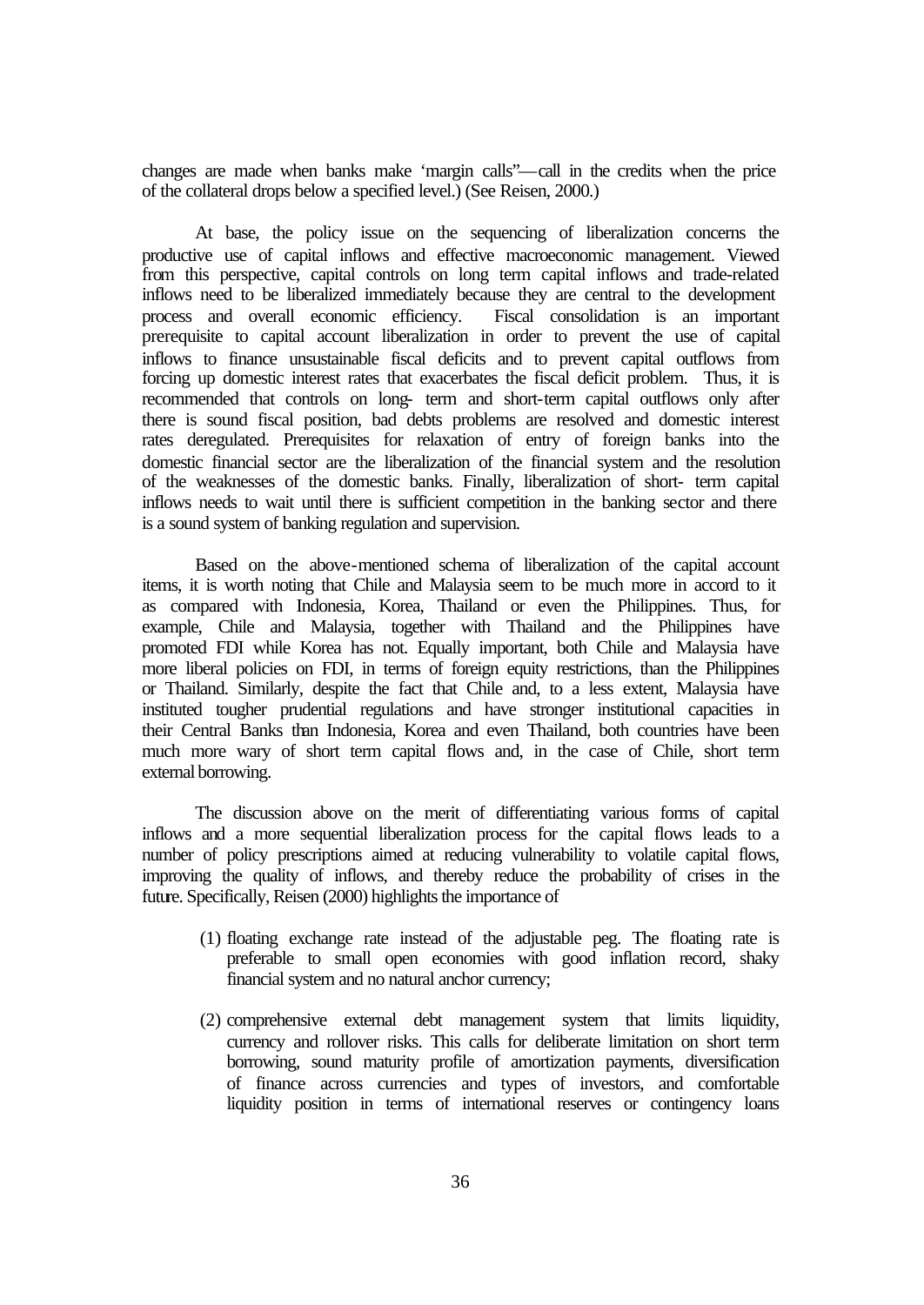with private foreign banks or international financial institutions (e.g., IMF, WB, ADB)

- (3) policies that penalize early withdrawal of capital inflows. Chile's unremunerated reserve requirement on all capital inflows except FDI is an example. Most mutual funds pension funds and life insurers impose penalties for early withdrawal of investors; hence, they are preferable to hedge funds for example. Chile's reserve requirement is best seen not as a distortion but as a prudential policy in the light of the regulatory distortions inherent in the 1988 Basel Accord, the risks that leveraged flows pose toward asset bubbles and the increased vulnerability of a country to capital flow reversals when the ratio of short term debt to international reserves reaches unity; and
- (4) "capacity-building" sequence of liberalizing capital inflows. "Financial opening has the best chance to achieve its ultimate objective, to raise efficiency and growth without compromising stability, when combining a sequential (capital account) opening process with building the prerequisite institutions" (p.100). Thus, the first priority in the liberalization process is the liberalization of FDI and trade-related finance because they are necessary for growth with little negative effect on macroeconomic management and financial sector stability. Also, the process of building and strengthening the infrastructure for sound domestic financial system-- accounting, auditing, disclosure, regulation and supervision--- needs to be undertaken in earnest because they take time to build; these can be enhanced through the entry of financial market expertise. The liberalization of portfolio equity and long-term bond investments can then be pursued together with the fostering of the infrastructure for domestic stock, corporate debt and mortgage instruments which will deepen the domestic money markets and thereby allow government authorities to smoothen shocks to domestic liquidity. Finally, with deepened domestic financial markets and tough prudential regulations and supervision, controls on shortterm borrowing can be dismantled.

### **IV. THE MICROECONOMICS OF FINANCIAL LIBERALIZATION AND INTEGRATION**

**Financial Liberalization, Contestability and Financial Sector Efficiency.**  Financial liberalization and integration has two important considerations; i.e., competitiveness and efficiency on the one hand and financial stability on the other hand. Financial liberalization, and with it the implied increased contestability of the financial sector, is expected to increase the pressure for improved operational efficiency of the financial institutions. It also means greater ability of the financial institutions to meet the demands of households and firms especially as financial deepening continues with the growth of the economy.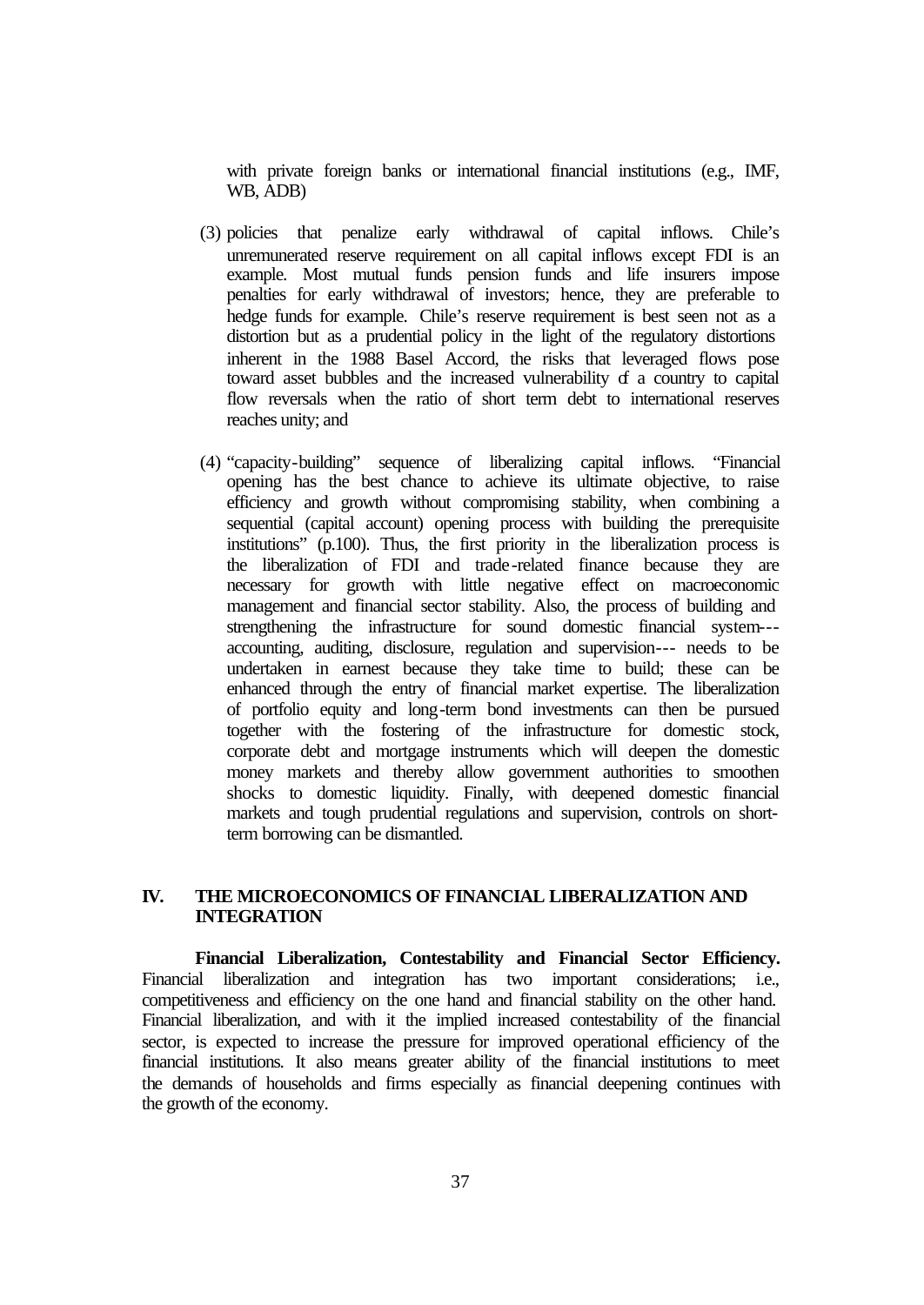The standard operating ratios in banks pose problems comparability internationally given differences in equity capitalization of different banks, differences in mix of high margin and low margin businesses and differences in accounting practices across countries (Fischer and Reisen, 1993, p. 94). Despite the problems of international comparability, a comparison of net interest margins and operating costs in a number of APEC countries (**Table 8)** suggests that cross-country differences in interest margins reflect differences in banking efficiency rather than for different risks (Dickie and Bond, 1999). Note from **Table 8** that Japan and the Asian NIEs seem to have the lowest operating costs and net interest margins, suggesting that they seem to be to be the most efficient. The high net interest margins for Chile, Mexico and possibly the Philippines may reflect the high inflation rates in those countries. The much higher operating costs ratio in the Philippines than the other Southeast Asian countries is particularly striking.

Empirical evidence on the impact of financial liberalization on the efficiency of the financial sector is mixed and hampered by data problems. Nonetheless, empirical studies on the intermediation margins may be suggestive of the impact of financial liberalization on the cost of financial intermediation. In Malaysia, one study indicates that the intermediation margin increased after financial liberalization because of the oligopolistic banking structure and the rise in the overhead cost of banks arising from rapid branch expansion and the continuation of selective credit programs. (See Fischer and Reisen, 1993, p. 94.) In the case of Indonesia, the study indicates a reduction in the intermediation margin, in part because of the increased competitive pressure from the increased presence of foreign banks. The experience of Spain during the 1980s indicates that the opening up of the economy to foreign bank presence led to the repositioning of financial institutions. Specifically, the foreign banks emphasized the wholesale banking business especially on international operations where the foreign banks have competitive advantage. Thus, the competition in the wholesale banking sector is between the foreign banks and the big local banks. (Ibid.)

Claessens and Glaessner (1997) compared net margins and overhead expenses in banking services and share of foreign banks in a number of Asian countries. Their finding indicates a negative correlation between net margins and overhead with the openness of the banking sector. That is, the countries with more open financial sectors tend to have lower overhead and net margins; those closed to foreign banks have higher margins. Thus, the finding suggests that financial opening encourages contestability and forces banks to be more efficient. Similarly, Claessens and Glaessner report that an earlier study done by Claessens, Demirguc-Kunt and Huizinga found that an increase in the share of foreign banks results in lower profitability and overhead expenses for domestic banks. Assuming that the profit rate of domestic banks included monopoly rents, then the contestability arising from the entry of foreign banks reduced the rate of profit and forced local banks to become more efficient. Claessens and Glaessner also noted the studies of Terrel and Arriazu on 14 developed countries and Argentina respectively. The two studies show that the increased participation of foreign banks in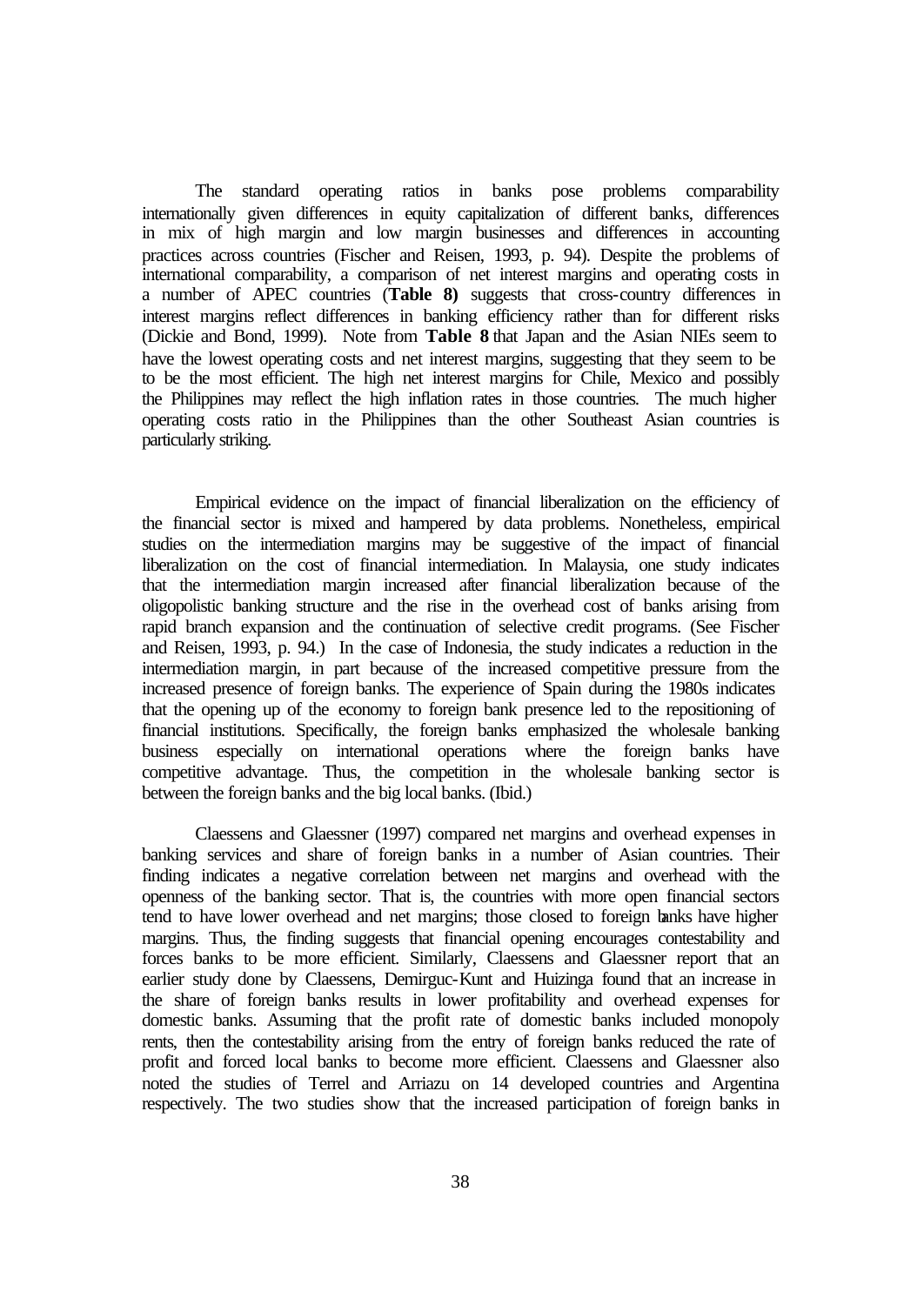the domestic financial sector tends to lead to lower operating cost of banks, and at least for the 14 developed countries, also lower gross-interest margins and lower before-tax profits. In the securities industry, the settlement and operational efficiency improve with the openness of the securities industry in East Asia, except for the Philippines, which according to Claessens and Glaessner has the most inefficient trading system in the region. Similarly, Claessens and Glaessner found that the more open insurance markets in the region tend to have high payback ratio; i.e., high efficiency, with the exception of Singapore which is relatively open but not as efficient (Claessens and Glaessner, 1997).

 The experience of European countries with the 1992 Single Market Programme also corroborates the efficiency-inducing effect of financial liberalization and integration. Specifically, the increased openness and competition in the EU's financial markets led to the greater influence of external market forces on banking strategies in the EU, improvement in the retail loan and mortgage pricing in some countries, widened the range of financial services and channels of delivery to consumers, and realization of economies of scale and economies of scope. In Greece, Ireland and Spain, the entry of foreign banks eventually reduced margins, improved services to consumers in quality and breadth, and increased efficiency with the reduction in staff costs. (See Claessens and Glaessner, 1997.)

The impact of financial liberalization and entry of more foreign banks in the Philippines in the mid 1990s was examined in three of the papers under the current PASCN project on financial liberalization and integration. Manzano and Neri (2001) looked into the impact of foreign bank entry on bank spreads from a macroeconomic perspective. Unite and Sullivan (2001) examined the effect of foreign entry and ownership structure on a number of individual bank-based indicators of bank performance. Hapitan (2001) surveyed a few domestic banks on their responses to the entry of foreign banks in the Philippines.

Manzano and Neri (2001) examined the bank spread for the whole commercial banking industry before and after the entry of the new foreign banks in the mid 1990s. They found that the spreads did not narrow despite the entry of foreign banks. One possible reason for this is that the liberalization was not enough and the reduction in the concentration of the commercial banking industry not substantial enough such that the implicit monopoly could not be reduced significantly despite the entry of foreign banks. Manzano and Neri examined the spread puzzle from a macroeconomic angle. Instead. Specifically, the authors present the view that the continuation of the bank spread despite the entry of foreign banks was caused by the macroeconomic policy of the government. Before the East Asian crisis, the Philippine government sterilized capital inflows resulting in comparatively high interest rate at the same time that banks could source low cost foreign funds (in terms of deposits or loans) with little exchange rate risk. Thus, banks' spreads remained high before the East Asian crisis. Similarly, the Philippine government maintained a high interest rate regime during the height of the East Asian crisis in 1997 and 1998 in order to prevent capital outflows. As a result, banks lending rates remained high. It was only in 1999 when foreign funds started to return to East Asia and the danger of capital outflows eased that the Philippine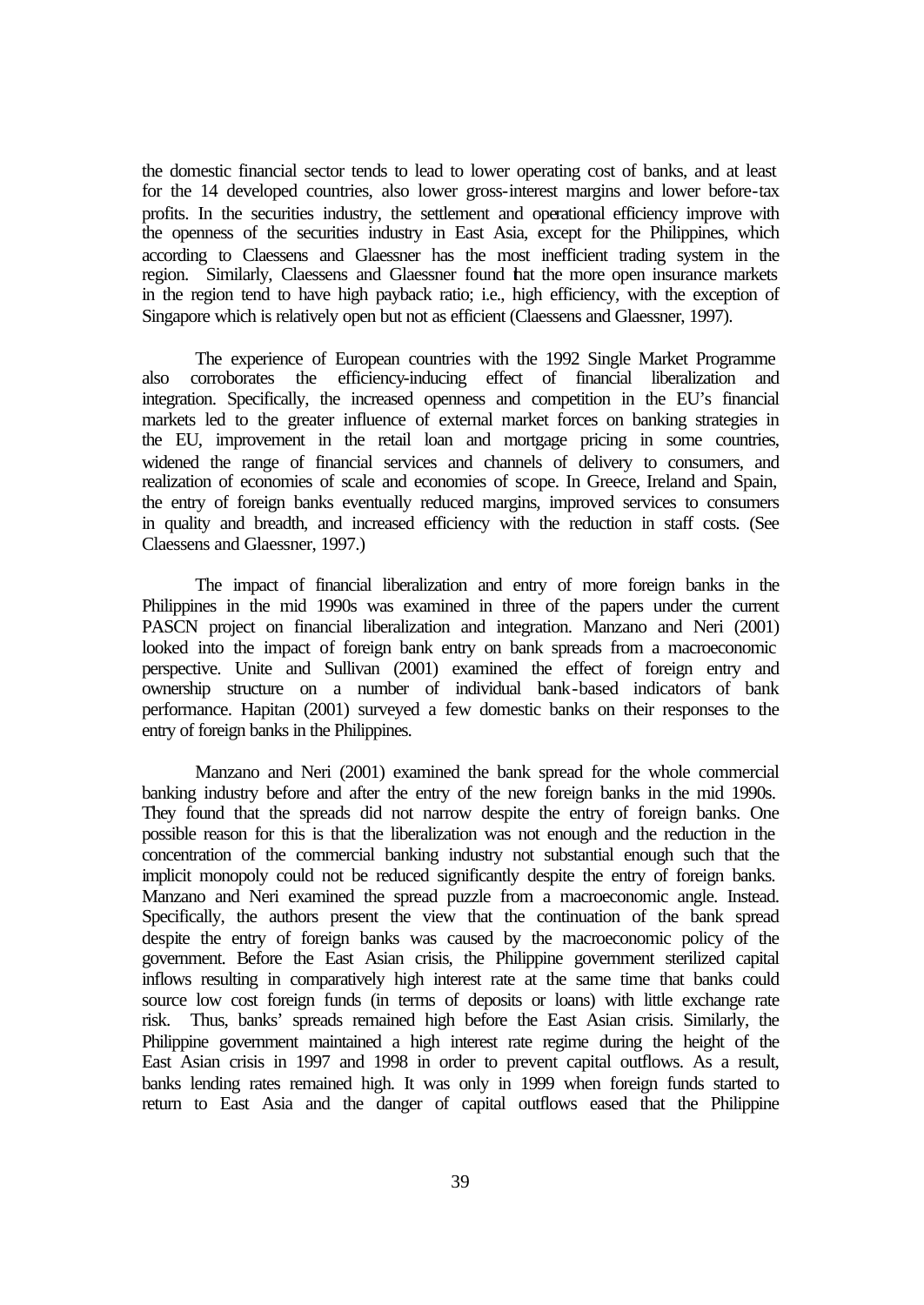government allowed domestic interest rates to go down to single digit levels. The change in the macroeconomic policy stance of the government also saw the reduction in the bank spread of the commercial banks. Although only indicative, the eventual reduction in the bank spread suggests that the foreign bank entry liberalization increased competitiveness in the banking sector. The macroeconomic policy regime that relied on high interest rates initially to sterilize capital inflows and later on to prevent capital outflows merely masked the competitiveness impact of the foreign bank entry liberalization.

Unite and Sullivan (2001) examined the impact of foreign bank entry liberalization from a more microeconomic, bank-level perspective using bank operating performance measures like accounting profits, operating expenses and non-interest income from a sample of 16 domestic commercial banks publicly traded in the Philippine Stock Exchange. Unite and Sullivan's findings complement and modify the Manzano-Neri findings. Thus, Unite and Sullivan found that interest rate spreads narrow with the entry of foreign banks but only in banks which have high level of group ownership. Unite and Sullivan found the group-affiliated banks to have higher interest spreads, which they surmised is caused by the ability of the banks to extract wealth from group member firms.

Unite and Sullivan also found that profit did not decline with the entry of foreign banks. There are possibly two compelling reasons for this. First, as Manzano and Neri highlighted, was the macroeconomic policy stance which resulted in high domestic interest rates; Unite and Sullivan indirectly refer to this in terms of the positive relationship between rate of profit and reserve requirements. And the second, the competition from foreign banks encouraged domestic banks to improve their efficiencies, although less so for the group-affiliated banks as well as the larger banks. The weak impact of foreign banks entry on the efficiency of group affiliated banks may not be surprising if indeed the group-affiliated banks could extract wealth or rents from their group members. It is also likely that the larger banks did not register significant improvements in their efficiencies in the face of the entry of foreign banks because the banks were on an expansion binge in terms of branching during the period. The aggressive branch expansions can be considered as one of their responses to the liberalization of the financial sector, including the entry of foreign banks.

The results of the interviews and questionnaires of Hapitan (2001) elaborate further on the perceptions and responses of domestic banks to the entry of foreign banks. Although the sample size is very small, Hapitan's survey indicates that the entry of foreign banks increased the competitiveness of the banking sector but primarily in wholesale banking. This is probably not surprising since the new foreign banks did indeed focus primarily in wholesale banking, especially in foreign exchange, investment banking and lending. The entry of the foreign banks accelerated many of the steps that the domestic banks had been doing in response to the general liberalization and expected increased competition—from both the domestic and the new foreign banks in the financial sector resulting from the financial liberalization. These steps included investments in new technology (greater computerization and expansion of ATMs),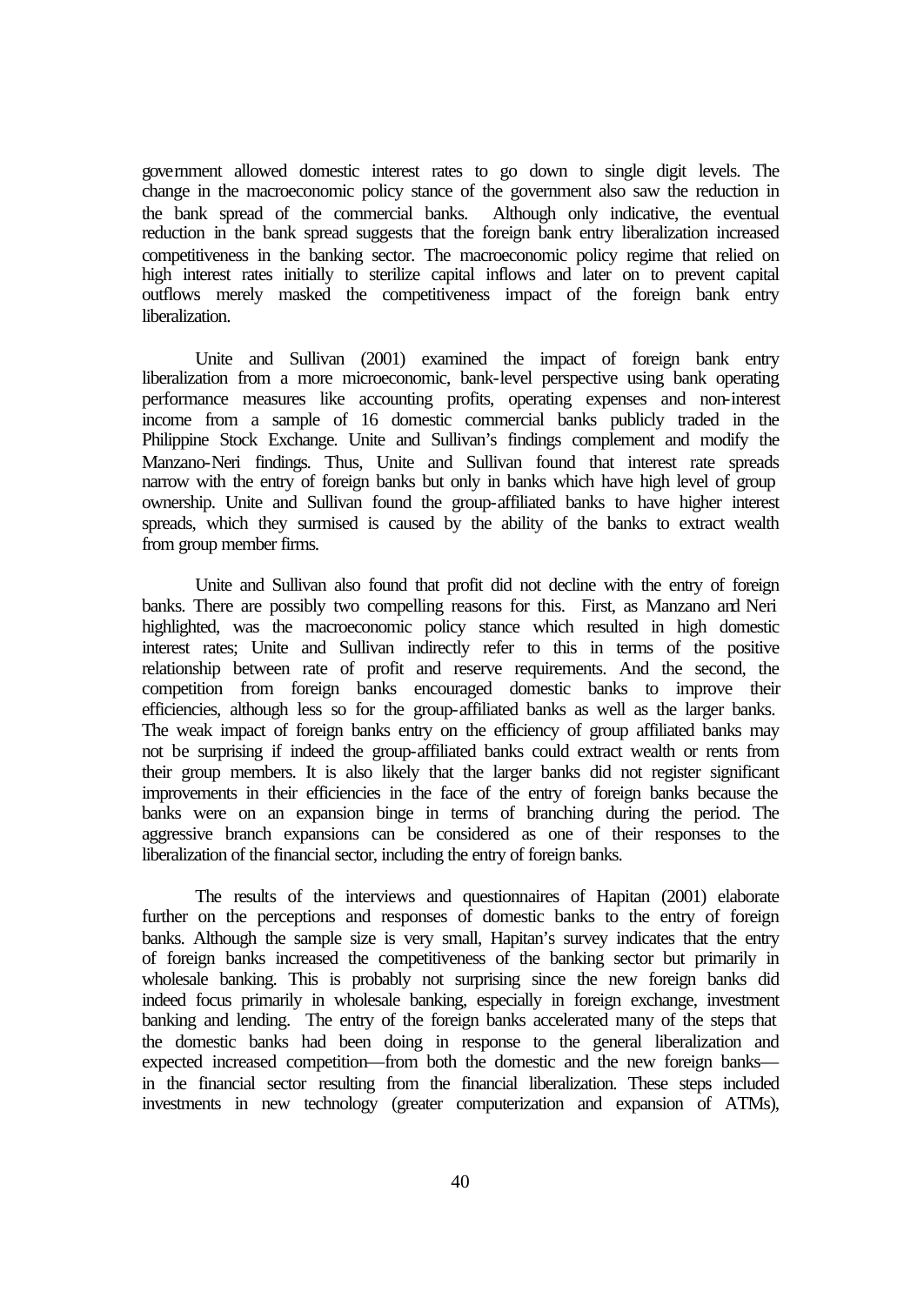introduction of new financial products, manpower development and advertising and promotion activities. A few of the banks also moved to other markets or niches and reviewed their pricing to match competition (Hapitan, 2001). The survey results also indicated that the survey respondents (who are bank officials) did not feel that the foreign banks increased the variety of financial services (at least on top of what the domestic banks were undertaking anyway) and new "foreign" technologies and processes. The survey respondents felt that "…most of the product development (either in terms of new products and services) being made in (the) market are indigenous and is mostly made to compete with the local banks".

The lack of technology and knowledge transfer in the Philippine case seems at odds with one major reason for liberalizing entry of foreign financial institutions into the country. Although the survey did not probe, it is likely that the new banks' strategy to rely primarily on pirating local bank officials from local banks to man their new branches/subsidiaries reflect to some extent the acknowledged Philippine managerial resource in banking and finance many of whom have had stints in international banks at home and abroad. In short, many of the Filipino managers of the domestic banks have been cognizant of the innovations in the world financial system.

In summary, the results for the Philippines are not conclusive with respect to the bank spread or interest rate spread. Nonetheless, there are indications of some improvement in the operational efficiencies of the banks and redirection of some banks toward other market niches. Moreover, there are also indications that the entry of additional foreign banks has led to increased competition and contestability in the wholesale banking sector in the country (Manzano and Neri, 2001 Hapitan, 2911, Unite and Sullivan, 2001).

**Macroeconomic Conditions, Prudential Regulations and Financial Stability.**  The recent East Asian financial crisis highlighted the critical role of the interplay of the prudential environment and macroeconomic conditions in determining the stability of the financial sector. Weak prudential regulations or inadequate implementation of such prudential regulations, implicit guarantee on deposits, and high domestic interest rates in tandem with relatively fixed exchange rates had led to lending booms and increase in short term debt and foreign exchange exposures of banks and the corporate sectors. The lending boom led to riskier loan portfolios especially in the real estate and securities markets, which in the case of East Asian economies were particularly susceptible to asset bubbles. The macroeconomic environment encouraged short-term and unhedged foreign borrowing at the same time that the loans to domestic firms in local currencies were longer term. The sharp rise in capital flows stretched local bank's risk assessment capacity. The overborrowing of East Asia stemmed also from the "herd behaviour" of foreign lenders as reflected in inadequate pricing of risks and lack of full evaluation of borrowers. (See World Bank, 2000, pp.38-41.)

Weak prudential regulation, either in design or enforcement, encourages banks to exploit the existence of moral hazard. Moral hazard in the banking system arises from the presence of costless and full deposit insurance, either implicit or explicit, and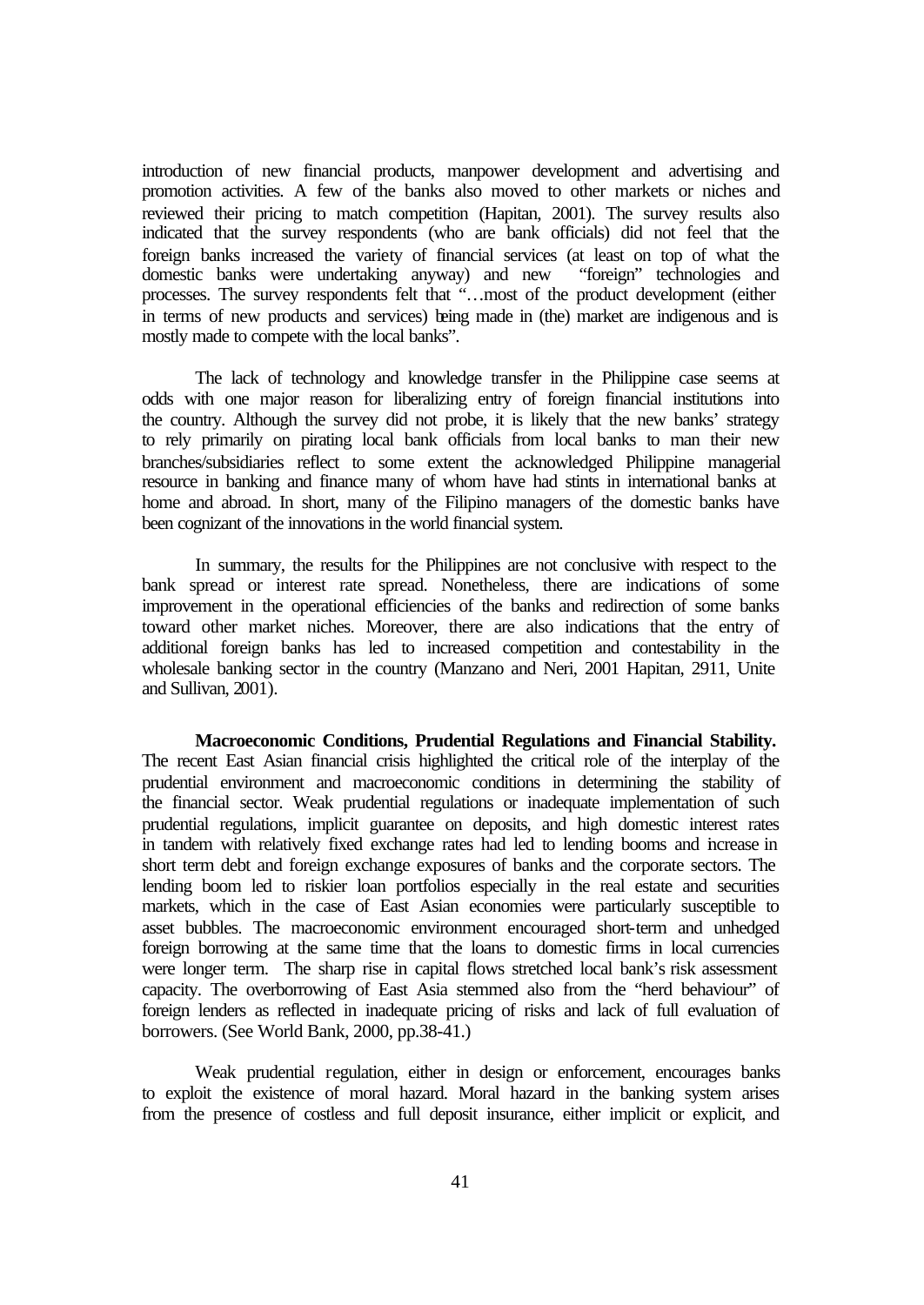asymmetric information. The expectation of bailouts by the government encourages excessive risk taking and therefore leads to the allocation of credit towards the riskier sectors. The increased risk taking of banks is also fostered by the loss of charter value of banks arising from bank liberalization as well as by interlocking ownership of banks and enterprises. (See Fischer and Reisen, 1993, pp.102-104.)

 The East Asian crisis has highlighted the importance of prudential regulations of the financial sector in staving off future currency crises. This is because it is generally agreed that the financial sector was at the heart of the recent East Asian crisis. Weak supervision of banks on the one hand and the macroeconomic incentive for banks (and non-bank financial institutions) to increasingly rely on foreign funds for domestic relending and/or investments (because of the stability of the currency and the lower interest rate abroad than at home) on the other hand encouraged banks and non-bank financial institutions to undertake riskier and unhedged loans and investments domestically. An ADB study (1999, Vol.1) presents indicators on the institutional framework of banking by mid-1997 in the affected East Asian countries **(see Table 9)**. **Table 9** shows that Thailand, the country that triggered the East Asian crisis was judged weak in bank regulation and supervision while the other affected countries (Indonesia, Malaysia, Korea and the Philippines) had weak to fair bank supervision.<sup>5</sup>

The weak bank supervision, low borrowing costs, and the euphoria of historically high growth rates in the affected East Asian countries led to excessive investments in risky and low-profitability projects. There were high investments in the nontradeable sector, especially the property market that fed into a property bubble. **Table 10** shows that Thailand, Malaysia and Indonesia merited a "high" rating in terms of the property sector risks because of the large proportion of property loans as well as the large proportion of loans collateralized by real property. In the case of South Korea, particularly and even to some extent, Thailand, there was excessive investments in the traded goods sector with one important source of vulnerability, that is, borrowing short and investing long term. Corsetti, Pesenti and Roubini (1998) present indications of over investment in Korea before the crisis. According to them, 20 of the largest 30 conglomerates in Korea had rates of return on invested capital in 1996 which was below the cost of capital; 8 out of the 30 largest conglomerates in Korea were de facto and/or *de jure* bankrupt by mid-1997, and the leverage ratio of Korea's corporate sector was very high at more than 300 percent.

Corsetti, Pesenti and Roubini (1998) also noted that there was a high rate of non-performing loans before the crisis at more than 15 percent in Thailand, Indonesia, Korea and Malaysia. Indeed, the three authors highlighted as the indicator of financial fragility the case of rising non-performing loans accompanying a lending boom (1999). According to them, the growing financial fragility in tandem with the growing current account imbalance as well as foreign reserves inadequacy eventually led to the East Asian crisis. An indication of current account imbalance is a large current account deficit in tandem with real currency appreciation. Indicators of foreign reserves adequacy are the ratio of foreign debt service burden to foreign reserves and the ratio of

 5 This paragraph and the succeeding two paragraphs were taken from Intal, Pontines and Mojica (2001).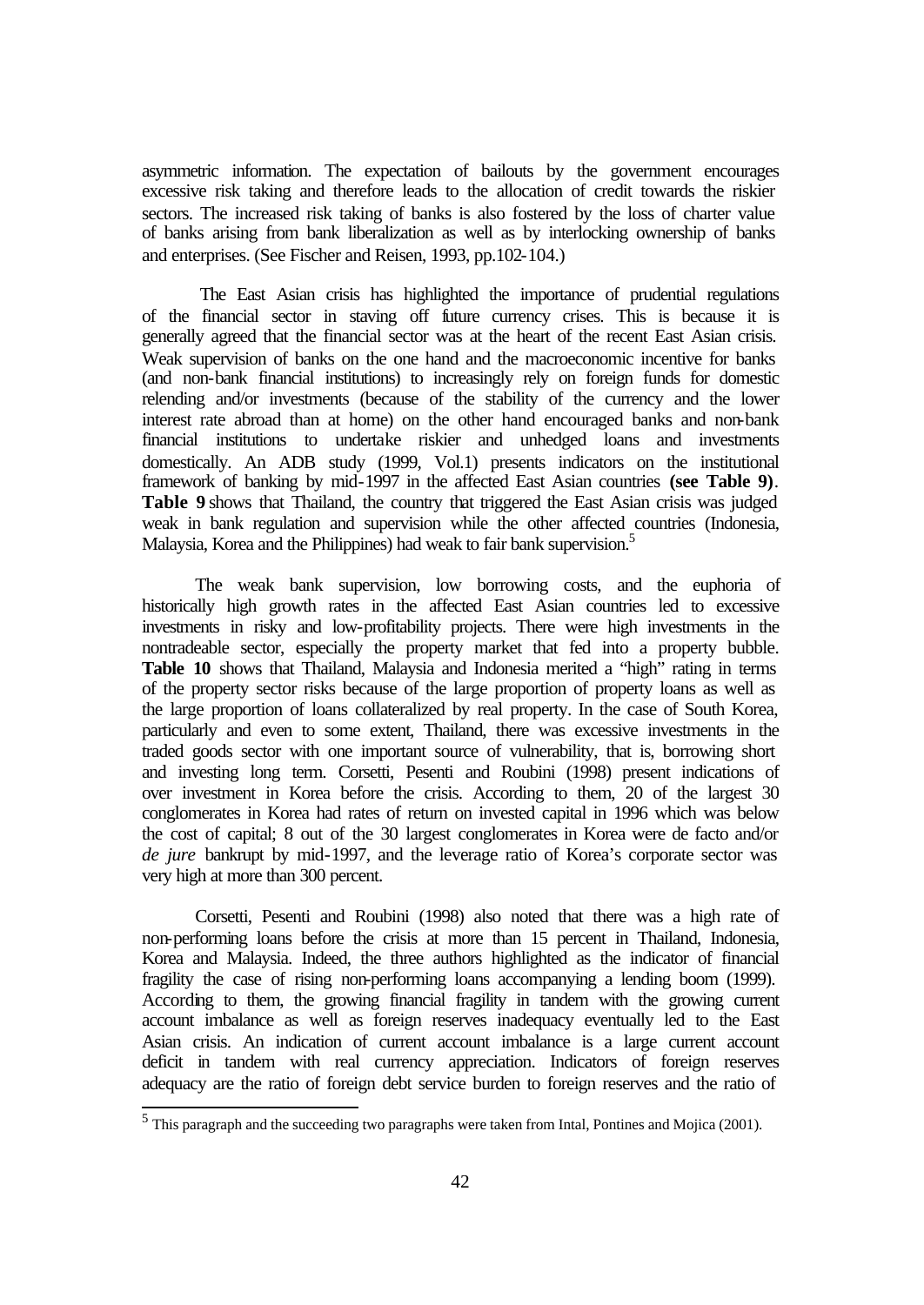money supply to foreign reserves. (See Corsetti, Pesenti and Roubini, 1999.) In short, the East Asian crisis is interplay of financial fragility and macroeconomic imbalances.

It is the interplay of weak prudential regulatory environment and macroeconomic shocks or macroeconomic instability that is the hallmark of countries undergoing financial liberalization that experienced financial crises. Thus, the challenge in the management of risks of financial liberalization and integration does not rest solely on the improvement of the macroeconomic policy environment but also on the improvement of the prudential regulatory environment. The East Asian crisis has especially highlighted the importance of strengthening prudential regulation and supervision in the management of the risks of financial liberalization and integration.

**Towards Strengthened Prudential Environment and Improved Risk Management.** There are three pillars to a strengthened prudential standards; namely, prudential regulation and supervision, internal practices and controls, and market discipline. Prudential regulations attempt to limit risk exposures of financial institutions relative to their risk taking and management capability. Prudential regulations need to give especial importance to banks because of their large role in the provision of credit and intermediation of international capital flows, their central role in the payments system, the systemic implications of their high leverage and the mismatch in the liquidity of their assets and liabilities (Ariyoshi, et.al., 1999, p.22).

As a result of the East Asian crisis, East Asian countries have strengthened prudential regulations. Regulations concerning loan classification, provisioning and income recognition have been brought closer to international best practices. The period overdue for interest suspension was shortened and tightened in the affected countries (**Table 11**). Loan –loss provisioning requirements were also tightened (**Table 12**). Minimum capital-asset ratios have also been raised. Thus, for example, Indonesia raised the capital adequacy ratio from 4 percent to 12 percent by 2001; Malaysia from 8 percent to 10 percent (World Bank, 1998, Table 3.2).

Other prudential regulations are also being improved. They include limits on foreign exchange exposures; liquidity management rules in Indonesia, Korea and Malaysia; connected lending regulations in Indonesia and Korea; single borrower and group exposure limits in Korea and Malaysia; and cross guarantees in chaebols in Korea. Imprudent banking practices like government directed credit are also being phased out. (See IMF, 2000, pp.43-44.)

**Table 13** presents a comparison of the major banking regulations in the five countries mainly affected by the East Asian crisis.

Prudential supervision has also been strengthened in the affected countries. Central Banks have been given greater supervisory authority or independence. The countries have upgraded their supervisory capacity and strengthened the powers of supervisors. Countries rely more on on-site examinations. Supervisors could now demand corrective actions like additional loan-loss provisioning and other corrective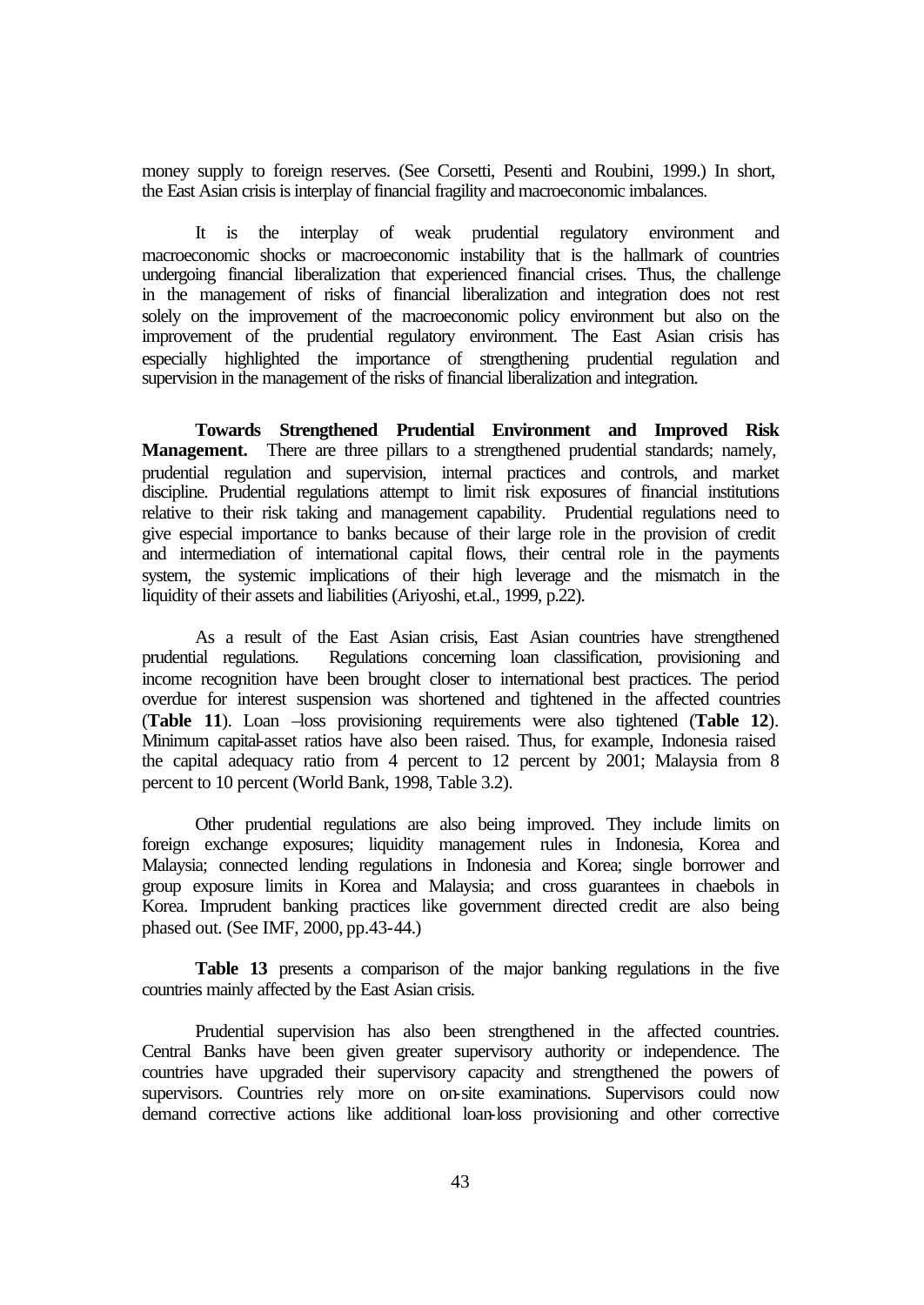measures when problems are detected. Countries are also phasing out supervisory discretion waiving compliance with regulations on a case –to-case basis. (See IMF, 2000, p.43.)

Market discipline on the conduct of banks demands meaningful, timely and accurate information. Well-informed market participants complements banks' incentives for prudent behaviour and effective supervision and regulation. Greater transparency helps prevent herd behaviour of market participants and thus promote greater financial stability (IMF, 1999, pp.98-99). Toward this end, East Asian countries have taken measures to improve disclosure and transparency. For example, the Philippines now requires banks listed in the stock exchange to disclose key indicators on their soundness to the public on a quarterly basis. Korea is now promoting consolidated financial reporting and disclosure by corporate groups (chaebols). Banks in Korea and Indonesia are now required to report their financial statements to the public more frequently. The quality of data has also improved in the affected countries because of the new loan classification, provisioning and income recognition rules. (See IMF, 2000, p. 44.)

At the international level, there are ongoing efforts to enhance bank transparency and market discipline. Thus, for example, the Basel Committee released a guidance note on enhancing bank transparency that provides recommendations in six broad categories of information; i.e., financial performance, financial positions (including capital), risk management practices, risk exposures, accounting policies, and management and corporate governance. Another group, the G-10 Committee on the Global Financial System Working Group on Enhanced Disclosure by Individual Institutions, is also working on a model template for public disclosure that include information on credit, market and liquidity risks. (See IMF, 1999, pp.99-100.)

There are also on-going discussions and initiatives at the international level to strengthen risk management and internal control systems. This is in response to the 1997-1998 world financial disturbances that revealed weaknesses in counterparty credit risk and market risk assessments. The weaknesses involved inadequacies in the key assumptions underpinning techniques of risk assessment and the insufficiency of what were seemingly adequate amounts of collateral and margins. These developments indicate the need for improving and adapting risk management tools and internal controls to global and interrelated markets, financial innovations, and potentially volatile market conditions. Some of the ongoing efforts include review of credit risk models, examination of operational risk events, and the use of tolerance limits at the level of the firm and trading desks covering market, credit, and operational risk as well as liquidity and legal risk. (See IMF, 1999, pp.93-94.)

The Report of the Task Force on Risk Assessment by the Institute of International Finance also contains recommendations for financial institutions. Among the recommendations are (IMF, 2000, p.98):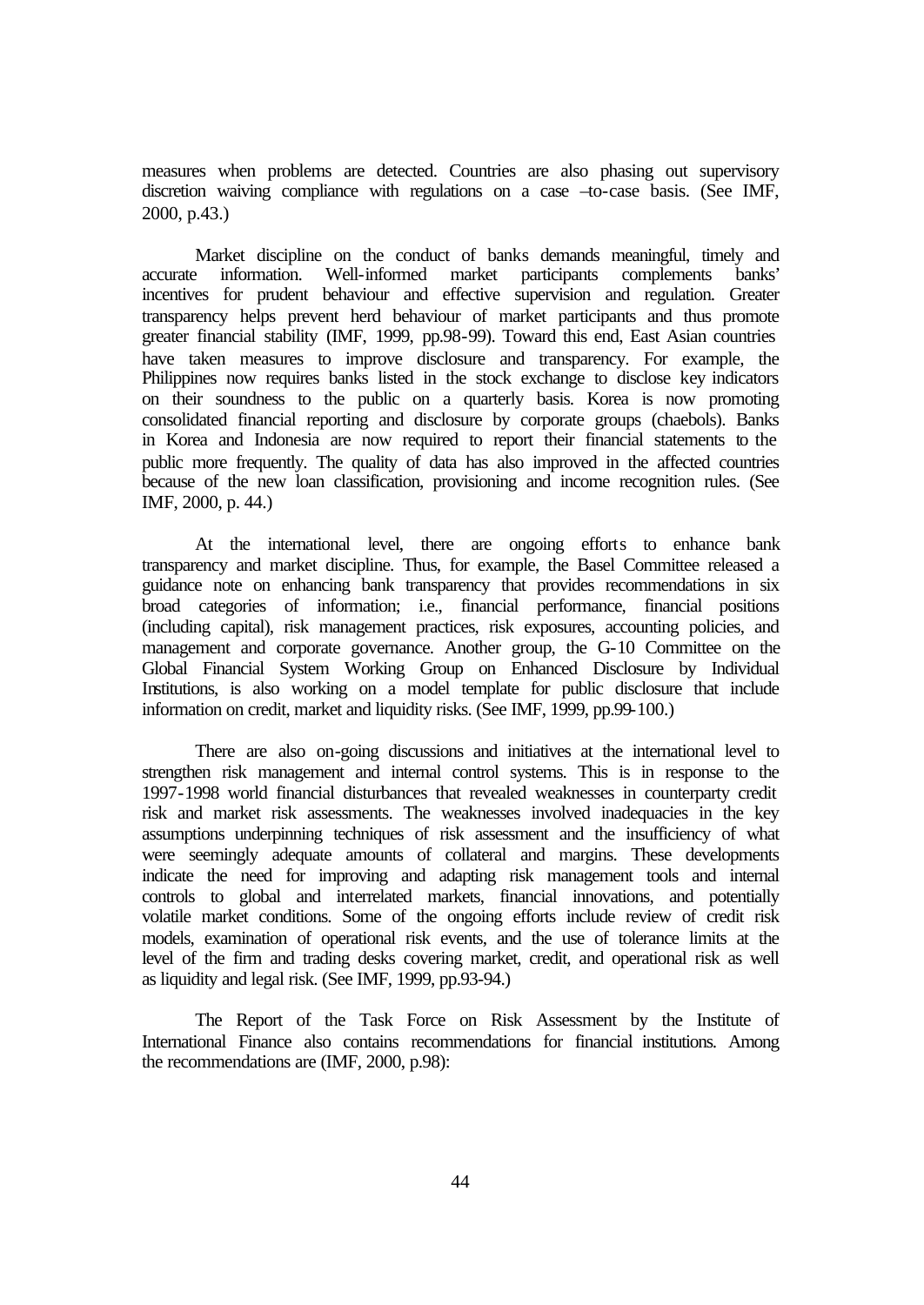•comprehensive stress testing (done) regularly to assess the potential impact of extreme events on portfolios and risk profiles

•integration of country economic analysis with stress testing and scenario analysis

•establishment of a strong independent risk control unit

•development of models to improve the integration of market and credit risk

Nonetheless, the quality of risk management is not dependent on the quality of risk assessment models but also on experience and sound judgment. Thus, adequate communication between senior management, portfolio managers and line managers is important. Similarly, it is important to have more intensified information sharing among counterparties.

Finally, Ariyoshi, el.al. (1999) note that "…countries with weak supervisory agencies (tend to) also suffer from relatively weak skills in the private financial sector, and thus from serious shortcomings in the ability and incentives of financial institutions to adequately manage risk" (p.29) Symptoms of this are directed and connected credit and excessive credit concentration, compounded by weaknesses in the legal system and impediments to effective monitoring by counterparts and shareholders as well as to loan collection efforts. This propagates weak credit culture, a foundation for eventual financial crisis. (Ariyoshi, et.al., Ibid.) Thus, the importance of capacity building for the regulatory bodies, human resource development for the financial institutions, improvements in the legal infrastructure, phasing out of directed credit, and the general strengthening of a "credit culture".

## **V. POLICY IMPLICATIONS TOWARDS IMPROVED MANAGEMENT OF RISKS AND OPPORTUNITIES OF FINANCIAL LIBERALIZATION AND INTEGRATION**

The paper brings out that the management of the risks and opportunities of financial liberalization and integration involves the following:

• **Sound macroeconomic policies**. This involves generally tight fiscal policy and prudent monetary policy. It also means internal consistency of monetary and exchange rate policies. Where a fixed exchange rate regime is viewed to be very important, then it is necessary that monetary policy must be subordinated to the demands of a fixed exchange rate regime. However, where some monetary independence is deemed important for both growth and macroeconomic objectives, then it is preferable to have a more flexible exchange rate regime. For the most part, "getting the foreign exchange right" (Yoshitomi, 1999) would involve a flexible exchange rate. This is especially for countries that are relatively open with low inflation but with weak financial systems and have no natural anchor currency (Reisen, 2000). A flexible exchange rate allows for the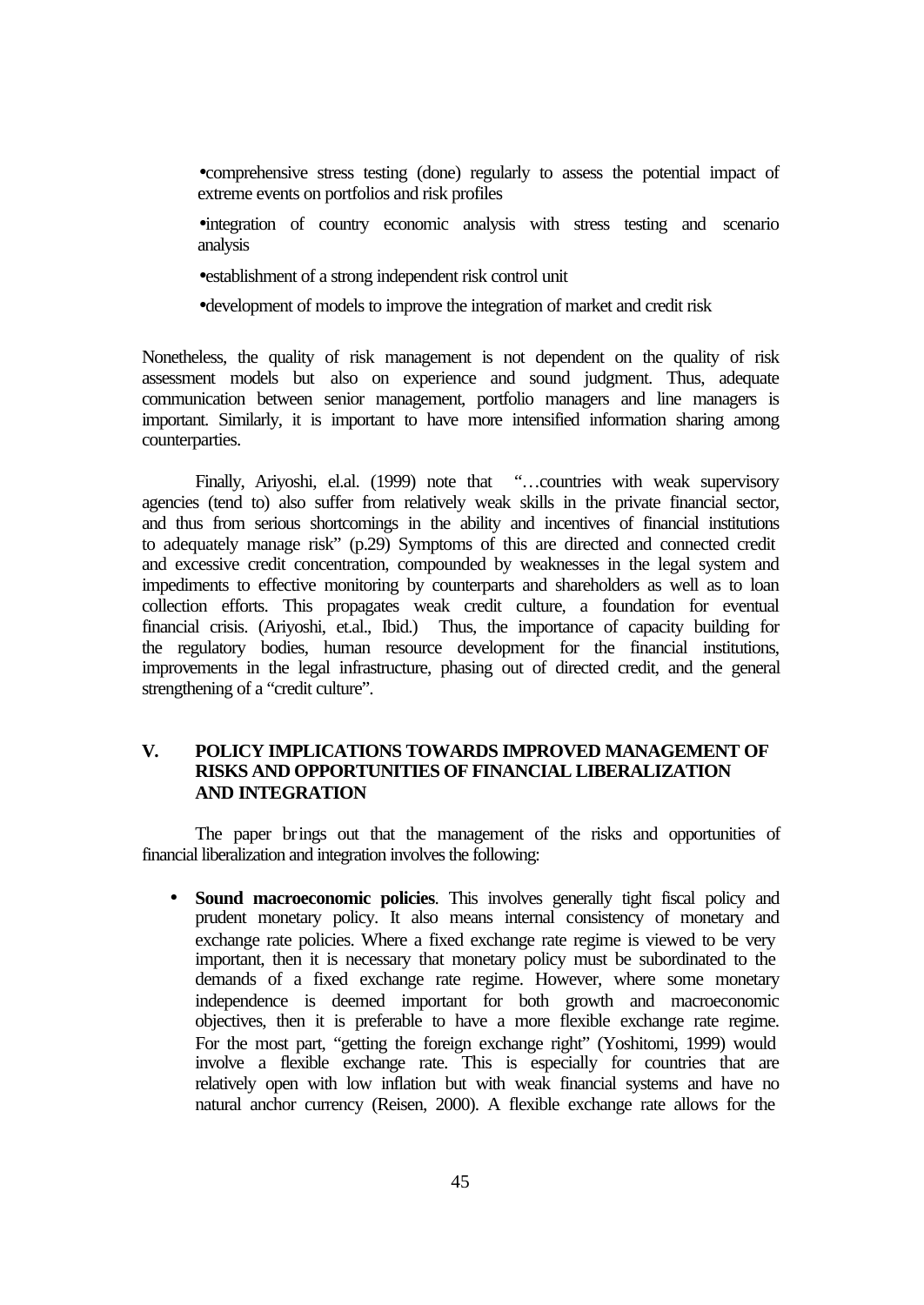development of risk management instruments by the market. It will also force market participants to take cognisance of the exchange rate risk in cross border financial transactions.

- **"Get the composition of capital inflows right".** Yoshitomi's (1999) dictum is borne by the recent currency and banking crises, most importantly the East Asian crisis. The various kinds of capital flows have different vulnerability to sudden flow reversals, with a few that are more autonomous and permanent while others are more volatile. There is merit in pushing more of FDI, long term loans and portfolio equity investments. Be wary of short- term bank lending, short- term money market instruments like commercial papers in the international market, and hedge funds. As the East Asian crisis has clearly brought out, liberal entry and exit of short term capital flows require strong prudential regulation and supervision to prevent moral hazard problems. It also requires deep domestic financial markets that can withstand sudden shifts in investor sentiments. Reisen (2000) points out that the current international banking rules under the 1988 Basel Accord provides a regulatory distortion in favor of cross-country interbank short term loans and bank lending to hedge funds. Thus, policies like Chile's unremunerated reserve requirement and penalties on early withdrawal provide the counterpoint to the bias for short term bank lending.
- **Sound external debt management system**. This is related to "getting the composition of capital flows right" discussed above. This is because for most developing countries bank financing would likely remain the most important source of external finance in addition to internally generated funds. The East Asian crisis is to a large extent an external debt problem because much of the short term capital inflows into the affected countries consisted of short term bank loans. As Reisen (2000) points out, sound external debt management limits the liquidity, currency and rollover risks that a country faces. Thus, the need for deliberate limitation on short term debt, close look at the maturity profile of debt, diversification in the sources of finance across currencies and investors, comfortable level of international reserves and contingency loan window, and the development of a domestic treasury market for domestic institutional investors.
- **Strong prudential standards in regulation and supervision, internal control systems and market discipline whether under flexible or fixed exchange regimes**. The special nature of finance where asymmetric information is endemic and where there is mismatch in the maturity structure of sources of funds (mainly short term deposits) and uses of funds (short to medium term loans) necessitates strong banking regulation and supervision. An important consideration here is the recognition that cross-border financial transactions carry specific risks inherent in the transactions, such as foreign exchanger risk, basis risk, repricing risk, transfer risk and risk in derivative transactions. That is, the prudential regulations seek to manage these specific risks through for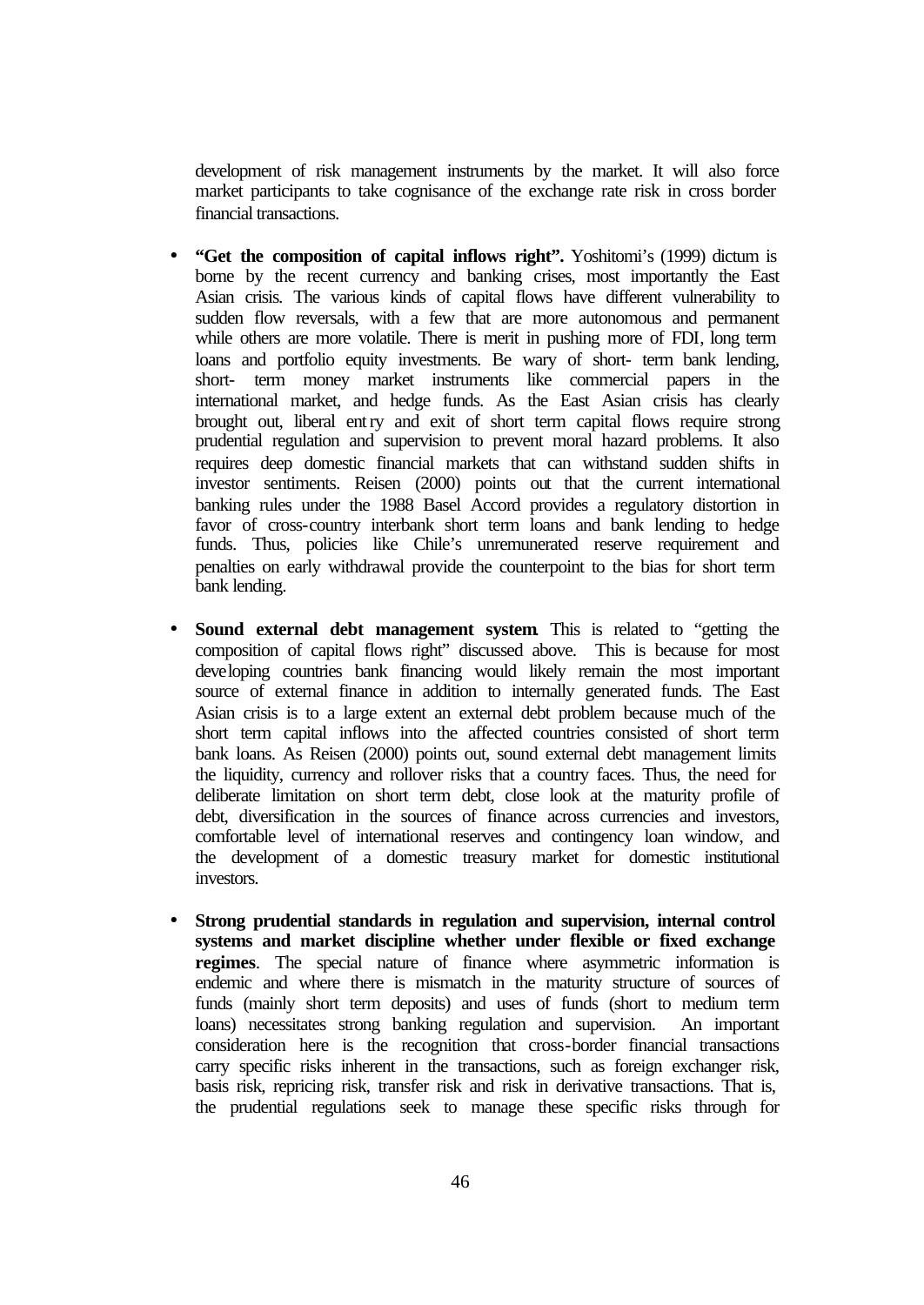example the establishment of appropriate prudential limits and the incorporation of such risks in loan classification, provisioning, capital adequacy, disclosure and reporting requirements for banking institutions (Johnston and Otker-Robe, 1999). Measures to strengthen prudential regulations include stricter definitions of NPL, raising loan-loss provisions, raising capital adequacy ratios, limiting bank exposure to the property sector, and strengthening lending guidelines (Adhikari and Oh, 2000).

Other recommended specific measures include the following (see Gochoco-Bautista, Oh and Rhee, 2000):

- Strengthen risk management and internal controls in banks
- Strengthen role of market discipline through greater disclosure and transparency requirements
- Upgrade prudential regulatory standards to international standards. This includes use of international accounting standards, apart from loan classification, provisioning and income recognition rules.
- Strengthen bank monitoring and supervision including legal responsibilities of bank officers and authority of supervisors

Johnston and Otker-Robe (1999) also point out the need for central banks to adopt a prudential approach to the management of foreign exchange liabilities and assets. Specifically, the central banks need to measure and monitor in a comprehensive their foreign currency exposures to include off-balance sheet activities like interventions in the forward exchange markets as well as derivative transactions like call and put options on foreign currency liabilities and assets. In addition, Johnston and Otker-Robe noted the growing practice of contingency planning by central banks for crisis situations through for example contingent lines of credit for a specified interest rate, which can be drawn down during a crisis.

The Basel Core Principles for Effective Banking Supervision, prepared by the Basel Committee on Banking Supervision, provide the basic reference for government authorities. Countries need to aim for adoption and implementation of the core principles. Malaysia, for example, has already adopted 22 of the Basel Core Principles and is working on adopting the remainder (Yaacob, 2000).

There is likely some cost on banks to stronger prudential regulations. For example, an increase in loan-loss provision reduces the potential returns of banks and, other things being equal could result to a higher intermediation cost on depositors and borrowers. At the same time, the stability of the financial system is important thereby reducing the systemic risks to depositors and borrowers. Thus, the balance between cost and risk reduction needs to be struck.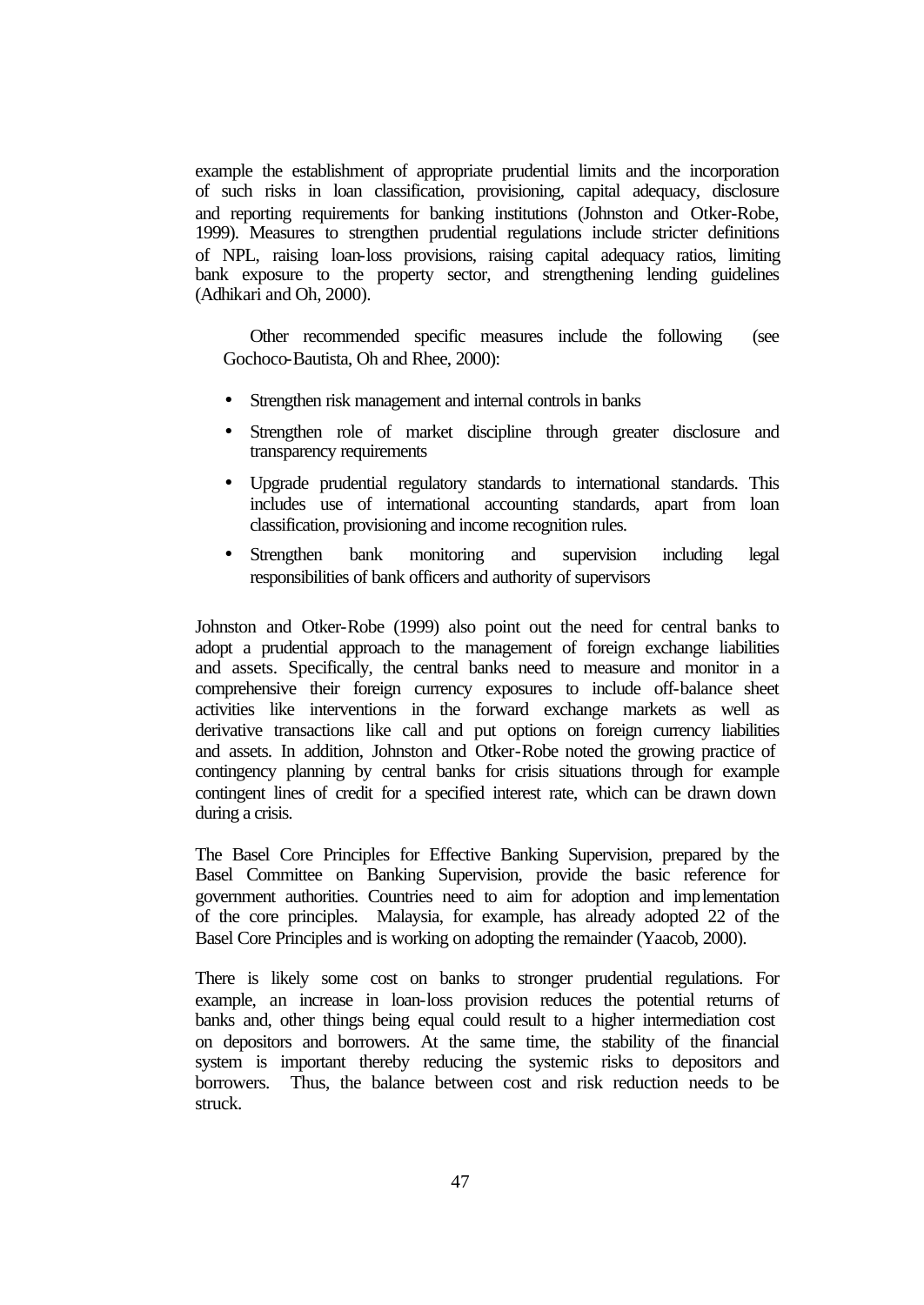• **Capital controls cannot be a substitute for sound macroeconomic policies and stronger prudential regulation, supervision, monitoring and disclosure.** Nonetheless, capital controls can be an important prudential tool to manage surges in capital flows when sterilization efforts prove inadequate. As such, capital controls should be viewed and crafted not as separate from but in tandem with the rest of macroeconomic and structural reforms. Even Chile used, not only tight monetary and fiscal policies as well as capital control measures, but also some appreciation of the peso in order to manage the surge in capital inflows in the early 1990s. It is also important to be pragmatic in the use of capital control measures. Chile reduced to zero the unremunerated reserve requirement against capital inflows when the East Asian crisis occurred when the capital flow issue turned from an inflow problem into an outflow problem. Malaysia discontinued the barriers to capital inflows in 1994 when the capital control measures were no longer warranted.

Chile used capital control measures primarily for prudential purposes while Malaysia used capital control measures primarily for macroeconomic management purposes. Thus, Chile required the use of international credit ratings for its local firms borrowing abroad not only to limit aggregate foreign borrowing but also to limit it to local firms that have the capability to manage the cross-border risks well. Similarly, Chile used the unremunerated reserve requirement primarily as a way of biasing the flow of capital inflows toward longer- term investments, thereby reducing Chile's vulnerability to volatile short-term capital.

Nonetheless, Johnston and Otker-Robe (1999) pointed out that as countries develop their regulatory frameworks and implementation capacities, there would be less reliance on capital controls but greater reliance would be put on international best practice prudential measures. This is because capital control measures largely do not address the specific risks from cross-border capital flows, capital controls are prone to circumvention over time, and capital controls discourage the development of a deep and liquid financial market. (Robust and well-functioning spot and forward foreign exchange markets are important components of a deep and liquid financial system.) Thus, capital controls can best be viewed in terms of the transition, as developing countries develop and deepen their financial systems. Because capital controls can derail the development of the domestic financial system if such measures are not managed well, the imposition of capital controls needs to be temporary, market-sensitive, and well monitored.

• **Improving institutional capacity in terms of human skills, refined risk management tools and greater internal communication within banks and regulators is critical**. Financial liberalization and integration also brings out the importance of human resource development. Especially important with respect to assessment of credit, market and liquidity risks arising from international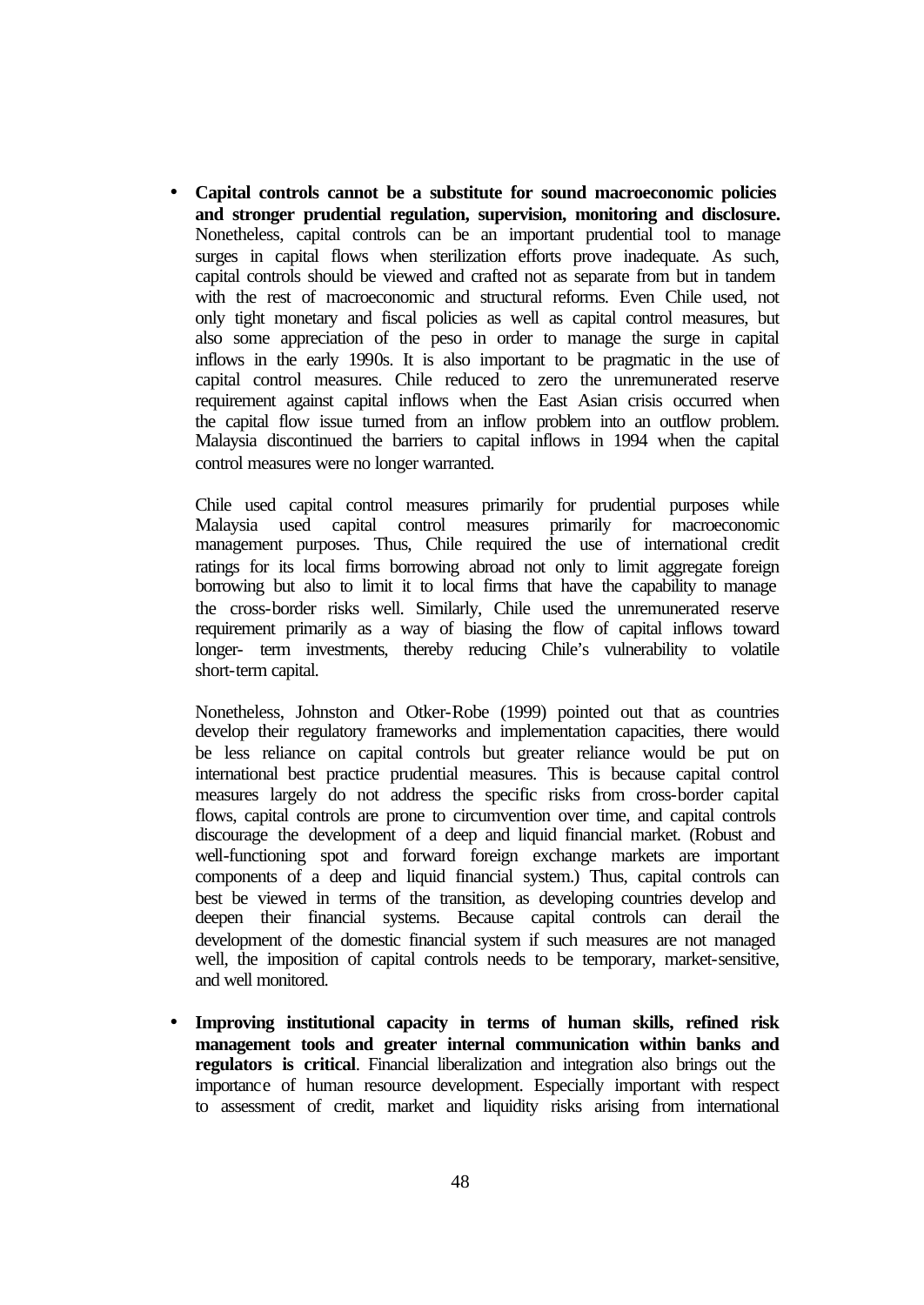transactions. It can be argued that weak regulatory environment and poor skills in both the private sector and the public regulatory agencies breed a weak credit culture and the foundation for an eventual financial crisis. The importance of human resource development includes training of current bank personnel to the new demands of risk management in a financially integrated world. It also has implications on the design of curricula in finance related courses in higher education institutions in the country.

Calderon, Villanueva and Tullao (2001) examined the various course and training offerings in the country that are finance-related. They also interviewed leaders in the industry on the industry's human resource requirements. A number of observations are worth mentioning. First, there are too many college graduates but too few with the requisite skills for the finance industry. Second, the skills most needed by the industry especially for entry- level positions involve primarily oral and written communication skills and analytic skills rather than specialized skills. Third, the preference of the industry for CPA and accounting graduates rather than finance graduates reflect the role of the licensure examinations as a screening device for general intellectual ability of applicants. (Because accountancy is the preferred course rather than finance, accountancy graduates especially those who passed the licensure examination have better intellectual and analytic ability than the average finance graduate.) Fourth, the preference of the industry for graduates with strong communication and analytic abilities implies that specialist training is done on the job, which is the current approach. Fifth, the "second class" standing of finance undergraduates can be a reflection of the general weakness of the finance curricula. Thus, for example, finance students have weak grounding in economics, statistical theory (not basic statistics), and mathematics. As a result, it is unlikely that the students can successfully grapple with the nuances of risks in ever- newer forms of financial instruments like various kinds of options, interest rate and exchange rate swaps, futures and forwards. Sixth, underpinning the weaknesses of the finance curricula is the lack of faculty with the requisite academic qualifications at the graduate level or even with part-time faculty with enough industry experience. As a result, with the exception of an extremely few institutions, virtually most of the colleges and universities are producing graduates that are largely incapable of doing risk analysis and management, which is the essence of finance.

Calderon, Villanueva and Tullao recommend improvements in the undergraduate curricula by including topics that are essential in a world of deregulated and open financial markets such as risk management, international finance, mergers and acquisitions, hedge and mutual funds, and others. They also recommend strengthening qualifications of the faculty as well as expanding and deepening the use of computer-based finance software programs for understanding the various finance services and tools of analysis. The authors also recommend continuous improvement in the training and development programs given the dynamic nature of global finance.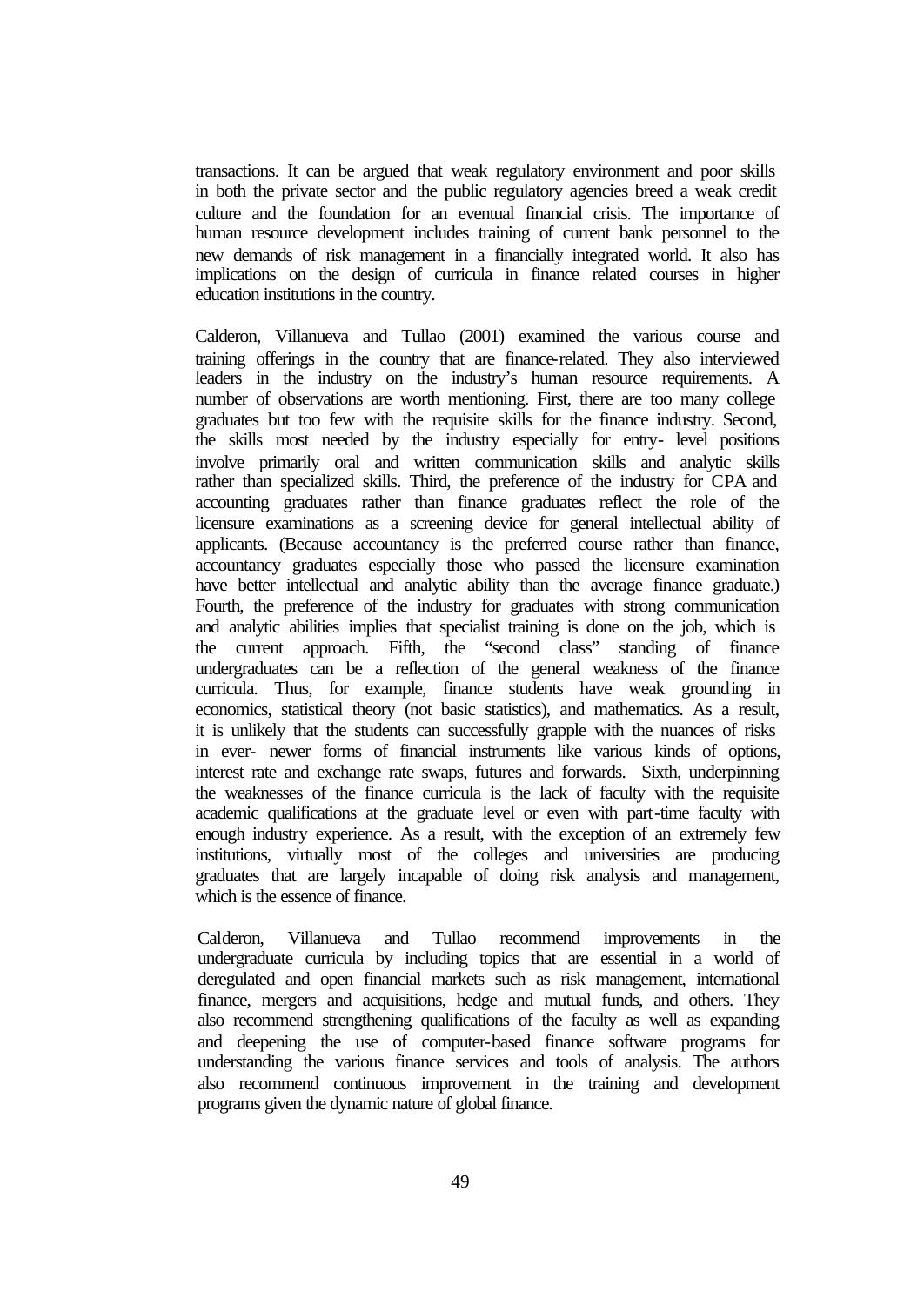• **Deepening and widening financial markets**. Although not well discussed in this paper, it is clear that deepening the domestic financial system is the foundation of a sound management of the risks and opportunities of financial liberalization and integration. This is because a robust growth in banking, the various foreign exchange markets (spot, forward, futures, options), and securities and bond markets would allow firms to have the various hedging instruments necessary to manage the various risks involved in a more liberalized and internationally integrated financial system. The deepening of the financial system necessitates flexibility of interest rates and exchange rates as well as the development of appropriate market infrastructure such as payments and settlement systems, codes of conduct ad technical infrastructure (Johnston and Otker-Robe, 1999). A deepened domestic financial system requires, and at the same time contributes to, the improvement in corporate governance of the domestic firms.

The policy implications of financial liberalization and integration at the **regional level** involve primarily those that have economies of scale and externalities. They include:

- **Harmonization of prudential regulations and practices towards best international practice**. This is to prevent regulatory arbitrage. This means regional efforts at meeting the Basel Core Principles for Effective Banking Supervision for example. It also means continuing comparative examination of the comparative "costs" of banking regulations among the countries in the region.
- **Regional surveillance mechanism and stronger regional macroeconomic consultation**. This is because much of contagion is regional in scope, not global (Rajan, 2000). The growing economic interdependence among the APEC members, especially among East Asian economies, calls for regional mechanisms to help prevent the recurrence of currency and banking crises that engulfed the region during 1997-1999. Regional surveillance includes regular regional monitoring and research efforts on the region's financial sectors, macroeconomic policies and capital flows. It includes the institutionalization of an early warning system among the member economies in the region. The regional surveillance mechanism and macroeconomic consultation have been emphasized in APEC meetings.

 The implementation can be accelerated in the context of the establishment of an "Asian Monetary Fund" as a complement to the International Monetary Fund; indeed the regional surveillance mechanism and macroeconomic consultation could be the most important contribution of any proposed Asian Monetary Fund. This is because in order for the Asian Monetary Fund to become an effective tool for crisis prevention (while the International Monetary Fund focuses mainly on crisis management), access to the AMF funds needs to be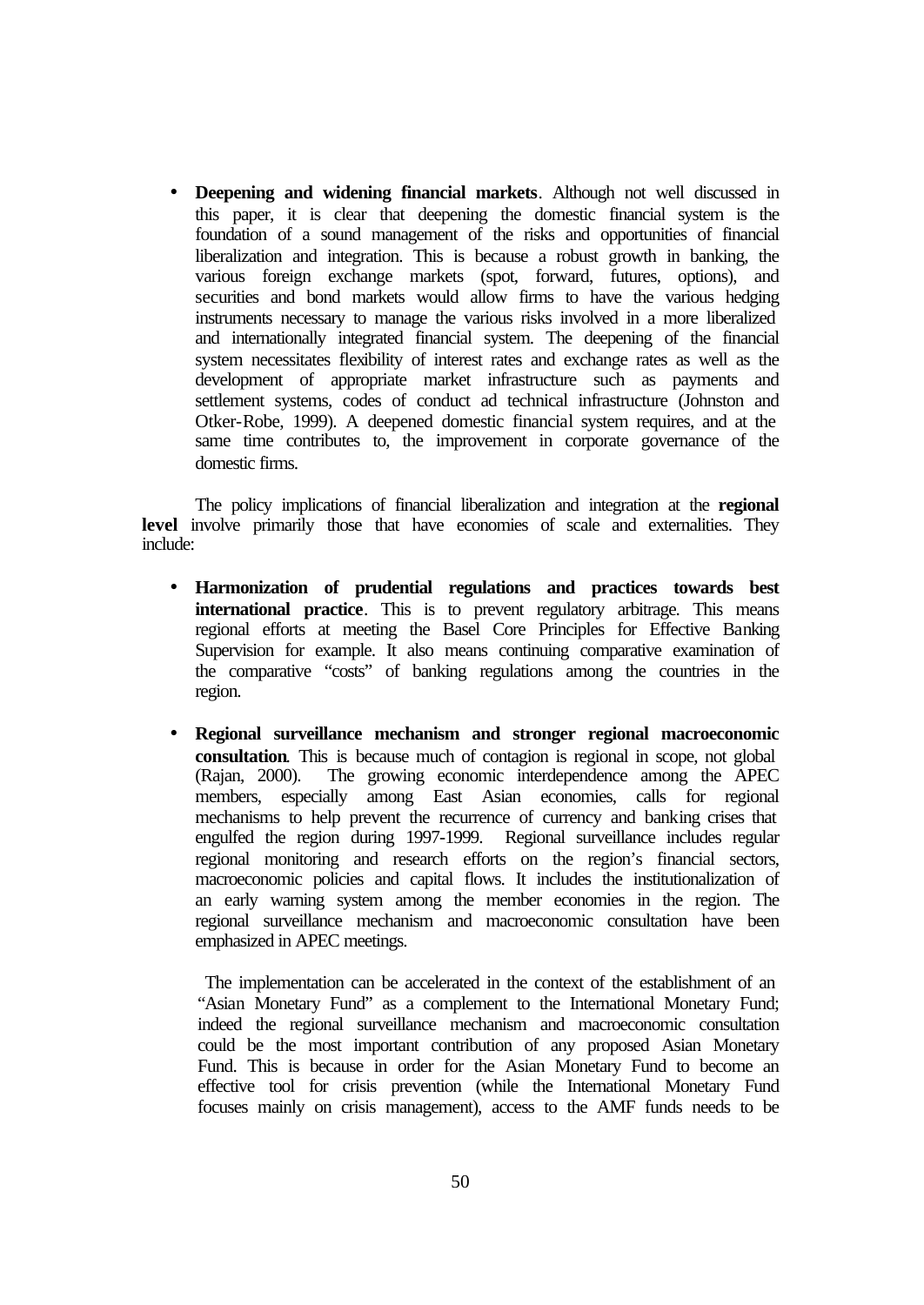"…tied to member economies maintaining pre-determined standards of macroeconomic and financial stability; …and where necessary, …to peer review to undertake policy adjustments" (Rajan, 2000, p.16)

- **Human resource development**. Shortage of skills in the financial sector is region-wide. Regional exchange of experiences and expertise is useful. This is being done to some extent under the IMF and World Bank training programs mainly based in Singapore. Nonetheless, more can be undertaken. Regional associations of academic institutions like the ASEAN Universities Network can contribute in strengthening the academic programs related to finance.
- **The last regional concern is related to the issue of further opening up of the financial sector,** perhaps on a regional level as a start. This is related to the issue of the Financial Services Agreement (FSA) under GATS. Pontines (2001) showed the varying levels of openness of the APEC member economies in banking (both lending and deposits), insurance (both life and nonlife) and securities. He also showed the large gap between commitments to the FSA under GATS, on the one hand, and actual practice on the other hand in some cases among the APEC member economies. APEC member economies made only few commitments in cross-border trade as a relevant mode of supply in financial services. In the light of the East Asian crisis where capital mobility with weak supervision and regulation of the financial sector can lead to payments problems, complete liberalization in cross border trade of financial services may not be warranted especially for developing APEC member economies. What may more important is the issue of liberalization in commercial presence as mode of trade in financial services. The APEC member economies committed primarily to increasing the participation of foreign providers on existing local financial institutions rather than opening new ones (Pontines, 2001). Indeed, Sauve (1999) notes that Asia's commitments in banking are on the whole less meaningful in terms of commercial presence in domestic markets than the commitments of Latin America in the FSA.

While the extent and pace of opening the financial sector to foreign competition is fundamentally a national prerogative, the discussion in this paper largely points toward greater openness to the entry of foreign institutions into the local economies of the APEC member economies. Whereas before the East Asian crisis, a number of East Asian countries can be characterized by a relatively open capital account at the same time that there are restrictions to entry of foreign institutions into the East Asian countries. As a result, East Asian banks were relatively inefficient with inadequate skills in credit and risk analysis on the one hand, and East Asian countries were more vulnerable to large shifts in capital flows on the other hand. What the discussion in this paper suggests is that it may be preferable to have it otherwise. That is, to have greater openness to foreign equity in the financial services sector on the one hand and greater caution in further liberalization of the capital account (or more accurately to put more "sand in the wheels of short term capital inflows into the country). This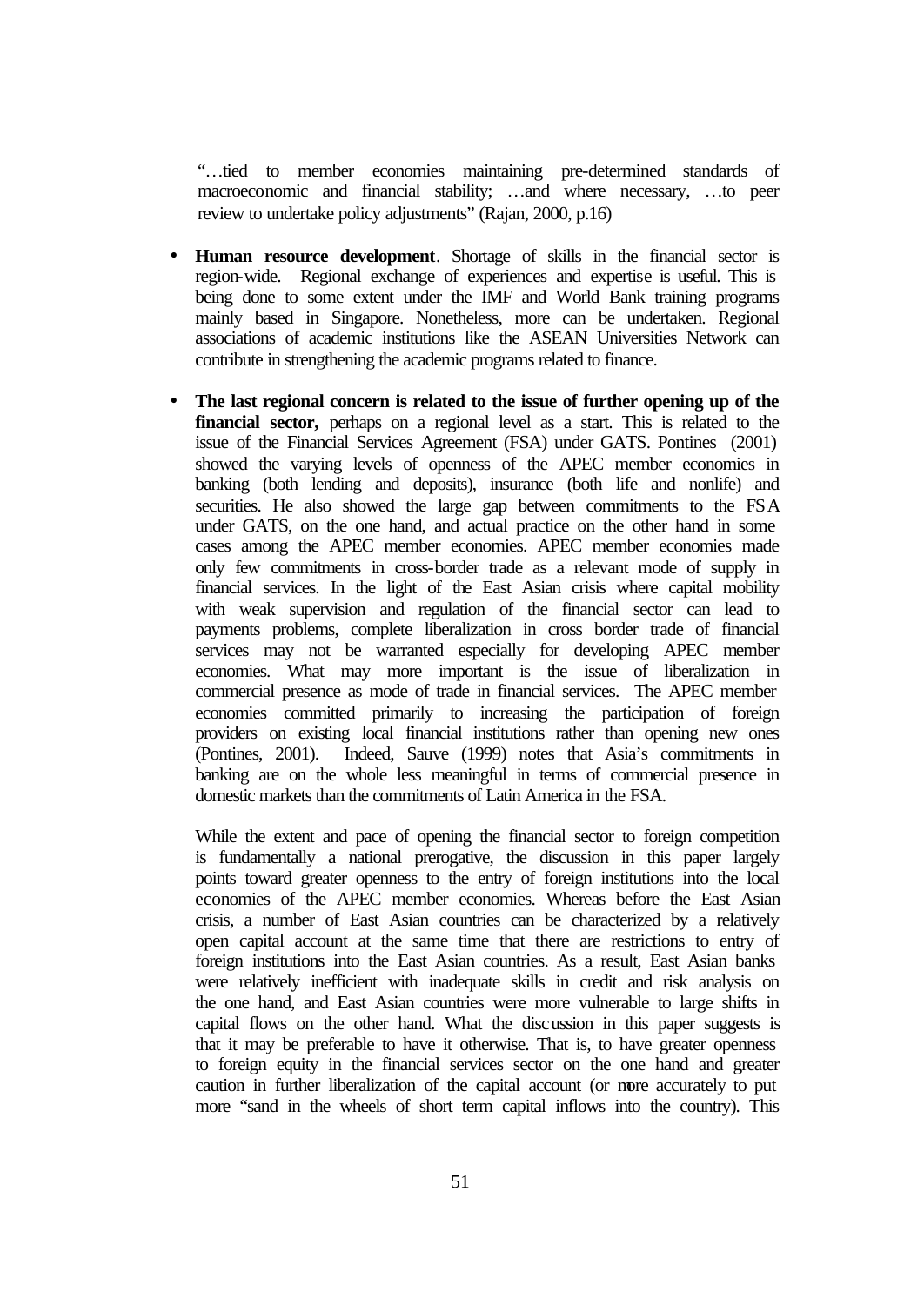means that it would be useful to push for strengthening commitments to the Financial Services Agreement (FSA) under GATS, especially with respect to the mode of commercial presence in supplying financial services internationally. It may be noted that the APEC member economies have agreed under the Bogor Declaration towards free movement of capital and investment within the APEC region by 2020. At the same time, it is important that the liberalization of the financial services sector would need to be undertaken in tandem with ensuring that the supervisory and regulatory environment as well as the capability of the regulatory agencies of the governments are strengthened. Thus, it is best that the multilateral liberalization process in the financial services sector be done in tandem with a *multilateral* effort at strengthening the supervisory and regulatory capabilities of the authorities, especially in developing countries.

Finally, it is apparent that in the light of the lessons from East Asia, Chile and other countries (e.g., Mexico), the deepening of the FSA in the future round of negotiations under the WTO is not enough in addressing the risks and opportunities of financial liberalization and integration. The focus of FSA is primarily the liberalization of entry of foreigners into a country's financial sector. What are also needed are concerted international or regional efforts at strengthening the institutional capacities of developing country authorities in monitoring, analyzing, regulating and supervising financial markets and institutions. What are also useful are international or regional mechanisms that expand risk management instruments (e.g., futures, swaps, options) available to developing country firms at reasonable cost. In short, the negotiations under GATS-FSA need to be done in tandem with international technical and economic cooperation program to strengthen the capacity of developing countries to manage the risks and opportunities of financial liberalization and integration. This is akin to an APEC approach to the usual WTO negotiations.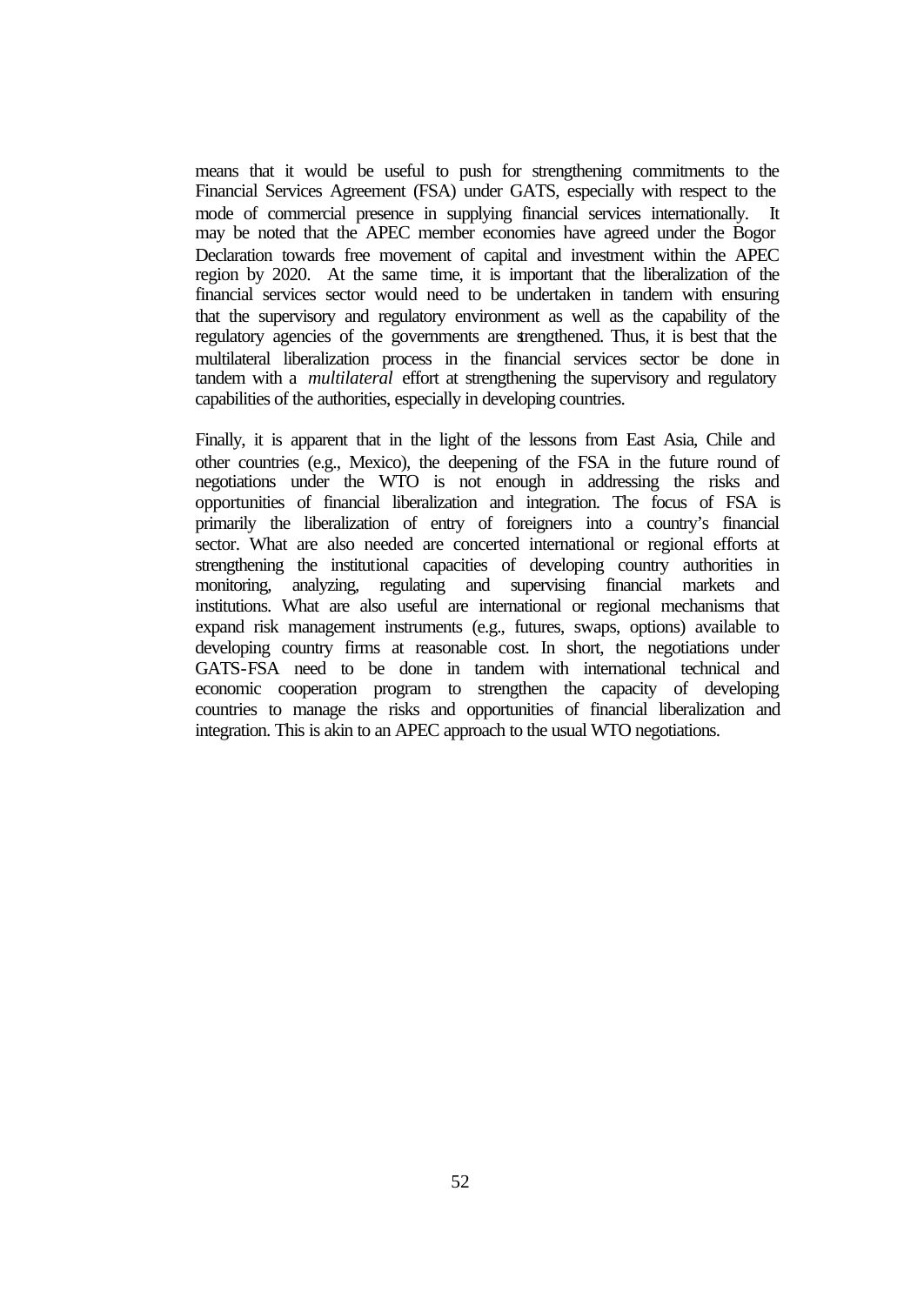#### **REFERENCES**

- Alba, Pedro; Bhattacharya, Amar; Claessens, Stijn; Swati, Ghosh; and Leonardo Hernandez. **"Volatility and Contagion in a Financially-Integrated World: Lessons from East Asia's Recent Experience."** World Bank and Central Bank of Chile (December 1998).
- Alesina, Alberto and Robert Barro. **"Dollarization."** Paper prepared for the 2001 Meeting of the American Economic Association." (December 2000).
- Ariyoshi, Akira; Habermeier, Karl; Laurens, Bernard; Otker-Robe, Imci; Canales-Krijenko, Jorge-Ivan; and Andrei Kirilinko**. "Country Experiences with the Use and Liberalisation of Capital Controls."** Occasional Paper No. 190, IMF: Washington, D.C. (May 2000).
- Calderon, Leila, Cheryl Villanueva and Tereso Tullao. **"Human Resource Requirements of the Financial Sector under a Liberalized Regime."** Paper Prepared for the DLSU-AKI-PASCN – "Impacts, Risks and Opportunities of Financial Liberalization and Integration: A Macro-Micro Analysis." (2001).
- Chen, Edward. "Foreign Direct Investment in the Asia-Pacific." *Asian Development Review* (1994).
- Chinn, Menzie and Michael Dooley**. "Asia-Pacific Capital Markets: Integration and Implications for Economic Activity."** Working Paper No. 5280, NBER (September 1995).
- Claessens, Stijn and Tom Glaessner. **"Internationalization of Financial Services in East Asia."** Paper prepared for the Conference in "Investment Liberalization and Financial Reform in the Asia-Pacific Region." Sydney, Australia (August 1997).
- Corsetti, Giancarlo; Pesenti, Paolo; and Nouriel Roubini. **"Fundamental Determinants of the Asian Crisis: The Role of Financial Fragility and External Imbalances."** Paper Prepared for the NBER Tenth Annual Eat Asia in Economics, Hawaii (June 1999).
- De Brouwer, Gordon. **"The Liberalization and Integration of Domestic Financial**  Markets in Western Pacific Economies." Research Discussion Paper No. 9506, Economic Research Department, Reserve Bank of Australia (September 1995).
- Dickie, Paul M. and Marian Bond. "Creation of Market-Based Financial Structures and Policy Instruments to Facilitate Increased Capital Mobility in the APEC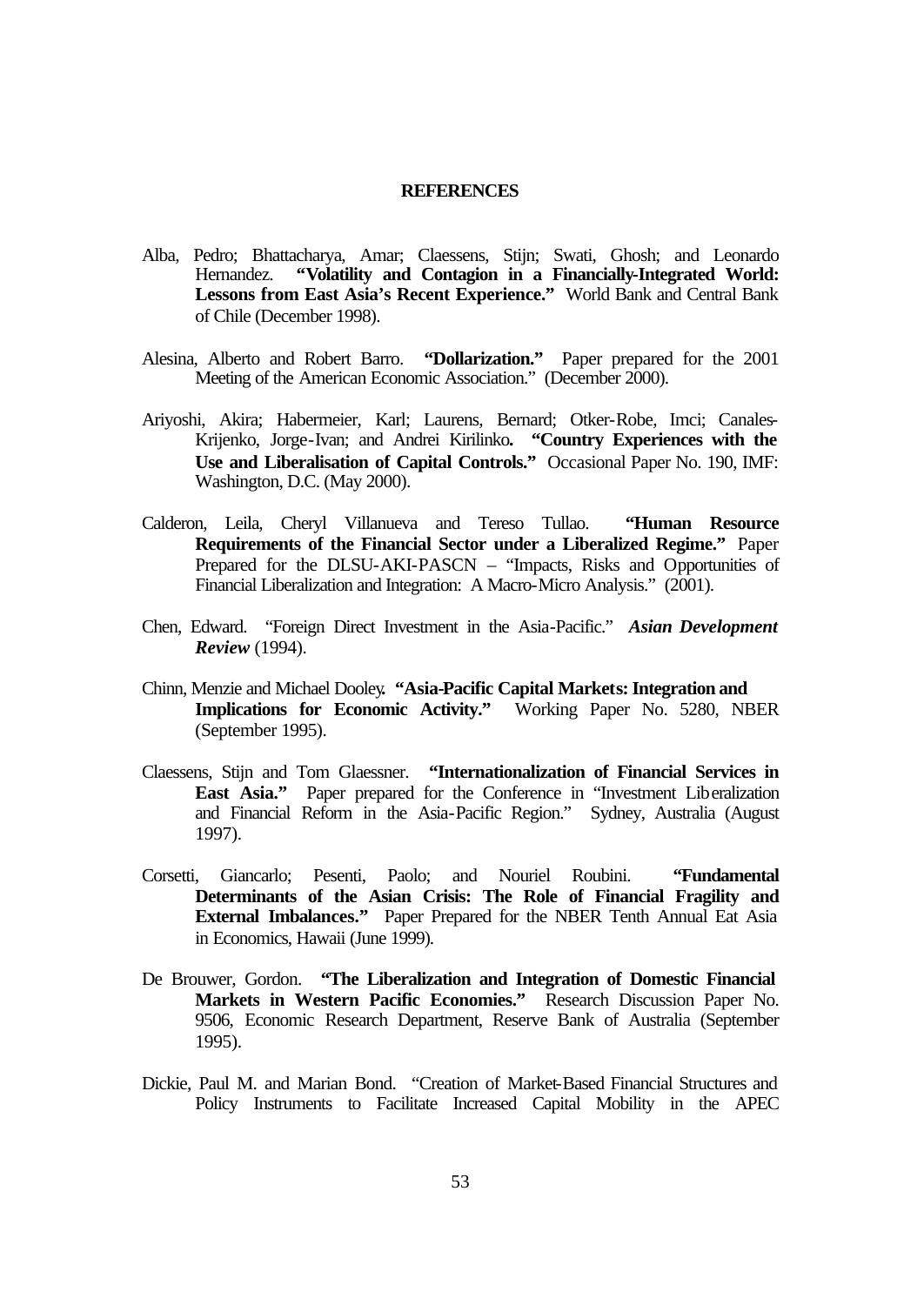Region." In D. Brooks and M. Queisser (eds.) **Financial Liberalisation in Asia: Analysis and Prospects,** ADB and OECD (1999).

- Fischer, Bernard and Helmut Reisen. **"Financial Opening: Policy Issues an Experience In Developing Countries."** Paris: OECD (1993): 43 – 55.
- Hapitan, Rene**. "Restrictions to the Entry of Foreign Banks in the Philippines: A Critical Study of Selected Local Banks."** Paper Prepared for the DLSU-AKI-PASCN Project – "Impacts, Risks and Opportunities of Financial Liberalization and Integration: A Macro-Micro Analysis." (2001).
- International Monetary Fund. **"Financial Sector Crisis and Restructuring: Lessons for Asia."** Occasional Paper No. 188 (January 2000).
- Intal, Ponciano Jr., Victor Pontines and Jitendra S. Mojica. **"Financial Liberalization and Integration in the APEC Region: Perspectives and the Southeast Asia, Chilean and European Experiences."** Paper Prepared for the DLSU-AKI-PASCN Project – "Impacts, Risks and Opportunities of Financial Liberalization and Integration: A Macro-Micro Analysis." (2001).
- Le Fort, Guillermo and Carlos Budnevich. "Capital Account Regulations and Macroeconomic Policy: Two Latin American Experiences." *International Monetary and Financial Issues for the 1990s*, Vol. **VIII** (1997): 37 – 58.
- Leung, Suiwah. "Capital Flows, Monetary Policy and Exchange Rates in the Asian Region." in **Financial Deregulation, Capital Flows and Macroeconomic Management in the Asia Pacific.** EDAP Joint Policy Studies No. 5, Seoul, Korea: Dorea Development Institute (1998).
- Lopez-Mejia, Alejandro. **"Large Capital Flows: A Survey of the Causes, Consequences, And Policy Responses."** Working Paper No. 99/17, IMF (February 1999).
- Manzano, George and Emilio Neri. **"Foreign Bank Entry, Bank Spread and the Macroeconomic Policy Stance."** PASCN / UASP, (2000).
- Montiel, Peter. "Capital Mobility in Developing Countries: Some Measurement Issues And Empirical Estimates." *World Bank Economic Review*, 8(3) (1994): 311 - 50
- Nasution, Anwar. "Recent Issues in the Management of Macroeconomic Policies Indonesia." **Rising to the Challenges of Asia: A Study of Financial Market***s* Vol. *6*: Indonesia, ADB (1999).
- Park, Yung Chul and Chi-Young Song. "Managing Foreign Capital Flows: The Experiences of Korea, Thailand, Malaysia and Indonesia." **International**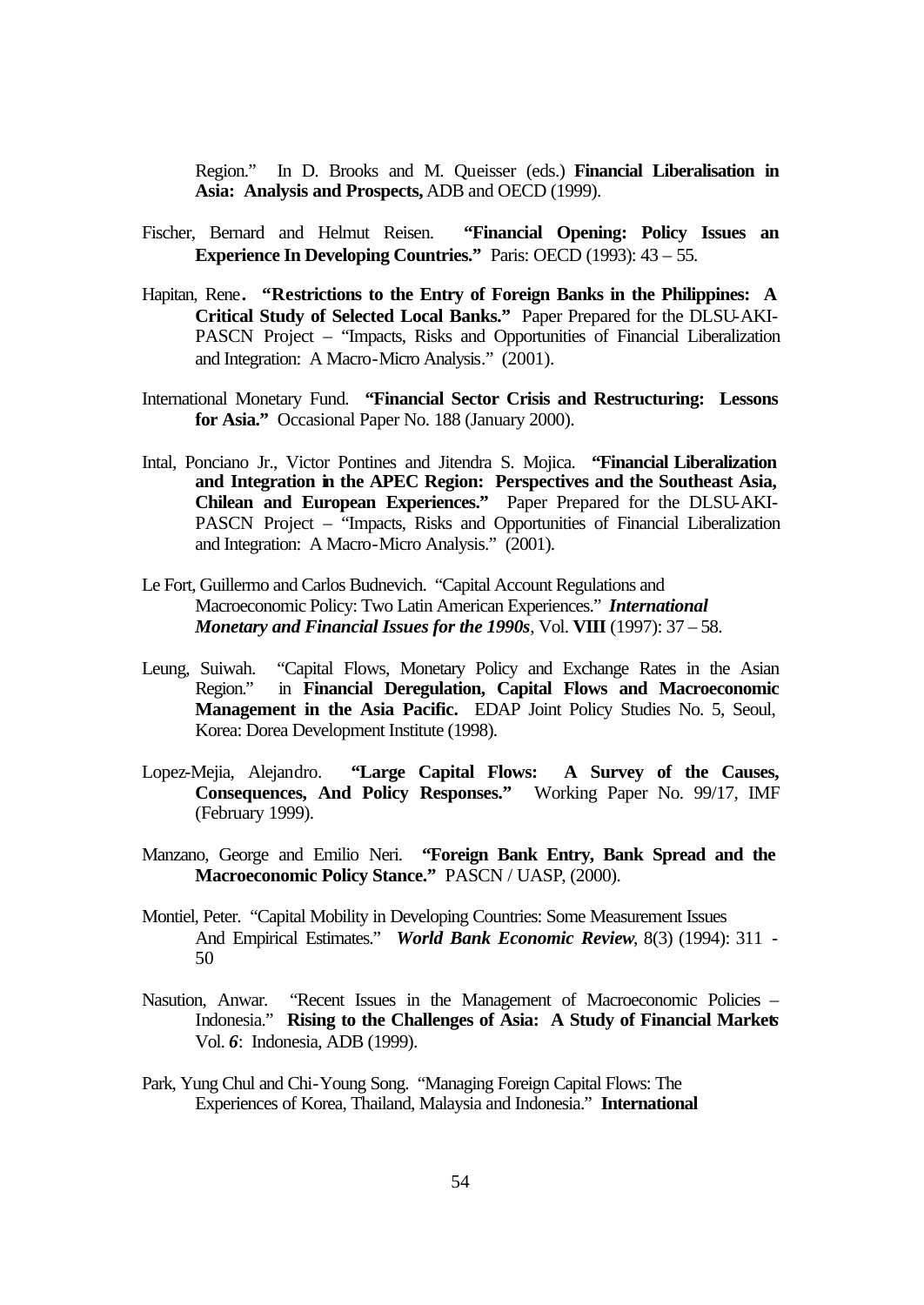**Monetary and Financial Issues for the 1990s***,* Research Papers for the Group of 24 Vol. **8**, UNCTAD, Geneva (1997).

- Pontines, Victor. **"The Role of the General Agreement on Trade and Services (GATS) – Financial Services Agreement (FSA) and the Financial Liberalization effort of APEC Economies."** Paper Prepared for the DLSU-AKI-PASCN Project – "Impacts, Risks, and Opportunities of Financial Liberalization and Integration: A Macro-Micro Analysis." (2001).
- Radelet, Steve and Jeffrey Sachs. **"The Onset of the East Asian Financial Crisis."** (March 1998).
- Rajan, Ramkishen S.. **"(IR)Relevance of Currency Crisis Theory to the Devaluation of The Thai Baht."** Policy Discussion Paper No. 0030, CIES (July 2000a).
- Sauvé, Pierre. "The Benefits of Trade and Investment Liberalisation: Financial Services." In D.H. Brooks and M. Queisser (eds.) **Financial Liberalisation in Asia: Analysis and Prospects**, ADB and OECD 1999.
- Unite, Angelo and Michael Sullivan. **"The Effect of Foreign Entry and Ownership Structure on the Philippine Domestic Banking Market."** Paper Prepared for the DLSU-AKI-PASCN Project – "Impacts, Risks and Opportunities of Financial Liberalization and Integration: A Macro-Micro Analysis." (2001).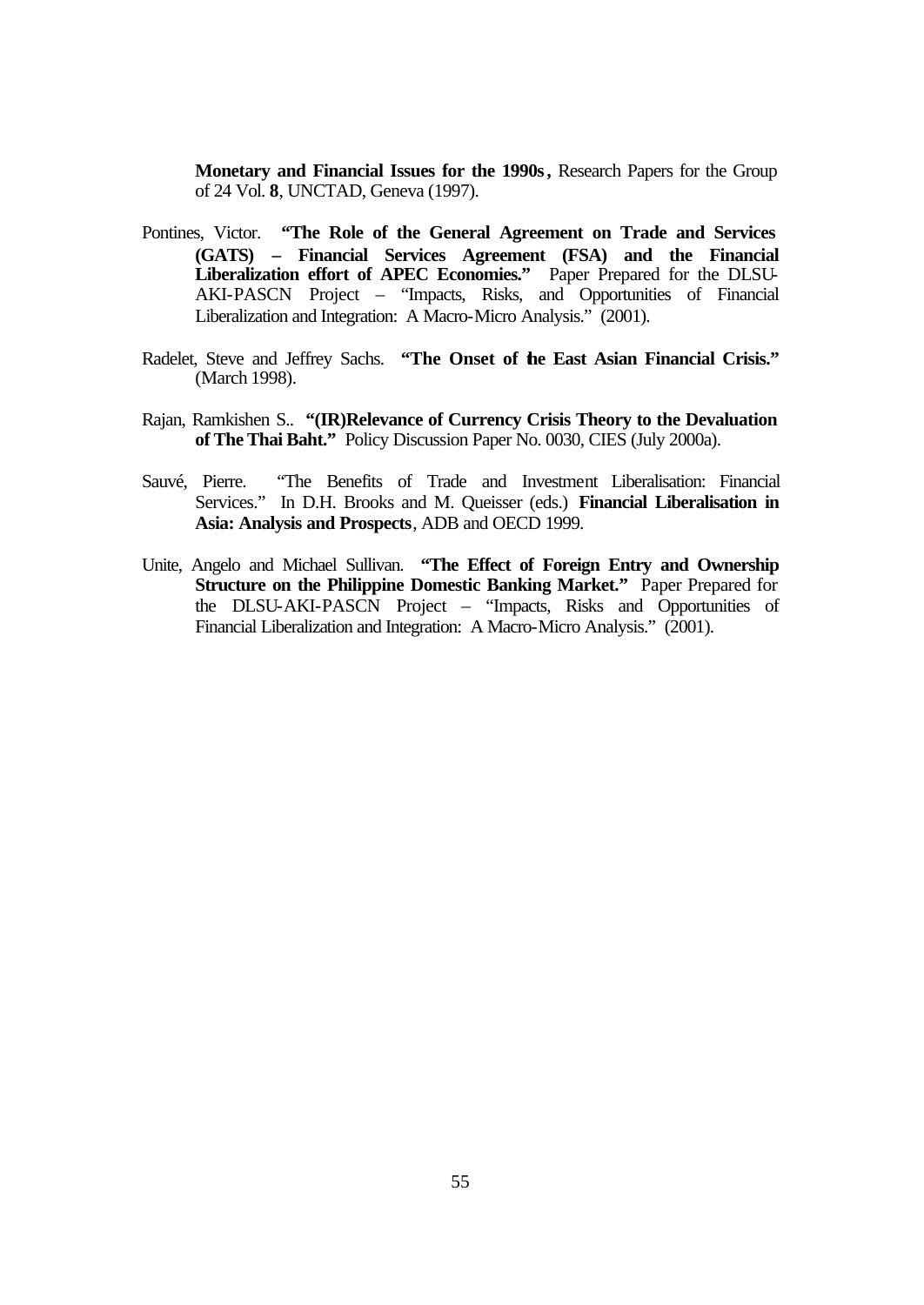## **Table 1a External Financing in the Five Most Affected Asian Countries<sup>a</sup>** ( In US \$ Billions)

|                                            | 1994    | 1995    | 1996    | $1997^{\rm b}$ |
|--------------------------------------------|---------|---------|---------|----------------|
| <b>Current Account Balance</b>             | $-24.6$ | $-41.3$ | $-54.9$ | $-26$          |
| <b>External Financing, net</b>             | 47.4    | 80.9    | 92.8    | 15.2           |
| <b>Private Flows, net</b>                  | 40.5    | 77.4    | 93      | $-12.1$        |
| <b>Equity Investment</b>                   | 12.2    | 15.5    | 19.1    | $-4.5$         |
| <b>Direct Equity</b>                       | 4.7     | 4.9     | 7       | 7.2            |
| Portfolio Equity                           | 7.6     | 10.6    | 12.1    | $-11.6$        |
| <b>Private Creditors</b>                   | 28.2    | 61.8    | 74      | $-7.6$         |
| <b>Commercial Banks</b>                    | 24      | 49.5    | 55.5    | $-21.3$        |
| Non-bank Private Creditors                 | 4.2     | 12.4    | 18.4    | 13.7           |
| <b>Official Flows, net</b>                 | 7       | 3.6     | $-0.2$  | 27.2           |
| Int'l Financial Institutions               | $-0.4$  | $-0.6$  | $-1$    | 23             |
| <b>Bilateral Creditors</b>                 | 7.4     | 4.2     | 0.7     | 4.3            |
| Resident Lending/others <sup>c</sup> , net | $-17.5$ | $-25.9$ | $-19.6$ | $-11.9$        |
| <b>Reserves Excluding Gold</b>             | $-5.4$  | $-13.7$ | $-18.3$ | 22.7           |

**Note:** a. Indonesia, Malaysia, Philippines, South Korea, and Thailand

b. Estimate

c. Including resident net lending, monetary gold, and errors and omissions

**Source:** Steven Radelete and Jeffrey Sachs, **"The Onset of the East Asian Financial Crisis",** March 30, 1998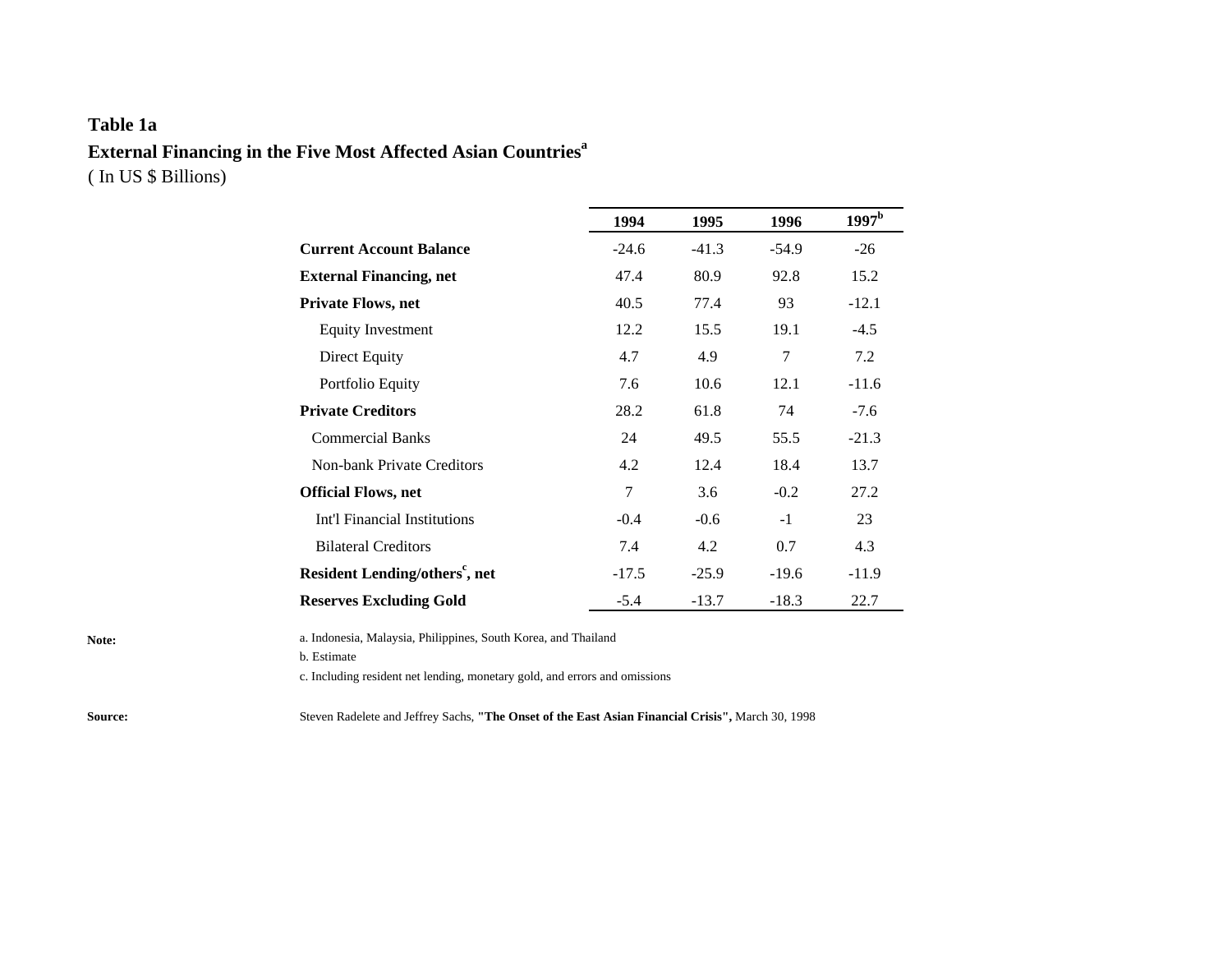# **Table 1b**

**International Claims Held by Foreign Banks-- Distribution by maturity and sector** in US \$ Billions

|                    | <b>Obligation by Sector</b> |              |                          |          |                          |                          |                          |  |  |
|--------------------|-----------------------------|--------------|--------------------------|----------|--------------------------|--------------------------|--------------------------|--|--|
|                    | <b>Total</b>                |              | <b>Public</b>            | Non-bank | Short-                   |                          | Short-                   |  |  |
| A. End 1995        | Outstanding                 | <b>Banks</b> | <b>Sector</b>            | Private  | term                     | <b>Reserves</b>          | term/Reserves            |  |  |
| China              | 41.3                        | 15.8         | 12.2                     | 13.3     | 17.5                     | 53.6                     | 0.3                      |  |  |
| Chile              | 12.4                        | 3.8          | 2.8                      | 5.7      | $\blacksquare$           | $\blacksquare$           | $\blacksquare$           |  |  |
| Indonesia          | 35.0                        | 7.8          | 7.0                      | 20.1     | 19.4                     | 13.2                     | 1.5                      |  |  |
| Malaysia           | 13.5                        | 3.9          | 2.4                      | 7.1      | 6.2                      | 25.5                     | 0.2                      |  |  |
| <b>PNG</b>         | 0.2                         | 0.0          | 0.1                      | 0.1      | 0.1                      | 0.1                      | 0.9                      |  |  |
| Peru               | 3.0                         | 1.2          | 0.9                      | 1.0      | $\blacksquare$           | $\blacksquare$           | $\blacksquare$           |  |  |
| Philippines        | 6.8                         | 1.7          | 2.6                      | 2.5      | 5.7                      | 7.1                      | 0.8                      |  |  |
| Thailand           | 43.9                        | 14.1         | 2.8                      | 27.0     | 29.2                     | 30.3                     | 1.0                      |  |  |
| Korea              | 56.6                        | 37.0         | 5.0                      | 14.6     | 31.6                     | 25.7                     | 1.2                      |  |  |
| Vietnam            | 0.7                         | 0.3          | 0.2                      | 0.2      | 2.7                      | 0.9                      | 3.0                      |  |  |
| <b>Total</b>       | 213.4                       | 85.6         | 36.0                     | 91.6     |                          |                          |                          |  |  |
| <b>B. End 1996</b> |                             |              |                          |          |                          |                          |                          |  |  |
| China              | 48.4                        | 19.4         | 9.8                      | 19.2     | 22.3                     | 76.0                     | 0.3                      |  |  |
| Chile              | 13.6                        | 3.9          | 2.5                      | 7.2      | $\overline{\phantom{a}}$ |                          | $\overline{\phantom{a}}$ |  |  |
| Indonesia          | 44.5                        | 8.9          | 6.7                      | 28.8     | 26.0                     | 14.8                     | 1.8                      |  |  |
| Malaysia           | 16.8                        | 4.4          | 2.1                      | 10.1     | 7.3                      | 23.9                     | 0.3                      |  |  |
| <b>PNG</b>         | 0.2                         | 0.0          | 0.0                      | 0.1      | 0.1                      | 0.3                      | 0.3                      |  |  |
| Peru               | 5.6                         | 2.4          | 0.9                      | 2.4      | ٠                        | $\overline{\phantom{a}}$ | $\blacksquare$           |  |  |
| Philippines        | 8.3                         | 2.2          | 2.7                      | 3.4      | 5.3                      | 7.8                      | 0.7                      |  |  |
| Thailand           | 62.3                        | 25.8         | 2.3                      | 34.7     | 41.1                     | 36.9                     | 1.1                      |  |  |
| Korea              | 77.5                        | 50.0         | 6.2                      | 21.4     | 46.6                     | 32.7                     | 1.4                      |  |  |
| Vietnam            | 1.1                         | 0.5          | 0.2                      | 0.4      | 3.3                      | 1.4                      | 2.4                      |  |  |
| <b>Total</b>       | 278.3                       | 117.5        | 33.4                     | 127.7    |                          |                          |                          |  |  |
| <b>C. End 1997</b> |                             |              |                          |          |                          |                          |                          |  |  |
| China              | 55.0                        | 22.8         | 8.5                      | 23.7     | 25.4                     | 107.6                    | 0.2                      |  |  |
| Chile              | 15.2                        | 3.7          | 1.7                      | 9.8      | $\overline{\phantom{0}}$ |                          | $\blacksquare$           |  |  |
| Indonesia          | 55.5                        | 11.7         | 6.9                      | 36.8     | 32.2                     | 19.3                     | 1.7                      |  |  |
| Malaysia           | 22.2                        | 6.5          | 2.0                      | 13.7     | 11.1                     | 27.1                     | 0.4                      |  |  |
| <b>PNG</b>         | 0.2                         | 0.0          | $\overline{\phantom{a}}$ | 0.2      | 0.0                      | 0.6                      | 0.1                      |  |  |
| Peru               | 8.0                         | 3.4          | 1.0                      | 3.6      |                          |                          |                          |  |  |
| Philippines        | 13.3                        | 5.2          | 2.7                      | 5.3      | 8.0                      | 11.7                     | 0.7                      |  |  |
| Thailand           | 70.2                        | 25.9         | 2.3                      | 41.9     | 37.6                     | 38.6                     | 1.0                      |  |  |
| Korea              | 100.0                       | 65.9         | 5.7                      | 28.3     | 66.6                     | 34.1                     | 2.0                      |  |  |
| Vietnam            | 1.5                         | 0.6          | 0.2                      | 0.7      | 3.8                      | 1.8                      | 2.1                      |  |  |
| <b>Total</b>       | 341.1                       | 145.7        | 31.0                     | 164.0    |                          |                          |                          |  |  |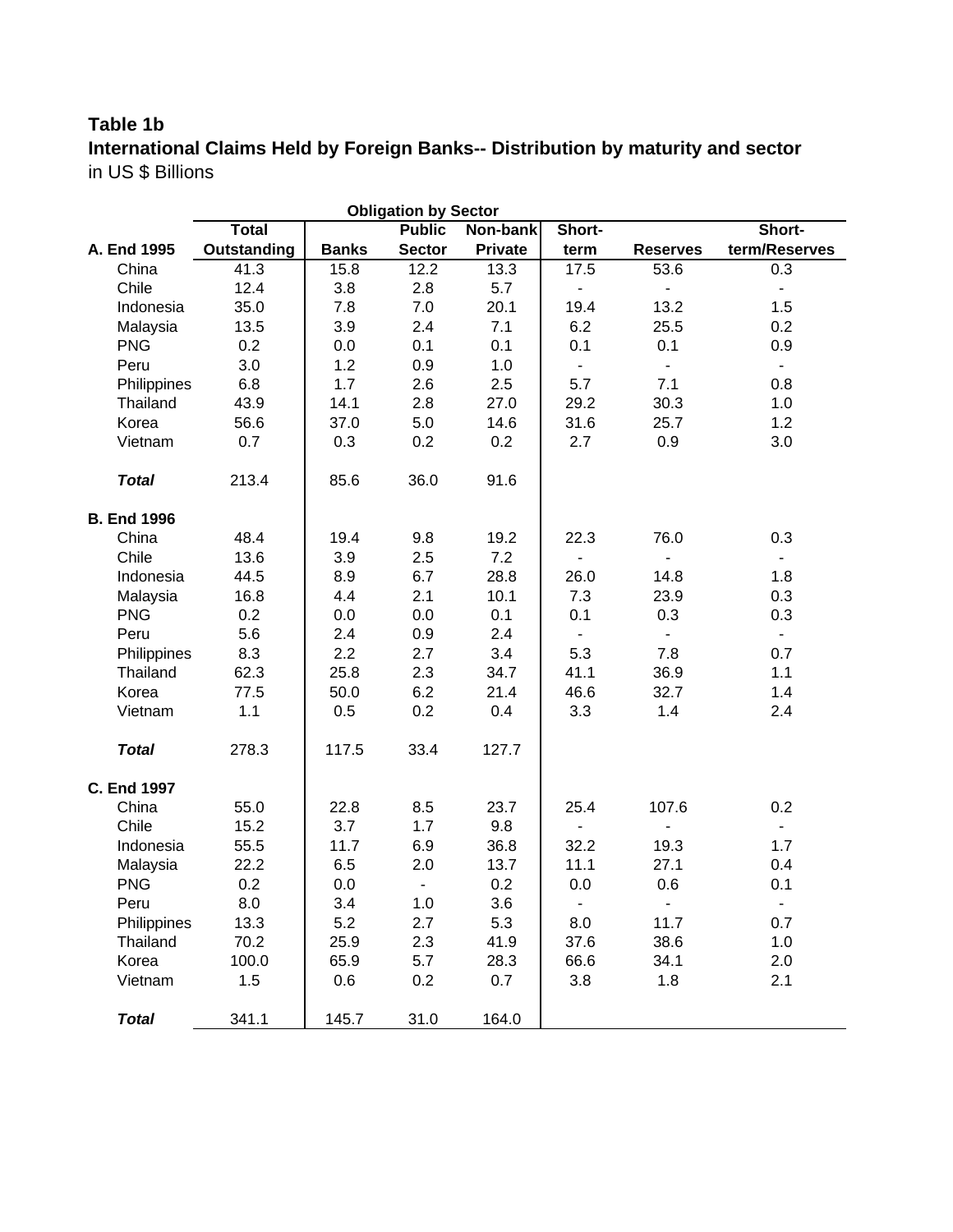### **cont. Table 1b International Claims Held by Foreign Banks-- Distribution by maturity and sector** in US \$ Billions

|                    |              |              | <b>Obligation by Sector</b> |                |                |                          |                |
|--------------------|--------------|--------------|-----------------------------|----------------|----------------|--------------------------|----------------|
|                    | <b>Total</b> |              | <b>Public</b>               | Non-bank       | Short-         |                          | Short-         |
| D. End 1997        | Outstanding  | <b>Banks</b> | <b>Sector</b>               | <b>Private</b> | term           | <b>Reserves</b>          | term/Reserves  |
| China              | 63.1         | 27.1         | 7.1                         | 28.9           | 31.5           | 143.4                    | 0.2            |
| Chile              | 21.2         | 3.6          | 1.8                         | 15.7           | $\blacksquare$ | $\overline{\phantom{a}}$ | $\blacksquare$ |
| Indonesia          | 58.2         | 11.7         | 6.9                         | 39.7           | 32.9           | 17.4                     | 1.9            |
| Malaysia           | 28.8         | 9.9          | 1.7                         | 15.9           | 14.9           | 20.9                     | 0.7            |
| <b>PNG</b>         | 0.3          | 0.0          | 0.0                         | 0.3            | 0.2            | 0.4                      | 0.5            |
| Peru               | 9.9          | 3.3          | 0.6                         | 6.0            | $\blacksquare$ | $\overline{\phantom{0}}$ | $\blacksquare$ |
| Philippines        | 19.7         | 8.9          | 2.4                         | 8.4            | 11.8           | 8.7                      | 1.4            |
| Thailand           | 58.5         | 17.8         | 1.8                         | 39.2           | 34.8           | 26.9                     | 1.3            |
| Korea              | 93.4         | 55.9         | 3.9                         | 34.2           | 53.8           | 20.4                     | 2.6            |
| Vietnam            | 1.7          | 0.5          | 0.1                         | 1.0            | 2.3            | 2.1                      | 1.1            |
| <b>Total</b>       | 354.8        | 138.7        | 26.3                        | 189.3          |                |                          |                |
| <b>E. End 1998</b> |              |              |                             |                |                |                          |                |
| China              | 58.4         | 21.5         | 6.9                         | 29.8           | 27.9           | 149.8                    | 0.2            |
| Chile              | 22.2         | 3.8          | 1.7                         | 16.7           | $\blacksquare$ | $\blacksquare$           |                |
| Indonesia          | 44.8         | 5.1          | 6.7                         | 33.0           | 20.1           | 23.5                     | 0.9            |
| Malaysia           | 20.8         | 5.7          | 1.8                         | 13.2           | 8.6            | 25.7                     | 0.3            |
| <b>PNG</b>         | 0.4          | 0.0          | 0.0                         | 0.4            | 0.2            | 0.2                      | 1.0            |
| Peru               | 10.6         | 2.9          | 0.7                         | 7.0            | $\omega$       | $\overline{\phantom{a}}$ | $\blacksquare$ |
| Philippines        | 16.1         | 6.0          | 2.1                         | 8.1            | 7.2            | 10.8                     | 0.7            |
| Thailand           | 40.7         | 8.8          | 1.9                         | 30.0           | 23.5           | 29.5                     | 0.8            |
| Korea              | 65.3         | 37.1         | 5.4                         | 22.7           | 28.1           | 52.0                     | 0.5            |
| Vietnam            | 1.7          | 0.4          | 0.1                         | 1.2            | 2.2            | 2.1                      | 1.0            |
| <b>Total</b>       | 281.0        | 91.3         | 27.3                        | 162.1          |                |                          |                |
| F. End 1999        |              |              |                             |                |                |                          |                |
| China              | 46.6         | 15.8         | 6.4                         | 24.4           | 17.7           | 158.3                    | 0.1            |
| Chile              | 20.7         | 1.8          | 1.4                         | 17.4           |                |                          | $\blacksquare$ |
| Indonesia          | 40.7         | 4.2          | 8.4                         | 28.0           | 20.0           | 27.2                     | 0.7            |
| Malaysia           | 18.1         | 3.9          | 2.6                         | 11.6           | 7.6            | 30.6                     | 0.2            |
| <b>PNG</b>         | 0.3          | 0.0          | 0.0                         | 0.3            | 0.1            | 0.2                      | 0.5            |
| Peru               | 10.3         | 2.7          | 0.9                         | 6.6            |                |                          |                |
| Philippines        | 16.7         | 5.1          | 3.0                         | 8.6            | 5.7            | 15.0                     | 0.4            |
| Thailand           | 28.4         | 3.5          | 2.0                         | 22.8           | 23.4           | 34.8                     | 0.7            |
| Korea              | 60.7         | 35.0         | 5.2                         | 20.3           | 34.7           | 74.0                     | 0.5            |
| Vietnam            | 1.7          | 0.2          | 0.1                         | 1.3            | 2.4            | 2.9                      | 0.8            |
| <b>Total</b>       | 244.2        | 72.2         | 30.0                        | 141.3          |                |                          |                |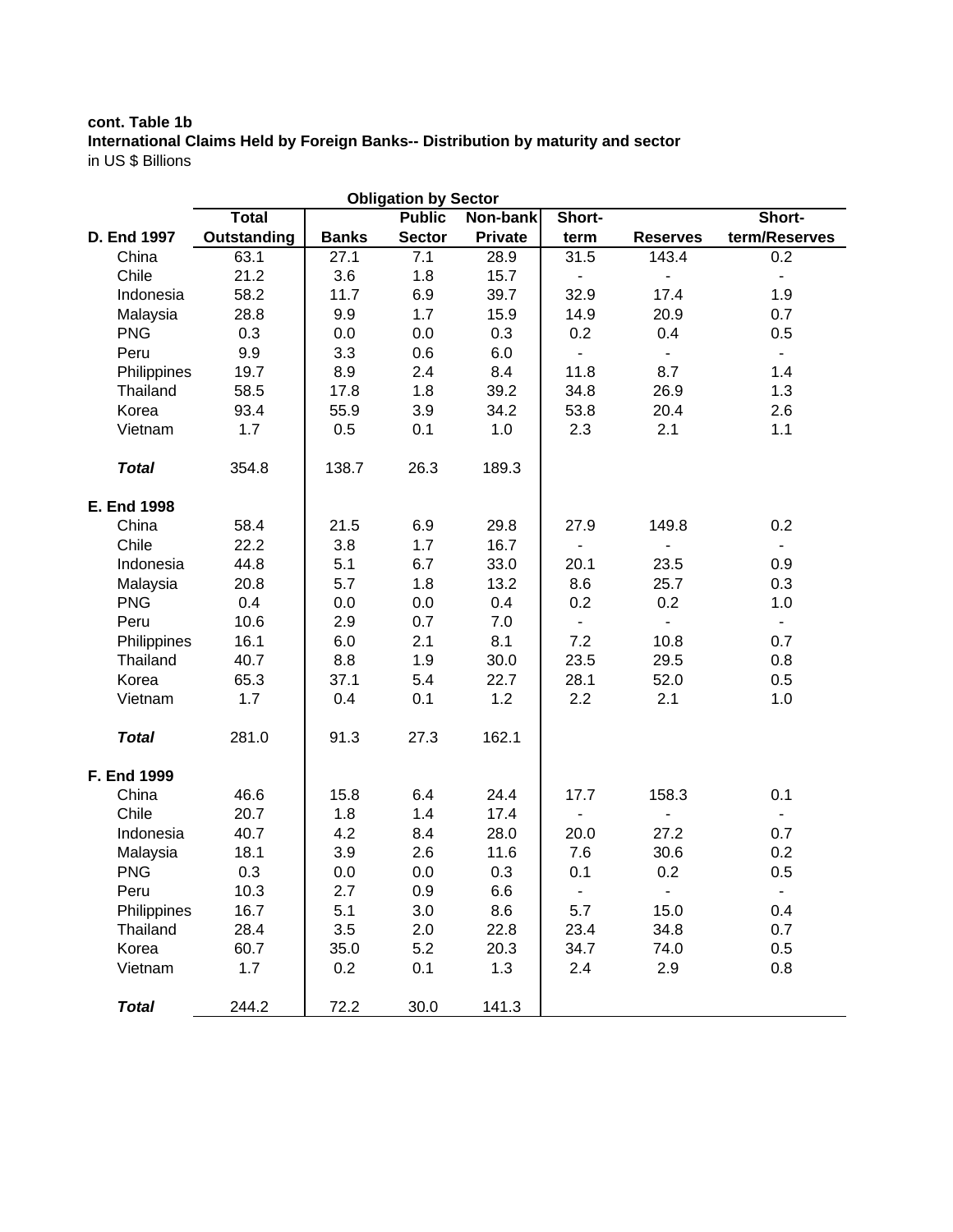### **cont. Table 1b International Claims Held by Foreign Banks-- Distribution by maturity and sector** in US \$ Billions

|                    |               |              | <b>Obligation by Sector</b> |                |                          |                 |               |
|--------------------|---------------|--------------|-----------------------------|----------------|--------------------------|-----------------|---------------|
|                    | Total         |              | <b>Public</b>               | Non-bank       | Short-                   |                 | Short-        |
| <b>F. End 2000</b> | Outstanding   | <b>Banks</b> | <b>Sector</b>               | <b>Private</b> | term                     | <b>Reserves</b> | term/Reserves |
| China              | 58.3          | 29.7         | 6.5                         | 20.6           | Ξ.                       | 168.9           |               |
| Chile              | 22.3          | 1.5          | 1.4                         | 19.3           | ۰                        |                 |               |
| Indonesia          | 40.3          | 4.9          | 7.7                         | 27.3           | ٠                        | 23.3            |               |
| Malaysia           | 20.8          | 3.8          | 3.5                         | 13.4           | ٠                        | 29.6            |               |
| <b>PNG</b>         | 0.2           | 0.0          | 0.0                         | 0.1            | $\overline{\phantom{a}}$ | 0.3             |               |
| Peru               | 13.2          | 4.6          | 0.9                         | 7.7            |                          |                 |               |
| Philippines        | 16.5          | 4.5          | 3.0                         | 8.9            | 5.9                      | 15.3            | 0.4           |
| Thailand           | 26.7          | 5.7          | 2.1                         | 18.6           | ٠                        | 32.7            |               |
| Korea              | 58.8          | 33.7         | 5.2                         | 19.2           | ٠                        | 96.2            |               |
| Vietnam            | $2.2^{\circ}$ | 0.3          | 0.2                         | 1.8            | ٠                        |                 |               |
| <b>Total</b>       | 259.3         | 88.7         | 30.5                        | 136.9          |                          |                 |               |

**Sources:**

Bank for International Settlements and Key Indicators of Developing Asian and Pacific Countries 2000, Vol. XXXI.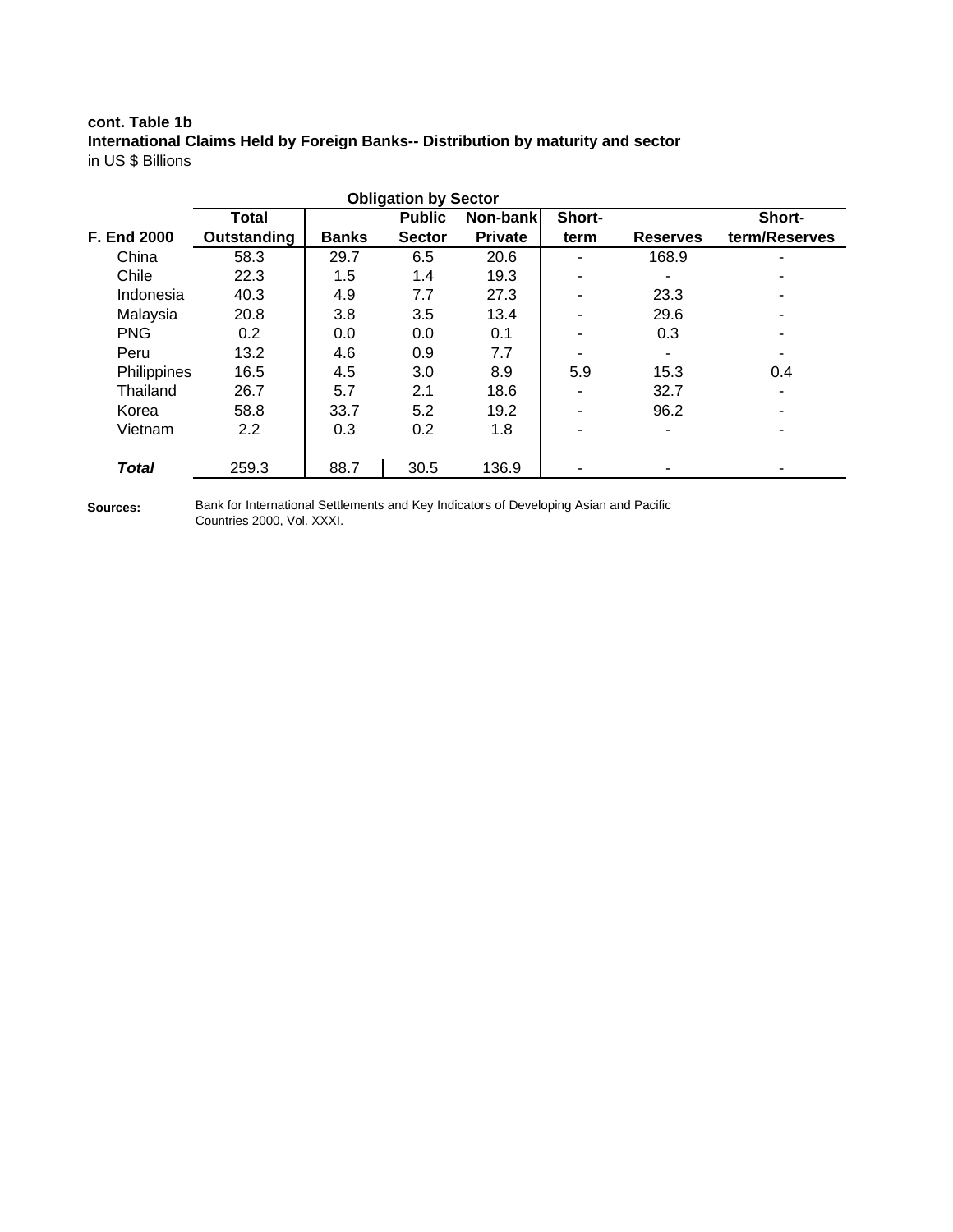## **Table 2 FDI Inflows, 1980-1999 (B.O.P. basis)** in US \$ Million

|                                               | 1980        | 1981         | 1982        | 1983         | 1984                  | 1985        | 1986         | 1987         | 1988         | 1989         |
|-----------------------------------------------|-------------|--------------|-------------|--------------|-----------------------|-------------|--------------|--------------|--------------|--------------|
|                                               |             |              |             |              | Level                 |             |              |              |              |              |
| World                                         | 54,691      | 69,395       | 57,560      | 50,336       | 59,978                | 57,122      | 88,653       | 142,479      | 165,776      | 199,099      |
| <b>APEC</b>                                   | 30,830      | 38,461       | 23,416      | 23,686       | 38,375                | 31,734      | 55,987       | 93,252       | 94,704       | 104,070      |
|                                               |             |              |             |              |                       |             |              |              |              |              |
|                                               |             |              |             |              | <b>Share to World</b> |             |              |              |              |              |
| <b>Developed Countries</b>                    | 84.9        | 66.1         | 53.7        | 64.7         | 69.0                  | 73.0        | 80.6         | 82.4         | 81.1         | 84.7         |
| <b>European Union</b>                         | 38.9        | 23.4         | 24.9        | 30.6         | 15.2                  | 27.7        | 25.3         | 27.7         | 36.1         | 40.6         |
| <b>North America</b>                          | 41.6        | 37.3         | 21.8        | 24.8         | 49.2                  | 37.4        | 44.0         | 47.5         | 39.0         | 37.7         |
| Japan                                         | 0.5         | 0.3          | 0.8         | 0.8          |                       | 1.1         | 0.3          | 0.8          |              |              |
| <b>Developing Countries</b>                   | 15.0        | 33.8         | 46.2        | 35.3         | 31.0                  | 27.0        | 19.4         | 17.4         | 18.6         | 15.0         |
| Africa                                        | 0.5         | 2.7          | 2.5         | 2.4          | 2.4                   | 5.0         | 2.0          | 1.8          | 1.7          | 2.5          |
| Latin America and the Caribbean               | 13.5        | 11.7         | 13.9        | 11.5         | 9.5                   | 12.6        | 7.2          | 6.1          | 5.7          | 3.7          |
| Asia                                          | 0.7         | 19.2         | 29.6        | 20.9         | 18.8                  | 9.1         | 10.1         | 9.4          | 11.0         | 8.8          |
|                                               |             |              |             |              |                       |             |              |              |              |              |
|                                               |             |              |             |              |                       |             |              |              |              |              |
|                                               | 1990        | 1991         | 1992        | 1993         | 1994                  | 1995        | 1996         | 1997         | 1998         | 1999         |
|                                               |             |              |             |              | Level                 |             |              |              |              |              |
| World                                         | 209,325     | 159,833      | 172,083     | 226,294      | 255,988               | 331,844     | 377,516      | 473,052      | 680,082      | 865,487      |
| <b>APEC</b>                                   | 92,042      | 59,452       | 69,505      | 121,935      | 142,939               | 169,224     | 205,962      | 245,169      | 320,958      | 435,656      |
|                                               |             |              |             |              |                       |             |              |              |              |              |
|                                               |             |              |             |              | <b>Share to World</b> |             |              |              |              |              |
| <b>Developed Countries</b>                    | 82.2        | 71.3         | 65.4        | 61.3         | 56.7                  | 62.0        | 58.2         | 58.2         | 70.7         | 73.5         |
| <b>European Union</b><br><b>North America</b> | 47.0        | 49.1<br>16.1 | 45.4        | 33.3<br>24.5 | 30.0                  | 34.5        | 28.8<br>24.9 | 27.2<br>24.8 | 36.6<br>30.6 | 35.2<br>34.7 |
|                                               | 26.8<br>0.8 |              | 13.9<br>1.6 | 0.1          | 20.8<br>0.4           | 20.5        | 0.1          | 0.7          | 0.5          |              |
| Japan                                         | 17.6        | 0.8<br>27.1  | 32.0        | 35.7         | 41.0                  | 0.0         | 38.4         | 37.8         | 26.4         | 1.5<br>24.4  |
| <b>Developing Countries</b><br>Africa         | 1.2         | 1.9          | 2.2         | 1.7          | 2.2                   | 33.7<br>1.4 | 1.5          | 1.5          | 1.1          | 1.0          |
| <b>Latin America and the Caribbean</b>        | 4.6         | 9.9          | 10.4        | 7.9          | 11.8                  | 9.9         | 12.2         | 14.6         | 10.8         | 10.5         |

**Notes:** 1. Figures for APEC are totals for the 21 current members of APEC.

2. Shares pertain to percentage share in the World total

**Source: JETRO Statistical Data on east Asia and APEC Member Countries Nov. 2000**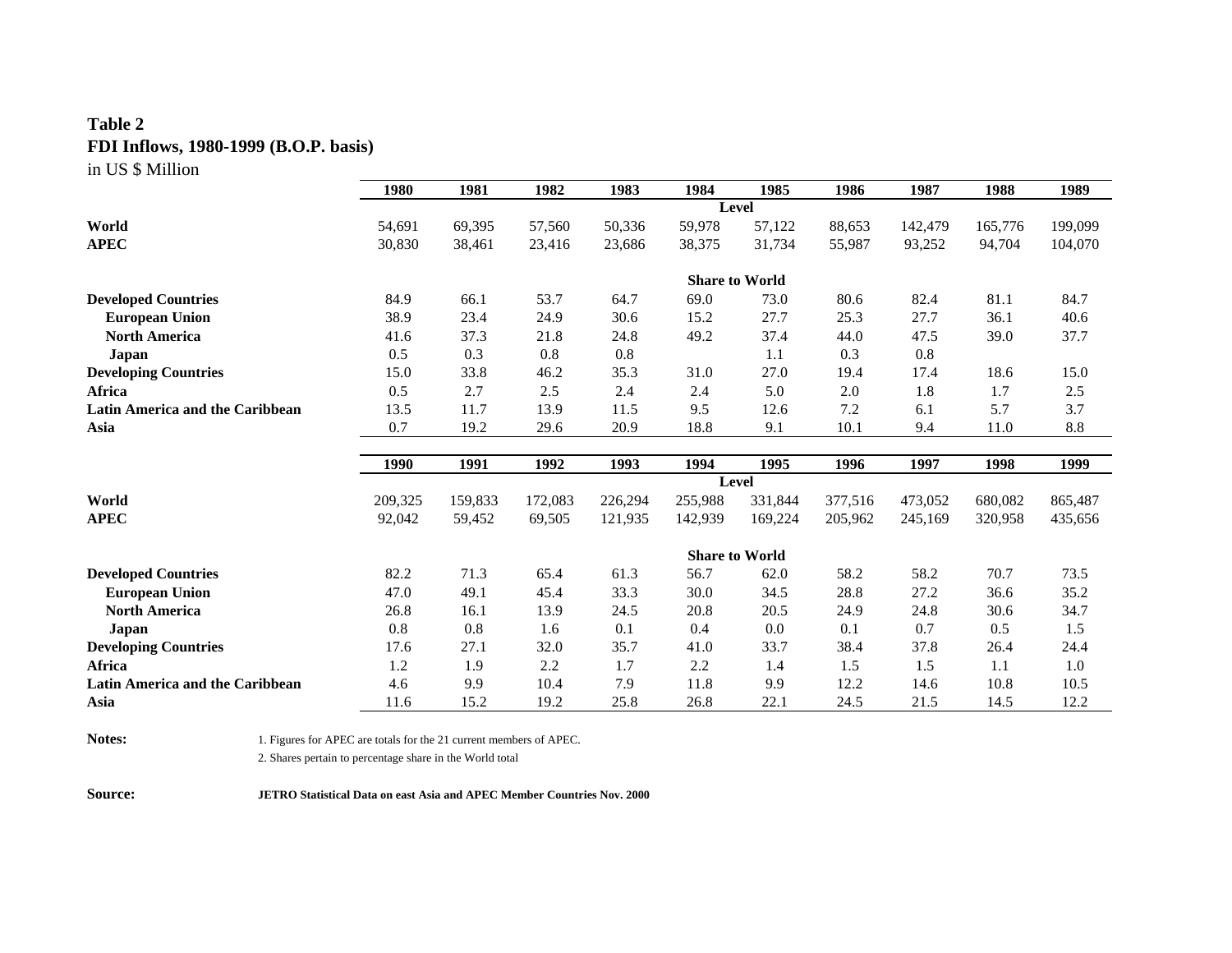## **Table 3 Trade Intensity of Selected Asia Pacific Economies, 1990**

|                   | Japan            | China        | <b>NIEs</b> | <b>ASEAN 6</b> | <b>South Asia</b> | <b>ANZ</b> | <b>NAFTA</b> | <b>USA</b> | <b>EC 12</b> |
|-------------------|------------------|--------------|-------------|----------------|-------------------|------------|--------------|------------|--------------|
|                   |                  |              |             |                |                   |            |              |            |              |
| Japan             | $\boldsymbol{0}$ | 1.4          | 2.69        | 2.51           | 1.11              | 2.07       | 1.84         | 2.15       | 0.47         |
| China             | 2.2              | $\mathbf{0}$ | 7.64        | 1.31           | 1.11              | 0.59       | 0.49         | 0.57       | 0.23         |
| <b>NIEs</b>       | 1.81             | 6.25         | 1.58        | 1.82           | 1.03              | 1.35       | 1.65         | 1.93       | 0.39         |
| <b>ASEAN 6</b>    | 2.93             | 1.21         | 1.89        | 4.28           | 2.18              | 1.6        | 1.12         | 1.36       | 0.38         |
| <b>South Asia</b> | 1.28             | 0.25         | 0.96        | 1.07           | 2.54              | 0.87       | 0.91         | 1.08       | 0.72         |
| <b>ANZ</b>        | 3.77             | 1.6          | 1.82        | 2.03           | 1.76              | 5.42       | 0.76         | 0.83       | 0.35         |
| <b>NAFTA</b>      | 1.59             | 0.79         | 1.08        | 0.82           | 0.78              | 1.46       | 2.19         | 1.43       | 0.51         |
| <b>USA</b>        | 1.88             | 0.84         | 1.4         | 1.06           | 0.98              | 1.85       | 1.49         | $\theta$   | 0.62         |
| <b>EC 12</b>      | 0.32             | 0.32         | 0.27        | 0.32           | 0.69              | 0.52       | 0.43         | 0.47       | 1.52         |

**Note:** : The index of trade intensity of country i export trade with country j is as follows  $Iij = (Xij/Xi)/(Mj/W)$ 

#### Where:

Xi= Z Xij =total exports of country I  $W=Zi=Zj$  Xij = total volume of world trade Mj=total imports of country j  $Xij$  = exports from country i to country j

Iij > means more than average (less than average) intensive trade relationship between countries i and j.

**Source:** Yamazawa and S. Okuda, **"Basic Trade Statistics for the APDC Project On Changing Comparative Advantage Patterns and Interegional Trade Expansion in Asia and the Pacific."** Institution of Developing Economies, Tokyo, 1994, Mimeo.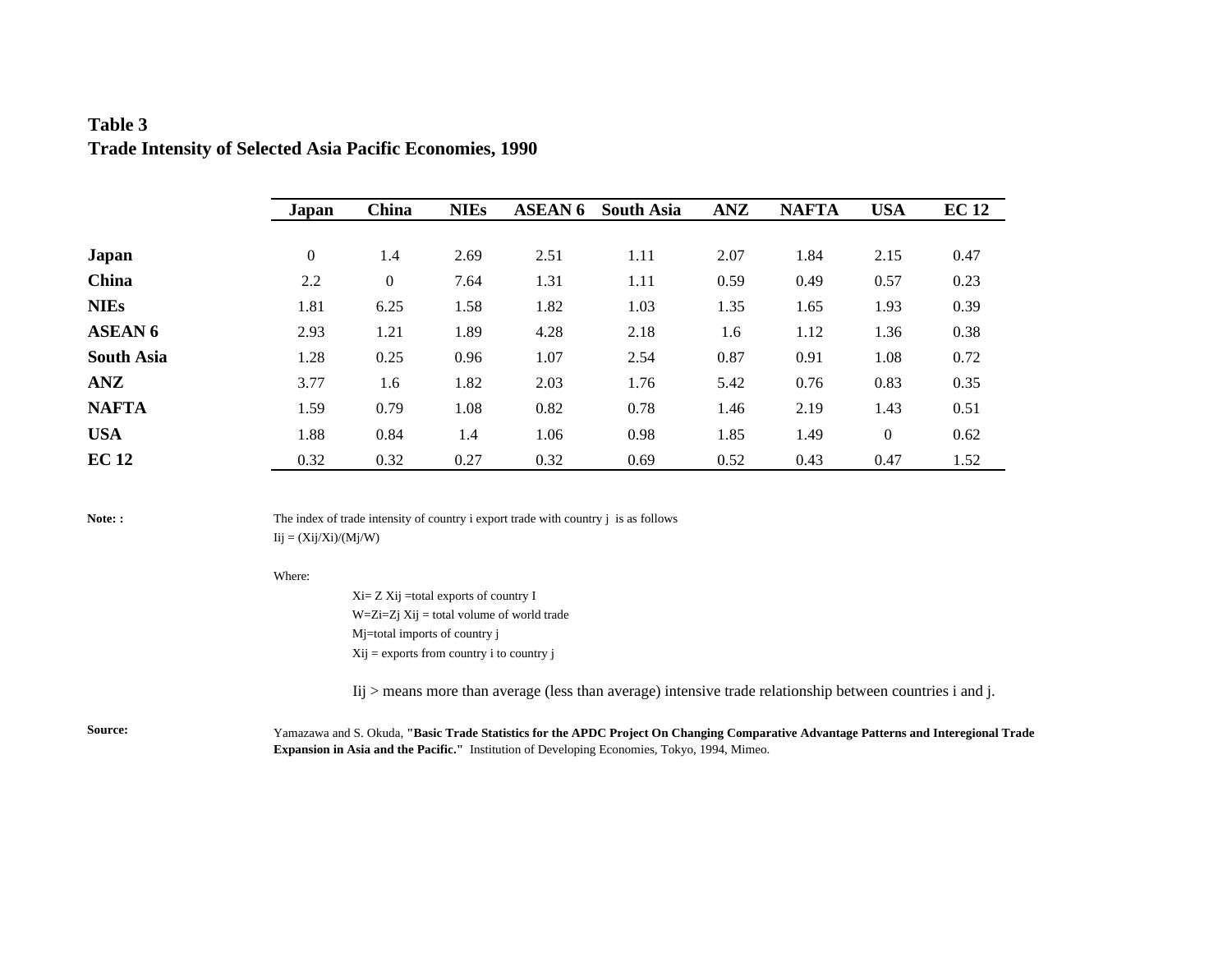# **Table 4 PORTFOLIO INVESTMENTS OF APEC AND OTHER COUNTRIES; 1990-1997**

in US\$ Millions

|                          |          | 1990        |                  |           | 1991        |                  |           | 1992        |                  |           | 1993        |                  |
|--------------------------|----------|-------------|------------------|-----------|-------------|------------------|-----------|-------------|------------------|-----------|-------------|------------------|
| <b>Countries</b>         | assets   | liabilities | net              | assets    | liabilities | net              | assets    | liabilities | net              | assets    | liabilities | net              |
| Australia                | 368      | 7104        | 7472             | $-4505$   | 13530       | 9025             | $-3727$   | 4853        | 1126             | -9882     | 10964       | 7082             |
| <b>Brunei</b>            | $\ldots$ | $\ldots$    | $\boldsymbol{0}$ | $\ldots$  | $\ldots$    | $\mathbf{0}$     | $\ldots$  | $\ldots$    | $\boldsymbol{0}$ | $\ldots$  | $\ldots$    | $\mathbf{0}$     |
| Canada                   | $-2239$  | 15964       | 13725            | $-10179$  | 27527       | 17348            | -9800     | 20506       | 10706            | $-13784$  | 41352       | 27568            |
| Chile                    | $\cdots$ | 361         | 361              | $\ldots$  | 189         | 189              | $\cdots$  | 458         | 458              | $-90$     | 820         | 730              |
| China                    | $-241$   | $\cdots$    | $-241$           | $-330$    | 565         | 235              | $-450$    | 393         | $-57$            | $-597$    | 3646        | 3049             |
| Hong Kong                | $\cdots$ | $\cdots$    | $\boldsymbol{0}$ | $\ldots$  | $\ldots$    | $\mathbf{0}$     | $\ddotsc$ | .           | $\boldsymbol{0}$ | $\ldots$  | $\cdots$    | $\mathbf{0}$     |
| Indonesia                | $\cdots$ | $-93$       | $-93$            | $\cdots$  | $-12$       | $-12$            | $\cdots$  | $-88$       | $-88$            | $\ddots$  | 1805        | 1805             |
| Japan                    | $-37800$ | 46680       | 8880             | $-81650$  | 126050      | 44400            | $-34570$  | 7610        | $-26960$         | $-64230$  | $-6650$     | -70880           |
| Korea                    | $-134$   | 218         | 84               | 717       | 2338        | 3055             | 849       | 4953        | 5802             | $-538$    | 10553       | 10015            |
| Malaysia                 | $\cdots$ | $-255$      | $-255$           | $\ldots$  | 170         | 170              | $\cdots$  | $-1122$     | $-1122$          | $\ldots$  | $-709$      | $-709$           |
| Mexico                   | $-7354$  | 3369        | $-3985$          | $-603$    | 12741       | 12138            | 1165      | 18041       | 19206            | $-564$    | 28919       | 28355            |
| New Zealand              | $-111$   | 282         | 171              | $-68$     | $-83$       | $-151$           | $-7$      | 383         | 376              | $-288$    | 2435        | 2147             |
| Papua New Guinea         | $\cdots$ | $\cdots$    | $\ldots$         | $\cdots$  | $\ldots$    | $\ldots$         | $\ldots$  | $\cdots$    | $\cdots$         | $\ldots$  | $\ldots$    | $\cdots$         |
| Philippines              | $\cdots$ | $-50$       | $-50$            | $-15$     | 125         | 110              | $-115$    | 155         | 40               | $-949$    | 897         | $-52$            |
| Singapore                | $-1640$  | 573         | $-1037$          | $-665$    | $-242$      | $-907$           | 1091      | 1398        | 2489             | $-7833$   | 2867        | $-4966$          |
| Taiwan                   | $\cdots$ | $\cdots$    | $\boldsymbol{0}$ | $\cdots$  | $\cdots$    | $\theta$         | $\cdots$  | $\cdots$    | $\boldsymbol{0}$ | $\ldots$  | $\cdots$    | $\mathbf{0}$     |
| Thailand                 | $\cdots$ | $-38$       | $-38$            | $\cdots$  | $-81$       | $-81$            | $\cdots$  | 924         | 924              | $\cdots$  | 5455        | 5455             |
| United States of America | $-28770$ | 22020       | $-6750$          | $-45670$  | 57540       | 11870            | $-49170$  | 71980       | 22810            | $-146250$ | 110980      | $-35270$         |
| Peru                     | $\cdots$ | $\cdots$    | $\mathbf{0}$     | $\ldots$  | $\cdots$    | $\boldsymbol{0}$ | $\cdots$  | $\cdots$    | 0                | $\cdots$  | 228         | 228              |
| Russia                   | $\cdots$ | $\cdots$    | $\cdots$         | $\cdots$  | $\cdots$    | $\cdots$         | $\cdots$  | $\cdots$    | $\cdots$         | $\cdots$  | $\cdots$    | $\cdots$         |
| Vietnam                  | $\cdots$ | $\cdots$    | $\boldsymbol{0}$ | $\cdots$  | $\cdots$    | $\mathbf{0}$     | $\cdots$  | $\cdots$    | $\mathbf{0}$     | $\cdots$  | $\cdots$    | $\boldsymbol{0}$ |
| Argentina                | $-241$   | $-1068$     | $-1309$          | $-8261$   | 8744        | 483              | $-80$     | 990         | 910              | $-2037$   | 30341       | 28304            |
| <b>Brazil</b>            | $\cdots$ | $\cdots$    | $\boldsymbol{0}$ | $\cdots$  | $\cdots$    | $\theta$         | $\cdots$  | $\ldots$    | $\boldsymbol{0}$ | $\cdots$  | $\cdots$    | $\mathbf{0}$     |
| India                    | $\cdots$ | $\cdots$    | $\cdots$         | $\cdots$  | 5           | 5                | .         | 284         | 284              | $\ddotsc$ | 1369        | 1369             |
| <b>APEC (18)</b>         | -77891   | 96135       | 18244            | $-142968$ | 240357      | 97389            | $-94734$  | 130444      | 35710            | $-239005$ | 213334      | $-25671$         |
| <b>APEC (21)</b>         | $-77891$ | 96135       | 18244            | $-142968$ | 240357      | 97389            | $-94734$  | 130444      | 35710            | $-239005$ | 213562      | $-25443$         |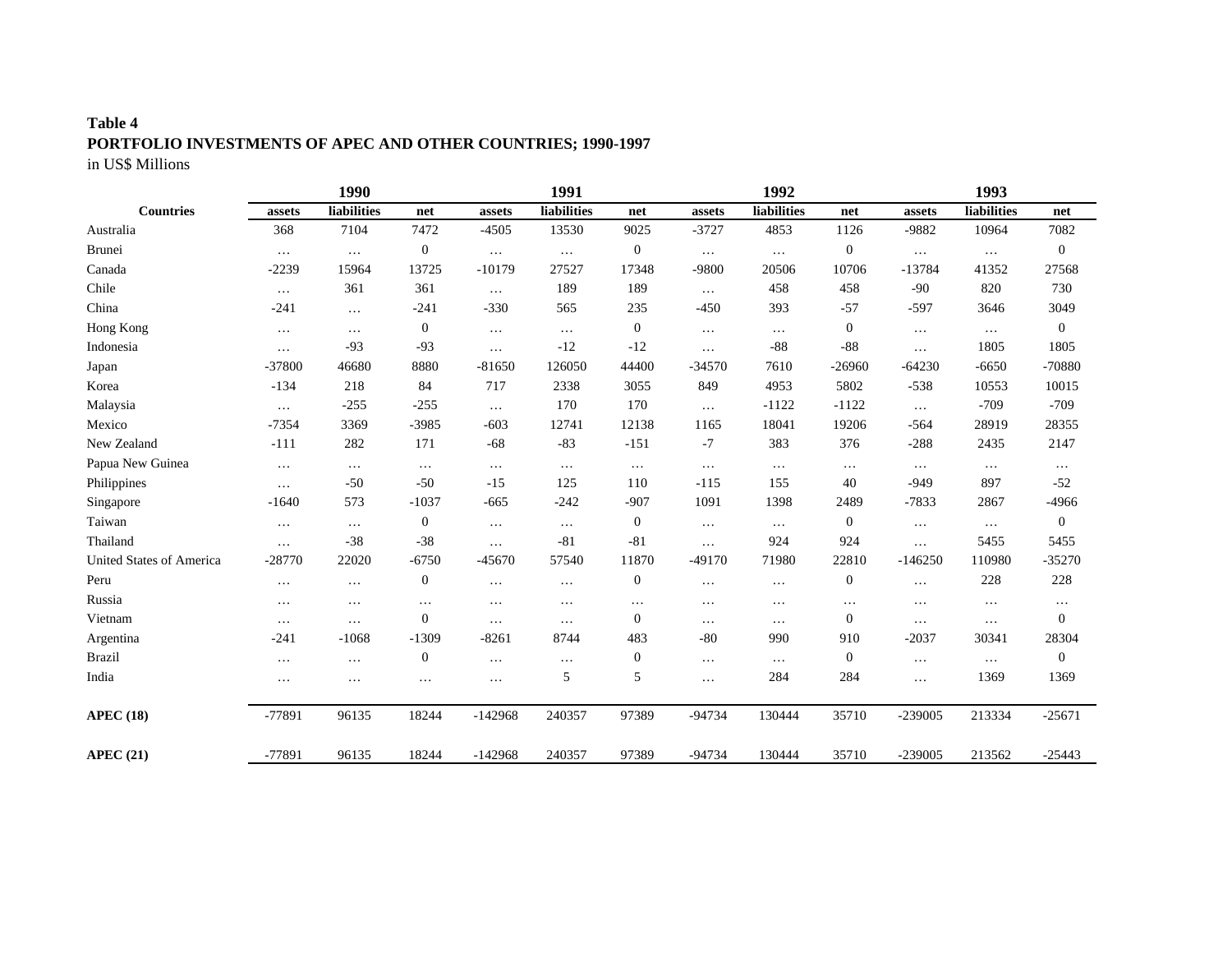#### **Continuation Table 4**

## **PORTFOLIO INVESTMENTS OF APEC AND OTHER COUNTRIES**

in US\$ Millions

|                          |           | 1994                                                                                                                                                                                                                   |                  |           | 1995        |                |           | 1996               |                  |           | 1997               |                  |
|--------------------------|-----------|------------------------------------------------------------------------------------------------------------------------------------------------------------------------------------------------------------------------|------------------|-----------|-------------|----------------|-----------|--------------------|------------------|-----------|--------------------|------------------|
| <b>Countries</b>         | assets    | <b>liabilities</b>                                                                                                                                                                                                     | net              | assets    | liabilities | net            | assets    | <b>liabilities</b> | net              | assets    | <b>liabilities</b> | net              |
| Australia                | 3347      | 12583                                                                                                                                                                                                                  | 15930            | 753       | 12396       | 13149          | $-1693$   | 21806              | 20113            | $-462$    | 12114              | 11652            |
| <b>Brunei</b>            | $\ldots$  | $\ddots$                                                                                                                                                                                                               | $\boldsymbol{0}$ | $\ldots$  | $\cdots$    | $\mathbf{0}$   | $\cdots$  | $\ldots$           | $\boldsymbol{0}$ | $\ldots$  | $\ldots$           | $\boldsymbol{0}$ |
| Canada                   | $-6587$   | 17155                                                                                                                                                                                                                  | 10568            | $-5328$   | 17974       | 12646          | $-13632$  | 14856              | 1224             | $-8094$   | 13580              | 5486             |
| Chile                    | $-351$    | 1259                                                                                                                                                                                                                   | 908              | $-13$     | 49          | 36             | $-132$    | 1230               | 1098             | $-235$    | 2605               | 2370             |
| China                    | $-380$    | 3923                                                                                                                                                                                                                   | 3543             | 79        | 710         | 789            | $-628$    | 2372               | 1744             | $-899$    | 7703               | 6804             |
| Hong Kong                | $\ldots$  | $\ldots$                                                                                                                                                                                                               | $\boldsymbol{0}$ | $\ldots$  | $\cdots$    | $\overline{0}$ | $\ldots$  | $\ldots$           | $\boldsymbol{0}$ | $\ldots$  | $\ldots$           | $\mathbf{0}$     |
| Indonesia                | $\cdots$  | 3877                                                                                                                                                                                                                   | 3877             | $\cdots$  | 4100        | 4100           | $\cdots$  | 5005               | 5005             | $\cdots$  | $-2632$            | $-2632$          |
| Japan                    | $-91550$  | 64330                                                                                                                                                                                                                  | $-27220$         | $-87240$  | 50670       | $-36570$       | $-114580$ | 73440              | $-41140$         | $-71230$  | 99960              | 28730            |
| Korea                    | $-2028$   | 8149                                                                                                                                                                                                                   | 6121             | $-2284$   | 13875       | 11591          | $-5998$   | 21183              | 15185            | 2008      | 12287              | 14295            |
| Malaysia                 | $\cdots$  | $-1649$                                                                                                                                                                                                                | $-1649$          | $\ldots$  | $-436$      | $-436$         | $\ldots$  | $-268$             | $-268$           | $\ldots$  | $-248$             | $-248$           |
| Mexico                   | $-767$    | 8182                                                                                                                                                                                                                   | 7415             | $-662$    | $-9715$     | $-10377$       | 544       | 13418              | 13962            | $-708$    | 5037               | 4329             |
| New Zealand              | $-74$     | 2168                                                                                                                                                                                                                   | 2094             | $-277$    | 2920        | 2643           | $-424$    | 4237               | 3813             | $-110$    | 348                | 238              |
| Papua New Guinea         | $\ldots$  | $\ldots$                                                                                                                                                                                                               | $\ldots$         | $-1373$   | 1066.2      | $-306.8$       | $-1064.5$ | 1134               | 69.5             | $\cdots$  | $\ldots$           | $\ldots$         |
| Philippines              | $-632$    | 901                                                                                                                                                                                                                    | 269              | $-1429$   | 2619        | 1190           | 191       | 5126               | 5317             | $-9$      | 555                | 546              |
| Singapore                | $-10110$  | 114                                                                                                                                                                                                                    | $-9996$          | $-8616$   | 410         | $-8206$        | $-10286$  | 1672               | $-8614$          | $-11807$  | 938                | $-10869$         |
| Taiwan                   | $\cdots$  | $\cdots$                                                                                                                                                                                                               | $\boldsymbol{0}$ | $\cdots$  | $\ldots$    | $\mathbf{0}$   | $\cdots$  | $\ldots$           | $\boldsymbol{0}$ | $\cdots$  | $\cdots$           | $\mathbf{0}$     |
| Thailand                 | $-5$      | 2486                                                                                                                                                                                                                   | 2481             | $-2$      | 4083        | 4081           | $-41$     | 3585               | 3544             | $-446$    | 4807               | 4361             |
| United States of America | $-60310$  | 139400                                                                                                                                                                                                                 | 79090            | $-100070$ | 237480      | 137410         | $-115800$ | 367630             | 251830           | $-87980$  | 383510             | 295530           |
| Peru                     | $\ldots$  | 572                                                                                                                                                                                                                    | 572              | $\ldots$  | 163         | 163            | $\ldots$  | 181                | 181              | $\ldots$  | 194                | 194              |
| Russia                   | 114       | $-33$                                                                                                                                                                                                                  | 81               | $-1704$   | 82          | $-1622$        | $-173$    | 9917               | 9744             | $-157$    | 45597              | 45440            |
| Vietnam                  | $\ldots$  | $\ldots$                                                                                                                                                                                                               | $\boldsymbol{0}$ | $\cdots$  | $\cdots$    | $\mathbf{0}$   | $\cdots$  | $\ldots$           | $\mathbf{0}$     | $\cdots$  | $\ldots$           | $\overline{0}$   |
| Argentina                | $-185$    | 4722                                                                                                                                                                                                                   | 4537             | 64        | 5109        | 5173           | $-808$    | 11676              | 10868            | $-901$    | 11349              | 10448            |
| <b>Brazil</b>            | $\cdots$  | $\ldots$                                                                                                                                                                                                               | $\boldsymbol{0}$ | $\cdots$  | $\cdots$    | $\mathbf{0}$   | $\cdots$  | $\ldots$           | $\boldsymbol{0}$ | $\cdots$  | $\ldots$           | $\mathbf{0}$     |
| India                    | $\cdots$  | 5491                                                                                                                                                                                                                   | 5491             | $\cdots$  | 1590        | 1590           | .         | 3958               | 3958             | $\cdots$  | 2543               | 2543             |
| <b>APEC (18)</b>         | $-169447$ | 262878                                                                                                                                                                                                                 | 93431            | $-206462$ | 338201.2    | 131739.2       | $-263544$ | 536544             | 272882.5         | $-179972$ | 540564             | 360592           |
| APEC(21)                 | $-169333$ | 263417                                                                                                                                                                                                                 | 94084            | $-208166$ | 338446.2    | 130280.2       | $-263717$ | 546524             | 282807.5         | $-180129$ | 586355             | 406226           |
| Note:                    |           | APEC (18) includes Australia, Canada, Chile, China, Hong Kong, Indonesia, Japan, Korea, Malaysia, Mexico, New Zealand, Papua New Guinea, Philippines,<br>Singapore, Taiwan, Thailand, and the United States of America |                  |           |             |                |           |                    |                  |           |                    |                  |

APEC (21) includes APEC (18), Peru, Russia, and Vietnam

**Source: Balance of Payments Statistical Yearbook**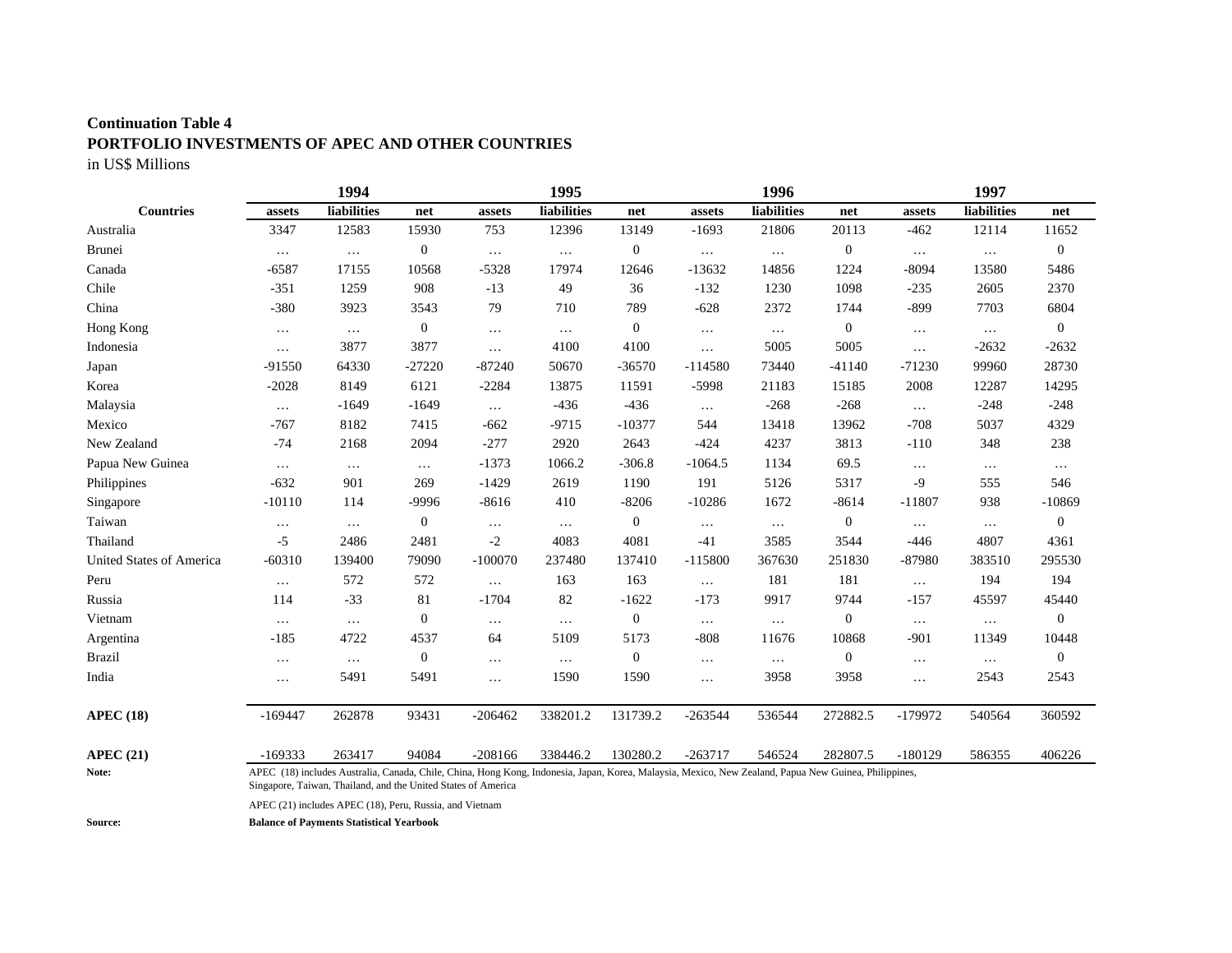| Country            | <b>Inflow</b><br>episode | Average<br>annual GDP<br>growth<br>(percent) | Average<br>annual<br>inflation<br>(percent) | Average<br>current<br>account<br>$\det$ deficit $^1$ | <b>Average</b><br>REER <sup>2</sup> |
|--------------------|--------------------------|----------------------------------------------|---------------------------------------------|------------------------------------------------------|-------------------------------------|
|                    |                          |                                              |                                             |                                                      |                                     |
| <b>Argentina</b>   | 1991-94                  | 9.1                                          | $-801.1$                                    | 1.8                                                  | 91.7                                |
| <b>Brazil</b>      | 1992-95                  | 3.1                                          | $-93.5$                                     | 0.6                                                  | 7.4                                 |
| <b>Chile</b>       | 1989-95                  | 5.7                                          | $-4.1$                                      | $-4.9$                                               | $-25.5$                             |
| Columbia           | 1992-95                  | 1.6                                          | $-4.8$                                      | 4.9                                                  | 14.7                                |
| <b>Indonesia</b>   | 1990-95                  | 2.2                                          | 1.3                                         | 0.2                                                  | $-29.4$                             |
| Korea              | 1991-95                  | $-2.5$                                       | 0.8                                         | 5.0                                                  | 4.4                                 |
| <b>Malaysia</b>    | 1989-95                  | 4.0                                          | 1.4                                         | 2.9                                                  | $-24.5$                             |
| <b>Mexico</b>      | 1989-94                  | 2.9                                          | $-74.4$                                     | 7.1                                                  | 20.0                                |
| <b>Philippines</b> | 1989-95                  | 2.2                                          | $-3.1$                                      | 0.7                                                  | $-10.7$                             |
| <b>Thailand</b>    | 1988-95                  | 3.9                                          | $-1.1$                                      | 2.3                                                  | $-18.9$                             |

**Macroeconomic Performance of 10 Countries During Inflow Episodes Change from immediately preceding period of equal length**

Notes: <sup>1</sup>As a percentage of GDP. A minus sign indicates an improvement in the current account balance 2 Percentage change in the real effective exchange rate (REER). A positive number indicates an appreciation.

**Source:** World Bank, (1997) in Lopez-Mejia, Alejandro. "Large Capital Flows: A Survey of the Causes, Consequences, and Policy Responses." Working Paper No. 99/17 IMF (1999).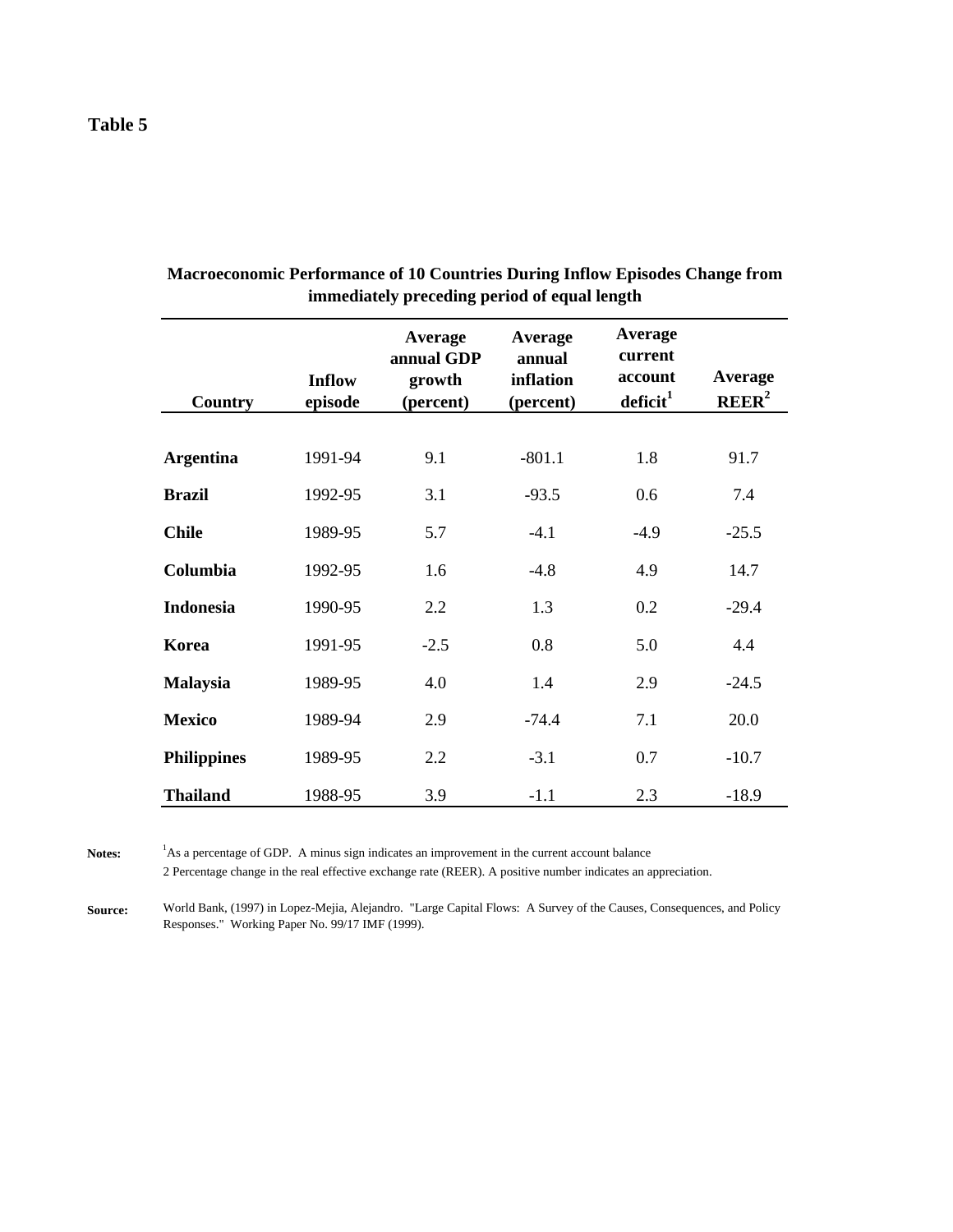### **Table 6**

#### **Selected ASEAN Countries: Economic and Financial Indicators**

(Averages, in percent of GDP unless otherwise indicated)

| 1991-95 1996 1991-95 1996<br>Growth, investment and saving<br>7.8<br>8.2<br>GDP growth rate<br>7.8<br>8.7 | 1991-95<br>2.2<br>21.9<br>16.8<br>5.2 | 1996<br>5.5<br>23.9 | 1991-95<br>8.4 | 1996<br>6.7 |
|-----------------------------------------------------------------------------------------------------------|---------------------------------------|---------------------|----------------|-------------|
|                                                                                                           |                                       |                     |                |             |
|                                                                                                           |                                       |                     |                |             |
|                                                                                                           |                                       |                     |                |             |
| Investment<br>31.0<br>32.7<br>38.7<br>41.2                                                                |                                       |                     | 41.5           | 42.5        |
| Private<br>23.1<br>27.4<br>25.3<br>28.6                                                                   |                                       | 19.2                | 34.8           | 33.0        |
| 7.9<br>Public<br>5.3<br>13.4<br>12.6                                                                      |                                       | 4.7                 | 8.1            | 9.5         |
| National saving<br>28.6<br>29.3<br>32.3<br>36.0                                                           | 18.2                                  | 19.8                | 34.8           | 34.5        |
| Private<br>20.9<br>23.0<br>16.1<br>21.5                                                                   | 15.0                                  | 15.5                | 22.3           | 21.2        |
| Public<br>7.7<br>16.2<br>6.3<br>14.5                                                                      | 3.2                                   | 4.3                 | 12.5           | 13.3        |
| Trade orientation                                                                                         |                                       |                     |                |             |
| Exports of goods and nonfactor services<br>26.5<br>26.2<br>84.9<br>92.0                                   | 26.3                                  | 33.3                | 42.5           | 40.9        |
| 12.8<br>13.3<br>55.9<br>63.5<br>Manufactured exports                                                      | 15.5                                  | 19.8                | 25.6           | 24.7        |
| 20.3<br>5.8<br>Export growth rate (value in U.S. dollars<br>11.4<br>10.3                                  | 16.6                                  | 17.8                | 19.7           | 1.3         |
| Exchange rate                                                                                             |                                       |                     |                |             |
| Real effective exchange rate (percent                                                                     |                                       |                     |                |             |
| change over the period; appreciation $(-)$ ) <sup>2</sup><br>$-3.3$<br>$-5.1$<br>$-7.8$<br>$-4.2$         | $-36.9$                               | $-5.9$              | $-4.7$         | $-5.2$      |
| Balance of payments (in percent of GDP)                                                                   |                                       |                     |                |             |
| Current account deficit<br>$-2.4$<br>$-3.6$<br>$-6.5$<br>$-5.2$                                           | $-3.6$                                | $-4.1$              | $-6.7$         | $-8.0$      |
| Capital inflows $(\text{net})^{3+C14}$<br>4.0<br>5.2<br>7.7<br>11.5                                       | 3.8                                   | $-8.9$              | 10.4           | 9.2         |
| Foreign direct investment (in percent<br>34.6<br>53.8<br>81.5<br>50.7                                     | 51.1                                  | 16.0                | 11.4           | 10.2        |
| of capital inflows)                                                                                       |                                       |                     |                |             |
| 6.0<br>4.3<br>3.4<br>Reserves (in months of imports of goods and services)<br>6.2                         | 2.5                                   | 2.8                 | 5.2            | 5.1         |
| 0.5<br>0.5<br>0.7<br>Base money-reserves<br>0.6                                                           | 1.1                                   | 0.9                 | 0.4            | 0.5         |
| Broad money-reserves<br>4.3<br>4.8<br>3.7<br>4.9                                                          | 3.2                                   | 2.9                 | 3.8            | 3.8         |
| Debt                                                                                                      |                                       |                     |                |             |
| 40.3<br>External dept (in percent of exports of goods and services)<br>191.5<br>178.5<br>43.8             | 168.2                                 | 103.6               | 105.5          | 118.6       |
| Short-term debt (in percent of external debt)<br>7.7<br>8.5<br>18.2<br>23.7                               | 15.2                                  | 13.8                | 44.4           | 43.6        |
| Debt-service ratio (in percent of                                                                         |                                       |                     |                |             |
| exports of goods and services)<br>32.8<br>6.7<br>5.7<br>32.4                                              | 25.4                                  | 15.4                | 10.9           | 11.4        |
| Financial stability                                                                                       |                                       |                     |                |             |
| 4.0<br>Inflation (annual average; percent change)<br>8.9<br>7.9<br>3.5                                    | 10.5                                  | 8.4                 | 4.8            | 5.9         |
| 21.0<br>22.4<br>18.2<br>Private sector credit (percent change)<br>26.5                                    | 43.1                                  | 51.0                | 23.8           | 14.6        |
| $-0.2$<br>Central government balance (in percent of GDP)<br>1.0<br>0.1<br>0.7                             | $-1.6$                                | $-0.4$              | 2.8            | 2.3         |
| 37.2<br>Public dept (in percent of GDP)<br>27.7<br>21.8<br>15.9                                           | 113.0                                 | 88.0                | 17.2           | 10.1        |

Notes: <sup>1</sup>All ratios are in percent of GNP, unless otherwise indicated. 2 For 1996, December 1996 over December 1995.  $3+D18$ Includes errors and ommissions.

**Sources:** IMF, World Economic Outlook: A Study by the Staff (Washington, various issues) and IMF staff estimates. http://www.imf.org/external/pubs/nft/macro/overview.htm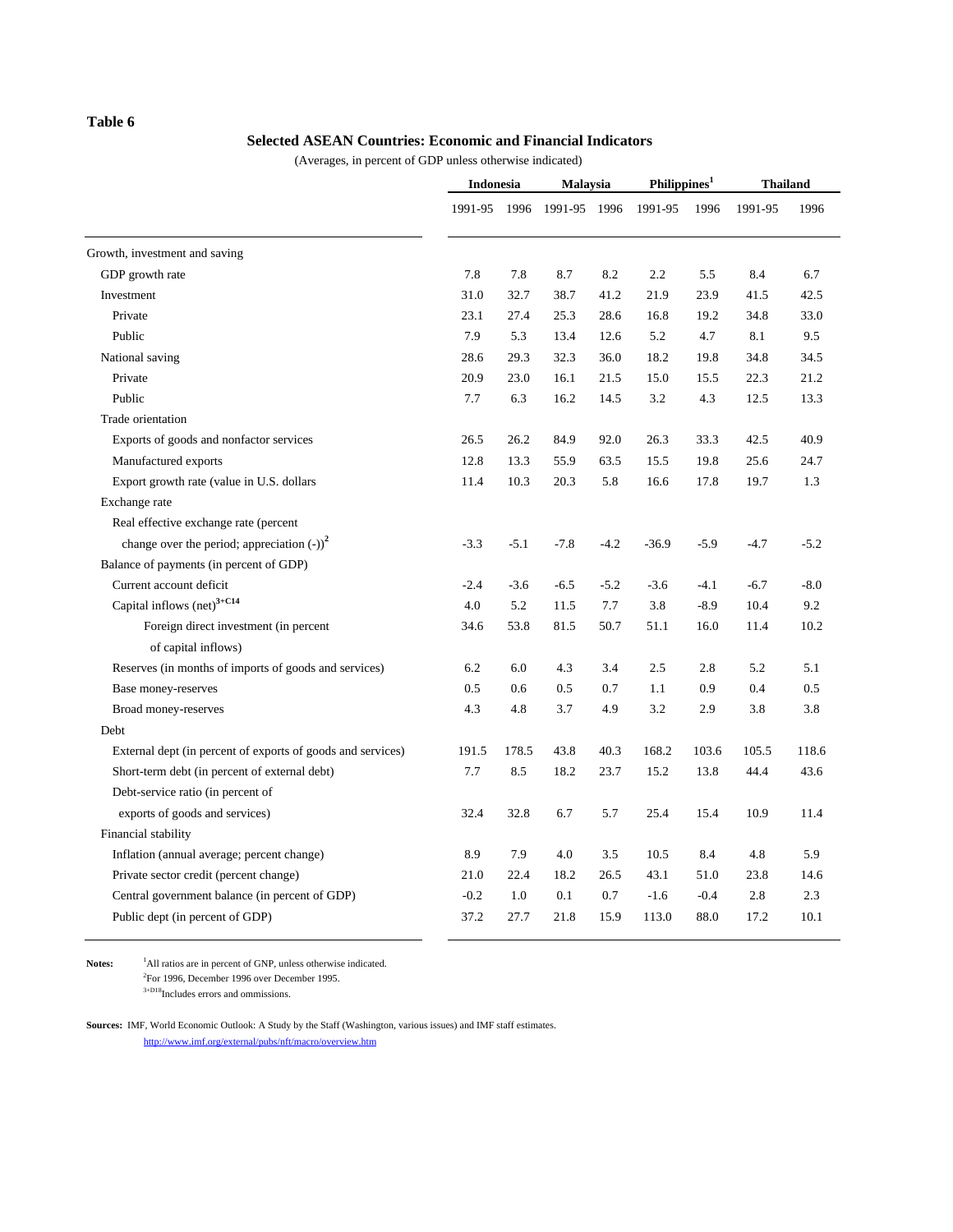## **Table 7**

|                                                    |                  |               |              |              | <b>Policy Responses to Capital Surge</b> |              |             |             |              |        |
|----------------------------------------------------|------------------|---------------|--------------|--------------|------------------------------------------|--------------|-------------|-------------|--------------|--------|
| <b>Response</b>                                    | <b>Argentina</b> | <b>Brazil</b> | <b>Chile</b> | Columbia     | Hungary                                  | India        | Indonesia   | Korea       | Malaysia     | Mexico |
|                                                    |                  |               |              |              |                                          |              |             |             |              |        |
| Magnitude of the surge (net private capital flows) |                  |               |              |              |                                          |              |             |             |              |        |
| as percentage of GDP)                              | 2.8              | 3.0           | 5.8          | 4.8          | 14.8                                     | 1.8          | 1.8         | 2.3         | 9.4          | 5.3    |
| Policy response                                    |                  |               |              |              |                                          |              |             |             |              |        |
| Reduce net inflows of foreign exchange             |                  |               |              |              |                                          |              |             |             |              |        |
| Controls on inflows                                |                  | X             | $\mathbf x$  | $\mathbf{x}$ |                                          | $\mathbf{x}$ | $\mathbf X$ |             | X            | X      |
| Liberalize capital outflows                        |                  |               | X            | $\mathbf{x}$ |                                          | X            |             | X           | $\mathbf{x}$ | X      |
| Liberalize trade                                   |                  |               | X            | $\mathbf X$  |                                          | $\mathbf X$  | $\mathbf X$ | X           | X            | X      |
| Reduce official borrowing                          |                  |               | X            |              | X                                        |              |             |             |              |        |
| Float/appreciate exchange rate                     |                  |               | $\mathbf X$  | $\mathbf X$  |                                          |              |             |             |              |        |
| Reduce impact on monetary aggregates               |                  |               |              |              |                                          |              |             |             |              |        |
| Sterilised intervention                            |                  | $\mathbf X$   | $\mathbf x$  | $\mathbf X$  |                                          | $\mathbf x$  | $\mathbf x$ | $\mathbf x$ | $\mathbf X$  | X      |
| Higher reserve requirements                        |                  |               | $\mathbf X$  | $\mathbf X$  |                                          | $\mathbf X$  |             | $\mathbf X$ | $\mathbf X$  |        |
| Reduce impact on aggregate demand                  |                  |               |              |              |                                          |              |             |             |              |        |
| Fiscal contraction                                 | $\mathbf x$      |               | $\mathbf X$  |              |                                          | $\mathbf X$  | $\mathbf X$ | $\mathbf X$ | X            | X      |

| <b>Response</b>                                   | Morocco | Pakistan    | Peru | <b>Philippines</b> | Poland | Sri Lanka    | <b>Thailand</b> | Tunisia     | Turkey | Venezuela |
|---------------------------------------------------|---------|-------------|------|--------------------|--------|--------------|-----------------|-------------|--------|-----------|
|                                                   |         |             |      |                    |        |              |                 |             |        |           |
| Magnitude of the surge (net private capital flows |         |             |      |                    |        |              |                 |             |        |           |
| as percentage of GDP)                             | 3.5     | 3.6         | 6.4  | 4.3                | 6.5    | 5.5          | 9.9             | 5.1         | 3.0    | 2.7       |
| Policy response                                   |         |             |      |                    |        |              |                 |             |        |           |
| Reduce net inflows of foreign exchange            |         |             |      |                    |        |              |                 |             |        |           |
| Controls on inflows                               |         |             |      |                    |        | $\mathbf x$  | $\mathbf{x}$    |             |        |           |
| Liberalize capital outflows                       |         | $\mathbf x$ |      | $\mathbf{x}$       |        | $\mathbf{x}$ | $\mathbf{x}$    |             |        |           |
| Liberalize trade                                  |         | X           |      | $\mathbf{x}$       |        | $\mathbf X$  | X               |             |        |           |
| Reduce official borrowing                         | X       |             |      | X                  |        |              | $\mathbf{x}$    | $\mathbf X$ |        | X         |
| Float/appreciate exchange rate                    |         |             |      | X                  |        |              |                 |             |        |           |
| Reduce impact on monetary aggregates              |         |             |      |                    |        |              |                 |             |        |           |
| Sterilised intervention                           |         | X           |      | X                  |        | $\mathbf{x}$ | $\mathbf{x}$    |             |        |           |
| Higher reserve requirements                       |         |             |      | $\mathbf{x}$       |        | X            |                 |             |        |           |
| Reduce impact on aggregate demand                 |         |             |      |                    |        |              |                 |             |        |           |
| Fiscal contraction                                |         |             |      | X                  |        |              | X               |             |        |           |

Note: <sup>1</sup>This is the annual average for the surge period.

**Source:** World Bank, (1997) in Lopez-Mejia, Alejandro. "Large Capital Flows: A Survey of the Causes, Consequences, and Policy Responses." Working Paper No. 99/17 IMF (1999).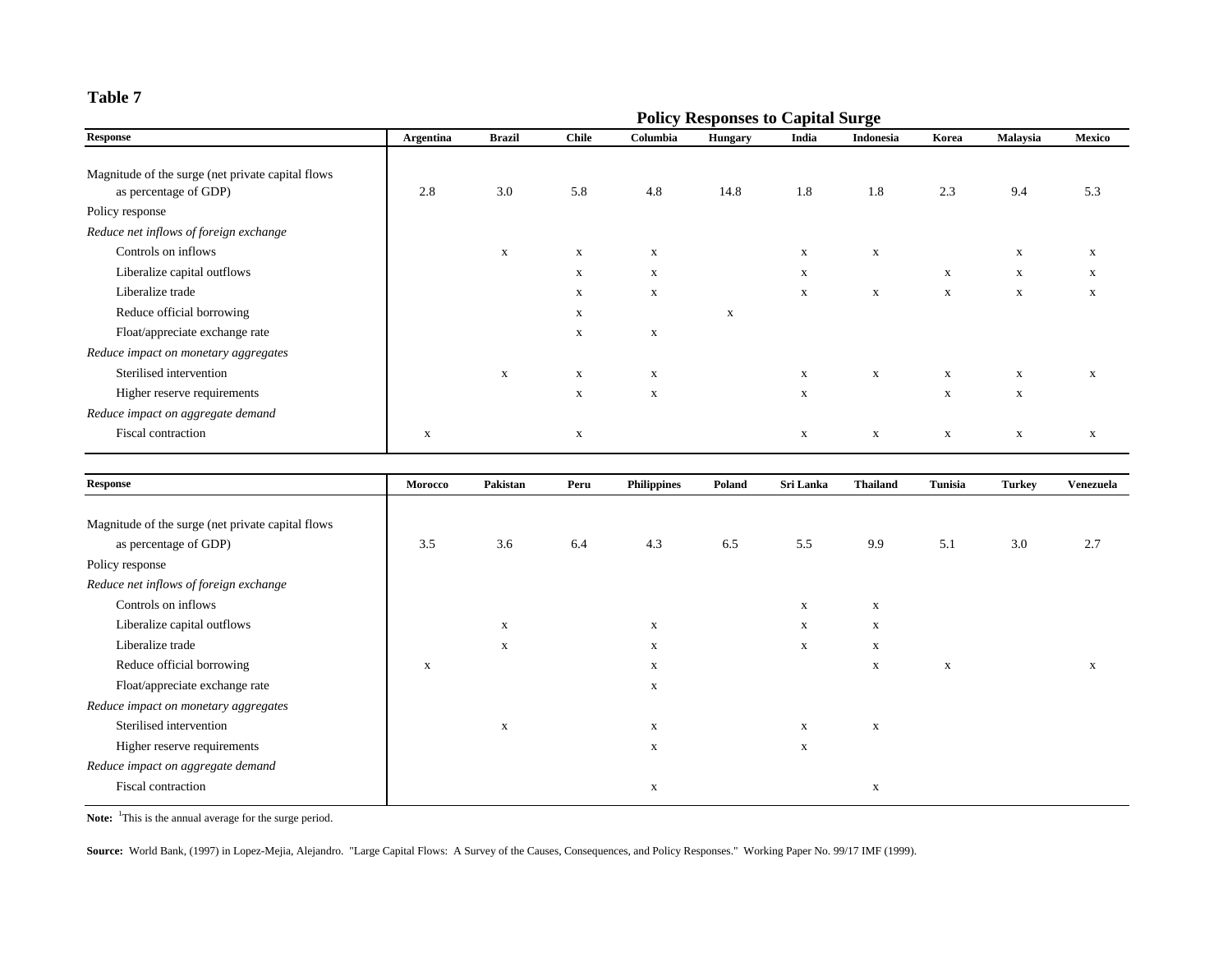# **Table 8 Indicators of the Efficiency of the Banking Industry in APEC Economies**

| <b>Economy</b>       | <b>Share of State-</b><br>owened Banks<br>$\frac{6}{6}$ share of<br>assets) | <b>Operating</b><br>Costs (% of<br>total assets) | <b>Net Interest</b><br>Margins $\frac{6}{6}$<br>of total<br>assets) | <b>Commerical Bank</b><br>Reserves (% of<br>loans to non-<br>government sector) |      | Average<br><b>Inflation</b><br><b>Rates</b> |
|----------------------|-----------------------------------------------------------------------------|--------------------------------------------------|---------------------------------------------------------------------|---------------------------------------------------------------------------------|------|---------------------------------------------|
|                      | 1994                                                                        | 1990-94                                          | 1990-94                                                             | 1994                                                                            | 1995 | 1990-94                                     |
| Australia            | 0.0                                                                         | 3.5                                              | 3.7                                                                 | 1.7                                                                             | 1.6  | 2.0                                         |
| Chile                | 14.0                                                                        | 3.0                                              | 6.1                                                                 | 6.7                                                                             | 5.3  | 15.2                                        |
| Hong Kong            | 0.0                                                                         | 0.8                                              | 1.6                                                                 | 0.1                                                                             | 0.1  | 9.6                                         |
| Indonesia            | 48.0                                                                        | 2.4                                              | 3.3                                                                 | 0.5                                                                             | 1.1  | 8.8                                         |
| Japan                | 0.0                                                                         | 0.8                                              | 1.1                                                                 | 1.3                                                                             | 1.2  | 1.7                                         |
| Korea                | 13.0                                                                        | 1.7                                              | 2.1                                                                 | 6.4                                                                             | 6.6  | 6.6                                         |
| Malaysia             | 8.0                                                                         | 1.6                                              | 3.0                                                                 | 11.1                                                                            | 11.0 | 4.1                                         |
| Mexico               | 28.0                                                                        | 3.9                                              | 5.1                                                                 | 1.6                                                                             | 20.4 | 13.7                                        |
| New Zealand          | 0.0                                                                         | 3.0                                              | 3.3                                                                 | 2.4                                                                             | 2.3  | 1.7                                         |
| Philippines          | 23.0                                                                        | 4.2                                              | 3.9                                                                 | 25.2                                                                            | 17.3 | 11.7                                        |
| Singapore            | 0.0                                                                         | 1.4                                              | 1.6                                                                 | 6.7                                                                             | 6.5  | 2.8                                         |
| Chinese Taipei       | 57.0                                                                        | 1.3                                              | 2.0                                                                 | 9.9                                                                             | 8.7  | 3.8                                         |
| Thailand             | 7.0                                                                         | 1.9                                              | 3.7                                                                 | 2.4                                                                             | 2.9  | 4.6                                         |
| <b>United States</b> | 0.0                                                                         | 3.8                                              | 4.2                                                                 | 1.5                                                                             | 1.4  | 1.1                                         |

**Source:**

Dickie, Paul M. and Marion Bond. "Creation of Market-Based Financial Structures and Policy Instruments to Facilitate Increased Capital Mobility in the APEC Region." in D.H. Brooks and M. Queisser (eds.) **Financial Liberalisation in Asia: Analysis and Prospects.** ADB and OECD, 1999.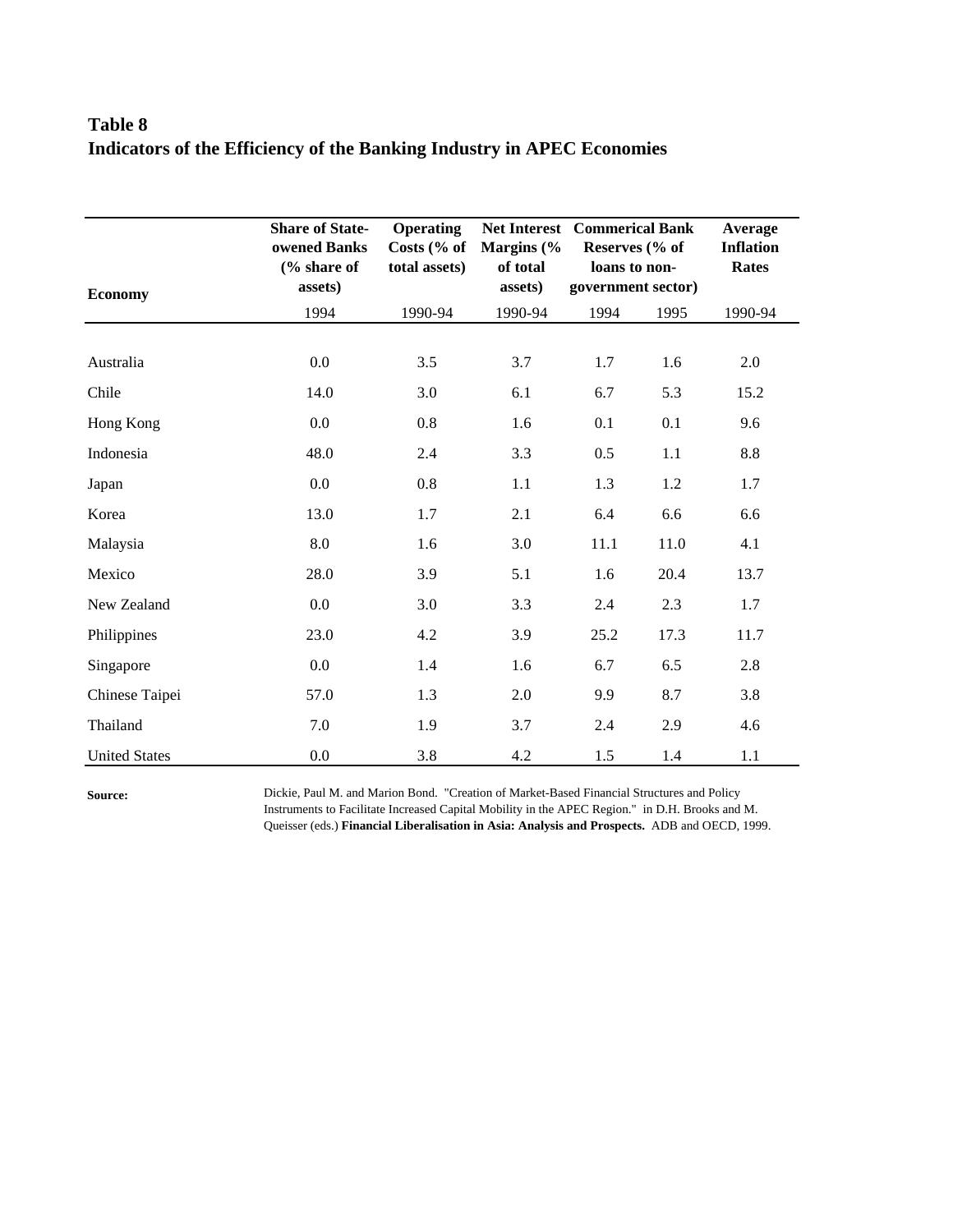## **Table 9 Indicators of Institutional Framework (mid 1997)**

|                    |                           |                           |                     | <b>GS Fragility</b>                                       | <b>GS Camelot</b>          |
|--------------------|---------------------------|---------------------------|---------------------|-----------------------------------------------------------|----------------------------|
| Country            | <b>Bank Regu-</b><br>Qual | <b>Bank Sup.</b><br>Qual. | <b>Transparency</b> | $\boldsymbol{\theta} = \boldsymbol{best}$<br>$24 = worst$ | $1 = best$<br>$10 = worst$ |
| <b>Hong Kong</b>   | VG, I                     | G, I                      | VG                  | ${\bf 8}$                                                 | 3.5                        |
| India              | Sat, I                    | F, I                      | F, I                | 11                                                        | 5.8                        |
| <b>Indonesia</b>   | Sat, I                    | W, I                      | Sat                 | 15                                                        | 4.6                        |
| Korea              | W, I                      | Fair                      | F, I                | 18                                                        | na                         |
| <b>Malaysia</b>    | Sat, I                    | W, I                      | <b>Sat</b>          | 15                                                        | 4.5                        |
| <b>Philippines</b> | $\mathbf G$               | Fair                      | <b>Sat</b>          | 13                                                        | 3.7                        |
| <b>Singapore</b>   | VG                        | VG                        | Poor                | $\overline{7}$                                            | $\overline{\mathbf{4}}$    |
| <b>Thailand</b>    | W, I                      | Weak                      | P, I                | 22                                                        | 5.2                        |

Note: VG = Very Good; G = Good; Sat = Satisfactory; F = Fair; P = Poor; I = Improving

GS Fragility = Goldman Sachs Fragility Score

GS Camelot = Goldman Sachs Camelot Score for domestic banks only, for asset quality (25%), management (20%), capital adequacy (15%), earnings (15%), operating environment (15%), & Transparency (5%).

**Source: ADB 1999, Vol. 1, p.65**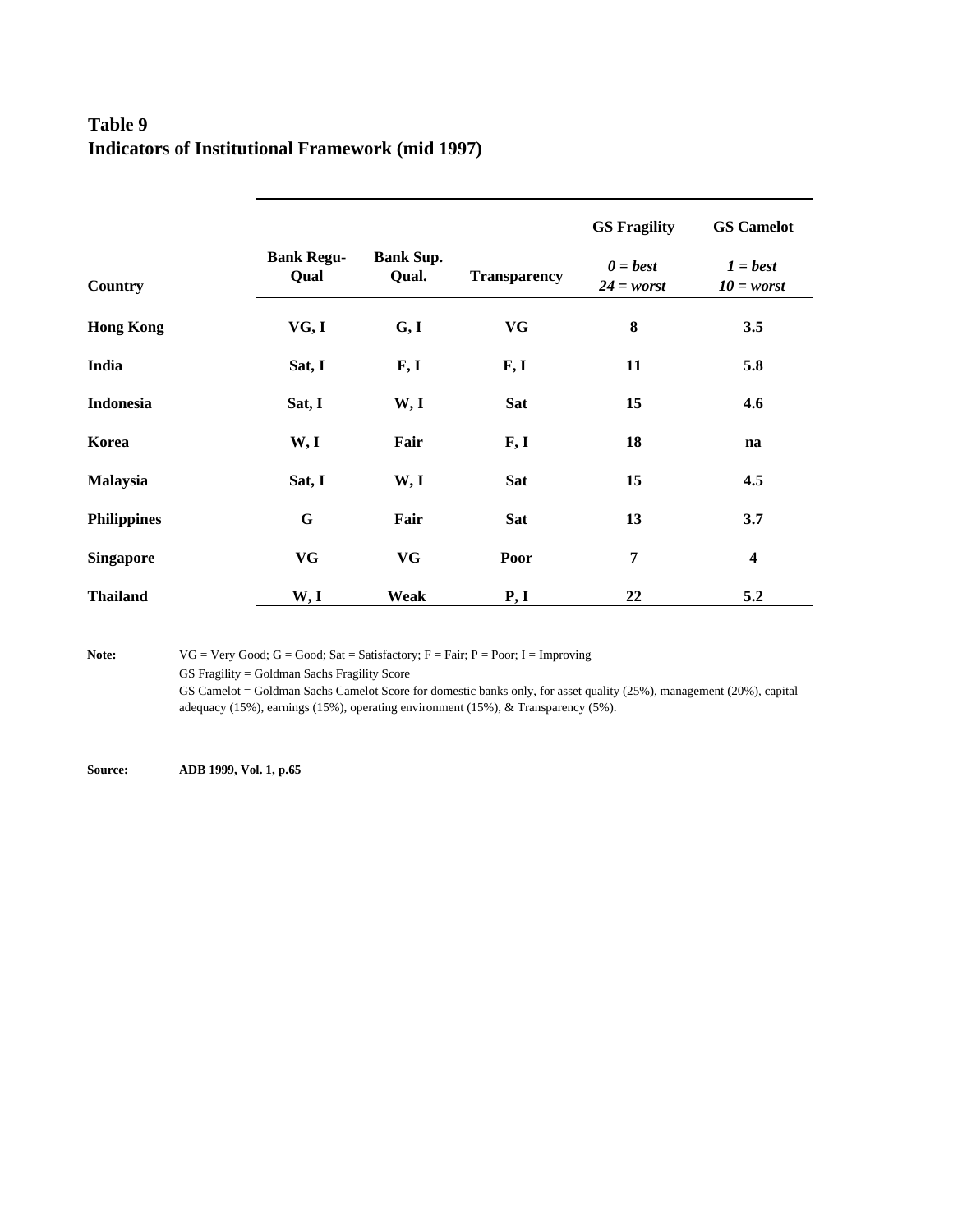## **Table 10 Indicators of Institutional Framework (mid 1997)**

| Country            | <b>Property Sector Risks</b> | <b>Exposure % of Total</b><br>Loan | Loan % of Collateral |
|--------------------|------------------------------|------------------------------------|----------------------|
| <b>Hong Kong</b>   | Mod.                         | $40 - 55$                          | $50 - 70$            |
| <b>Indonesia</b>   | High                         | $25 - 30$                          | $80 - 100$           |
| Korea              | Mod.                         | $10 - 15$                          | $60 - 100$           |
| <b>Malaysia</b>    | High                         | $30 - 40$                          | $80 - 100$           |
| <b>Philippines</b> | Mod.                         | $15 - 20$                          | $70 - 80$            |
| <b>Singapore</b>   | Mod.                         | $30 - 40$                          | $70 - 80$            |
| <b>Thailand</b>    | <b>High</b>                  | $30 - 40$                          | $80 - 100$           |

**Note:** "High" risk because of large proportion of property loans and large proportion of loans collaterised by real property.

**Source: J.P. Morgan 1998, cited in ADB, 1999, Vol. 1, p. 57**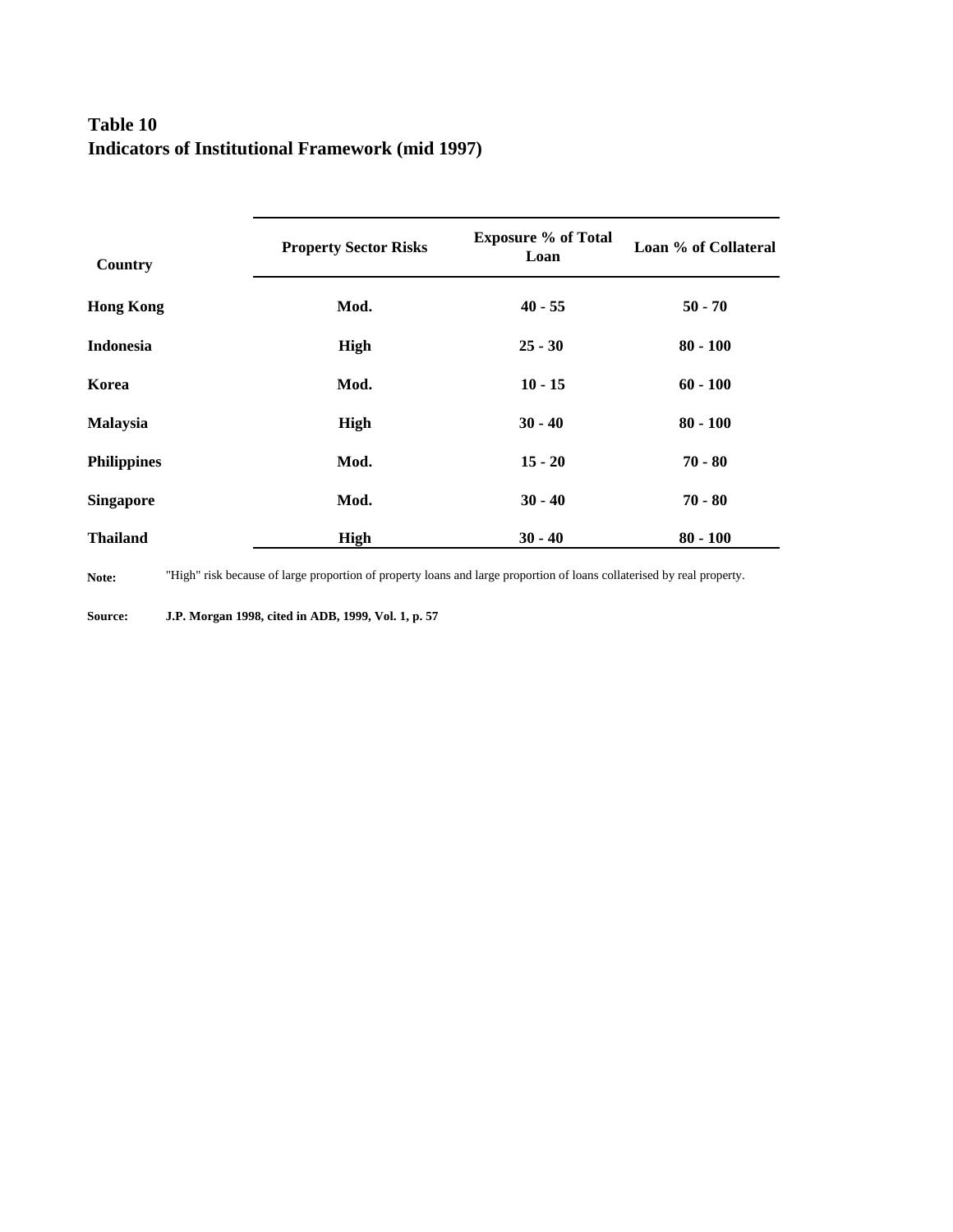#### **Table 11**

#### **Time Period for Overdue Criteria for Interest Suspension and Loan Classification**

|                          | <b>Period Overdue for Interest</b> |                                                                                |                              |                           |
|--------------------------|------------------------------------|--------------------------------------------------------------------------------|------------------------------|---------------------------|
| Country                  | <b>Suspension</b>                  | <b>Substandard</b>                                                             | <b>Doubful</b>               | Loss                      |
|                          |                                    |                                                                                |                              |                           |
| <b>Indonesia</b>         |                                    |                                                                                |                              |                           |
| Old <sup>1</sup>         | $1 - 12$ months                    | 1 - 12 months <sup>2</sup>                                                     |                              | 21 months $3$             |
| <b>New</b>               | 3 months                           | 3 months                                                                       | 6 months                     | 9 months                  |
| Korea                    |                                    |                                                                                |                              |                           |
| <b>Existing</b>          | Immediately when past due          | Normally not classified until 3<br>months past due unless declared<br>bankrupt |                              |                           |
| <b>Preposed</b>          | No changes currently proposed      |                                                                                | $3 - 12$ months              | 12 months                 |
| <b>Malaysia</b>          |                                    |                                                                                |                              |                           |
| Old                      | 6 months                           | 6 months                                                                       | 9 months                     | 12 months                 |
| New <sup>4</sup>         | 6 months                           | 3 months                                                                       | 6 months                     | 9 months                  |
| Philippines <sup>5</sup> | 3 months                           | 3 months (unsecured)                                                           | 6                            |                           |
|                          |                                    |                                                                                |                              | Over 6 months (unsecured) |
| <b>Thailand</b>          |                                    |                                                                                |                              |                           |
| Old                      | $6$ months <sup>7</sup>            | 6 months (unsecured)                                                           | Over 6 months<br>(unsecured) | Over 6 months             |
|                          |                                    | 12 months (secured)                                                            | Over 12 months<br>(secured)  | Over 12 months            |
| <b>New</b>               | 3 months                           | $3 - 6$ months                                                                 | $6 - 12$ months              | Over 12 months            |

#### **IMF Notes:**

<sup>1</sup>Varies by type of credit and installment period.

 ${}^{2}$ Credit exceeds overdue criteria for substandard but is considered collectible and the value of collateral is not less than 75 percent or

credit cannot be collected, but value of collateral not less than 100 percent

 ${}^{3}\!$  Refers to 21 months after a credit has been classified as doubtful and there is no repayment.

4 Effective march 1999.

 $5$ New rules issued October 1997, which tightened overdue criteria for classifying loans depending on number and amount of arrearages, refer only to installment loans.

 ${}^{6}$ A loan previously classified as substandard in the last examination is reclassified as doubtful if principal has not been reduced by at least 20 percent during during the preceeding 12 months.

7 Effective January 1998 irrespective of collateral; previous limit (since July 1995) was 12 months for secured loan.

#### **Source:**

IMF; national authorities in Carl-Johan Lindgren, Tomas J.T Balino, Charlie Enoch, Anne-Marie Gulde, Marc Quintyn and Leslie Teo. "Financial Sector Crisis and Restucturing: Lessons in Asia." Washinton D.C, IMF (1999).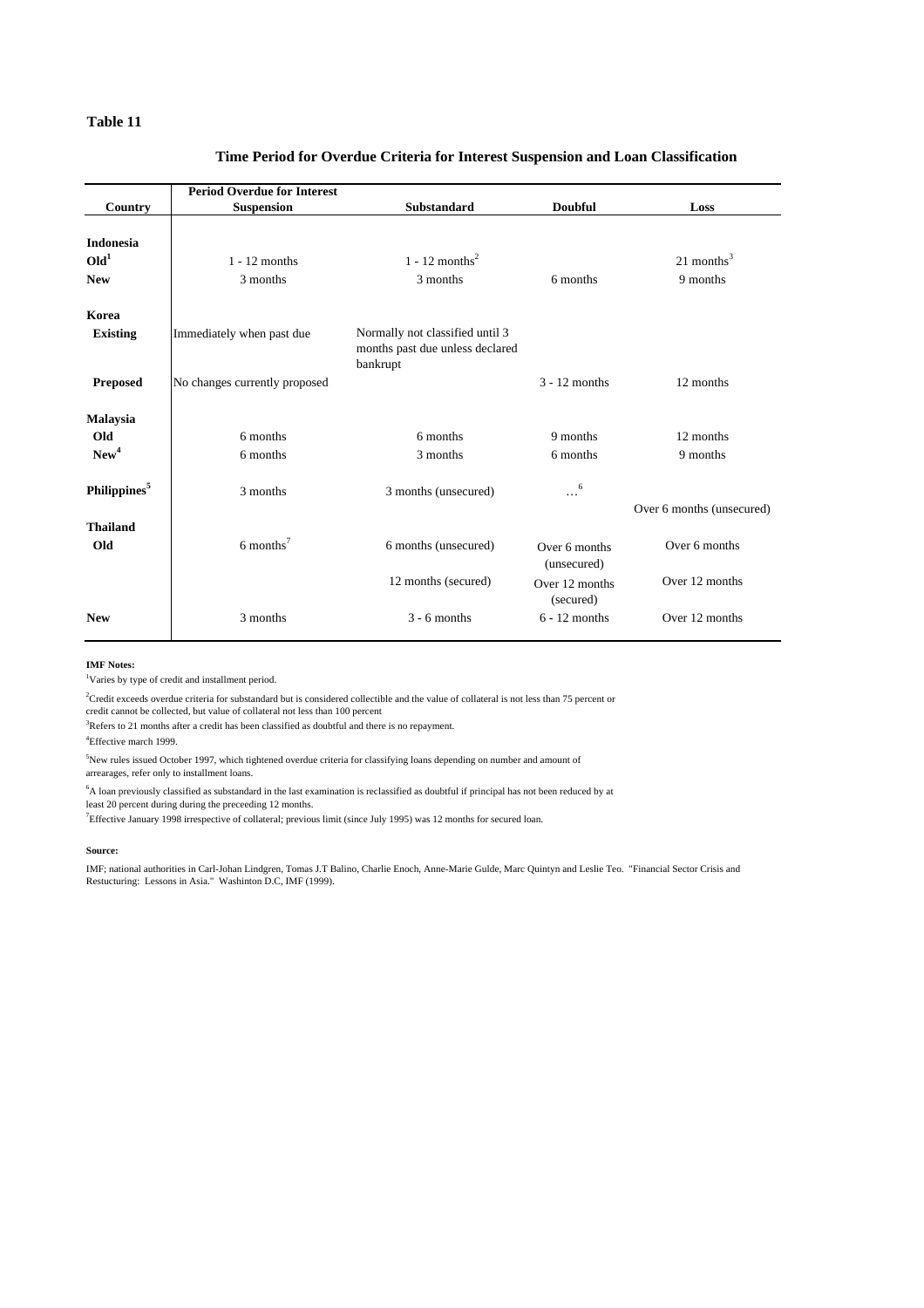# **Table 12 (In Percent) Loan Provisioning Requirements: Comparative Information**

| <b>Country</b>     | <b>Unclassified Standard</b>  | <b>Mentioned</b> | Substandard     | <b>Doubtful</b> | Loss             |
|--------------------|-------------------------------|------------------|-----------------|-----------------|------------------|
| Indonesia          |                               |                  |                 |                 |                  |
| Old                | 0.5                           | n.a              | 10 <sup>2</sup> | $50^2$          | $100^{3}$        |
| <b>New</b>         | $\mathbf{1}$                  | 5                | 15              | 50              | 100              |
| Korea              |                               |                  |                 |                 |                  |
| <b>Existing</b>    | 0.5                           | 23               | 20              | $75^4$          | $100^{4}$        |
| <b>Proposed</b>    | No changes currently proposed |                  |                 |                 |                  |
| Malaysia           |                               |                  |                 |                 |                  |
| Old <sup>5</sup>   | $\boldsymbol{0}$              | $\boldsymbol{0}$ | $0^7$           | $50^6$          | $100^6$          |
| New <sup>5</sup>   | $\boldsymbol{0}$              | $\mathbf{0}$     | $25^9$          | $50^6$          | $100^6$          |
| <b>Philippines</b> |                               |                  |                 |                 |                  |
| Old                | $\boldsymbol{0}$              | $\boldsymbol{0}$ | $0^7$           | 50              | 100              |
| New <sup>8</sup>   | $\boldsymbol{0}$              | 5                | $25^9$          | 50              | 100 <sup>9</sup> |
| <b>Thailand</b>    |                               |                  |                 |                 |                  |
| Old                | $\boldsymbol{0}$              | $\mathbf{0}$     | $15^{10, 11}$   | $100^{10}$      | $100^{10}$       |
| New <sup>12</sup>  | $\mathbf{1}$                  | $\overline{2}$   | $20^{10}$       | $50^{10}$       | $100^{10}$       |
|                    |                               |                  |                 |                 |                  |

### **IMF Notes:**

**<sup>1</sup>**Based on uncollateralized portion

<sup>2</sup>Effective at the end of 1996 for Substandard and 1993 for Doubtful and Loss.

**<sup>3</sup>**Classified as precautionary loans.

**4** That portion of a loan classified doubtful or loss that is fully secured will normally be classified substandard to the extent of the market value of the collateral.

**5** Effective 1998 general provision increased from 1 percent to 1.5 percent of total outstanding loans (including interest), net of interest in suspect and specific provisions.

**6** Provision computed against uncollateralized portion.

<sup>7</sup>For collateralized; 25 for uncollateralized

**8** Effective October 1997 a general provision of 2 percent on gross loan portfolio to be phased in through October 1999 adopted.

<sup>9</sup> For both collateralized and uncollateralized.

**<sup>10</sup>**Provision computed against uncollateralized.

**<sup>11</sup>**Since June 1997.

**<sup>12</sup>**Stricter criteria for secured loans.

### **Source:**

IMF; national authorities in Carl-Johan Lindgren, Tomas J.T Balino, Charlie Enoch, Anne-Marie Gulde, Marc Quintyn and Leslie Teo. "Financial Sector Crisis and Restucturing: Lessons in Asia." Washinton D.C, IMF (1999).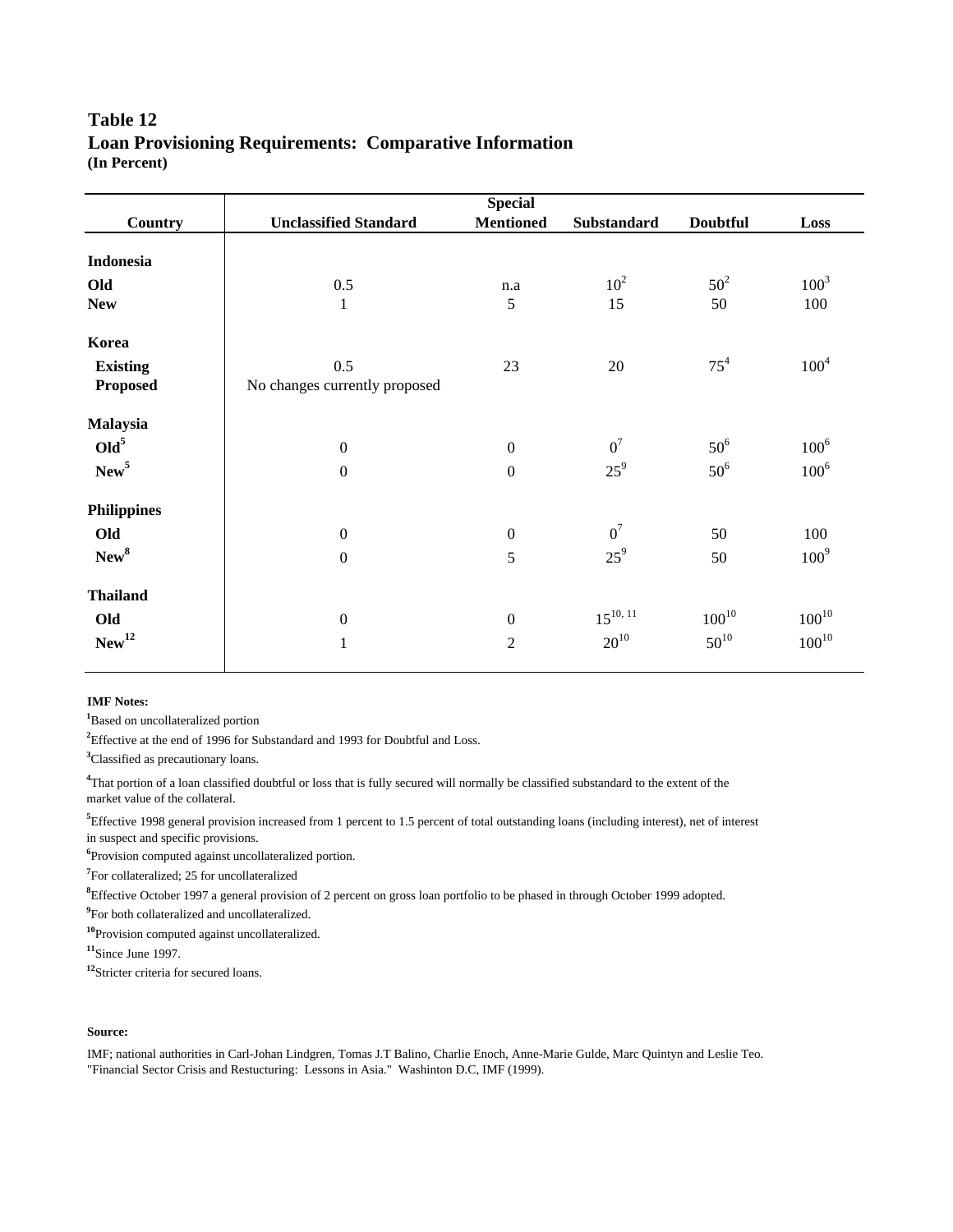## **Table13**

# **Comparison of Major Banking Sector Regulations**

| Country                                        | <b>Regulations</b>                                                                                                                                                                                 |  |  |
|------------------------------------------------|----------------------------------------------------------------------------------------------------------------------------------------------------------------------------------------------------|--|--|
| 1. Loan Classification and Provisions          |                                                                                                                                                                                                    |  |  |
| Indonesia                                      | Current (0.5%), special mentioned (1.25% gross of collateral), substandard 3.75% net of collateral)                                                                                                |  |  |
| Korea                                          | Normal (0.5%), precautionary (2%), substandard (20%), doubtful (75%), estimated loss (100%)                                                                                                        |  |  |
| Malaysia                                       | Substandard (20%), doubtful (50%), and bad (100%)                                                                                                                                                  |  |  |
| Philippines                                    | Unclassified $(0\%)$ , loans specially mentioned $(5\%)$ , substandard $(25\%)$ , doubtful $(50\%)$ , loss $(100\%)$                                                                               |  |  |
| Thailand                                       | Pass $(1\%)$ , spcial mention $(2\%)$ , substandard $(20\%)$ , doubtful $(50\%)$ , doubtful of loss and loss $(100\%)$                                                                             |  |  |
| 2. Single Customer Limit                       |                                                                                                                                                                                                    |  |  |
| Indonesia                                      | 20% of equity capital (10% for related party)                                                                                                                                                      |  |  |
| Korea                                          | loans: 15% of the equity capital; guarantees: 30%                                                                                                                                                  |  |  |
| Malaysia                                       | 25% of bank's shareholders' funds                                                                                                                                                                  |  |  |
| Philippines                                    | 25% of unimpaired capital                                                                                                                                                                          |  |  |
| Thailand                                       | 25% of Tier 1 capital                                                                                                                                                                              |  |  |
| 3. Group Limit                                 |                                                                                                                                                                                                    |  |  |
| Indonesia                                      | 50% of equity capital                                                                                                                                                                              |  |  |
| Korea                                          | current-45% of bank's equity capital; June 1999-50%; and end of 1999-25%                                                                                                                           |  |  |
| Malaysia                                       | 50% of total credit facilities                                                                                                                                                                     |  |  |
| Philippines                                    | 30% of unimpaired capital                                                                                                                                                                          |  |  |
| Thailand                                       | Incorporated with single customer limit                                                                                                                                                            |  |  |
| 4. Credits for Small and Medium Enterprises    |                                                                                                                                                                                                    |  |  |
| Indonesia                                      | 20% of credit to small businesses. Or 25% of loan growth from small business credit.                                                                                                               |  |  |
| Korea                                          | 45% of an increase of total loans (regional banks-60%, foreign banks-35%)                                                                                                                          |  |  |
| Malaysia                                       | During April 1998-March 2000, as group; commerical banks-RM 1 billion, financial companies-RM 240 million                                                                                          |  |  |
| Philippines                                    | Out of total loans; small enterprises-6%, medium-sized industries-2%                                                                                                                               |  |  |
| Thailand                                       | No regulations (In process of classifying SME as priority sectors)                                                                                                                                 |  |  |
| 5. Lending to the Property Sector              |                                                                                                                                                                                                    |  |  |
| Indonesia                                      | No new loans for land purchase or property development, except in the case of low-cost housing.                                                                                                    |  |  |
| Korea                                          | None                                                                                                                                                                                               |  |  |
| Malaysia                                       | Exposure to the broad property sector limited to 20% of outstanding loans; no bridging finance for the development of<br>properties exceeding RM 250,000                                           |  |  |
| Philippines                                    | 20% of total loan portfolio                                                                                                                                                                        |  |  |
| Thailand                                       | Lending growth is monitored by the central bank (Low-cost housing is classified as a priority sector; land<br>accumulation, condominium, and golf courses are classified as a non-priority sector) |  |  |
| <b>6. Lending to Stock and Share Purchases</b> |                                                                                                                                                                                                    |  |  |
| Indonesia                                      | Prohibited from underwriting CPs                                                                                                                                                                   |  |  |
| Korea                                          | No lending for speculation purpose                                                                                                                                                                 |  |  |
| Malaysia                                       | No lending based on collateral of its own stocks or in excess of 20% of the issued stocks of any other corporation.                                                                                |  |  |
| Philippines                                    | Out of total outstanding loans: commericial banks and finance companies-20%, merchant banks-30%                                                                                                    |  |  |
| Thailand                                       | For finance and securities companies, margin loan is classified as a non-priority sector                                                                                                           |  |  |
| 7. Capital Adequacy Ratio Target               |                                                                                                                                                                                                    |  |  |
| Indonesia                                      | 4%; end of 2001-8%                                                                                                                                                                                 |  |  |
| Korea                                          | March 1999-6%; March 2000-8%; end of 2000-10% (For the banks not doing international businesses, apply lower<br>ratios by 2%.)                                                                     |  |  |
| Malaysia                                       | 8%                                                                                                                                                                                                 |  |  |
| Philippines                                    | 8% (BIS standard), 10% of total risk assets                                                                                                                                                        |  |  |
| Thailand                                       | Commericial banks: 8.5% (4.25% for Tier 1 capital); Finance companies                                                                                                                              |  |  |
| <b>Source:</b>                                 | Adhikari, Ramesh and Soo-Nam Oh. "Banking Sector Reforms Recovery Prospects and Policy Issues." in R. Adhikari and U.<br>Hiemenz (eds.) Achieving Financial Stability in Asia. ADB and OECD 2000.  |  |  |